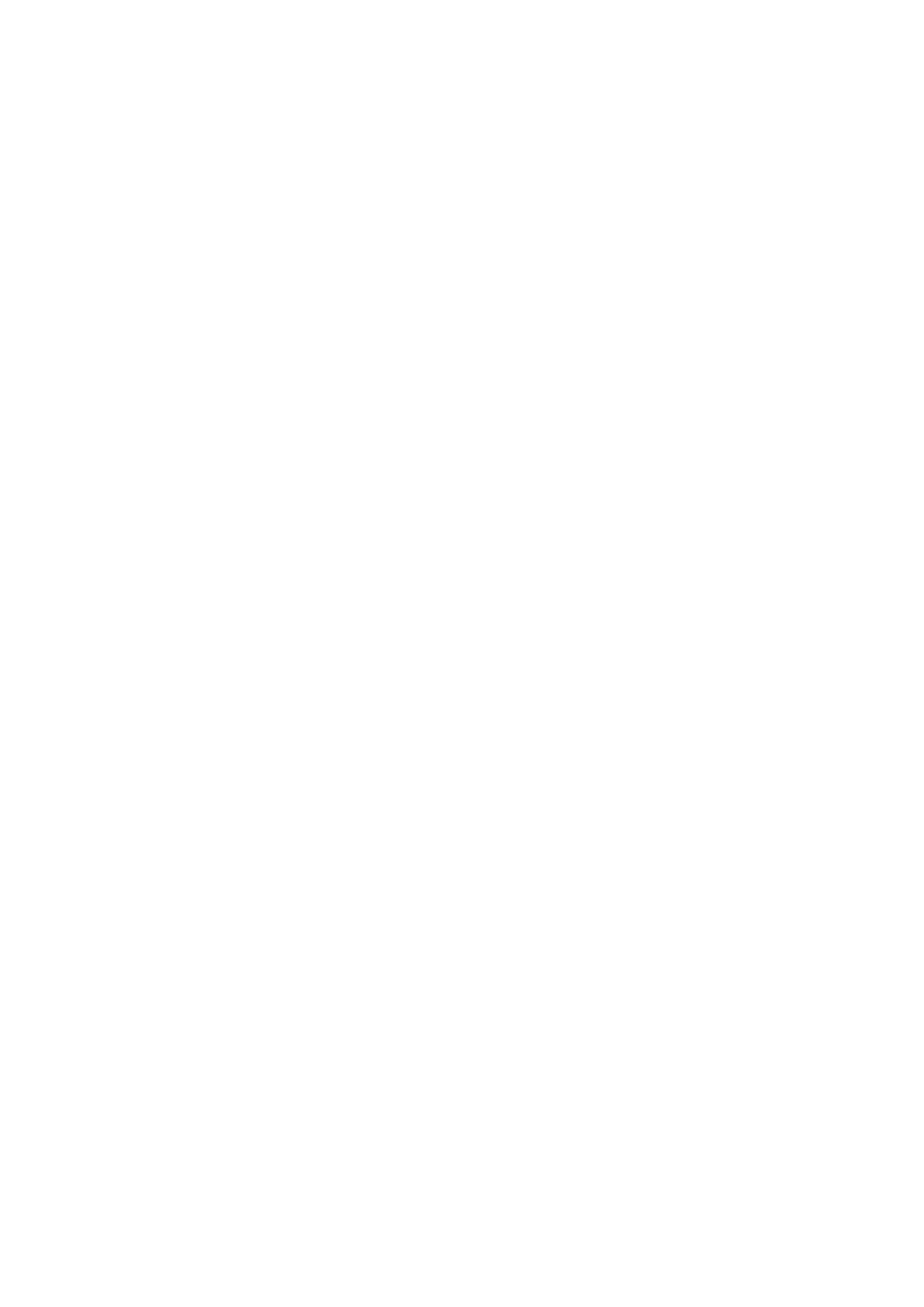Western Australia

# **Bail Act 1982**

**An Act to make better provision for bail in criminal proceedings.** 

Compare 02 Nov 2013 [08-d0-00] / 04 Nov 2013 [08-e0-02] page 1 Extract from www.slp.wa.gov.au, see that website for further information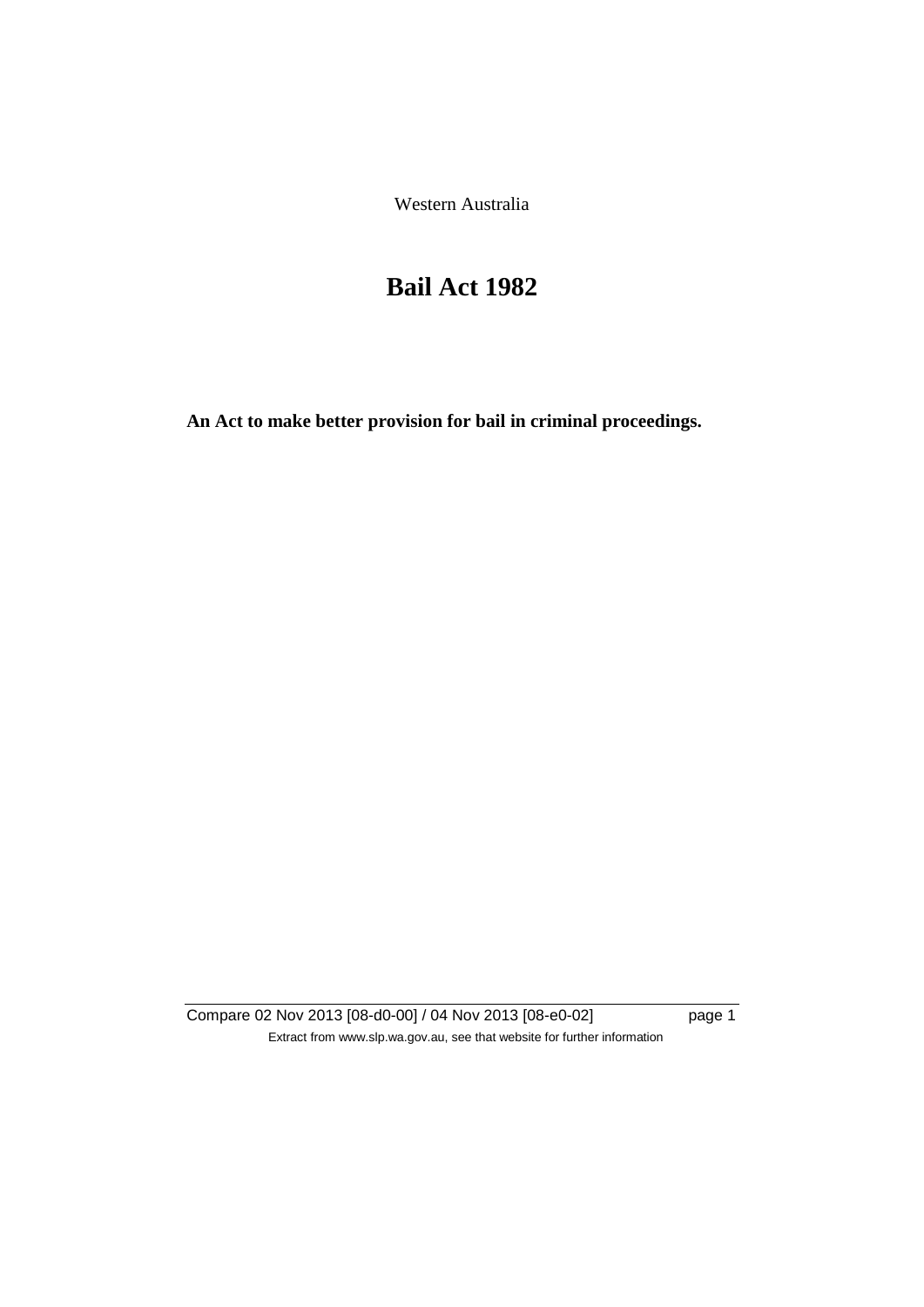# **Part I — Preliminary**

#### **1. Short title**

This Act may be cited as the *Bail Act* 1982<sup>1</sup>.

#### **2. Commencement**

This Act shall come into operation on a day to be fixed by proclamation  $<sup>1</sup>$ .</sup>

#### **3. Terms used**

(1) In this Act, unless a contrary intention appears —

*accused* includes —

- (a) a person charged with, convicted of, or found guilty of an offence;
- (b) a person whose conviction for an offence is stayed;
- (c) a person in respect of whom an appeal relating to an offence is pending;
- (d) a person in respect of whom a new trial for an offence has been ordered;

#### *adjournment* —

- (a) means any order of a court by which proceedings for an offence are postponed or interrupted or are to be held at a different time or place before the same court; and
- (b) is deemed to include any order of a court, other than a committal to the Supreme Court or District Court, by which the venue of any proceedings for an offence is changed to another court or a court at another place whether by way of a remand, referral, or recommittal of the accused or otherwise;

*appeal* includes an application for leave to appeal;

*appropriate judicial officer* means —

page 2 Compare 02 Nov 2013 [08-d0-00] / 04 Nov 2013 [08-e0-02] Extract from www.slp.wa.gov.au, see that website for further information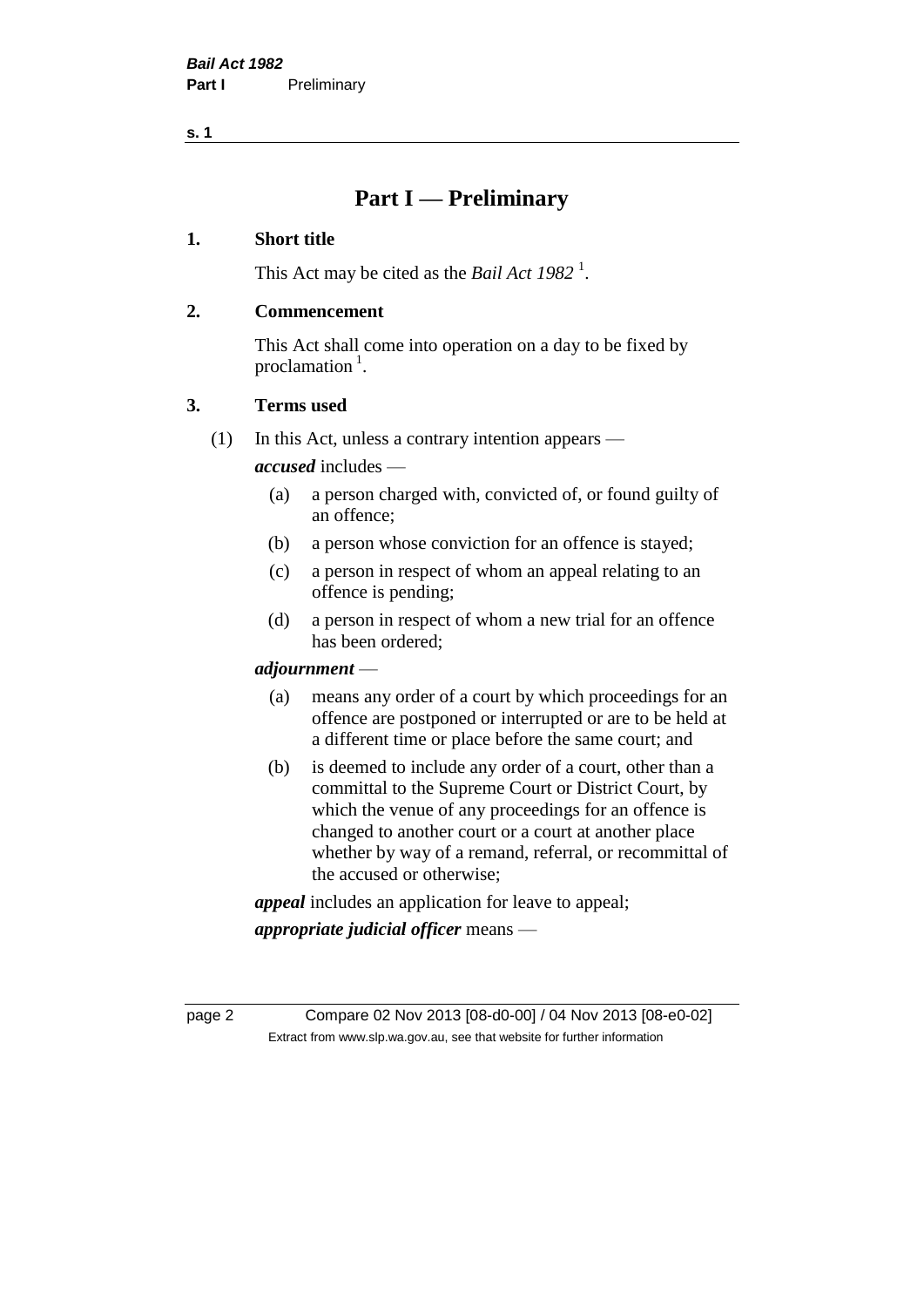- (a) subject to paragraphs (b), (c) and (d), a judicial officer who is empowered to exercise jurisdiction in the court before which the accused is required to appear pursuant to his bail undertaking; or
- (b) if the court is the Court of Appeal, a judge of appeal; or
- (c) except in section 49, a judge of the Supreme Court or of the Children's Court, as the case may require, in any case where —
	- (i) under section 15 only a judge of the Supreme Court or of the Children's Court has power to grant bail; or
	- (ii) a judicial officer has exercised the power contained in section 31(2)(d),

for the appearance in question; or

(d) except in section 49, a judge of the Supreme Court, of the District Court, or of the Children's Court, as the case may require, in any case where such a judge has granted bail under section 14 for the appearance in question;

*approved*, in relation to a form, means approved by the chief executive officer of the department of the Public Service principally assisting in the administration of this Act;

*as soon as is practicable* means as soon as is reasonably practicable;

*authorised community services officer* means any of the following persons —

- (a) the CEO (corrections) or a delegate of the CEO (corrections) under subsection (5);
- (b) a registrar of the Children's Court;
- (c) a superintendent of a detention centre under the *Young Offenders Act 1994*;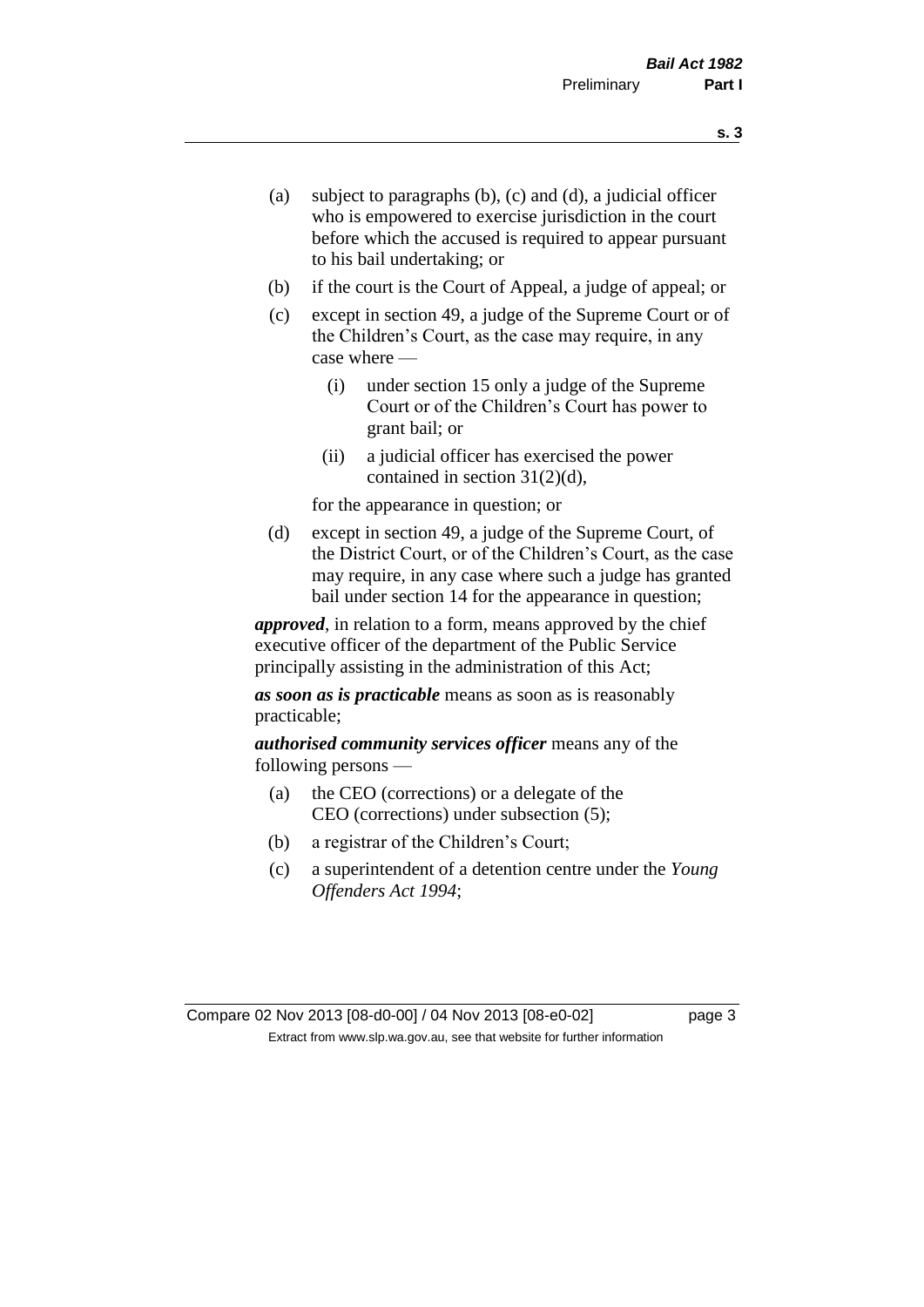(d) the officer for the time being in charge of any detention centre under the *Young Offenders Act 1994*;

*authorised officer* means an authorised police officer or an authorised community services officer;

#### *authorised police officer* means —

- (a) a police officer who holds the rank of sergeant, or a higher rank;
- (b) the police officer who is for the time being in charge of a police station;
- (c) whichever of these officers is for the time being in charge of a lock-up —
	- (i) a police officer;
	- (ii) a special constable appointed under the *Police Act 1892* Part III whose powers, duties and obligations are or include those of an authorised police officer under this Act;
	- (iii) a police auxiliary officer appointed under the *Police Act 1892* Part IIIB whose powers, duties and obligations are or include those of an authorised police officer under this Act;

*bail undertaking* means an undertaking described in section  $28(2)$ ;

*CEO (corrections)* means the chief executive officer of the Public Sector agency principally assisting the Minister administering Part 8 of the *Sentence Administration Act 2003* in its administration;

*Chief Judge* means the Chief Judge of the District Court;

*Chief Justice* means the Chief Justice of Western Australia;

*child* has the same meaning as *young person* has in the *Young Offenders Act 1994*;

*community corrections officer* has the same meaning as in the *Sentence Administration Act 2003*;

page 4 Compare 02 Nov 2013 [08-d0-00] / 04 Nov 2013 [08-e0-02] Extract from www.slp.wa.gov.au, see that website for further information

**s. 3**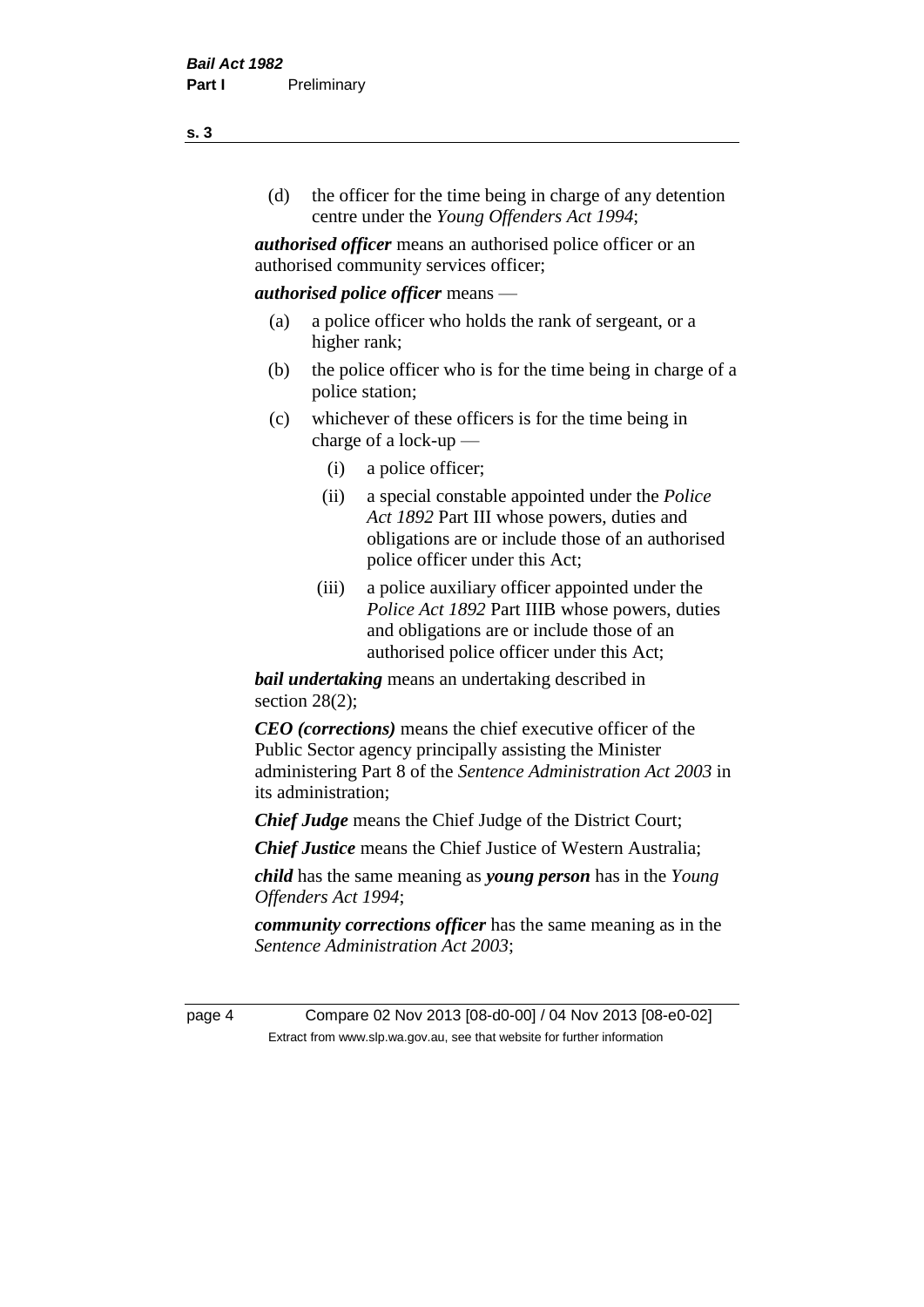*court* means each of the following —

- (a) the Magistrates Court;
- (b) the Children's Court;
- (c) the Coroner's Court of Western Australia;
- (d) the District Court;
- (e) the Supreme Court;
- (f) the Court of Appeal;

*court custody centre* has the meaning given in the *Court Security and Custodial Services Act 1999* section 3;

*Director of Public Prosecutions* means —

- (a) the Director of Public Prosecutions for the State; or
- (b) the officer in charge in the State of the Commonwealth Office of the Director of Public Prosecutions,

as the case requires;

*early release order* means an early release order made under the *Sentence Administration Act 1995* <sup>2</sup> or *Sentence Administration Act 2003*;

*electronic address* means a facsimile number, email address or other electronic address, as the case requires;

*electronic communication* means facsimile transmission, email or other form of electronic communication as defined in the *Electronic Transactions Act 2011* section 5(1);

*home detention condition* means a home detention condition imposed under clause 3 of Part D of Schedule 1;

*judge of appeal* has the meaning given in the *Supreme Court Act 1935* section 4(1);

*judicial officer* means any person empowered to exercise jurisdiction in a court whether or not he is sitting as a court, and includes a single justice and, where the context so requires, the Court of Appeal exercising jurisdiction under this Act;

*lock-up* includes a place prescribed as a lock-up for the purposes of the *Court Security and Custodial Services Act 1999*;

Compare 02 Nov 2013 [08-d0-00] / 04 Nov 2013 [08-e0-02] page 5 Extract from www.slp.wa.gov.au, see that website for further information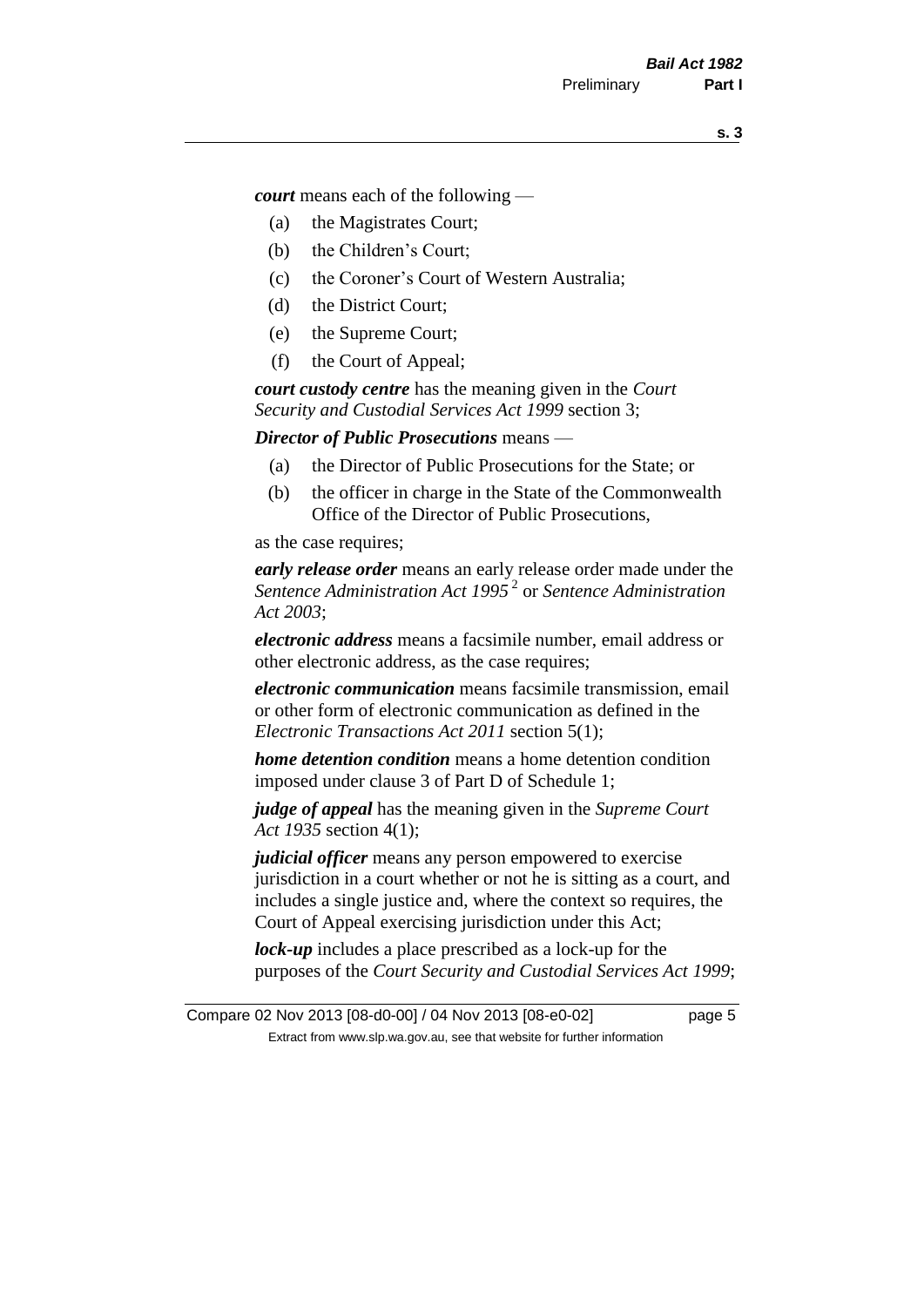*offence* means any act, omission or conduct which renders the person doing the act, making the omission or engaging in the conduct liable to any punishment, and includes an alleged offence; but nothing in this definition shall limit the operation of subsection (4);

*prosecutor* includes —

- (a) in the case of an offence charged in a prosecution notice, the prosecutor;
- (b) in the case of an offence charged in an indictment, the State or the Commonwealth, as the case may be;

*registrar* of a court means —

- (a) for a court other than the Coroner's Court of Western Australia, the principal registrar, a registrar or a deputy registrar of the court; or
- (b) for the Coroner's Court of Western Australia, a coroner's registrar as defined in the *Coroners Act 1996* section 3;

*serious offence* means —

- (a) an offence against section 51(2a); and
- (b) an offence described in Schedule 2;

*surety* and *surety undertaking* have the meanings assigned to them by section 35;

*surety approval officer* means a person who is authorised by section 36 to decide whether an applicant should be approved as a surety;

*trial* means all proceedings for an offence between —

- (a) the time when the accused is called upon to plead to the prosecution notice or the indictment; and
- (b) the time when the accused is found not guilty or is sentenced.

page 6 Compare 02 Nov 2013 [08-d0-00] / 04 Nov 2013 [08-e0-02] Extract from www.slp.wa.gov.au, see that website for further information

**s. 3**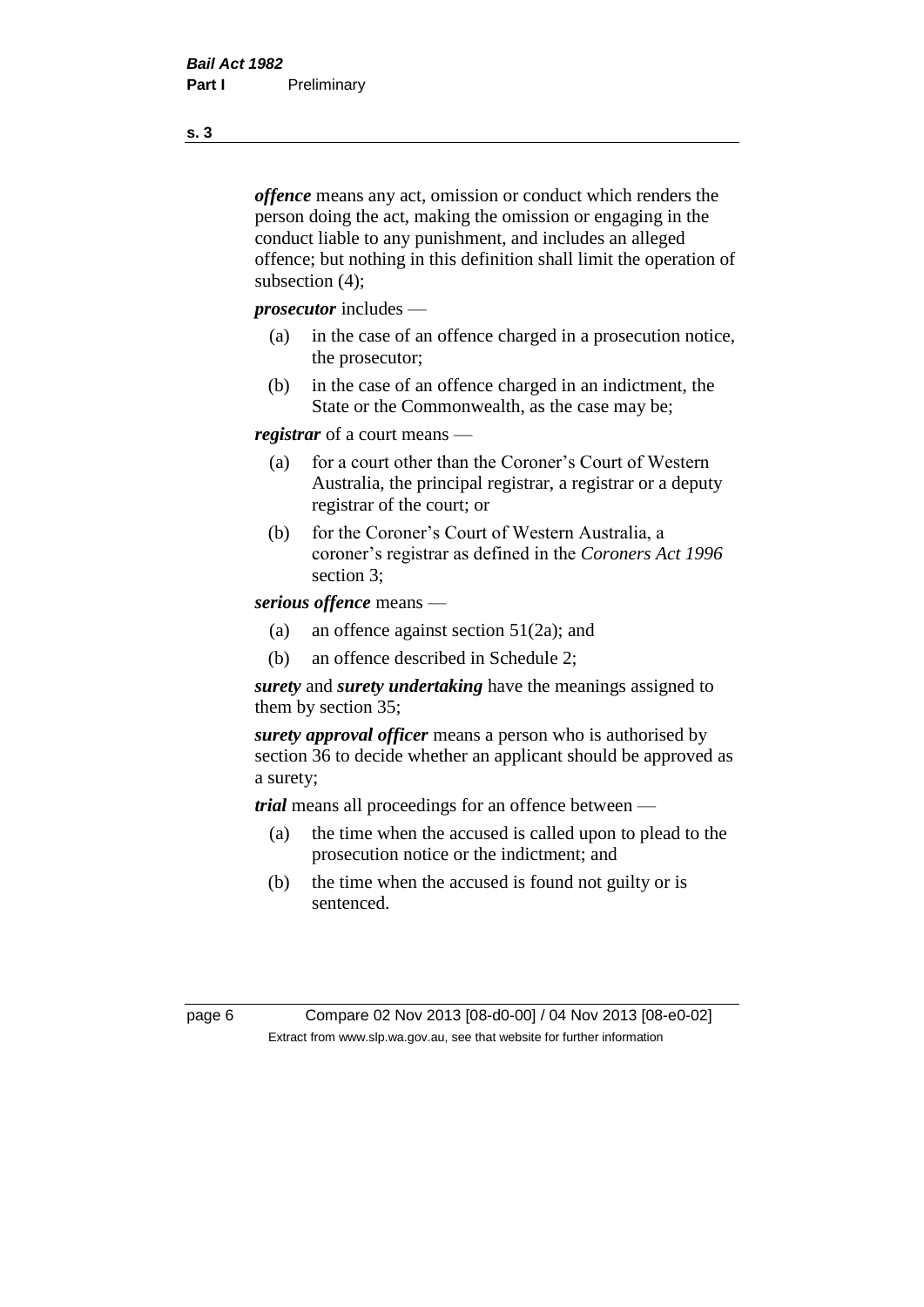- (2) A reference in this Act
	- (a) to a power to grant bail includes a reference to a power to refuse bail;
	- (b) to a grant of bail includes a reference to a grant of bail by the exercise of a power in section 31(2).
- (3) Where in this Act there is a reference to a requirement that an accused appear in court, the reference is to a requirement, unless a contrary intention appears, that the accused —
	- (a) surrender himself into the custody of the court or, in the case of a bail undertaking, of the court specified therein, or of such person as the court may direct, to be dealt with according to law; and
	- (b) submit himself to a search of his person and any property then in his possession (which is hereby authorised) and allow to be taken from him, to be dealt with according to the relevant law and procedures, anything so found; and
	- (c) remain in custody until authorised to be released therefrom.
- (4) If a person is arrested under a warrant issued
	- (a) under section 50, 79, 84E or 129 of the *Sentencing Act 1995* in connection with a possible breach of a conditional release order, a sentence of suspended imprisonment or conditional suspended imprisonment, or a community order imposed under that Act; or
	- (b) under section 43 of the *Young Offenders Act 1994* in respect of an alleged breach of a youth community based order, an intensive youth supervision order or a conditional release order made under that Act,

then —

(c) the person is to be taken as having been arrested and to be in custody awaiting an appearance in court for the offence for which the sentence was imposed; and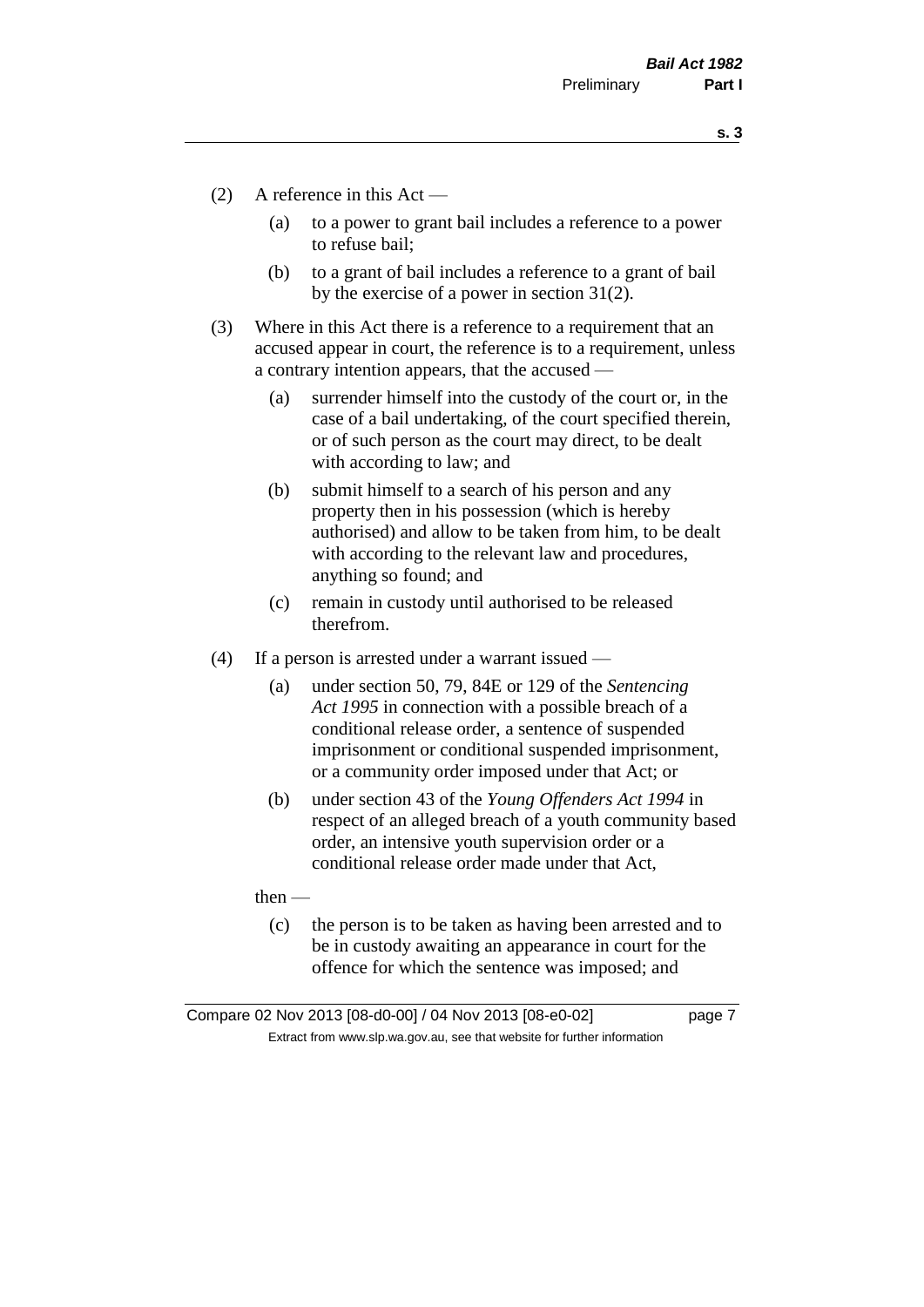(d) the first appearance in court after the arrest is to be taken, for the purposes of sections 5(1) and 8(1) and clause 1 of Part A and clause 7 of Part C of Schedule 1, to be the initial appearance for that offence; and

- (e) the proceedings following the arrest are to be taken to be proceedings for that offence and to be a trial for the purpose of the definition in subsection (1) of *trial*.
- (5) The CEO (corrections) may by writing signed by him delegate to any officer of the department of which he is the chief executive officer any function he has under this Act as an authorised community services officer.

*[Section 3 amended by No. 74 of 1984 s. 3; No. 15 of 1988 s. 4; No. 49 of 1988 s. 78; No. 61 of 1990 s. 4; No. 31 of 1993 s. 6; No. 45 of 1993 s. 4 and 12; No. 78 of 1995 s. 7; No. 57 of 1997 s. 21(1); No. 54 of 1998 s. 4 and 14; No. 47 of 1999 s. 7; No. 50 of 2003 s. 29(3); No. 65 of 2003 s. 121(2); No. 27 of 2004 s. 13(2); No. 34 of 2004 Sch. 2 cl. 3(2); No. 45 of 2004 s. 28(4); No. 59 of 2004 s. 141; No. 84 of 2004 s. 11, 82 and 83(2); No. 65 of 2006 s. 51 and 53; No. 6 of 2008 s. 4 and 24(2); No. 46 of 2011 s. 25.]* 

*[Section 3. Modifications to be applied in order to give effect to Cross-border Justice Act 2008: section altered 1 Nov 2009. See endnote 1M; amended by No. 42 of 2009 s. 12.]*

## **3A. Sending notices by electronic communication**

- (1) A reference in this Act, however expressed, to a notice being sent to a person (the *addressee*) by electronic communication is a reference to the notice being sent by electronic communication —
	- (a) to an electronic address provided by the addressee for the purpose of being served with the notice; and
	- (b) in an electronic format that enables it to be printed or otherwise generated by the addressee.

**s. 3A**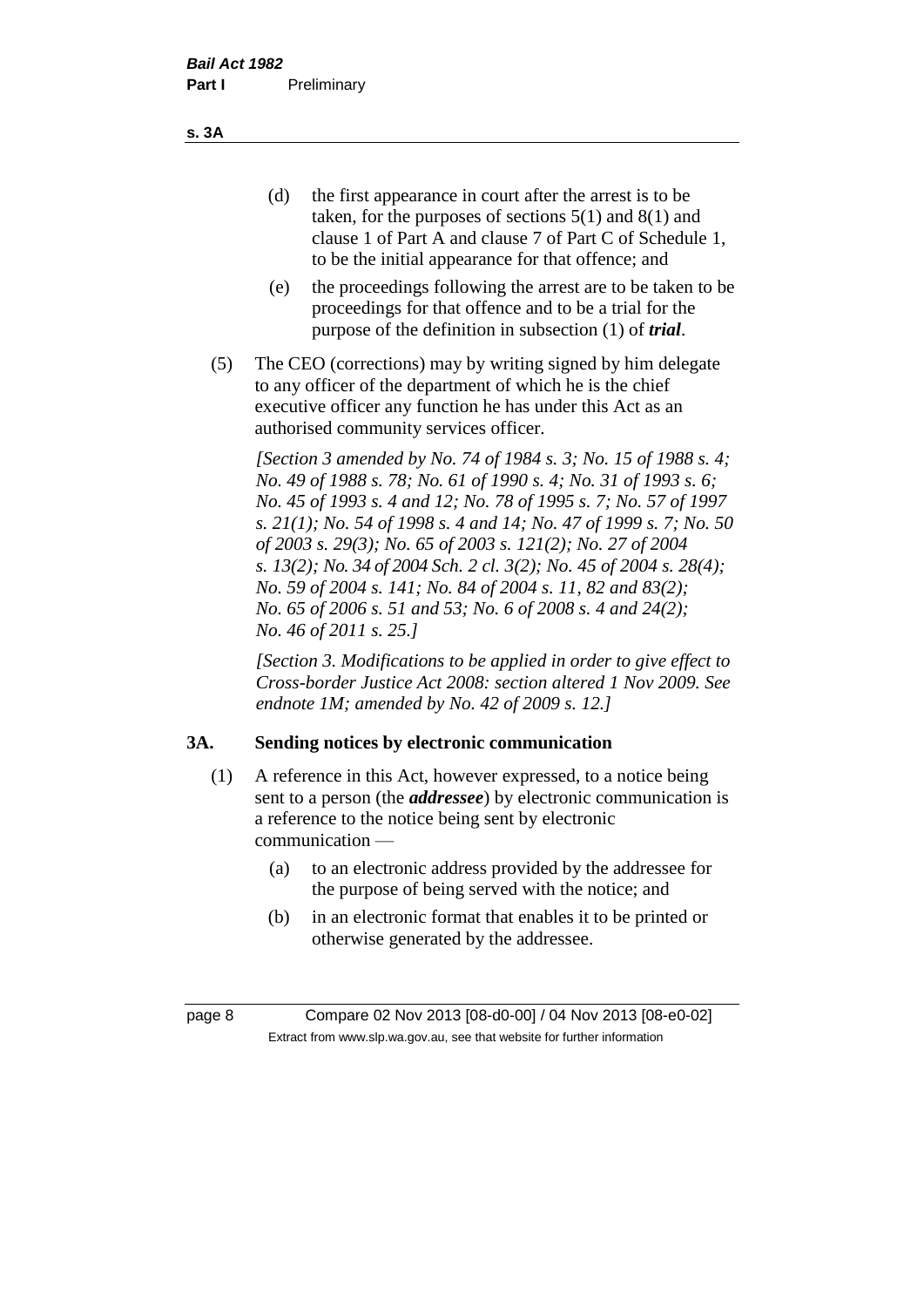(2) If a notice is sent in accordance with subsection (1), the notice is to be presumed, unless the contrary is shown, to have been received at the time when, in the ordinary course of events, the electronic communication would have entered the information system, as defined in the *Electronic Transactions Act 2011* section 5(1), of the addressee.

*[Section 3A inserted by No. 6 of 2008 s. 5; amended by No. 46 of 2011 s. 25.]*

#### **4. Application of this Act**

The operation of this Act extends to any appearance in a court for an offence —

- (a) except to the extent that in this Act, or in the law creating the offence or applicable thereto, express provision is made excluding or limiting the operation of this Act in respect of that appearance; and
- (b) whether or not that law contains a reference to the granting of bail; and
- (c) however any reference in that law to the granting of bail may be expressed; and
- (d) as if any reference therein to the taking of a recognizance were to a requirement that, except where bail is dispensed with under this Act, the accused enter into a bail undertaking.

*[Section 4 amended by No. 84 of 2004 s. 82.]*

- *[4AA.* 1M *Modifications to be applied in order to give effect to Cross-border Justice Act 2008: section inserted 1 Nov 2009. See endnote 1M.]*
- **4A. Accused appearing on summons or court hearing notice, detention and bail of**
	- $(1)$  Where —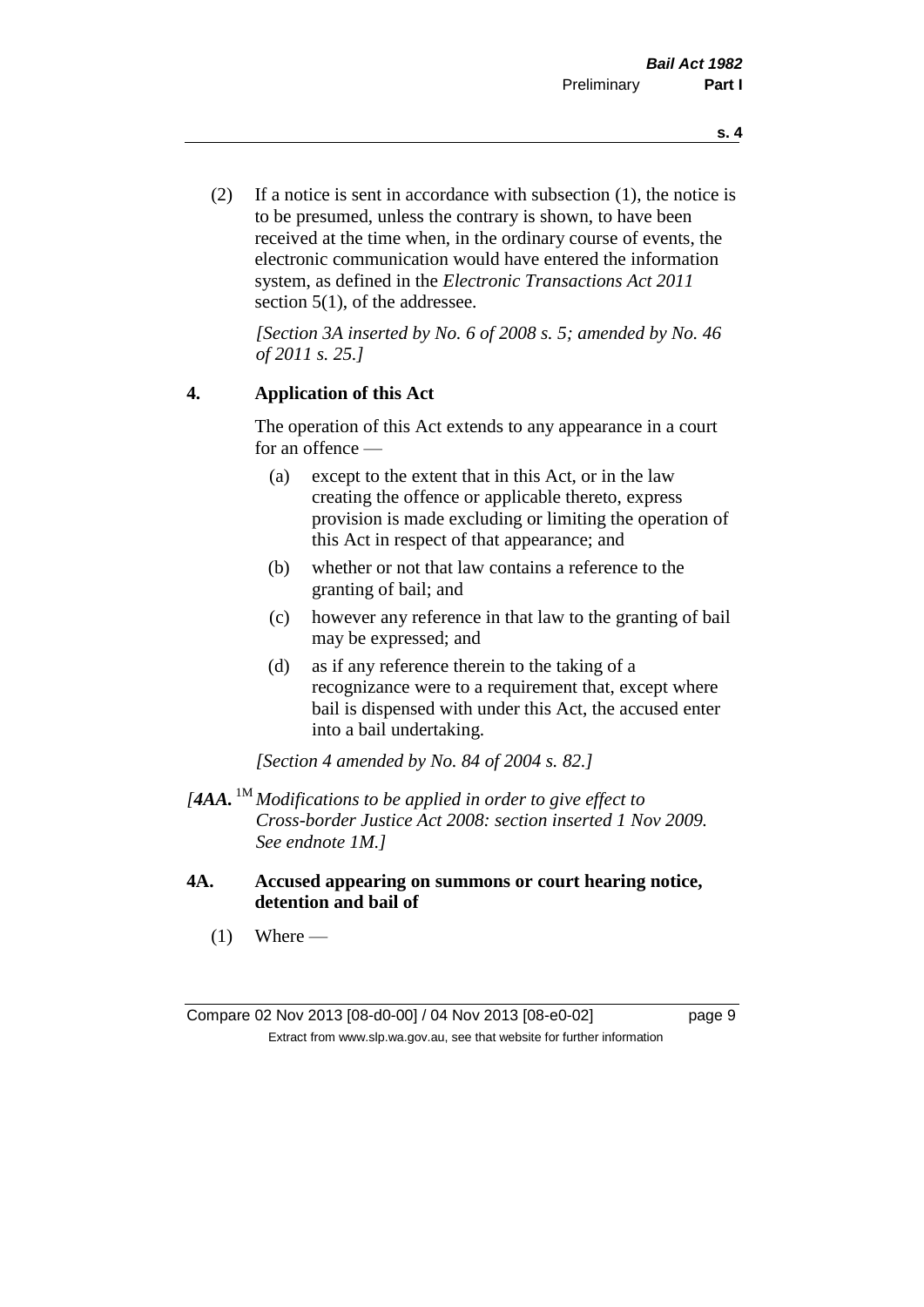**s. 4A**

- (a) an accused has appeared in court for an offence pursuant to a summons or court hearing notice issued under the *Criminal Procedure Act 2004*; and
- (b) a judicial officer adjourns the proceedings,

the accused is not to be detained in custody to further appear before the court for that offence unless the judicial officer so orders.

- (2) If an order is made under subsection (1), the duty described in section 7(1) applies.
- (3) On any appearance in court by the accused a judicial officer to whom section 7(1) applies may revoke an order made under subsection (1).

*[Section 4A inserted by No. 6 of 2008 s. 6(1).]*

page 10 Compare 02 Nov 2013 [08-d0-00] / 04 Nov 2013 [08-e0-02] Extract from www.slp.wa.gov.au, see that website for further information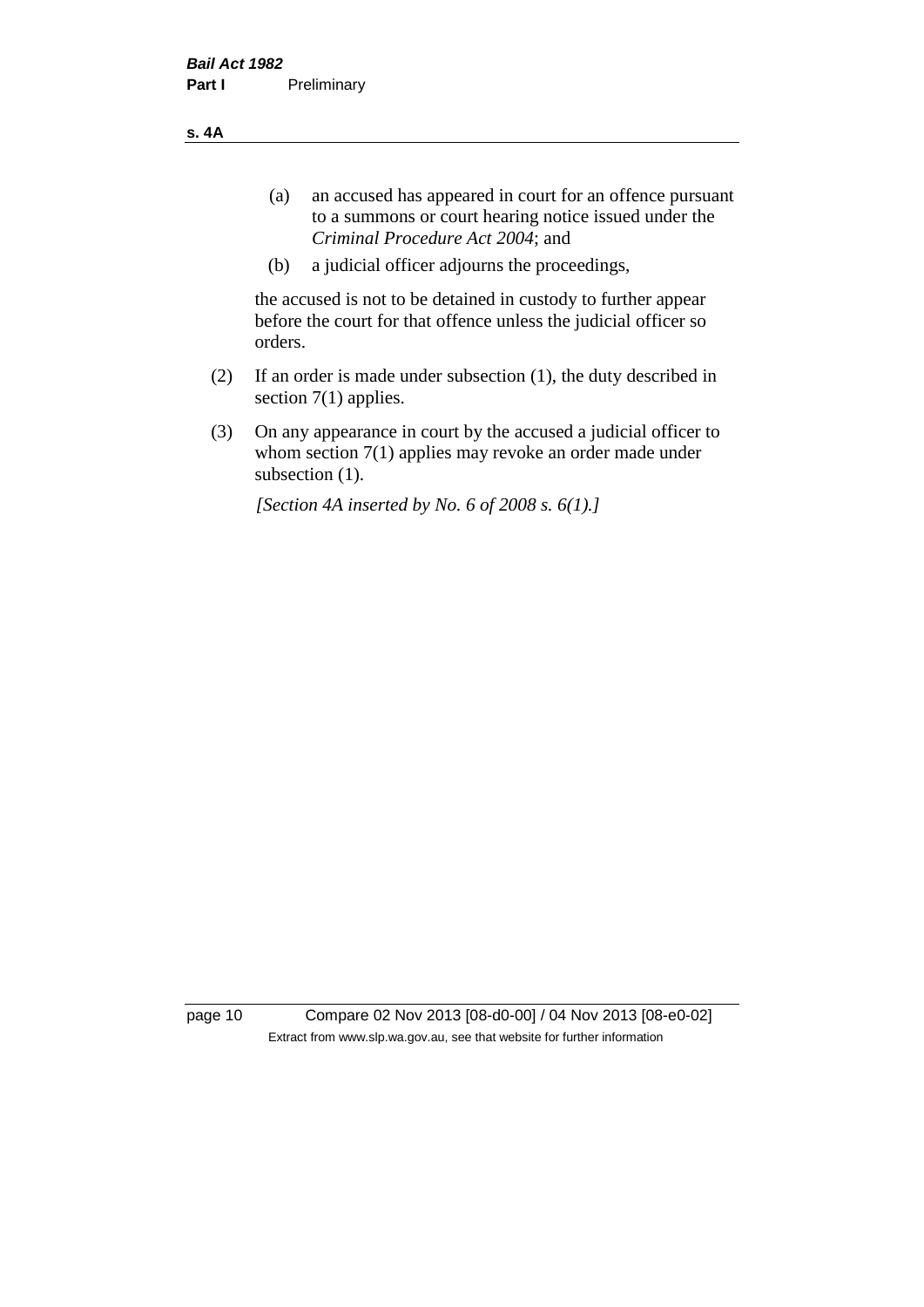# **Part II — Rights of accused in relation to bail**

*[Heading amended by No. 84 of 2004 s. 82.]* 

## **5. Accused's rights to have bail considered etc.**

- (1) An accused who is in custody for an offence awaiting his initial appearance in court therefor is entitled —
	- (a) subject to sections 9, 10, 12 and 16(2), to have his case for bail for that appearance considered under and in accordance with this Act as soon as is practicable;
	- (b) if his case is not so considered, or if he is refused bail or is not released on bail, to be brought before a court as soon as is practicable.
- (2) An accused who is in custody awaiting any appearance in court for an offence, other than an initial appearance, is entitled, subject to sections 7B, 7C, 7E, 9 and 10, to have his case for bail for that appearance considered under and in accordance with this Act.

*[Section 5 amended by No. 74 of 1984 s. 4; No. 84 of 2004 s. 82; No. 6 of 2008 s. 7.]* 

#### **6. Arresting officers etc., duty to consider bail**

- (1) This section applies to a police officer or other person (the *arrester*) who —
	- (a) charges a person who is under arrest (the *accused*) with an offence; and
	- (b) does not release the accused unconditionally under section 142 of the *Criminal Investigation Act 2006*,

or who arrests a person under a warrant.

- (2) This section is subject to  $-$ 
	- (a) the exercise of the power conferred by section 9; and

Compare 02 Nov 2013 [08-d0-00] / 04 Nov 2013 [08-e0-02] page 11 Extract from www.slp.wa.gov.au, see that website for further information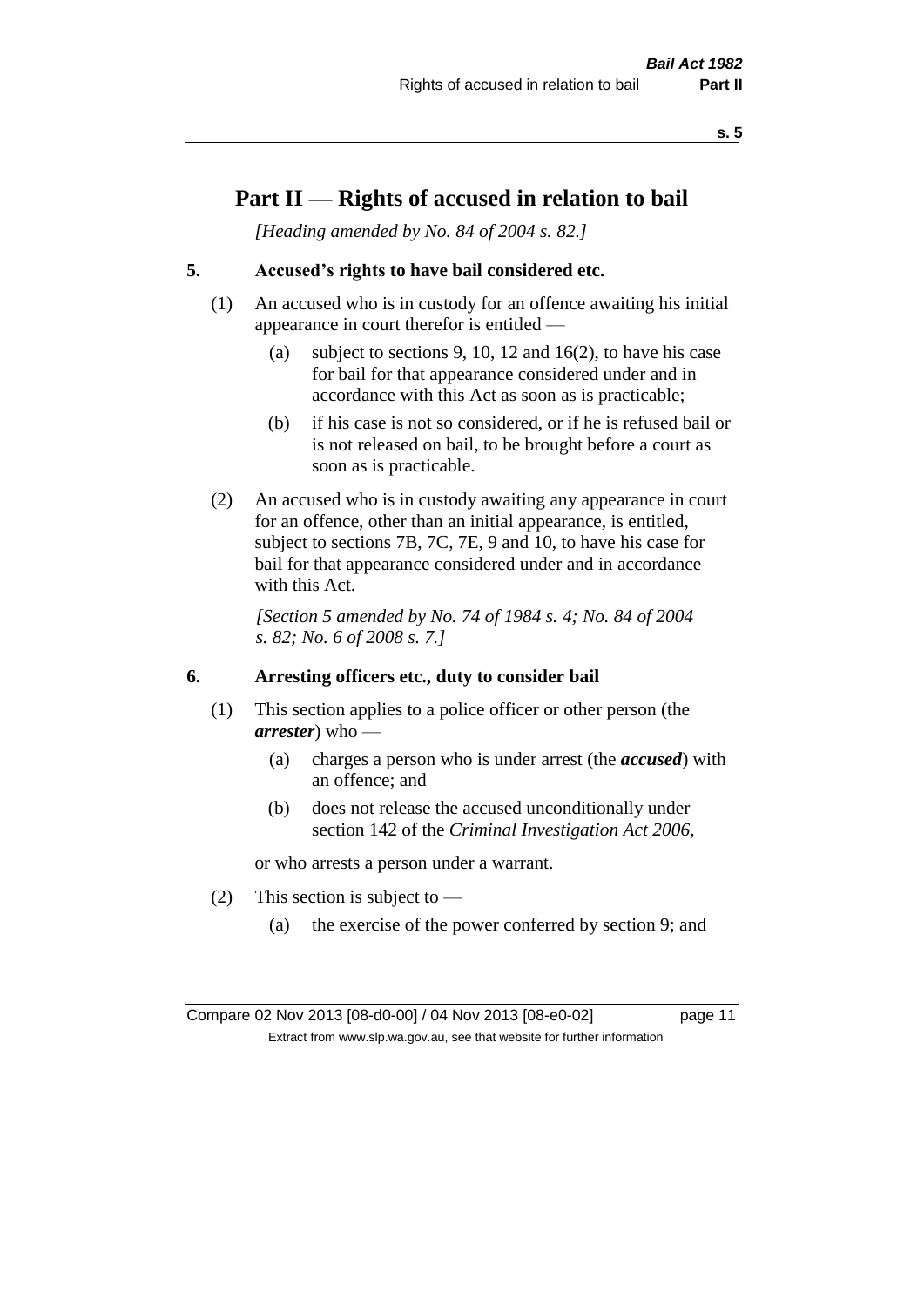(b) sections 10, 12 and 16 and clause 3A of Part C of Schedule 1.

- (3) The duties in this section shall be performed whether or not an application for bail is made by or on behalf of the accused.
- (4) As soon as is practicable after the accused is charged, or arrested under a warrant, as the case may be, the arrester shall either —
	- (a) bring the accused or cause the accused to be brought before a court; or
	- (b) perform the other duties of the arrester under this section.
- (5) If the arrester has power to grant the accused bail, the arrester shall consider the accused's case for bail.
- (6) If the arrester does not have power to grant the accused bail, the arrester shall, unless subsection (8), (9) or (10) applies, bring or cause the accused to be brought before an authorised police officer or a justice or, in the case of a child, any authorised officer or a justice, who shall consider the accused's case for bail as soon as is practicable.
- (7) Even if the arrester has power to grant the accused bail, the arrester may, instead of complying with subsection (5), comply with subsection  $(6)$  as if the arrester did not.
- (8) If under section 15 only a judge of the Supreme Court or a judge of the Children's Court has power to grant the accused bail, the arrester shall bring the accused or cause the accused to be brought before a judge of the Supreme Court or a judge of the Children's Court, as the case requires, who shall consider the accused's case for bail as soon as is practicable.
- (9) If under section 16 only a justice has power to grant the accused bail, the arrester shall bring the accused or cause the accused to be brought before a justice, who shall consider the accused's case for bail as soon as is practicable.

**s. 6**

page 12 Compare 02 Nov 2013 [08-d0-00] / 04 Nov 2013 [08-e0-02] Extract from www.slp.wa.gov.au, see that website for further information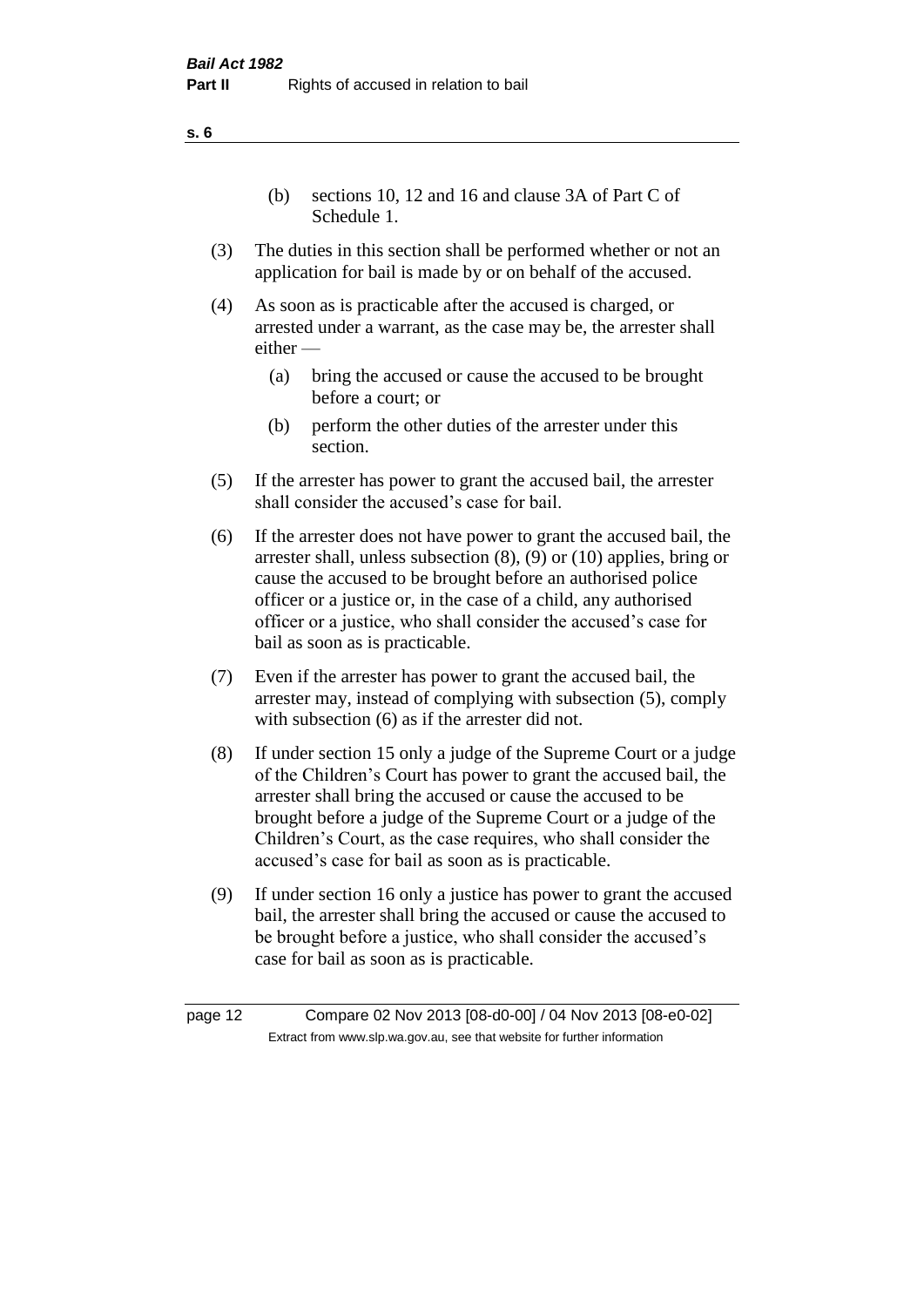(10) If section 16A applies, the arrester shall bring the accused or cause the accused to be brought before a court or judge referred to in section 16A(1), who shall consider the accused's case for bail as soon as is practicable.

*[Section 6 inserted by No. 59 of 2006 s. 4(1).]* 

## **6A. Officials considering bail may order release without bail**

(1) In this section —

*accused* means an accused who is under arrest, other than pursuant to a warrant;

*released* means released from custody without being required to enter into, or without having entered into, a bail undertaking;

*serious offence* means an indictable offence the penalty specified by a written law for which is or includes imprisonment for 5 years or more or life;

*summary court* means the Magistrates Court or the Children's Court.

- (2) An authorised officer or justice who is considering an accused's case for bail for an initial appearance in a summary court on a charge of an indictable offence that is not a serious offence may order that the accused be served with a summons under the *Criminal Procedure Act 2004*, and released, in respect of the charge unless satisfied —
	- (a) that there are reasonable grounds to suspect the accused would not obey the summons if served with it; or
	- (b) that not releasing the accused is justified under subsection (4) or for any other reason.
- (3) An authorised officer or justice who is considering an accused's case for bail for an initial appearance in a summary court on a charge of a simple offence must order that the accused be served with a court hearing notice under the *Criminal Procedure Act 2004*, and released, in respect of the charge unless satisfied —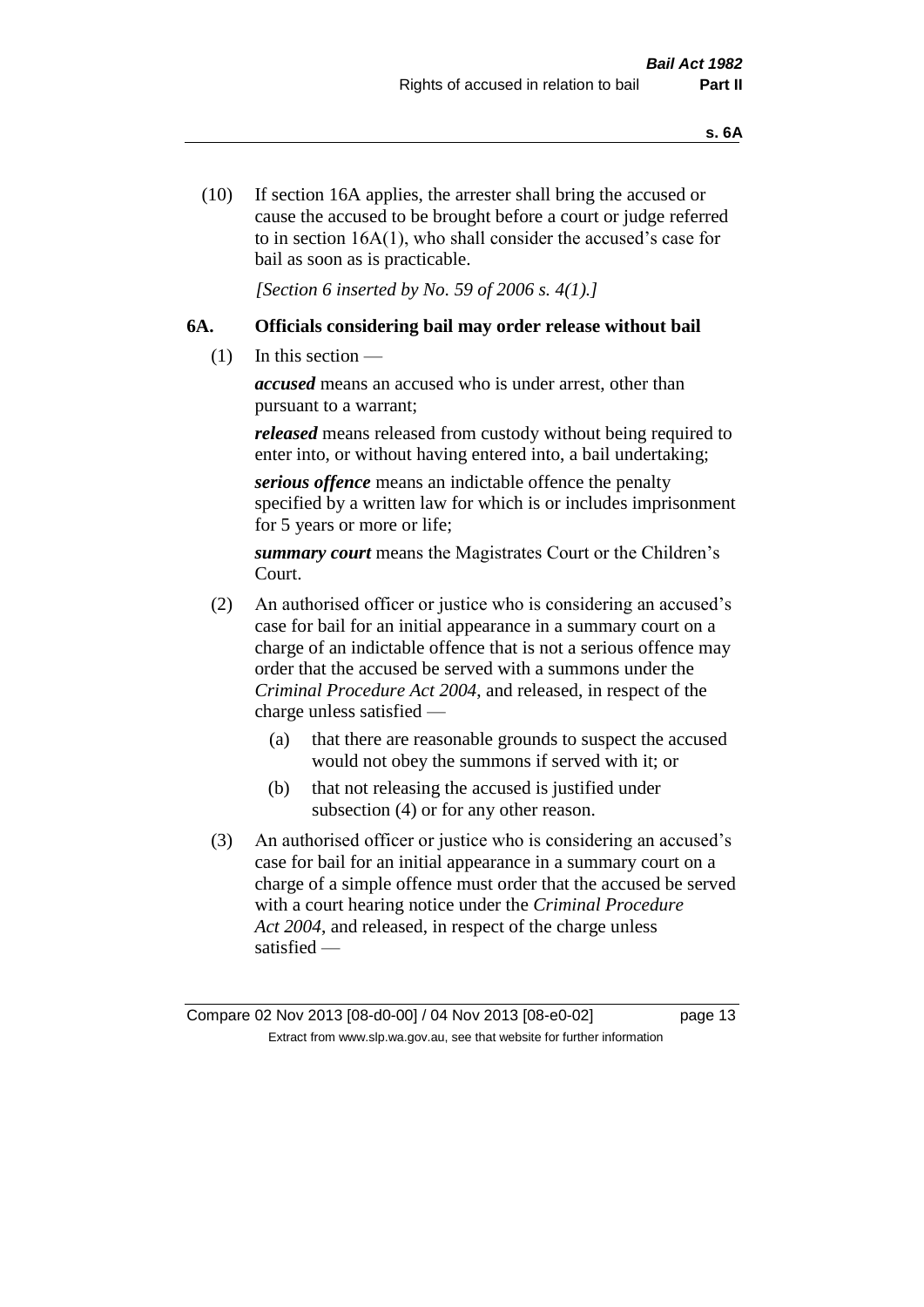(a) that the presence of the accused when the charge is dealt with is likely to be necessary for any reason or for sentencing purposes; or

- (b) that not releasing the accused is justified under subsection (4) or for any other reason.
- (4) Not releasing an accused is justified if there are reasonable grounds to suspect that if the accused were released —
	- (a) the accused  $\equiv$ 
		- (i) would commit an offence; or
		- (ii) would continue or repeat an offence with which he or she is charged; or
		- (iii) would endanger another person's safety or property; or
		- (iv) would interfere with witnesses or otherwise obstruct the course of justice, whether in relation to the accused or any other person;
		- or
	- (b) the accused's safety would be endangered.
- (5) This section does not affect the operation of section 28 or 30 of the *Criminal Procedure Act 2004*.

*[Section 6A inserted by No. 59 of 2006 s. 5.]* 

#### **7. Unconvicted accused, court to consider bail for**

(1) Upon and following an accused's initial appearance in court for an offence every judicial officer who may thereafter order his detention or continued detention in custody before conviction for the offence is under a duty, unless section 7B, 7C or 7E applies, to consider the accused's case for bail, whether or not an application for bail is made by the accused or on his behalf.

*[(2)-(4) deleted]*

page 14 Compare 02 Nov 2013 [08-d0-00] / 04 Nov 2013 [08-e0-02] Extract from www.slp.wa.gov.au, see that website for further information

**s. 7**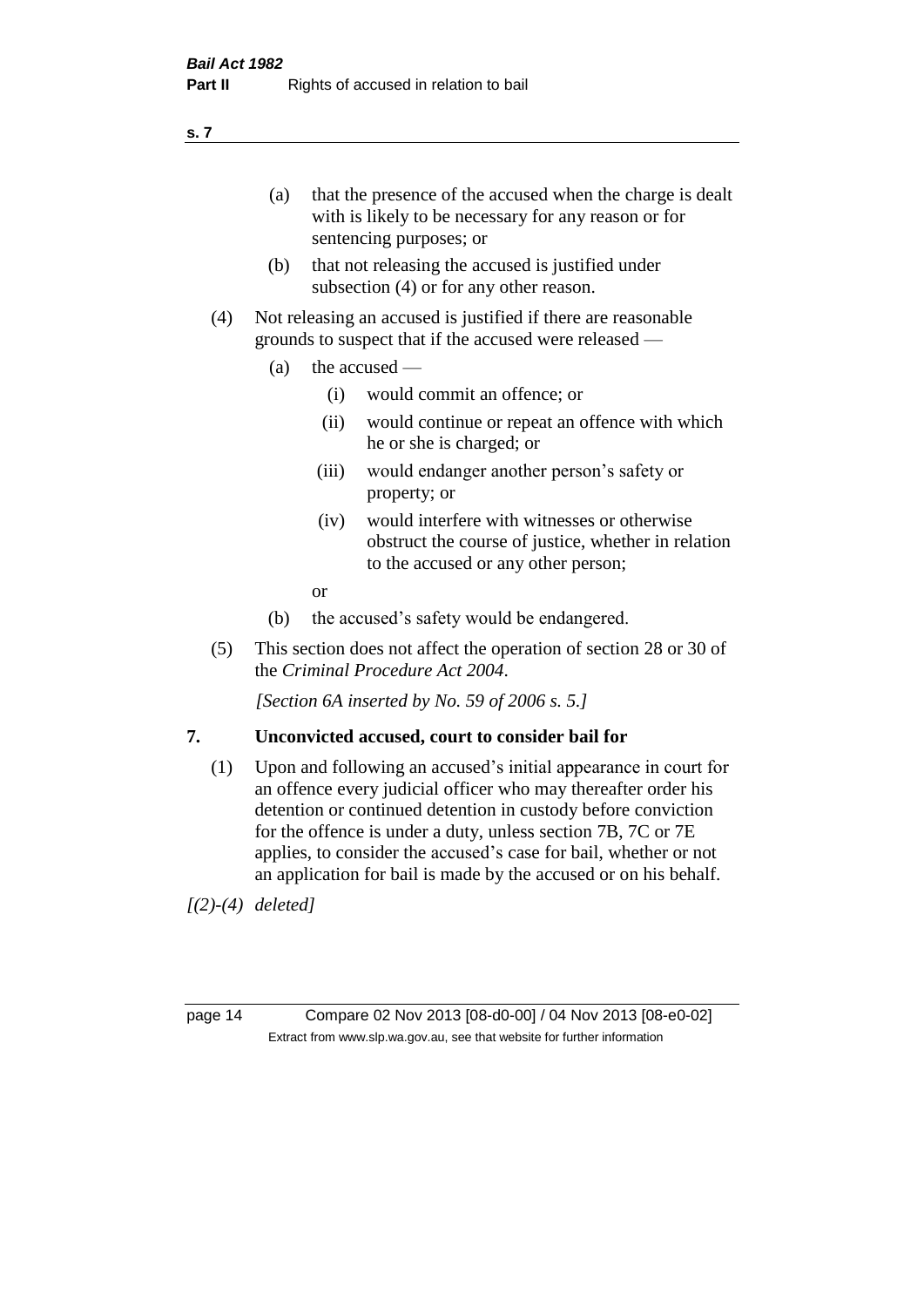(5) The operation of this section is subject to the exercise of the powers conferred by sections 7A and 9 and to the provisions of sections 10, 12 and 16(2) and clause 3A of Part C of Schedule 1. *[Section 7 amended by No. 74 of 1984 s. 5; No. 49 of 1988 s. 80; No. 45 of 1993 s. 6; No. 84 of 2004 s. 82; No. 59 of 2006 s. 4(2); No. 6 of 2008 s. 8.]* 

#### **7A. Bail may be dispensed with by court**

- (1) A judicial officer referred to in section 7(1) may, instead of discharging the duty imposed by that subsection, dispense with the requirement for bail for an appearance in court for an offence by an accused if the judicial officer —
	- (a) has jurisdiction to do so under section 13A(1); and
	- (b) may properly do so under section 13A(2).
- (2) Where the requirement for bail is dispensed with under this section, the accused has a right to be at liberty until the accused is required to appear before a court for the offence, but subject  $to$ 
	- (a) section 59A; and
	- (b) any requirement that the accused be in custody for some other offence or reason.

*[Section 7A inserted by No. 6 of 2008 s. 9(1).]*

#### **7B. Adult accused of murder, provisions for**

 $(1)$  In this section —

*judge* means a judge of the Supreme Court.

- (2) This section applies where
	- (a) an accused is in custody for an offence of murder so that under section 15 only a judge has power to grant bail; and
	- (b) the accused is not a child.

Compare 02 Nov 2013 [08-d0-00] / 04 Nov 2013 [08-e0-02] page 15 Extract from www.slp.wa.gov.au, see that website for further information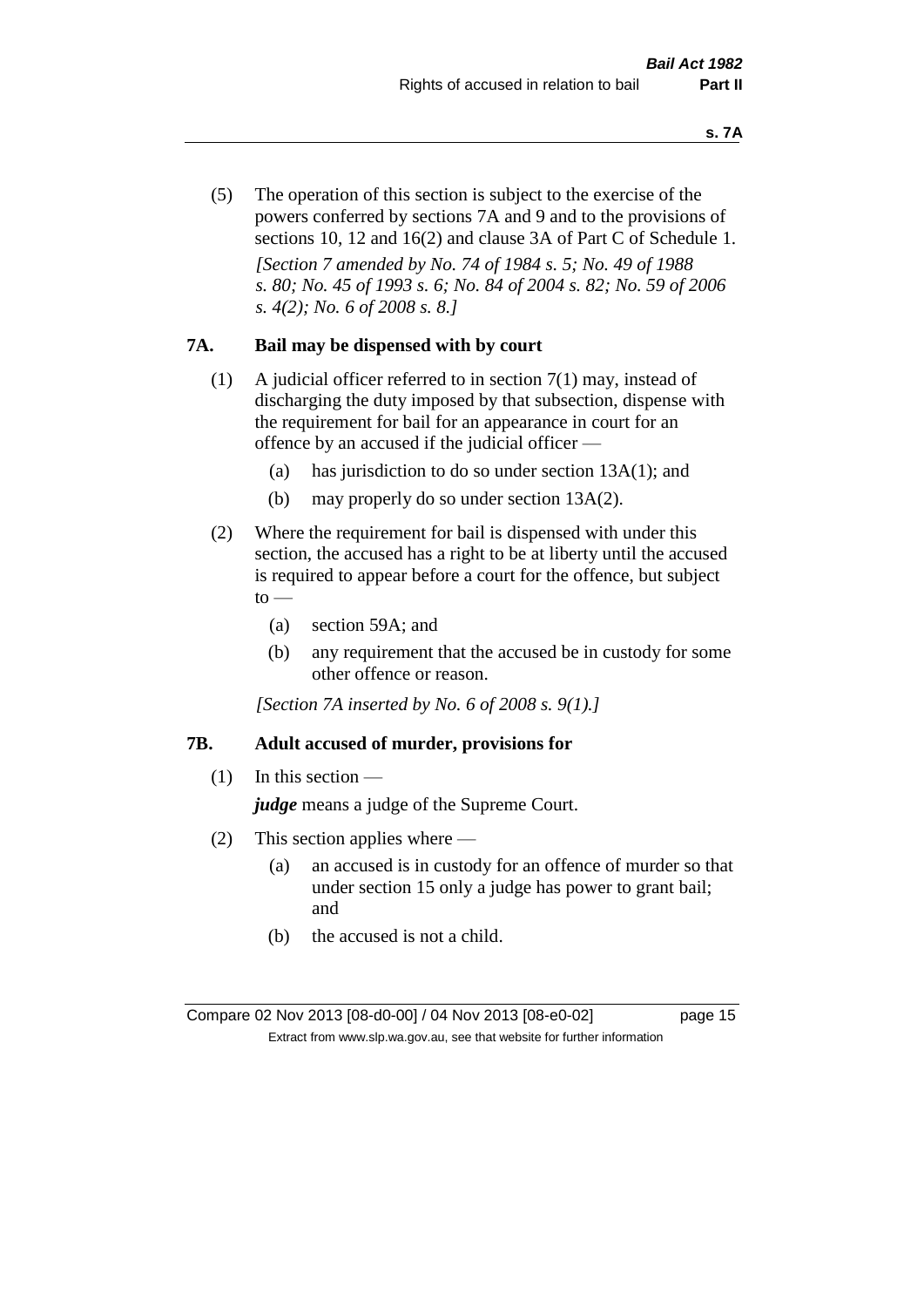#### **s. 7B**

- (3) Where this section applies the accused, or a person on the accused's behalf, may make an application to a judge for bail at any time before conviction for the offence.
- (4) Upon an accused's initial appearance in court for an offence of murder, the judicial officer who may order the accused's detention in custody is under a duty to inform the accused of the right conferred by subsection (3).
- $(5)$  Where
	- (a) an accused's case for bail has been considered by a judge on an application under subsection (3); and
	- (b) bail has been refused,

the accused's case for bail shall not be considered on any subsequent occasion in the same case when the accused's continued detention may be ordered unless subsection (6) applies.

- (6) The accused's case for bail shall again be considered by a judge if the accused, or a person on the accused's behalf, applies to a judge and satisfies the judge that —
	- (a) new facts have been discovered, new circumstances have arisen or the circumstances have changed since bail was refused; or
	- (b) the accused failed to adequately present the accused's case for bail on the previous occasion.
- $(7)$  Where
	- (a) an accused's case for bail has been considered by a judge on an application under subsection (3); and
	- (b) bail has been granted,

on any subsequent appearance in the same case a judicial officer may order, notwithstanding section 15, that bail is to continue on the same terms and conditions.

page 16 Compare 02 Nov 2013 [08-d0-00] / 04 Nov 2013 [08-e0-02] Extract from www.slp.wa.gov.au, see that website for further information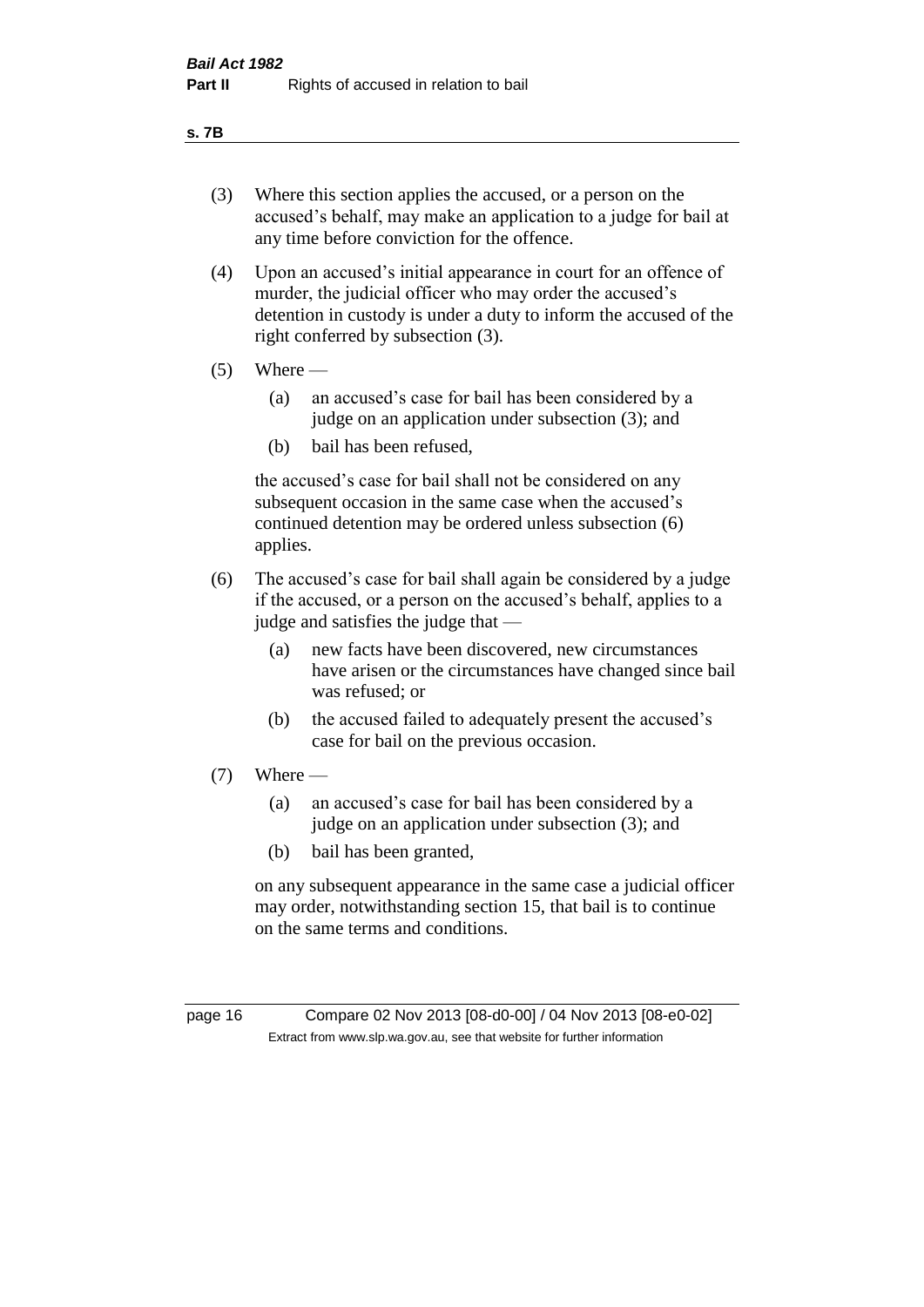(8) The accused is to be taken before a judge for the purposes of an application under this section only if the judge so orders.

*[Section 7B inserted by No. 6 of 2008 s. 9(1); amended by No. 29 of 2008 s. 24(2) and (3).]*

#### **7C. Child accused of murder, provisions for**

- (1) This section applies where a child accused is in custody for an offence of murder so that under section 15 only a judge of the Children's Court has power to grant bail.
- (2) Where this section applies, the judicial officer referred to in section 7(1) other than a judge of the Children's Court, shall, whether or not an application for bail is made by the accused or on the accused's behalf, cause the accused to be taken as soon as is practicable before a judge of the Children's Court for the purpose of having the accused's case for bail considered by the judge.
- (3) Notwithstanding subsection (2), where
	- (a) the duty described in that subsection has been discharged once in relation to a child accused's case for bail; and
	- (b) bail has on that occasion been refused by a judge of the Children's Court,

the accused's case for bail need not be considered on any subsequent occasion in the same case when the accused's continued detention may be ordered unless subsection (4) applies.

- (4) On a subsequent occasion the accused may apply to the judicial officer who may order the accused's continued detention for a reconsideration of the accused's case for bail on the ground that —
	- (a) new facts have been discovered, new circumstances have arisen or the circumstances have changed since bail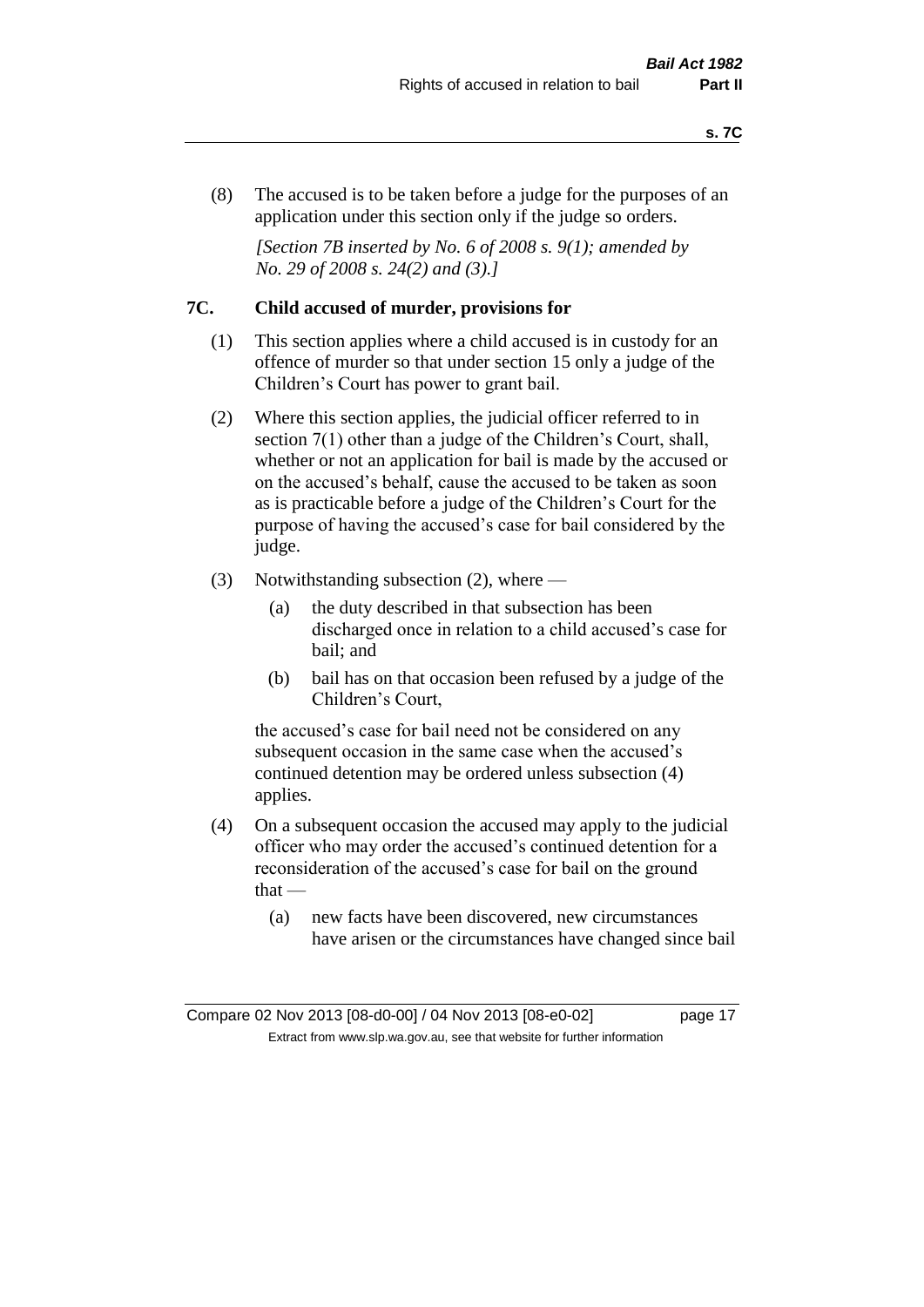#### **s. 7D**

was refused on the occasion mentioned in subsection (3); or

- (b) the accused failed to adequately present the accused's case for bail on that occasion.
- (5) If the judicial officer is satisfied as to one or more of those grounds the judicial officer shall cause the accused to be taken as soon as is practicable before a judge of the Children's Court for the purpose of having the accused's case for bail considered by the judge.

*[Section 7C inserted by No. 6 of 2008 s. 9(1); amended by No. 29 of 2008 s. 24(4).]*

# **7D. Bail after initial decision by court, court's duty as to**

- (1) Notwithstanding section 7(1), after
	- (a) the duty described in that subsection has been discharged once in relation to an accused's case for bail; or
	- (b) a judge of the Children's Court has considered the case under section 15,

it is sufficient on any subsequent consideration of bail in the same case for a judicial officer, including a judge of the Children's Court acting under section 15, to make inquiry of the accused in terms of subsection (2).

- (2) The inquiry to be so made is
	- (a) whether any new fact has been discovered or new circumstance has arisen, or whether the circumstances have changed, since bail was previously granted or refused; and
	- (b) whether the accused considers that the accused failed to adequately present the accused's case for bail on a previous occasion.

page 18 Compare 02 Nov 2013 [08-d0-00] / 04 Nov 2013 [08-e0-02] Extract from www.slp.wa.gov.au, see that website for further information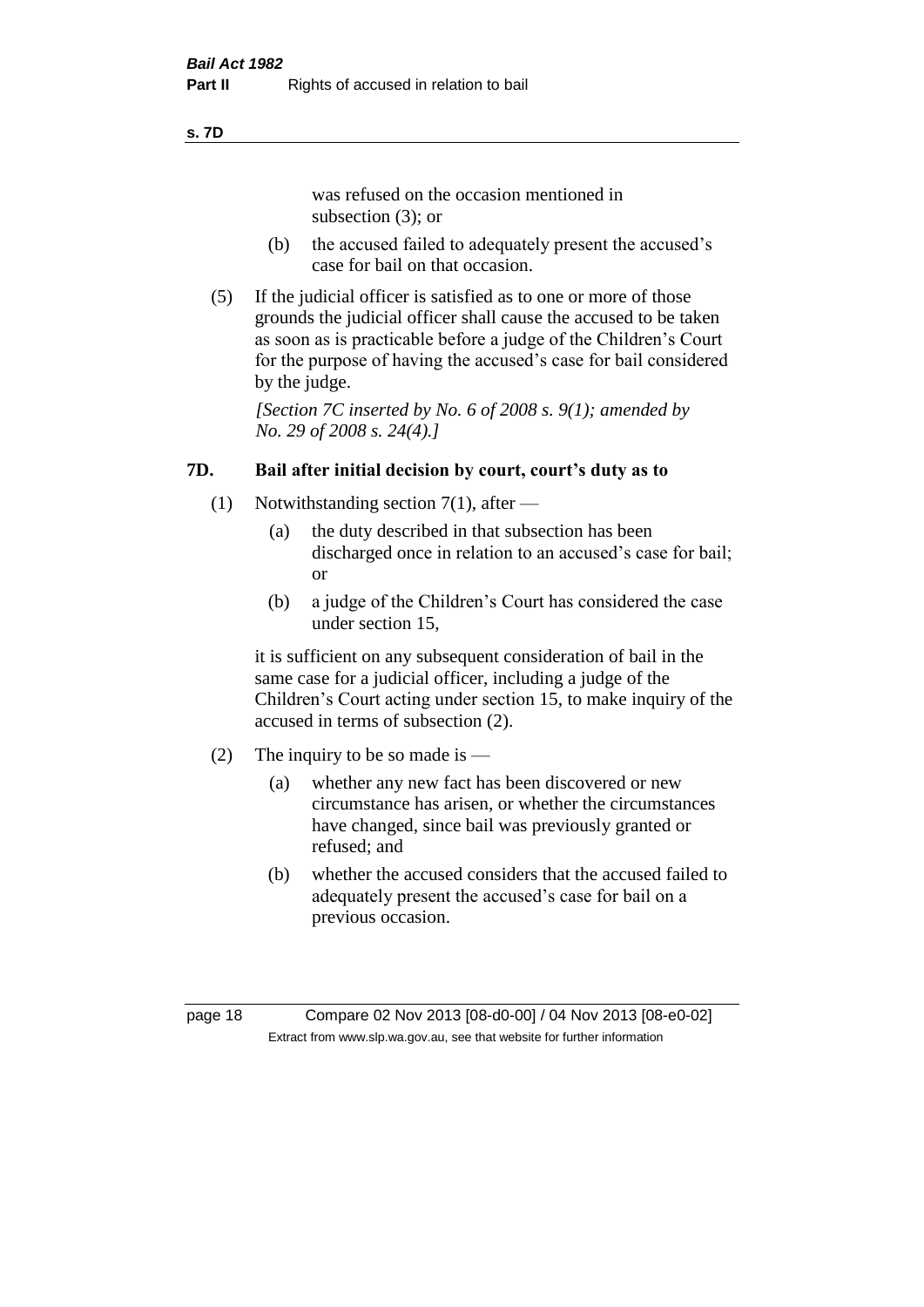(3) Unless the judicial officer is satisfied that there is any reason of the kind mentioned in subsection (2) for not doing so, the judicial officer may adopt the decision previously made in the case, but with power to make such variations of the terms and conditions of bail as the judicial officer thinks fit.

*[Section 7D inserted by No. 6 of 2008 s. 9(1).]*

#### **7E. Bail refused for trial, court's duty during trial**

- $(1)$  Where
	- (a) an accused has been refused bail for the accused's appearance for trial for an offence; and
	- (b) the trial extends beyond one day,

a judicial officer referred to in section 7(1) need not comply with that subsection unless the accused, or a person on the accused's behalf, applies for bail.

(2) In subsection  $(1)$  —

*trial* means that part of proceedings for an offence when evidence is being received by the court in respect of the offence and also extends to any time when —

- (a) legal argument is being heard; or
- (b) a judicial officer or a jury is deliberating.

*[Section 7E inserted by No. 6 of 2008 s. 9(1).]*

#### **7F. Appeal from court of summary jurisdiction, bail in case of**

- (1) If a person is in custody and an appeal has been commenced under the *Criminal Appeals Act 2004* Part 2 in connection with the decision by virtue of which the person is in custody, the person may apply for bail —
	- (a) if the appeal is to be heard and determined by the Court of Appeal or if an application has been made to the Court of Appeal for leave to appeal to the Court of Appeal — to a judge of appeal; or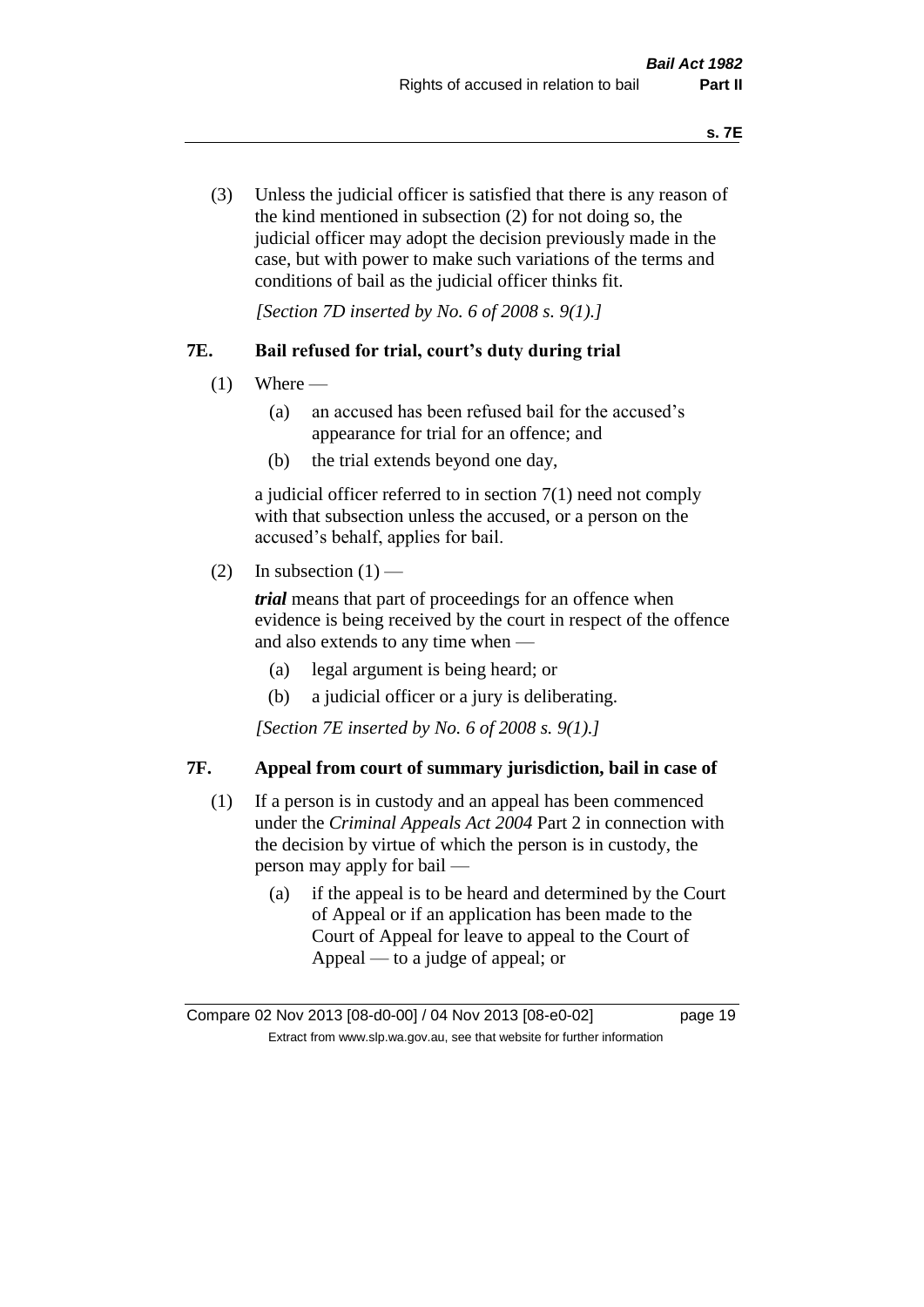- (b) in any other case to a judge of the Supreme Court.
- (2) Bail shall not be granted to an applicant for bail under subsection (1) unless —
	- (a) the applicant has given notice of the application for bail  $to -$ 
		- (i) the Director of Public Prosecutions; or
		- (ii) the State Solicitor,

as the case may require; and

(b) that official has been given an opportunity to be heard on the application.

*[Section 7F inserted by No. 6 of 2008 s. 9(1).]*

#### **8. Accused to be given information, approved forms etc.**

- (1) Subject to subsection (4), a judicial officer or authorised officer who is called upon to consider an accused's case for bail, on the first occasion when it arises in relation to an offence or group of offences for which an accused is required to appear, shall ensure that the accused is, or has been, given —
	- (a) such information in writing as to the effect of this Act as is prescribed for the purposes of this paragraph; and
	- (b) an approved form for completion, designed to disclose to the judicial officer or authorised officer all information relevant to the decision; and
	- (c) where the accused is unable or insufficiently able, to read, speak or write English, such assistance as he may reasonably require in order to have communicated to him the information mentioned in paragraph (a) and complete the form referred to in paragraph (b).
- (2) After an accused case for bail has been considered once, a judicial officer or authorised officer on any subsequent consideration of bail in the same case shall —
	- (a) comply with subsection  $(1)(a)$ ; and

page 20 Compare 02 Nov 2013 [08-d0-00] / 04 Nov 2013 [08-e0-02] Extract from www.slp.wa.gov.au, see that website for further information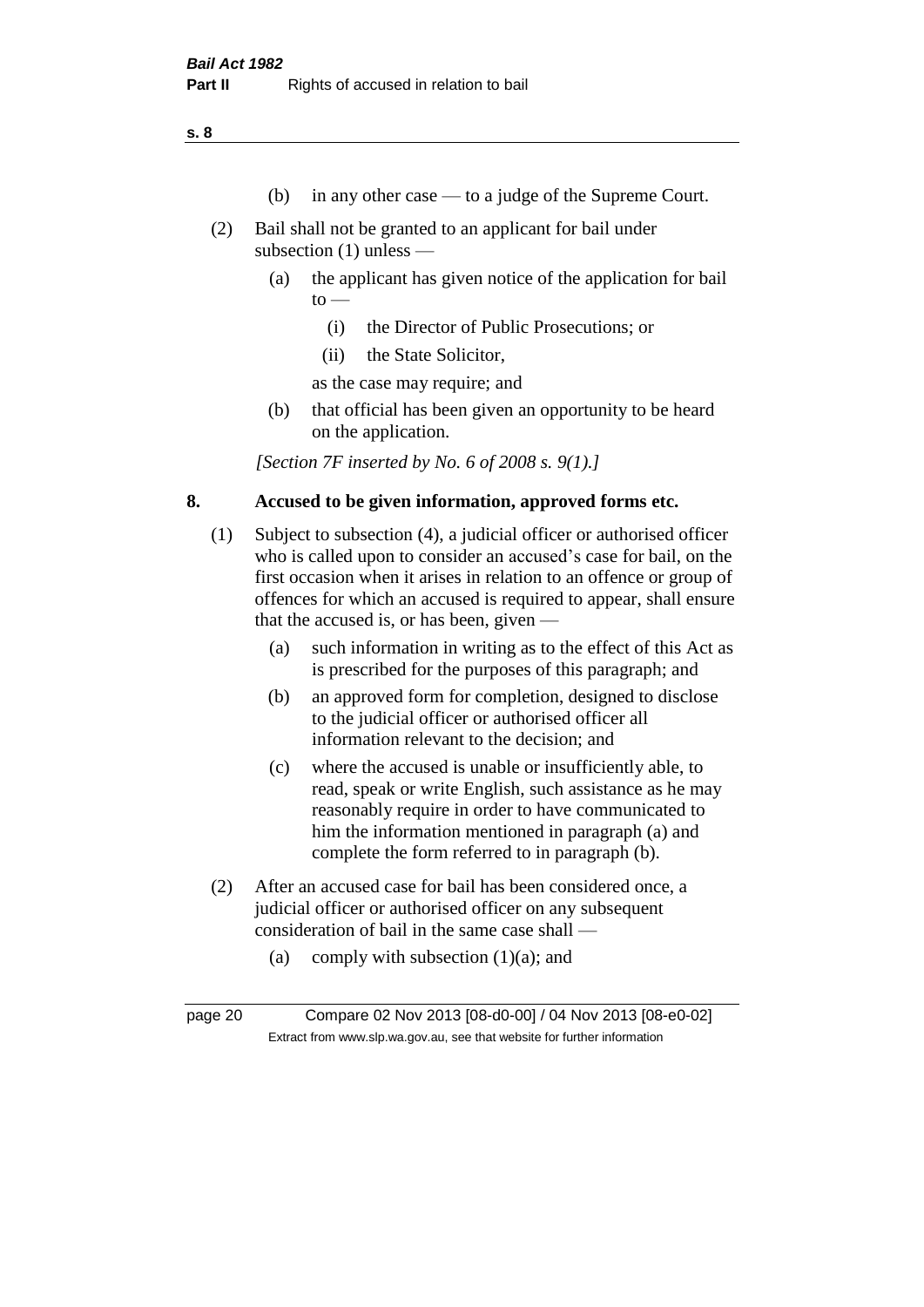- (b) either comply with subsection  $(1)(b)$  or obtain the form previously completed for the purposes of that paragraph, if any, and ensure that —
	- (i) the form is revised in order to show any changes which he is informed have occurred since it was completed; and
	- (ii) any assistance, of the kind referred to in subsection  $(1)(c)$  is given to the accused for the purpose of completing or revising the form, as the case may be.
- (3) Nothing in this section shall be read as limiting section 23.
- (3a) Notwithstanding subsection  $(1)(a)$  or  $(2)(a)$  a judicial officer or authorised officer need not comply with that paragraph if it appears to him that the accused's case for bail is such that bail is likely to be granted to him in accordance with this Act; but if it subsequently appears to him that bail will not be granted or that the accused is dissatisfied with any condition imposed on the grant of bail he shall then comply with that paragraph.
- (4) Notwithstanding subsection (1)(b) or (2)(b), a judicial officer or an authorised officer may dispense with completion or revision of the form referred to in those paragraphs if it appears to him  $that -$ 
	- (a) the accused's case for bail is such that bail is likely to be granted to him in accordance with this Act; and
	- (b) the information in the possession of the judicial officer or authorised officer is sufficient for his consideration of the case.
- (5) Where a person has applied for bail for an appeal as mentioned in section 7F(1), this section applies as if the consideration of bail for the appeal were a first consideration of bail for an offence.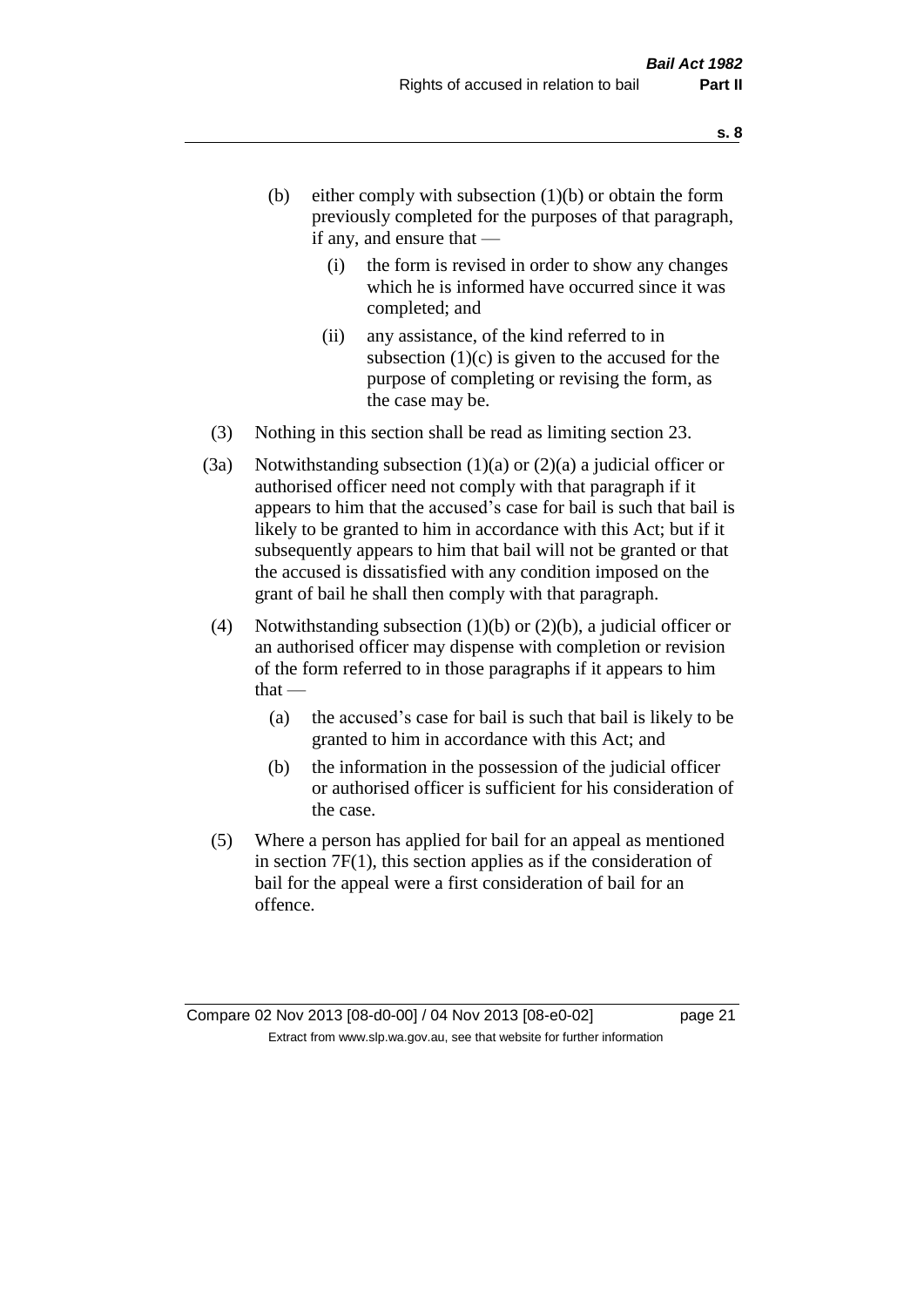*[Section 8 amended by No. 74 of 1984 s. 6; No. 15 of 1988 s. 6; No. 33 of 1989 s. 18; No. 84 of 2004 s. 82; No. 6 of 2008 s. 9(2) and 43(1).]* 

#### **9. Bail decision may be deferred until more information obtained etc.**

- (1) Subject to section 26(2) of the *Young Offenders Act 1994*, a judicial officer or authorised officer who is called upon to consider a case for bail may defer consideration of the case for a period not exceeding 30 days if he thinks it is necessary —
	- (a) to obtain more information for the purpose of making a decision in accordance with this Act; or
	- (b) to take any step authorised by section  $24(1)$  or  $24A(1)$ or (2).
- (2) Nothing in this section shall be taken to limit the right of an accused to be brought before a court as soon as is practicable if he is not released on bail.

*[Section 9 amended by No. 57 of 1997 s. 21(2); No. 84 of 2004 s. 82; No. 6 of 2008 s. 10(1).]*

#### **10. Sections 5, 6 and 7 do not apply if accused imprisoned for other cause**

Notwithstanding sections 5, 6 and 7, the rights conferred on an accused and the duties imposed on police officers, authorised officers and judicial officers by those sections in respect of an appearance in court for an offence do not arise where —

- (a) the accused is in custody for some other offence or reason (including the non-payment of a sum of money); and
- (b) the police officer, authorised officer or judicial officer is satisfied that the accused is likely to remain in custody for that other offence or reason until or beyond the time for the appearance for the first-mentioned offence.

page 22 Compare 02 Nov 2013 [08-d0-00] / 04 Nov 2013 [08-e0-02] Extract from www.slp.wa.gov.au, see that website for further information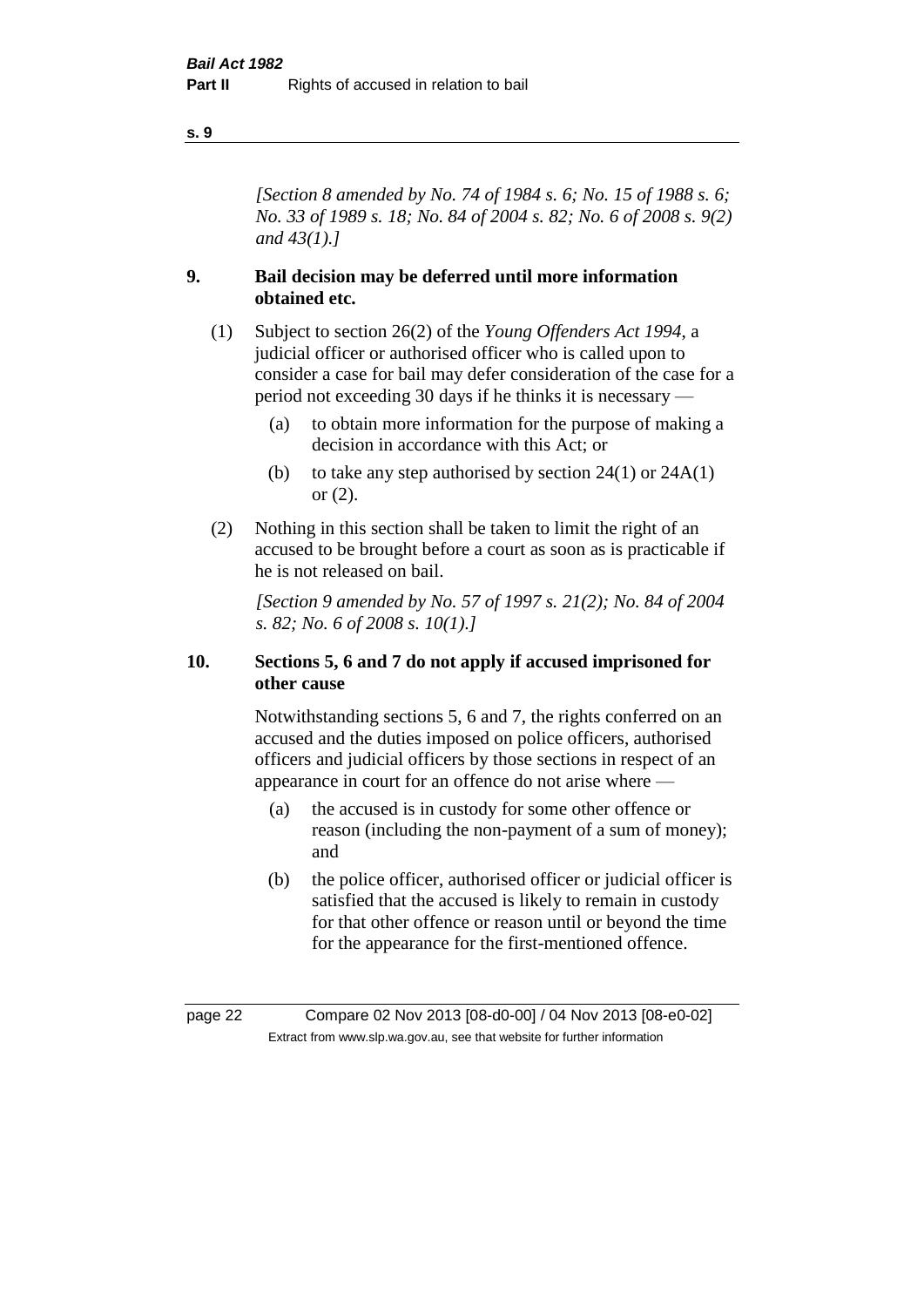*[Section 10 amended by No. 84 of 2004 s. 82.]*

#### **11. Accused's rights following grant of bail**

- $(1)$  When
	- (a) bail has been granted to an accused for an appearance in court; and
	- (b) all conditions which are to be complied with before the release of the accused have been complied with; and
	- (c) he has entered into a bail undertaking for that appearance or his bail undertaking is deemed to be amended under section 31(3),

the accused has a right to be at liberty until he is required to appear, or to next appear, before a court, but subject to —

- (d) any requirement that he be in custody for some other reason; and
- (e) the exercise of the powers in sections 14(3), 17A, 46, 50F, 54 and 55; and
- (f) the limitation mentioned in section 12.
- (2) Where the accused is in custody in a lock-up, court custody centre or prison, the right conferred by subsection (1) is also subject to the person in charge of the lock-up, court custody centre or prison either —
	- (a) signing a certificate under subsection (3); or
	- (b) receiving notice that a certificate has been signed by another person under that subsection.
- (3) After an accused becomes entitled to be at liberty as provided in subsection (1), a person referred to in section 29 may sign a certificate to that effect in the prescribed form.
- (4) The person in charge of a lock-up, court custody centre or prison in which the accused is in custody shall release the accused from custody as soon as is practicable after —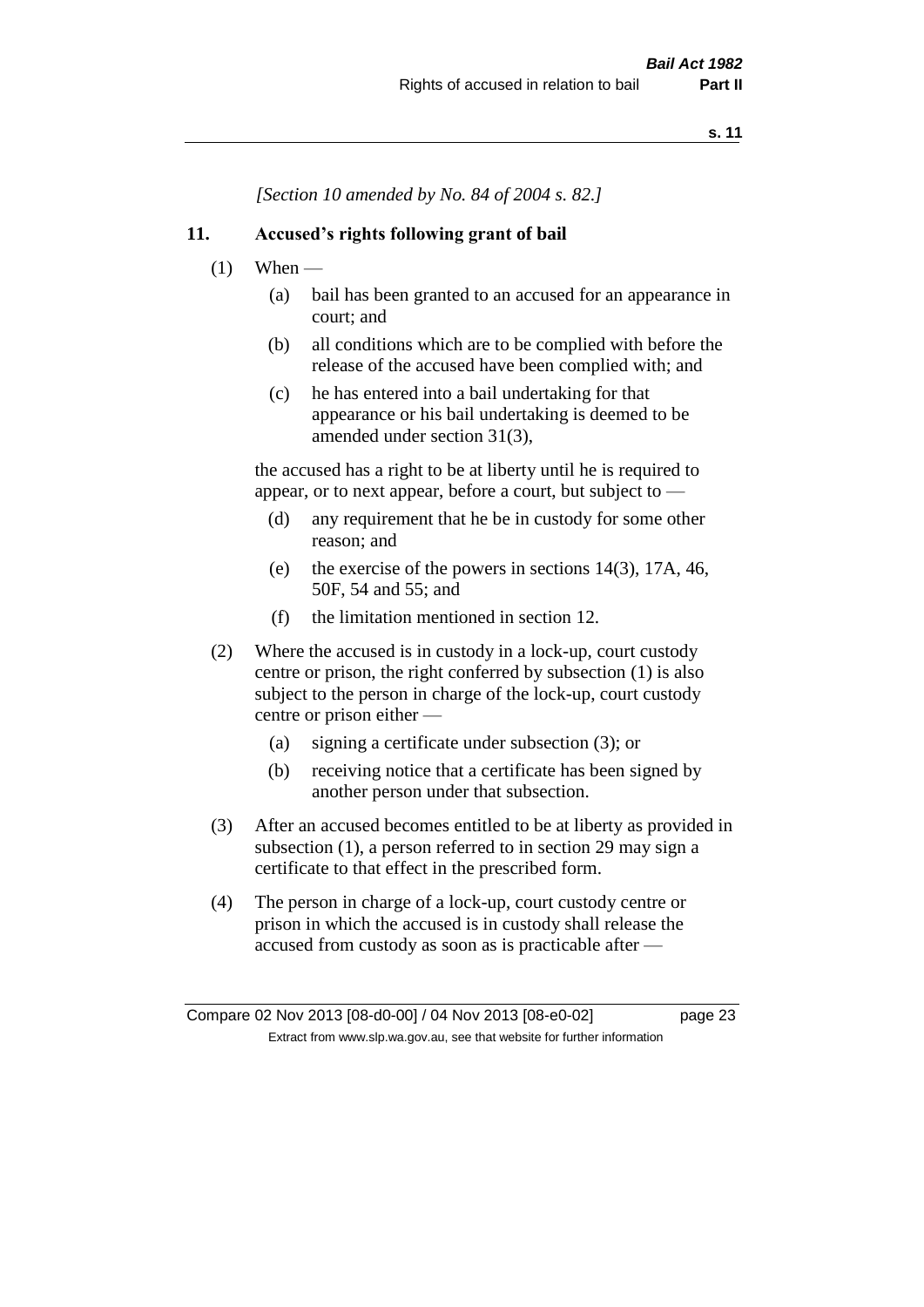- (a) the person in charge signs the certificate; or
- (b) if the certificate is signed by a person other than the person in charge, the person in charge receives notice as described in subsection (2)(b).

*[Section 11 amended by No. 74 of 1984 s. 7; No. 15 of 1988 s. 7; No. 49 of 1988 s. 81; No. 45 of 1993 s. 7; No. 47 of 1999 s. 8; No. 59 of 2004 s. 141; No. 84 of 2004 s. 82; No. 6 of 2008 s. 11(1) and (2).]* 

## **12. Rights in s. 7A(2) and 11, limitations on**

The right of an accused to have his case for bail considered as soon as is practicable, his right to be at liberty as mentioned in sections 7A(2) and 11(1), and the corresponding duties created by this Part, are limited so far as is reasonably necessary for the exercise or performance by a person of any statutory power or function vested in him which requires or permits the continued custody of the accused, including the exercise of the powers set out in Part 12 of the *Criminal Investigation Act 2006* and Parts 6 and 7 of the *Criminal Investigation (Identifying People) Act 2002*.

*[Section 12 amended by No. 6 of 2002 Sch. 2 cl. 1; No. 84 of 2004 s. 82; No. 59 of 2006 s. 6; No. 6 of 2008 s. 12.]*

page 24 Compare 02 Nov 2013 [08-d0-00] / 04 Nov 2013 [08-e0-02] Extract from www.slp.wa.gov.au, see that website for further information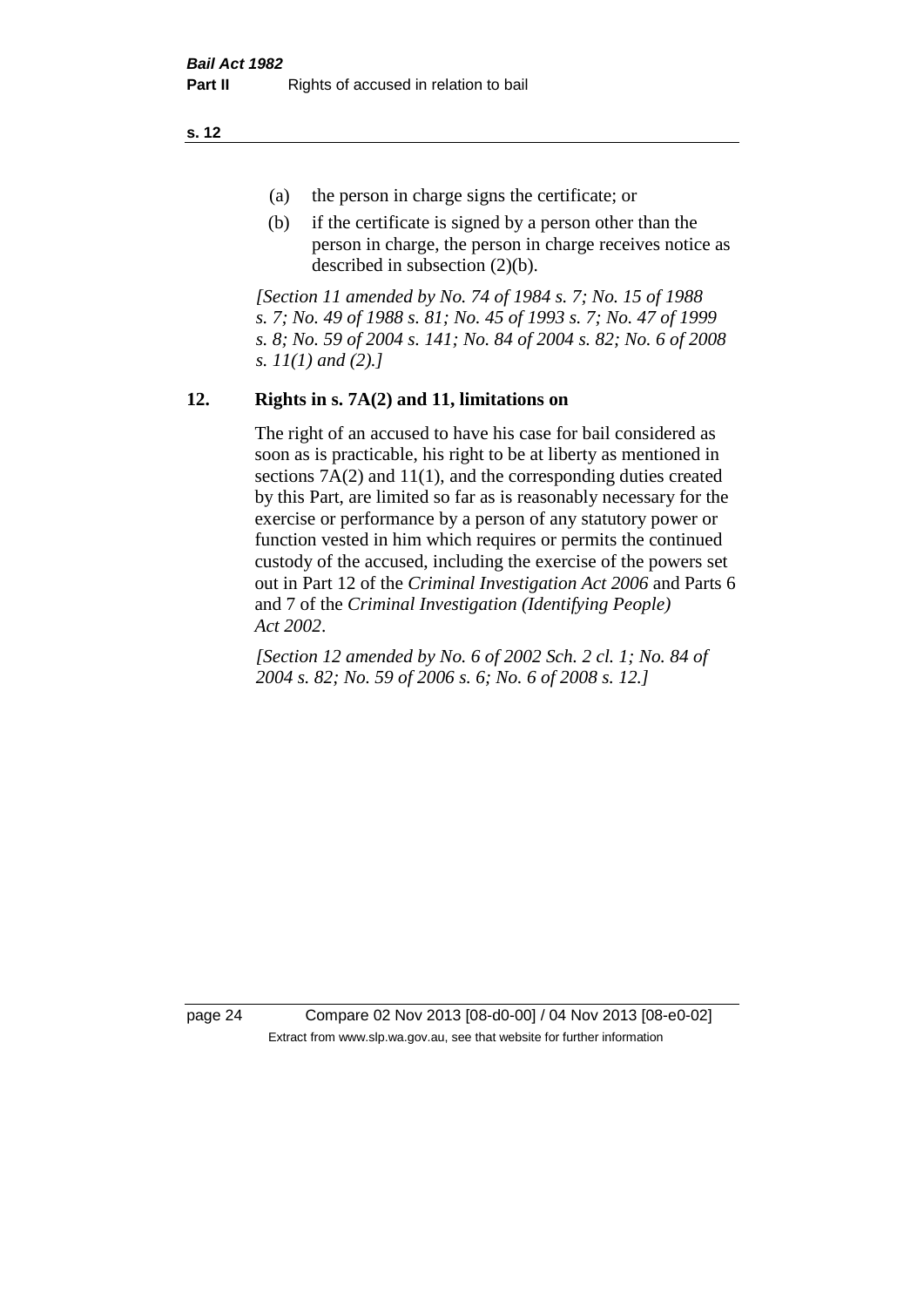# **Part III — Jurisdiction relating to bail**

*[Heading inserted by No. 6 of 2008 s. 13.]*

#### **13. Jurisdiction to grant bail, who has etc. (Sch. 1)**

- (1) Jurisdiction to grant bail for any appearance described in the first column of Part A of Schedule 1 is vested in the judicial officer or authorised officer specified in the second column of that Part opposite thereto and shall be exercised subject to and in accordance with this Part and the further provisions in Parts B, C and D of Schedule 1.
- (2) A home detention condition shall not be imposed as a condition of bail except by a judicial officer.

*[Section 13 amended by No. 61 of 1990 s. 5; No. 45 of 1993 s. 12.]* 

#### **13A. Jurisdiction in s. 7A to dispense with bail, who has and exercise of**

- (1) Jurisdiction to dispense with the requirement for bail under section 7A for any appearance described in the first column of Schedule 1 Part A clause 2 or 3 is vested, subject to Schedule 1 Part B, in the judicial officer specified in the second column of that clause opposite that description, but Schedule 1 Part A clause 7 does not apply for the purposes of this subsection.
- (2) The jurisdiction referred to in subsection (1) is exercisable  $only$ —
	- (a) in respect of an appearance in court before conviction for an offence; and
	- (b) if it appears to the judicial officer that bail would be granted in accordance with Schedule 1 Part C clause 1 or 2 but that in the circumstances the completion of bail papers is an unnecessary imposition.
- (3) Where a judicial officer dispenses with the requirement for bail for an appearance by an accused the registrar of the court shall,

Compare 02 Nov 2013 [08-d0-00] / 04 Nov 2013 [08-e0-02] page 25 Extract from www.slp.wa.gov.au, see that website for further information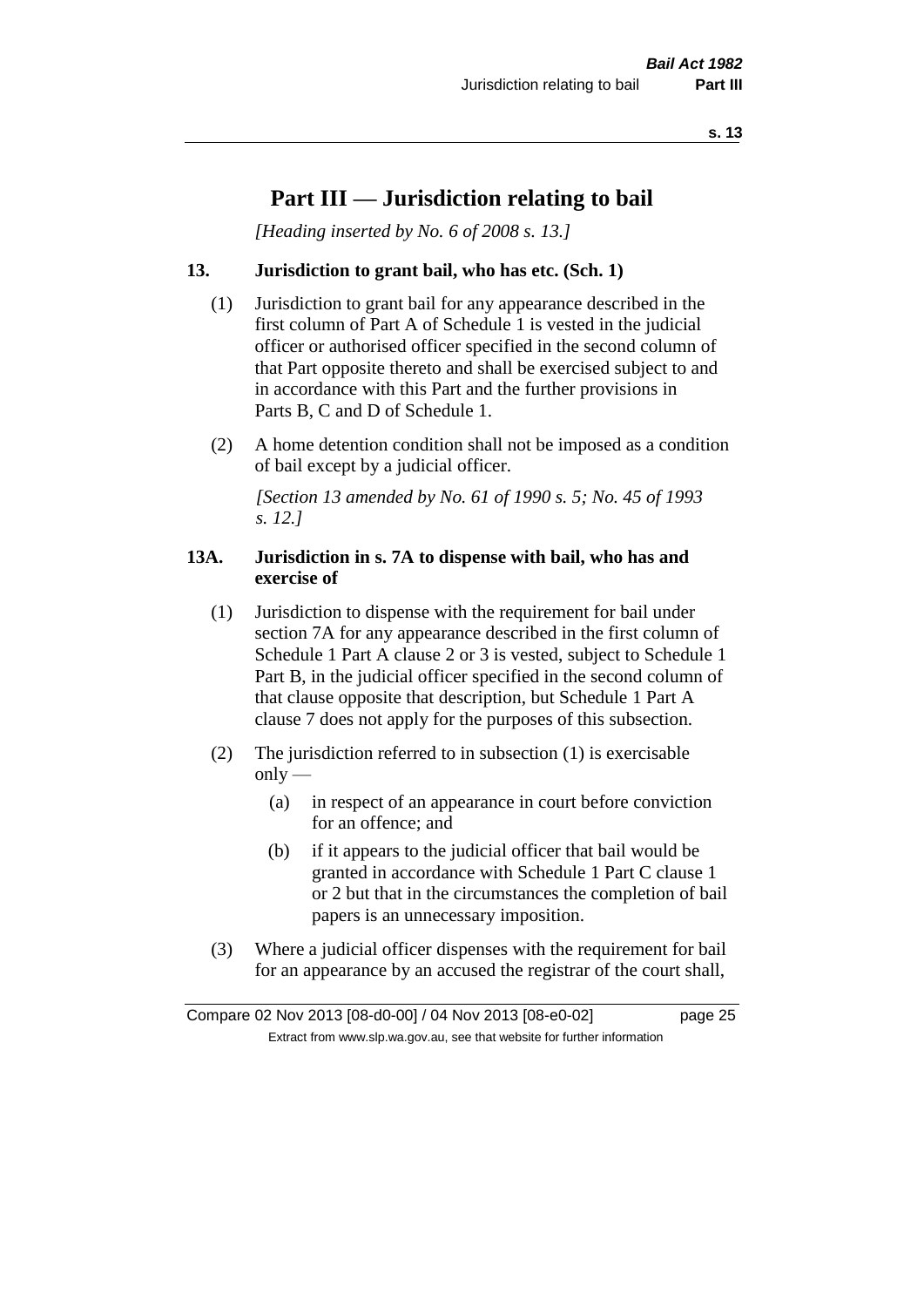#### **s. 13B**

in accordance with section 13B, give written notice to the accused of the time and place for the appearance.

*[Section 13A inserted by No. 6 of 2008 s. 14.]*

#### **13B. Notices under s. 13A(3), service and proof of**

- (1) A written notice to an accused under section  $13A(3)$  shall be
	- (a) given to the accused personally; or
	- (b) sent to the accused
		- (i) by post to the accused's address appearing in the records of the court; or
		- (ii) in urgent cases or with the accused's consent, by electronic communication.
- (2) A person who gives or sends a notice in accordance with subsection (1) shall endorse on a file copy of the notice a certificate showing —
	- (a) that the person has done so; and
	- (b) the time of doing so.
- (3) If a notice is sent by post under subsection  $(1)(b)(i)$ , the notice is to be presumed, unless the contrary is shown, to have been received at the time when, in the ordinary course of events, it would have been delivered.
- (4) In any proceedings
	- (a) a document purporting to be a copy of a notice referred to in subsection (1) is evidence of the terms of the notice; and
	- (b) an endorsement on a copy of a notice referred to in subsection (2) purporting to be a certificate referred to in that subsection is evidence of the matters appearing in the certificate without proof of the signature of the person who made the endorsement.

*[Section 13B inserted by No. 6 of 2008 s. 14.]*

page 26 Compare 02 Nov 2013 [08-d0-00] / 04 Nov 2013 [08-e0-02] Extract from www.slp.wa.gov.au, see that website for further information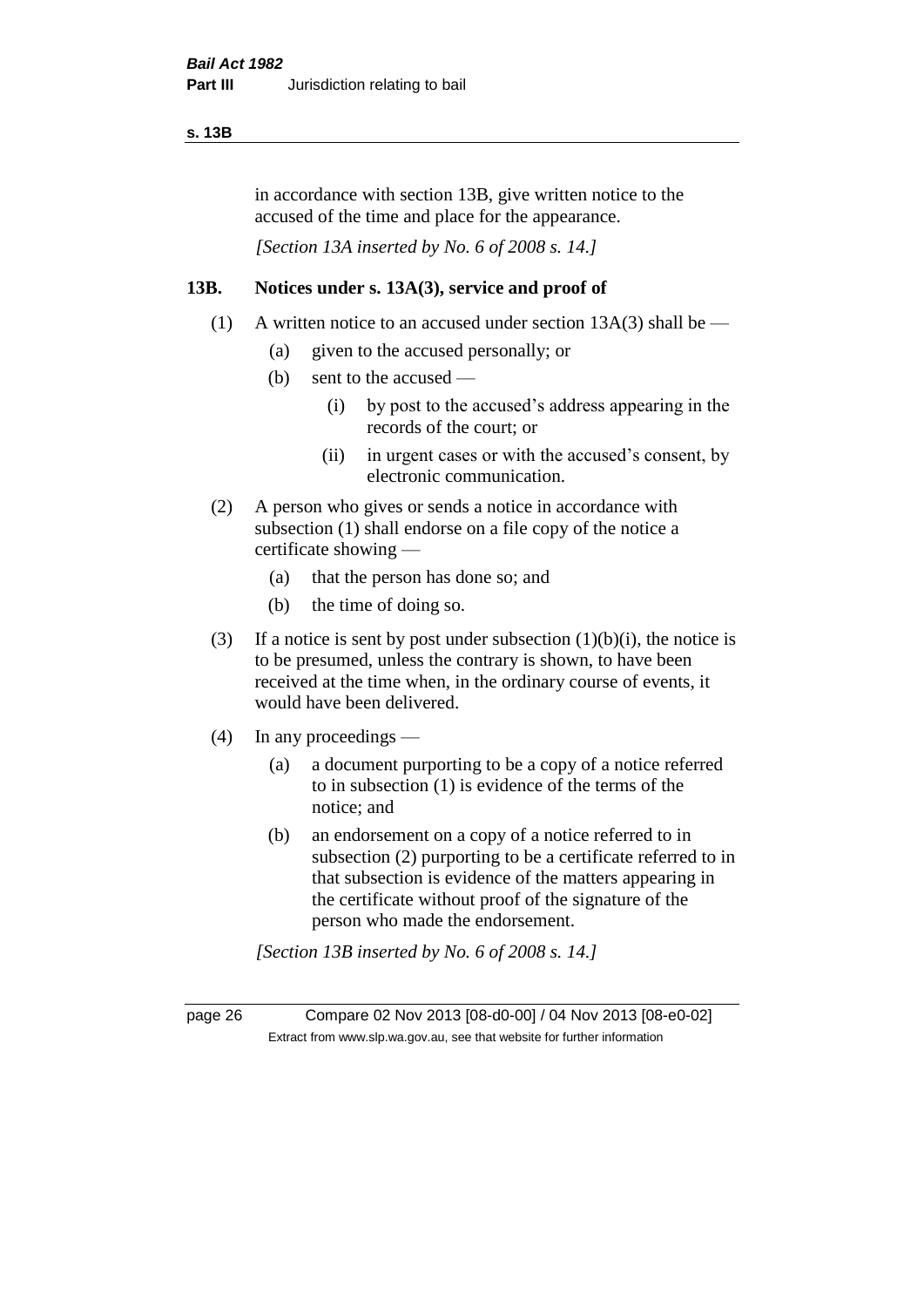#### **14. Judges, jurisdiction of**

- (1) A judge may, in accordance with this Act
	- (a) exercise a power to grant bail which is conferred upon any other judicial officer or any authorised officer by this Act; and
	- (b) revoke or vary any bail previously granted by any other such officer; and
	- (c) under section 7A dispense with the requirement for bail or revoke an existing dispensation.
- (2) Subject to subsection (2a), the jurisdiction of a judge under subsection (1) in respect of an appearance by an accused may be invoked by application made by either the prosecutor or the accused, and whether or not any other judicial officer has —
	- (a) previously granted, refused or dispensed with bail; or
	- (b) exercised any power conferred on him by section 55,

in respect of that appearance.

- (2a) After the jurisdiction under subsection (1) has been invoked once by an accused in relation to an offence or group of offences for which he is required to appear, it may not be further invoked by that accused in relation to that offence or group of offences unless the accused satisfies a judge that —
	- (a) new facts have been discovered, new circumstances have arisen or the circumstances have changed since the occasion when the jurisdiction was invoked; or
	- (b) he failed to adequately present his case for bail on that occasion.
- (3) Where under subsection (1) a judge
	- (a) revokes the bail of an accused who is at liberty, he may order that the accused be returned to custody to await the appearance for which the bail was granted;

Compare 02 Nov 2013 [08-d0-00] / 04 Nov 2013 [08-e0-02] page 27 Extract from www.slp.wa.gov.au, see that website for further information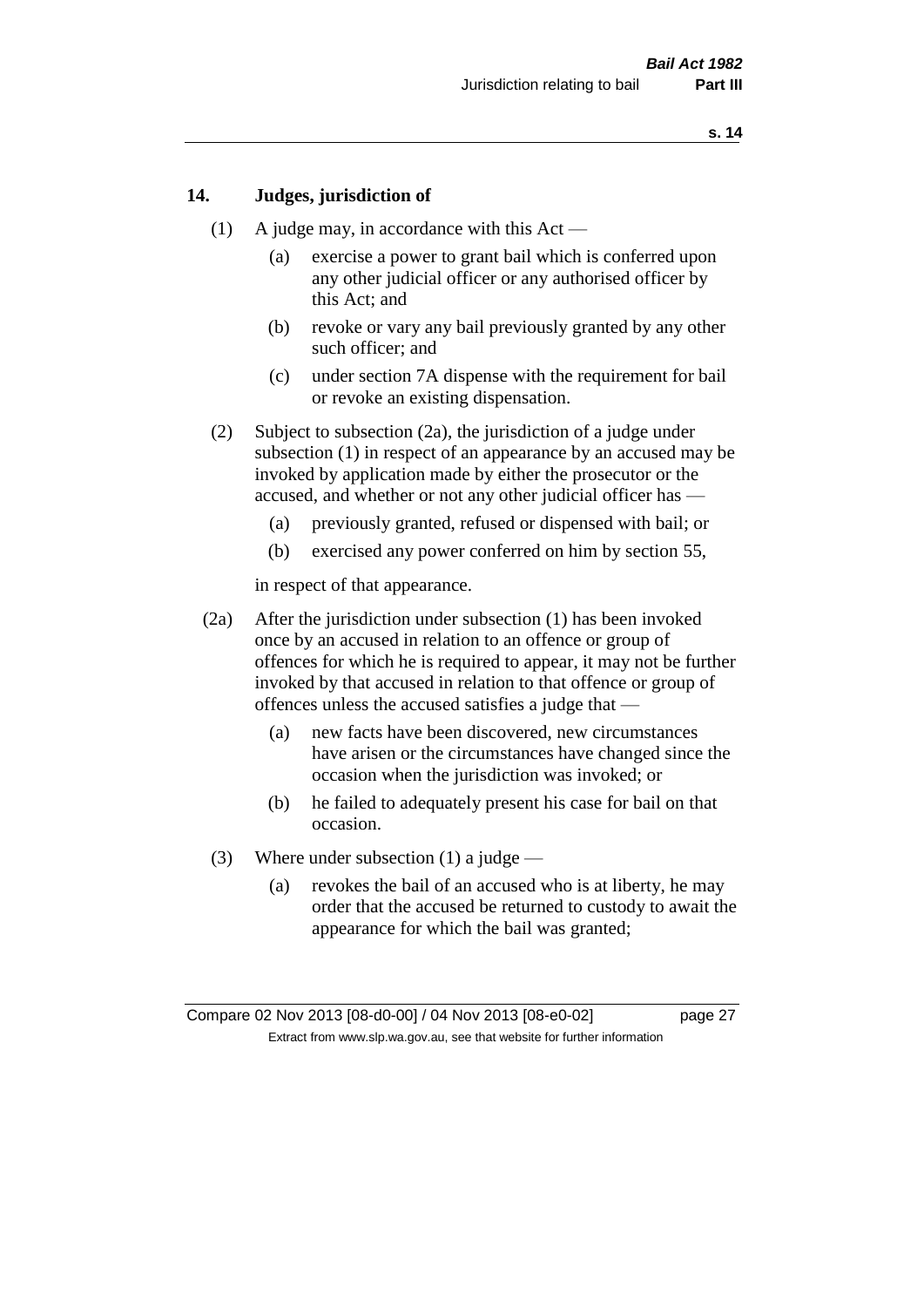## (b) varies the bail of such an accused, he may order that the accused be returned to custody until he becomes entitled to be at liberty pursuant to section 11,

and the judge may issue any warrant which may be necessary to carry such an order into effect.

- (4) In this section
	- (a) references to a judge are references
		- (i) in the case of a child charged with an offence before the Children's Court, to a judge of that Court; and
		- (ii) in the case of an accused committed for trial or sentence to the District Court, to a judge of that Court; and
		- (iii) in any other case, to a judge of the Supreme Court;
		- and
	- (b) references to any other judicial officer
		- (i) in relation to the exercise of powers under this section by a judge, are references to any judicial officer whose jurisdiction is inferior to that of the judge; but
		- (ii) in relation to the exercise of powers under this section by a judge of the Supreme Court, do not include a judge of the Children's Court or a judge of the District Court.

*[Section 14 amended by No. 74 of 1984 s. 8; No. 49 of 1988 s. 82; No. 84 of 2004 s. 82; No. 6 of 2008 s. 15(1)-(4).]* 

## **15. Accused charged with murder, jurisdiction as to bail for**

(1) Where an accused is in custody for murder, the power to grant bail shall be exercised only by a judge of the Supreme Court, or

page 28 Compare 02 Nov 2013 [08-d0-00] / 04 Nov 2013 [08-e0-02] Extract from www.slp.wa.gov.au, see that website for further information

#### **s. 15**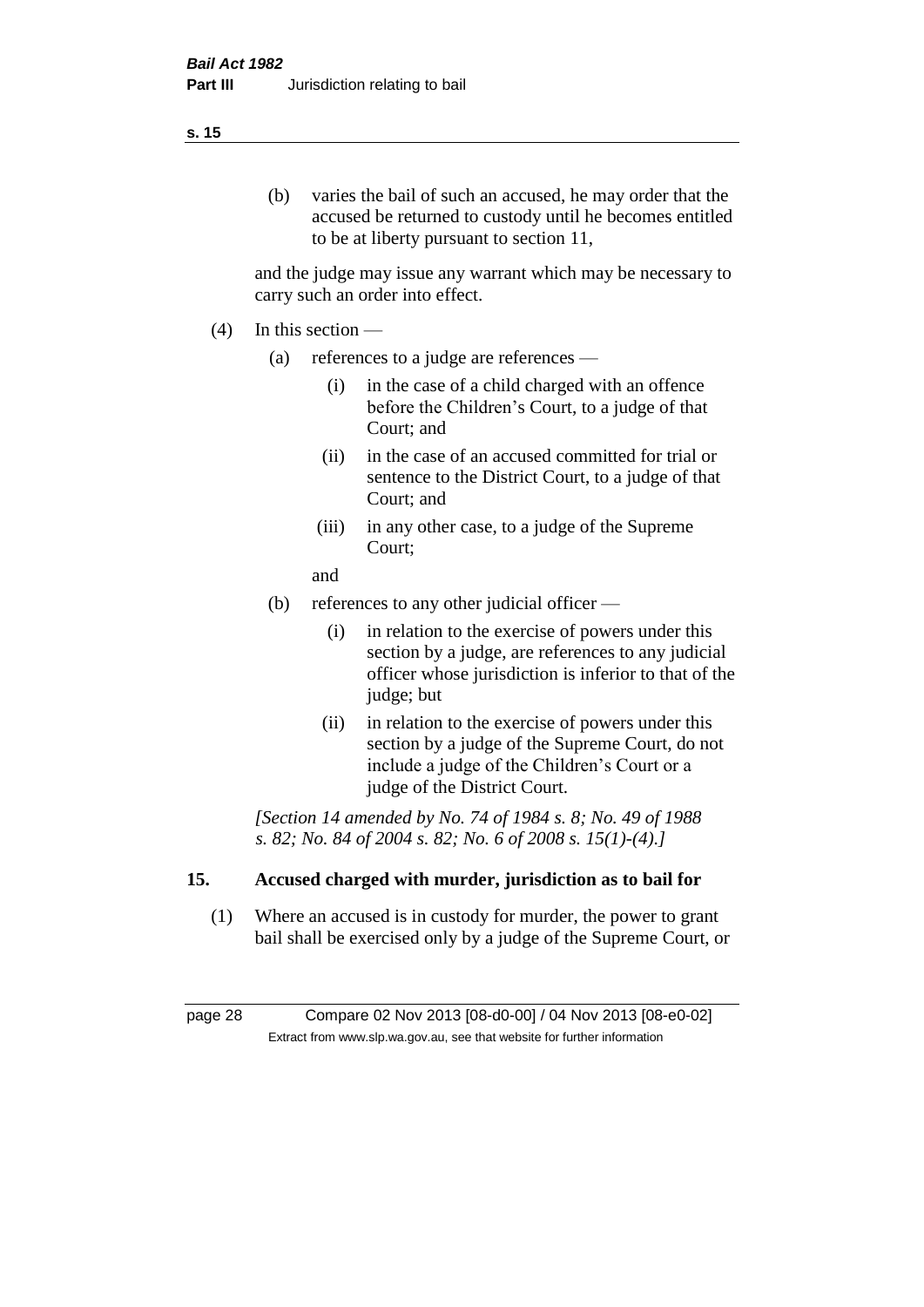#### **s. 15A**

in the case of an accused who is a child by a judge of the Children's Court, except —

- (a) where section  $31(2)(d)$  applies; or
- (b) to the extent that the Court of Appeal exercises its powers under Part A of Schedule 1.
- *[(2) deleted]*

*[Section 15 amended by No. 52 of 1984 s. 35; No. 74 of 1984 s. 9; No. 49 of 1988 s. 83; No. 70 of 1988 s. 45; No. 45 of 1993 s. 12; No. 45 of 2004 s. 28(4); No. 84 of 2004 s. 82; No. 29 of 2008 s. 24(5).]* 

#### **15A. Appeal against judge's decision on bail, commencing etc.**

 $(1)$  In this section —

*bail decision* means a decision —

- (a) to grant or refuse bail; or
- (b) to vary or revoke bail; or
- (c) to dispense with the requirement for bail; or
- (d) to impose any condition on a grant of bail,

and includes a decision under section 55 or 59A(4).

- (2) The prosecutor or the accused may appeal to the Court of Appeal against a bail decision of —
	- (a) a judge of the Children's Court; or
	- (b) a judge of the District Court; or
	- (c) a judge of the Supreme Court.
- (3) The leave of the Court of Appeal is required for each ground of appeal in an appeal under this section.
- (4) The *Criminal Appeals Act 2004* section 27(2), (3) and (4) apply, with necessary modifications, as if an appeal under this section were an appeal under Part 3 of that Act.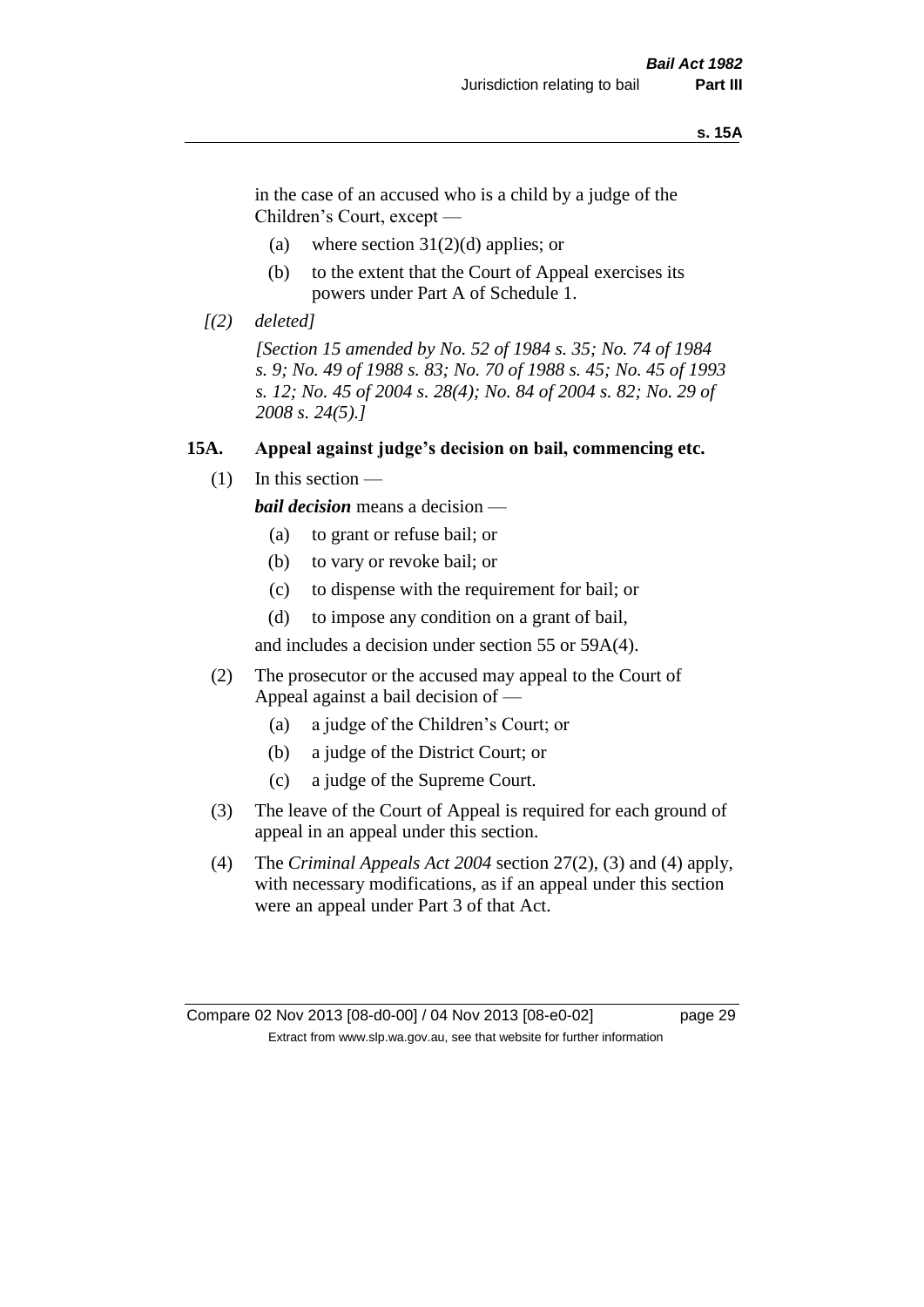#### **s. 15B**

- (5) An appeal under this section shall be commenced and conducted in accordance with this section, section 15B and rules of court made by the Supreme Court.
- (6) An appeal under this section shall be commenced by lodging with the Court of Appeal an application for leave to appeal that sets out the grounds of the appeal.
- (7) An appeal under this section cannot be commenced later than 21 days after the date of the bail decision unless the Court of Appeal orders otherwise.
- (8) An accused who is a party to an appeal under this section and who is in custody is entitled to be present at the hearing of the appeal if the accused so requests, and any official responsible for that custody who is informed of such a request shall do what is necessary to give effect to it.
- (9) For the purposes of giving effect to a request referred to in subsection (8), arrangements may be made for the accused to appear before the Court of Appeal by means of a video link or an audio link in accordance with section 66B, unless the Court of Appeal has ordered that the accused appear before it in person.

*[Section 15A inserted by No. 6 of 2008 s. 16(1).]*

#### **15B. Appeal under s. 15A, determining etc.**

- (1) The Court of Appeal has jurisdiction to hear and determine an appeal under section 15A.
- (2) The Court of Appeal shall determine an appeal on the material and evidence that was before the judge whose decision is the subject of the appeal.
- (3) Any decision of the Court of Appeal in relation to bail shall be made in accordance with the relevant provisions of sections 13A and 17 and Schedule 1.

page 30 Compare 02 Nov 2013 [08-d0-00] / 04 Nov 2013 [08-e0-02] Extract from www.slp.wa.gov.au, see that website for further information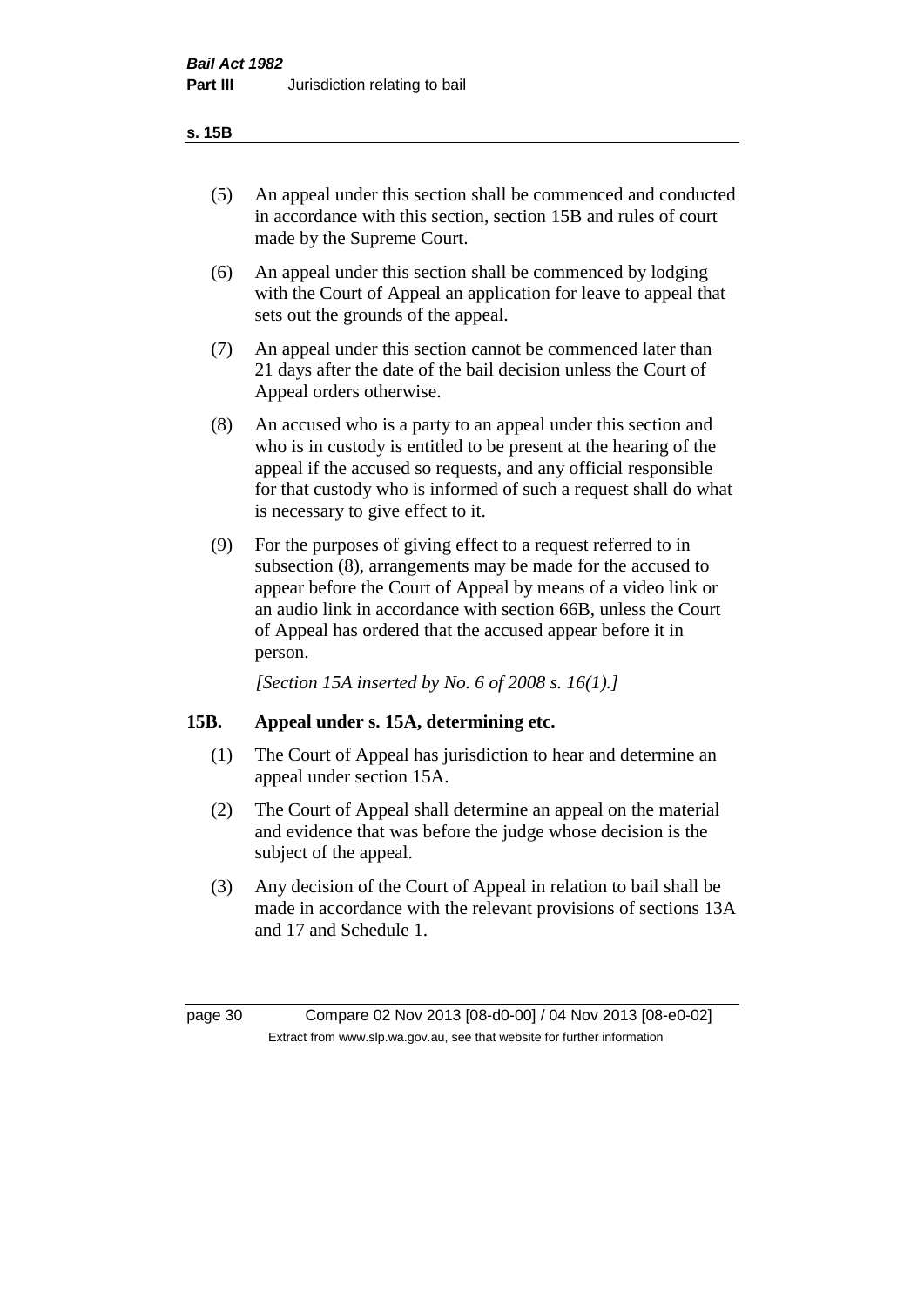- (4) Where in determining an appeal the Court of Appeal revokes the bail of an accused who is at liberty, it may order that the accused be returned to custody to await the appearance for which the bail was granted.
- (5) Where in determining an appeal the Court of Appeal varies the bail of an accused who is at liberty, it may order that the accused be returned to custody until the accused becomes entitled to be again at liberty pursuant to section 11.
- (6) A judge of appeal may issue any warrant that may be necessary to carry into effect an order under subsection (4) or (5).

*[Section 15B inserted by No. 6 of 2008 s. 16(1).]*

#### **16. Person arrested on warrant, bail of**

- (1) Subject to sections 14 and 15 where the arrest of an accused for an offence is made pursuant to a warrant he shall not be granted bail before he is brought before a court or judicial officer as commanded by the warrant, except by a justice acting in terms of section 6(9).
- (2) Notwithstanding subsection (1) or any other provision of this Act, an accused who has been arrested pursuant to a warrant —
	- (a) issued under section 59B; or
	- (b) issued under the *Criminal Procedure Act 2004* for an offence against section 51(1) or (2),

shall not have a right to have his case for bail considered, and shall not be granted bail, before he is brought before the court as commanded by the warrant.

*[Section 16 amended by No. 59 of 2004 s. 141; No. 84 of 2004 s. 11 and 82; No. 59 of 2006 s. 4(3); No. 6 of 2008 s. 36(2).]*

Compare 02 Nov 2013 [08-d0-00] / 04 Nov 2013 [08-e0-02] page 31 Extract from www.slp.wa.gov.au, see that website for further information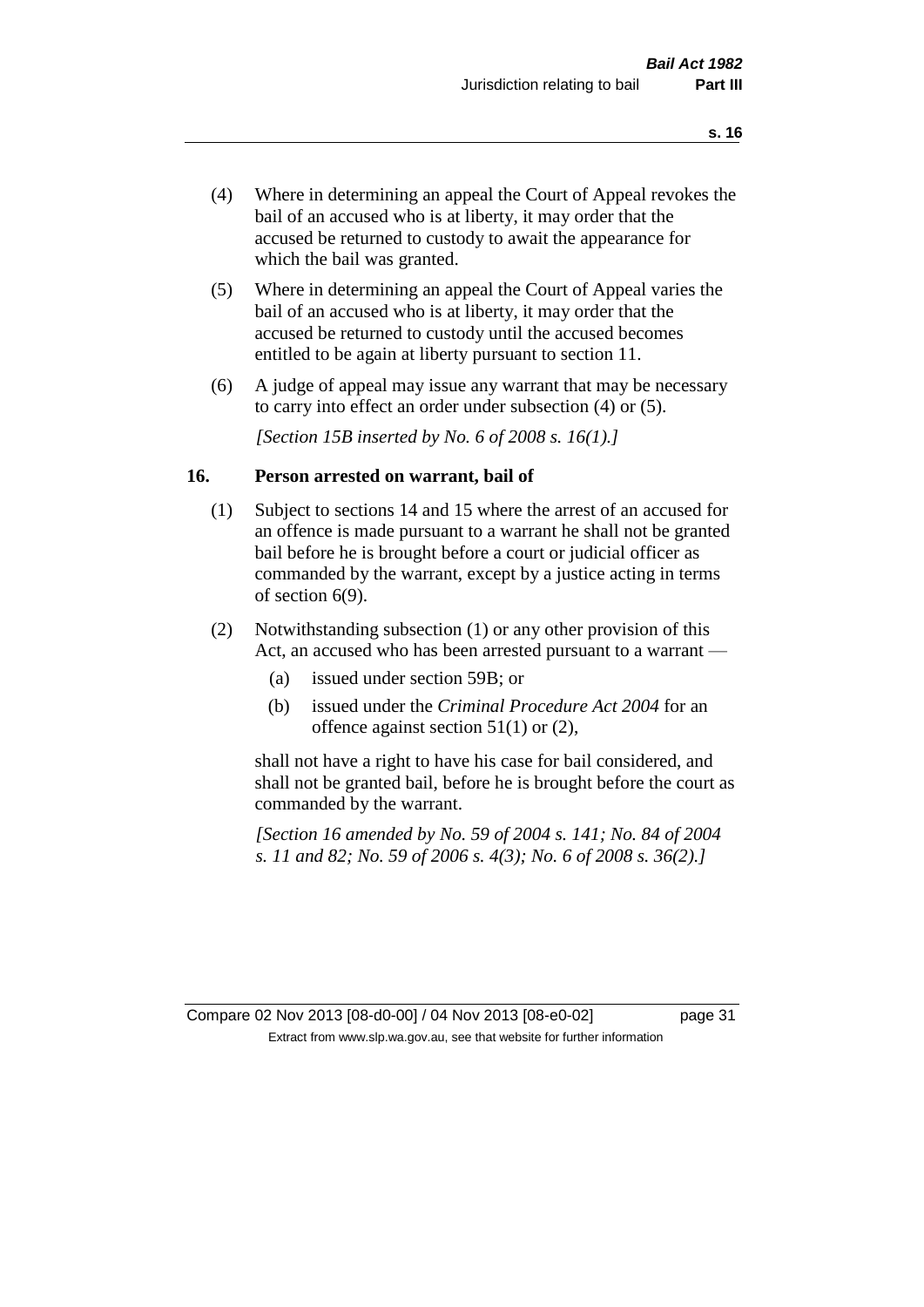| ۰.<br>v |
|---------|
|---------|

#### **16A. Person arrested in urban area, restrictions on who can grant bail for in some cases**

- (1) Where this section applies to a person who has been arrested for an offence jurisdiction does not arise under section 13 until the person is brought before —
	- (a) a court constituted by or so as to include a magistrate; or
	- (b) where section 15 applies, a judge of the Supreme Court or a judge of the Children's Court as the case may require.
- (2) This section applies where
	- (a) a person has been arrested in an urban area for a serious offence; and
	- (b) the serious offence is alleged to have been committed while the accused was —
		- (i) on bail for; or
		- (ii) at liberty under an early release order made in respect of,

another serious offence.

- (3) This section also applies where a person has been arrested in an urban area for an offence against section 61(1) of the *Restraining Orders Act 1997* (which creates offences for breaches of violence restraining orders).
- (4) In this section —

*urban area* means —

- (a) the metropolitan region as defined in the *Planning and Development Act 2005* and any prescribed area that adjoins that region; and
- (b) any other prescribed area of the State, being the whole or part of, or an area adjoining, a local government district under the *Local Government Act 1995* that is designated under that Act as a city or a town.

page 32 Compare 02 Nov 2013 [08-d0-00] / 04 Nov 2013 [08-e0-02] Extract from www.slp.wa.gov.au, see that website for further information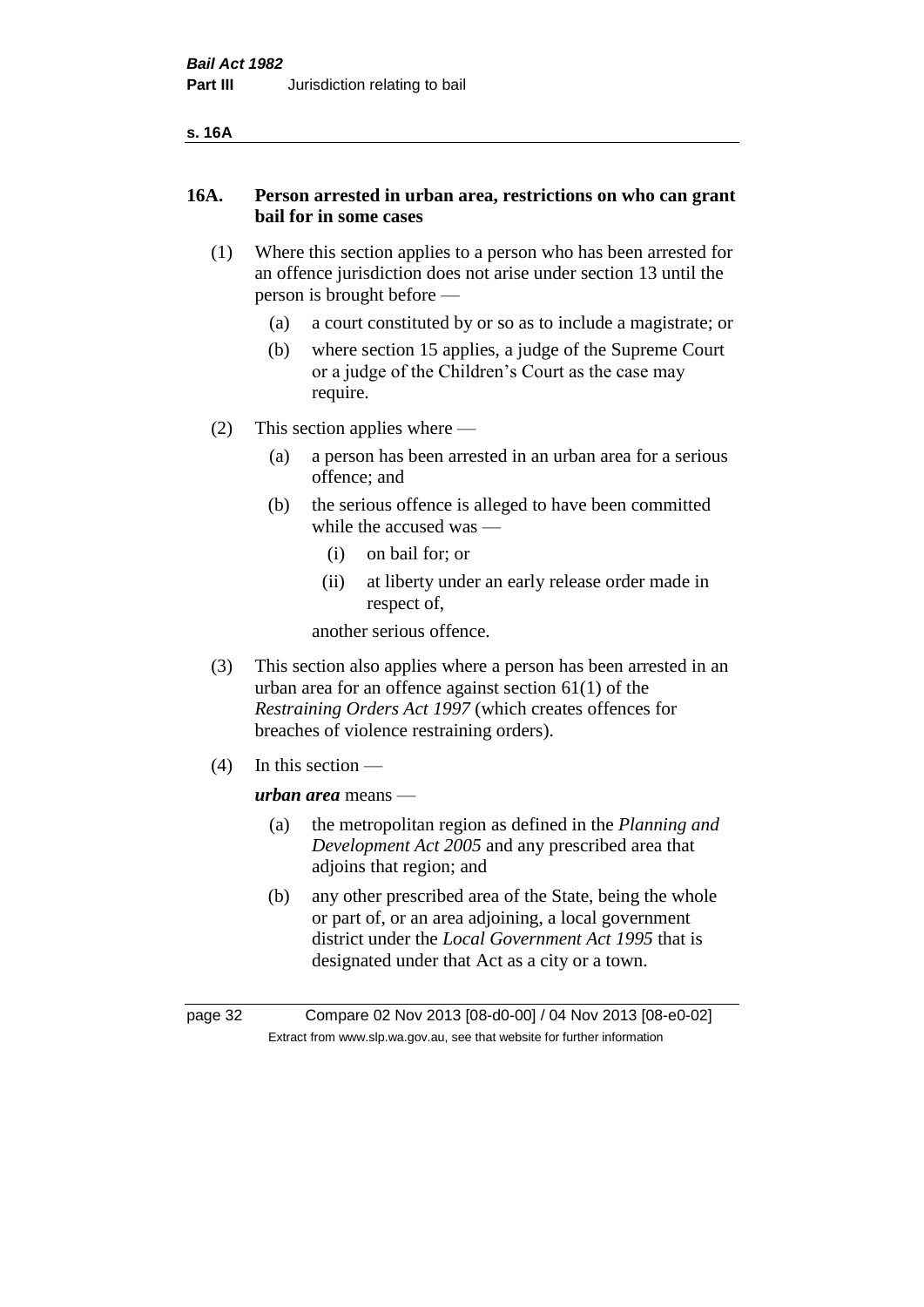*[Section 16A inserted by No. 54 of 1998 s. 6(1); amended by No. 38 of 2004 s. 59; No. 84 of 2004 s. 82; No. 38 of 2005 s. 15.]*

#### **17. Conditions on bail which may be imposed**

- (1) A judicial officer or authorised officer may impose conditions on a grant of bail only to the extent that he is authorised to do so by clause 2(3)(c) of Part C and Part D of Schedule 1.
- (2) Conditions imposed on a grant of bail shall not be any more onerous on the accused than the judicial officer or authorised officer considers is required in the public interest having regard to the nature of the offence for which the accused is in custody and the circumstances of the accused.

*[Section 17 amended by No. 45 of 1993 s. 8 and 12; No. 84 of 2004 s. 82.]* 

#### **17A. Child on bail, changing responsible person for (Sch. 1 Pt. C cl. 2)**

- (1) Where this section applies, an authorised police officer may
	- (a) cancel an undertaking of the kind described in clause 2(3)(c) of Part C of Schedule 1; and
	- (b) approve of another person as a responsible person within the meaning in that clause; and
	- (c) detain the accused or order his detention until the person so approved enters into an undertaking of the kind mentioned in paragraph (a).
- (2) Subsection (1) applies where
	- (a) a person has entered into an undertaking referred to in paragraph (a) of that subsection; and
	- (b) a judicial officer when granting bail ordered that the person may under this section be released from the undertaking by an authorised police officer; and
	- (c) the person wishes to be so released.

Compare 02 Nov 2013 [08-d0-00] / 04 Nov 2013 [08-e0-02] page 33 Extract from www.slp.wa.gov.au, see that website for further information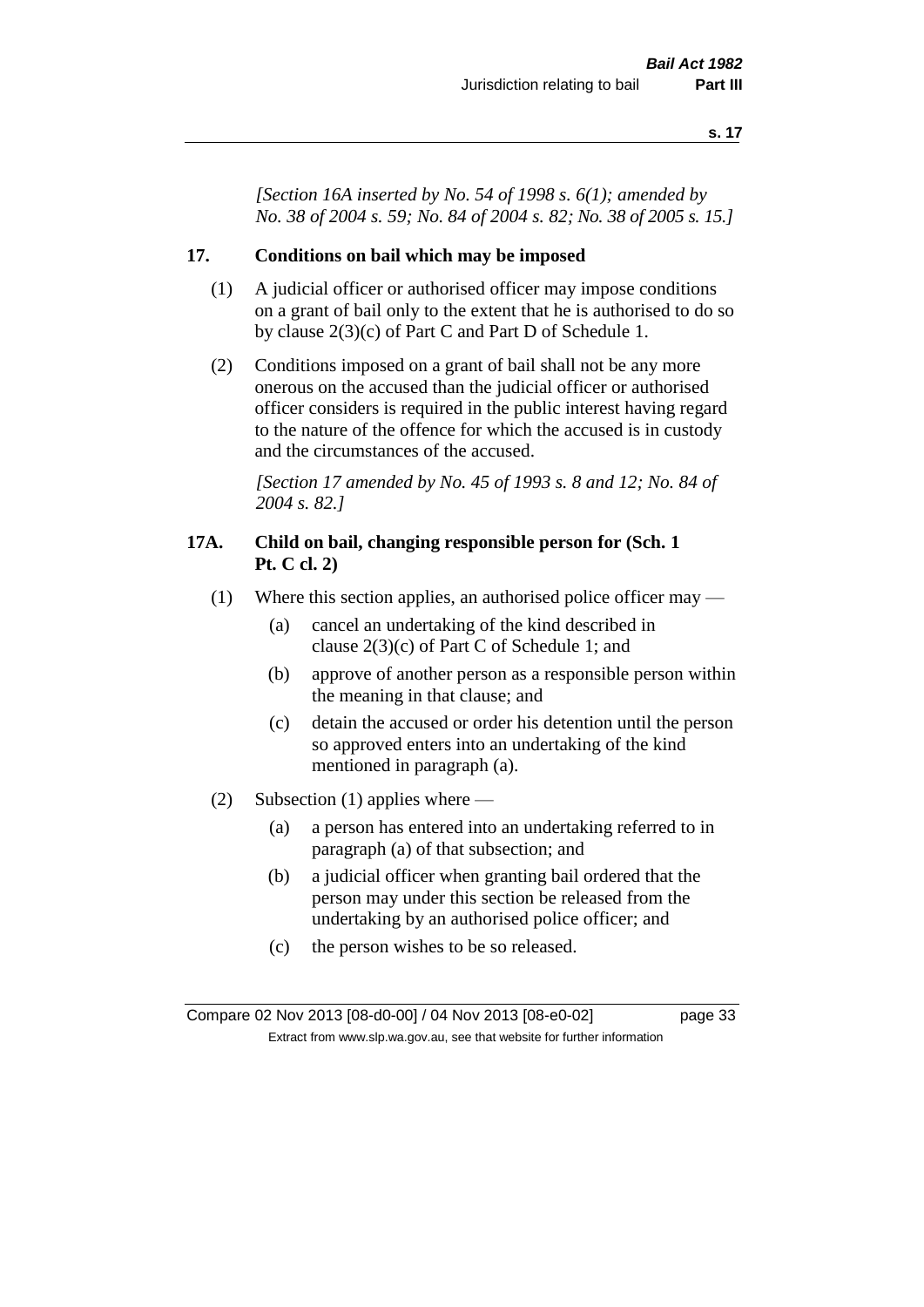#### **s. 17A**

- (3) A police officer may, for the purpose of the exercise of the powers in subsection (1), take into custody a child accused who has been released on bail.
- (4) If the police officer is not an authorised police officer he shall, as soon as is practicable, bring the accused before an authorised police officer for the purpose referred to in subsection (3).
- (5) After an undertaking has been entered into as mentioned in subsection  $(1)(c)$ , the accused, subject to this Act, has a right to be at liberty until he is required to appear before a court.

*[Section 17A inserted by No. 45 of 1993 s. 9; amended by No. 84 of 2004 s. 82.]* 

*[18-19. Deleted by No. 59 of 2006 s. 7(1).]*

page 34 Compare 02 Nov 2013 [08-d0-00] / 04 Nov 2013 [08-e0-02] Extract from www.slp.wa.gov.au, see that website for further information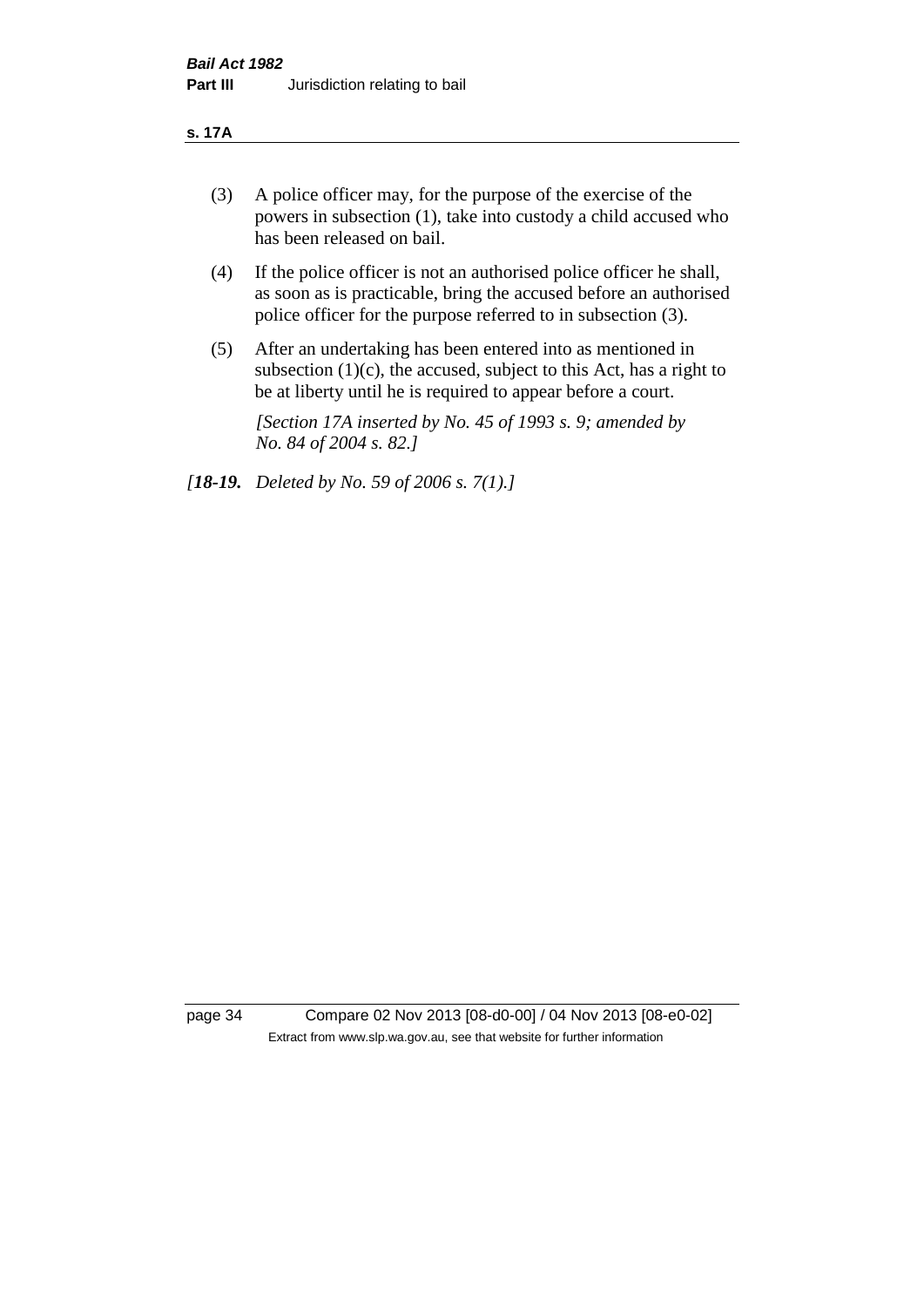# **Part IV — Hearing of case for bail, parties, and evidence**

## **20. Bail hearing for indictable offence, court may hold in private etc.**

- (1) On the consideration by a judicial officer of a case for bail of an accused who is charged with an offence triable by jury, the judicial officer may, to avoid prejudice to either party, exercise the powers described in subsection (2), but shall only exercise the power in paragraph (b) thereof if he considers that the exercise of the power in paragraph (a) is not, on its own, likely to be sufficient to avoid prejudice.
- (2) The powers referred to in subsection (1) are to order
	- (a) that no report, or summary, of any statement, or of any specified statement, made or furnished at the hearing shall be published by any means;
	- (b) that the bail application be heard *in camera*.
- (3) Where an order is made under subsection (2)(a), no report, or summary, of any statement referred to in that paragraph shall be published by any means —
	- (a) if the offence is one that may be tried on indictment, before a court decides that it is to be tried on indictment; or
	- (b) if the accused is discharged from further proceedings upon the prosecution notice or indictment brought against him for the offence, before he is so discharged; or
	- (c) if the accused is tried on indictment for the offence, before the trial is ended.
- (4) A person who, except with lawful excuse, fails to comply with an order made under this section commits an offence. Penalty: \$1 000.

Compare 02 Nov 2013 [08-d0-00] / 04 Nov 2013 [08-e0-02] page 35 Extract from www.slp.wa.gov.au, see that website for further information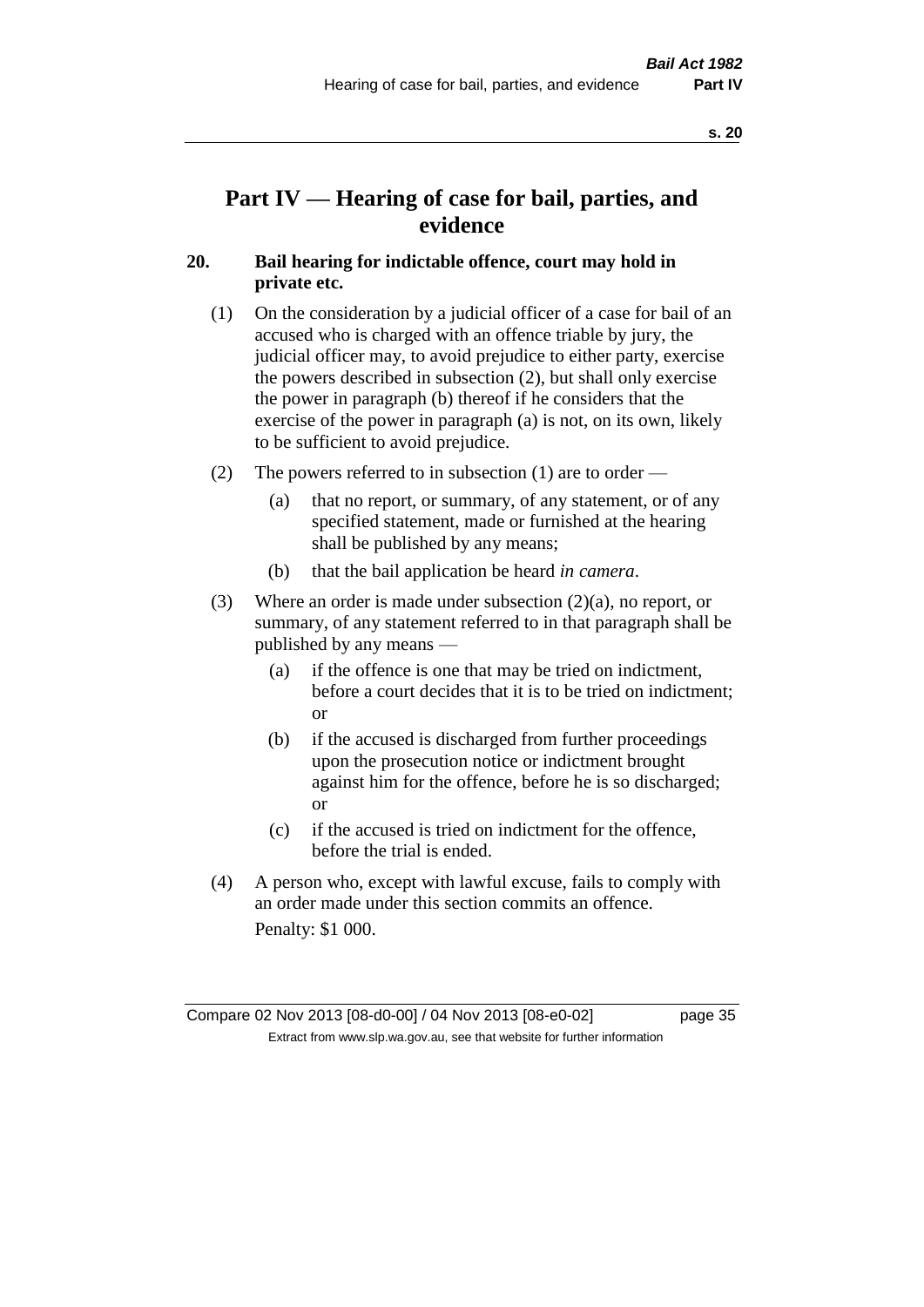*[Section 20 amended by No. 50 of 2003 s. 37(2); No. 4 of 2004 s. 58; No. 84 of 2004 s. 11 and 82.]*

## **21. Parties to bail proceedings, who are**

- (1) The parties to proceedings on a case for bail are the prosecutor and the accused and, subject to subsection (2), no other person shall be a party to, or be represented at, the proceedings.
- (2) Nothing in subsection (1) affects the right of
	- (a) the Attorney General to apply for leave, or be an appellant, under Part 2 of the *Criminal Appeals Act 2004*; or
	- (b) the Director of Public Prosecutions or the State Solicitor to receive notice and be heard under section 7F(2); or
	- (c) an officer referred to in section 33 of the *Children's Court of Western Australia Act 1988* to be present at and participate in proceedings concerning a child under that section.

*[Section 21 amended by No. 15 of 1988 s. 9; No. 49 of 1988 s. 84; No. 33 of 1989 s. 18; No. 31 of 1993 s. 7; No. 65 of 2003 s. 88(3); No. 59 of 2004 s. 141; No. 84 of 2004 s. 11 and 82; No. 6 of 2008 s. 9(3).]* 

## **22. Evidence at bail hearings**

A judicial officer or authorised person may in considering any case for bail receive and take into account such information as he thinks fit whether or not the same would normally be admissible in a court of law.

## **23. Accused not bound to supply information**

An accused is not obliged to complete, or furnish information for, the form referred to in section  $8(1)(b)$ , or for any revision thereof, or to furnish any information, whether on oath or otherwise, for the purpose of having his case for bail considered.

page 36 Compare 02 Nov 2013 [08-d0-00] / 04 Nov 2013 [08-e0-02] Extract from www.slp.wa.gov.au, see that website for further information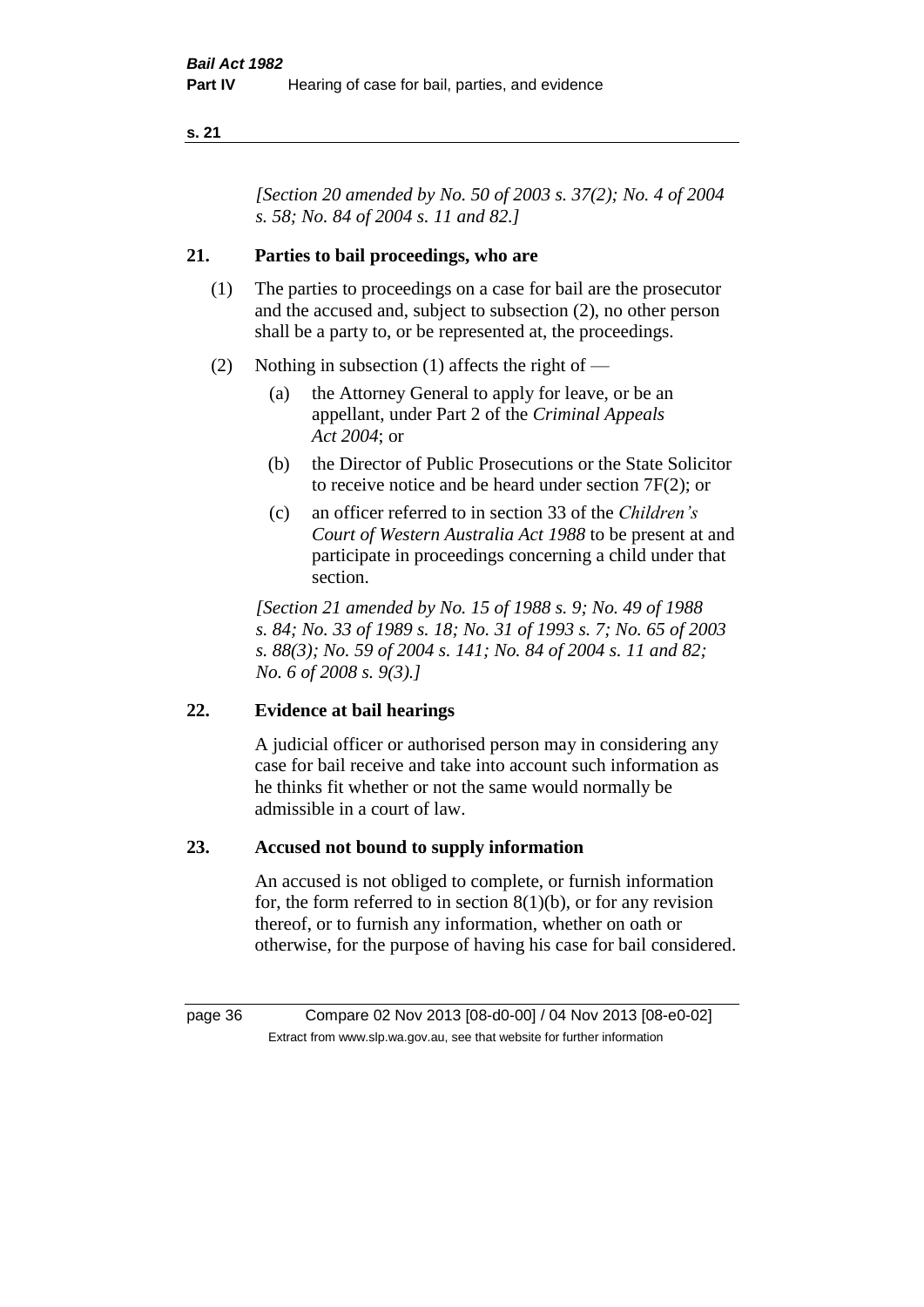*[Section 23 amended by No. 84 of 2004 s. 82; No. 6 of 2008 s. 43(2).]* 

## **24. Court etc. may ask police to verify etc. accused's information**

- (1) A judicial officer or authorised officer who is called upon to consider a case for bail may —
	- (a) request that any information placed before the judicial officer or authorised officer by the accused for the purposes of the case be verified by a police officer, and to that end may refer to a police officer the form mentioned in section 8(1)(b), after it has been completed or revised;
	- (b) request that a report on any matter mentioned in Part C of Schedule 1, so far as it applies to an accused whose case is being or to be considered, be made by a police officer.
- (2) Where a reference or request is made under subsection (1) a police officer shall, as soon as is practicable —
	- (a) make a report to the judicial officer or the authorised officer accordingly; and
	- (b) furnish a copy of the report to the accused or his solicitor or counsel.

*[Section 24 inserted by No. 61 of 1990 s. 6; amended by No. 45 of 1993 s. 12; No. 84 of 2004 s. 82; No. 6 of 2008 s. 43(2).]* 

## **24A. Court may ask community corrections officer to verify etc. accused's information etc.**

(1) A judicial officer who is called upon to consider a case for bail may refer to a community corrections officer any matter referred to in section 24(1) and may request a community corrections officer to do any matter referred to in that section.

Compare 02 Nov 2013 [08-d0-00] / 04 Nov 2013 [08-e0-02] page 37 Extract from www.slp.wa.gov.au, see that website for further information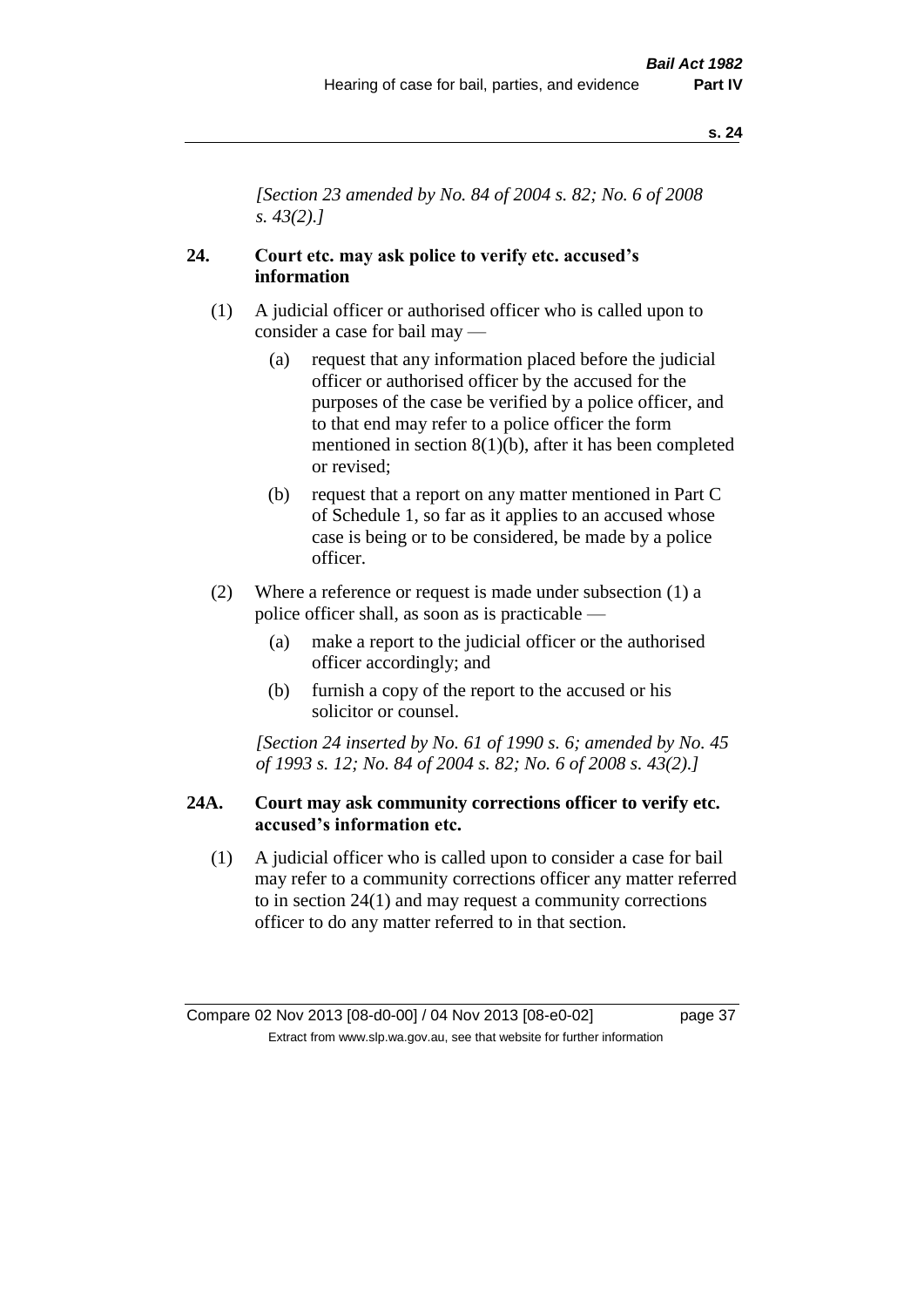- (2) A judicial officer who is called upon to consider a case for bail and who desires to impose a home detention condition as a condition on a grant of bail, shall request that a report be made by a community corrections officer about the suitability of the accused to be subject to a home detention condition.
- (3) Where a reference or a request is made under subsection (1) or a report is requested under subsection (2) a community corrections officer shall, as soon as is practicable, make a report to the judicial officer and, at the discretion of the judicial officer, copies may be made available to the prosecution or to the accused or his solicitor or counsel.
- (4) Where a community corrections officer makes a report that an accused is suitable to be subject to a home detention condition, the officer shall annex to the report and provide to the accused or his solicitor or counsel, a list of those conditions in rules made under section 50L that may be applied to the accused by the CEO (corrections) while the accused is subject to the home detention condition.

*[Section 24A inserted by No. 61 of 1990 s. 7; amended by No. 31 of 1993 s. 9; No. 84 of 2004 s. 82; No. 65 of 2006 s. 53.]* 

## **25. Information given by accused for bail purposes not admissible at trial**

A statement made by an accused to a judicial officer or authorised officer for the purpose of a decision whether bail should be granted to him for any appearance in court for an offence shall not be admissible in evidence against him at his trial for that offence.

*[Section 25 amended by No. 84 of 2004 s. 82.]* 

## **26. Record of bail decision and reasons**

- (1) A bail record form shall be completed by an authorised officer or a justice if he —
	- (a) refuses to grant bail to an accused; or

page 38 Compare 02 Nov 2013 [08-d0-00] / 04 Nov 2013 [08-e0-02] Extract from www.slp.wa.gov.au, see that website for further information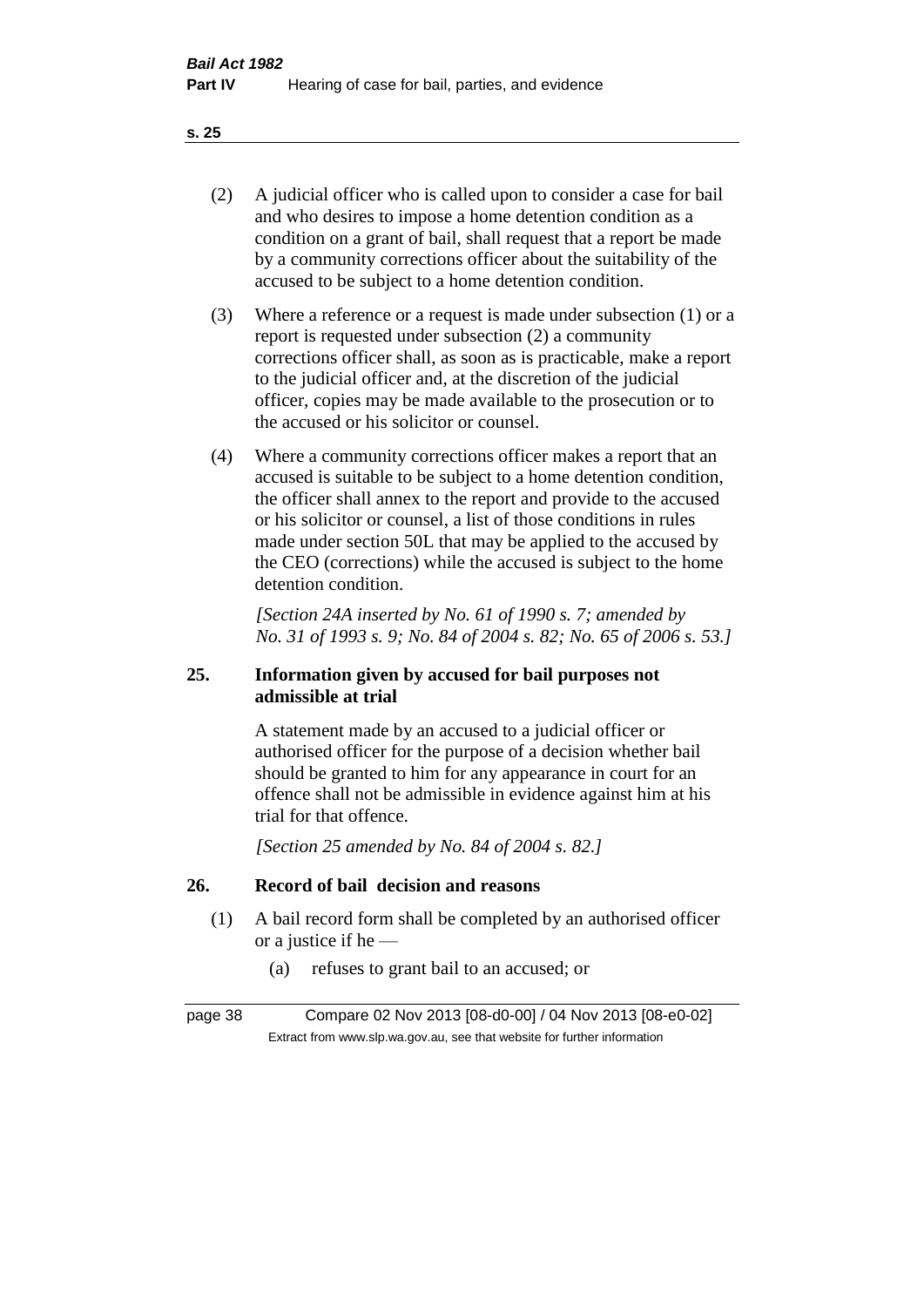- (b) grants bail to an accused in the circumstances referred to in clause 3 of Part B of Schedule 1; or
- (ba) grants bail to an accused for a serious offence to which Schedule 1 Part C clause 3A applies; or
- (c) imposes any condition on a grant of bail and it appears to him that the accused is dissatisfied with the condition.
- (2) Where a judicial officer, other than a justice
	- (a) refuses to grant bail to an accused; or
	- (aa) grants bail to an accused for a serious offence to which Schedule 1 Part C clause 3A applies; or
	- (b) imposes any condition on a grant of bail and it appears to him that the accused is dissatisfied with the condition,

a record of the decision and of the reasons therefor shall be made.

- (3) The accused, the prosecutor or an intending prosecutor shall be entitled, upon request, to be furnished with a copy of the bail record form or, where subsection (2) applies, of the record made.
- (4) For the purposes of this section
	- (a) references to a justice do not include a magistrate or a judge of the District Court or the Supreme Court or the Children's Court who is a justice; and
	- (b) a bail record form is an approved form designed to contain a summary of the matters relevant to the decision as to the bail of an accused, including those matters set out in Part C of Schedule 1, the decision made, and the reasons for the decision.

*[Section 26 inserted by No. 15 of 1988 s. 10; amended by No. 49 of 1988 s. 85; No. 45 of 1993 s. 12; No. 59 of 2004 s. 141; No. 84 of 2004 s. 82; No. 6 of 2008 s. 17 and 43(1).]*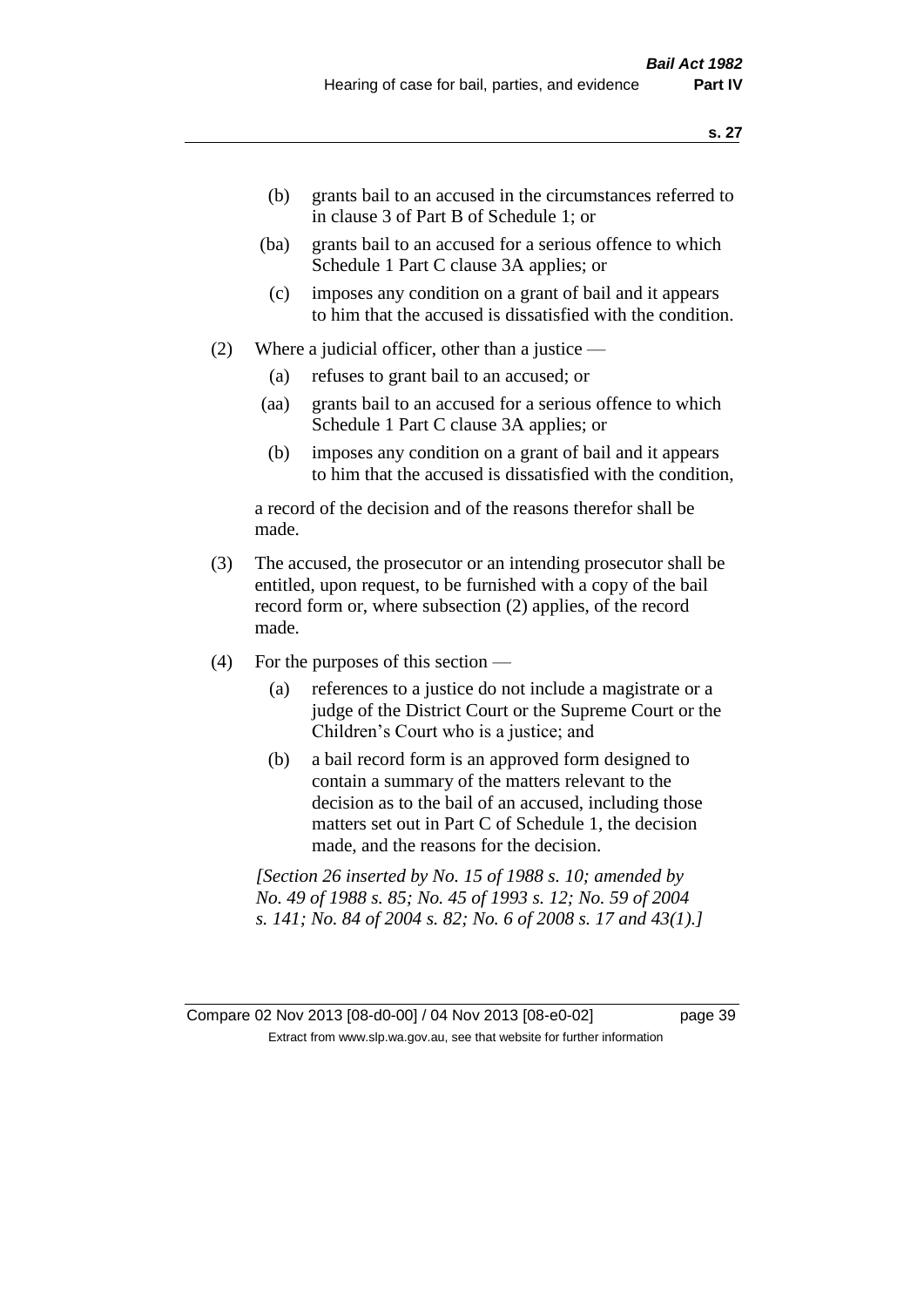## **27. Relevant papers to be sent to court where accused to appear**

- (1) An authorised officer and a judicial officer who consider an accused's case for bail for an appearance for an offence and a person before whom a bail undertaking or a surety undertaking is entered into shall ensure that the relevant papers are sent as soon as is practicable, to the court before which the accused is required to appear.
- (2) In subsection (1) the *relevant papers* in relation to any particular officer or person means such papers as are prescribed to be sent by that officer or person.

*[Section 27 amended by No. 84 of 2004 s. 82; No. 59 of 2006 s. 7(2).]* 

## **27A. Bail with home detention, papers to be sent to CEO (corrections)**

A judicial officer who grants bail subject to a home detention condition shall ensure that a copy of the bail record form and of the bail undertaking are sent as soon as is practicable to the CEO (corrections).

*[Section 27A inserted by No. 61 of 1990 s. 8; amended by No. 31 of 1993 s. 9; No. 65 of 2006 s. 53.]* 

page 40 Compare 02 Nov 2013 [08-d0-00] / 04 Nov 2013 [08-e0-02] Extract from www.slp.wa.gov.au, see that website for further information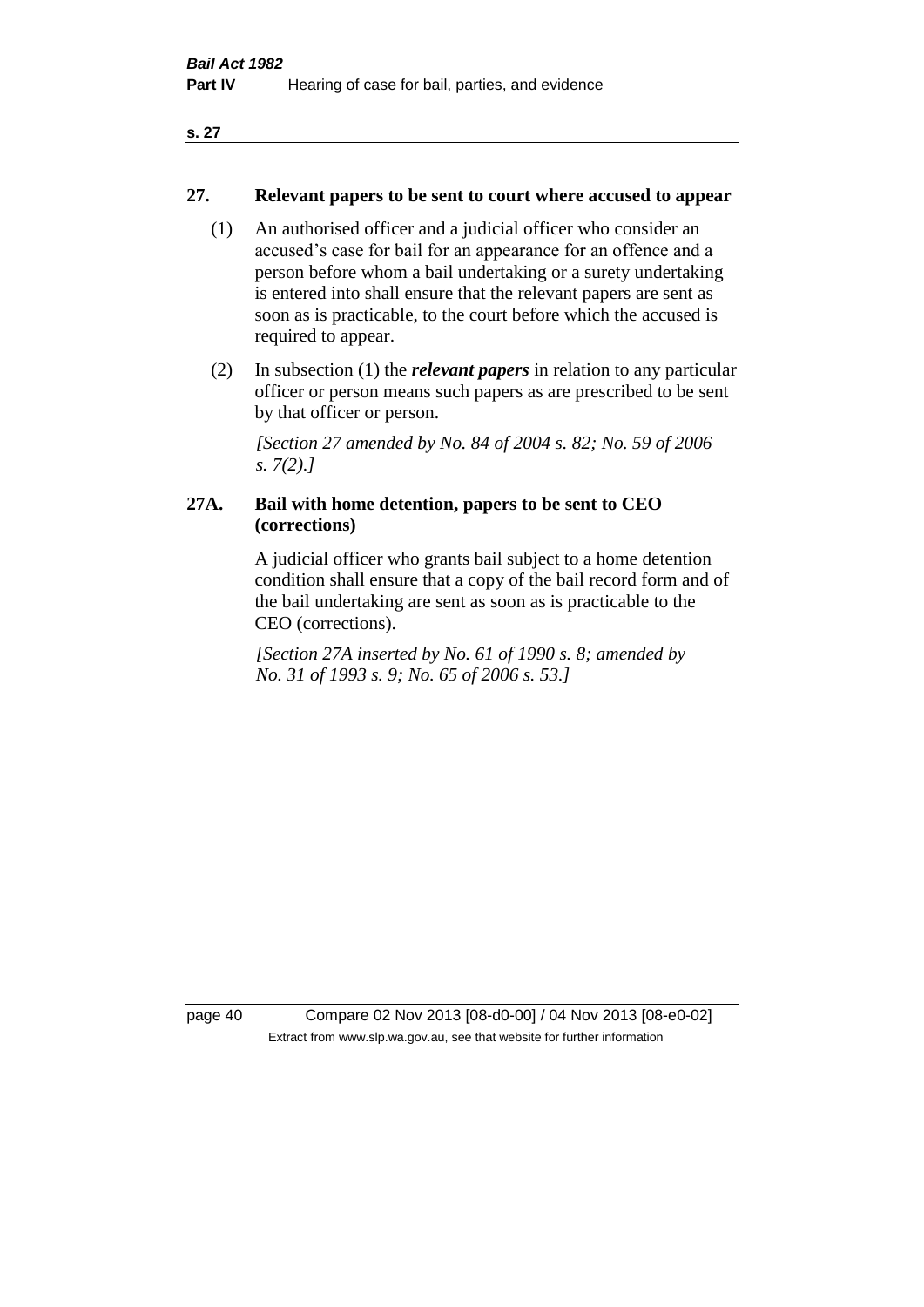# **Part V — Bail undertakings**

#### **28. Bail undertaking, when required and nature of**

- (1) A person shall not be released on bail for an appearance in court unless he has entered into a bail undertaking for that appearance or is deemed to have done so under section 31(3).
- (2) A bail undertaking is an undertaking in writing by an accused in the prescribed form —
	- (a) that he will appear at a time and place specified, or deemed by section 31(3) to be specified, in the undertaking; and
	- (b) that if the accused fails to appear at that time and place the accused will, as soon as is practicable, appear at the court at which the accused was required to appear, when that court is sitting; and
	- (c) that he will comply with such conditions as may be imposed on him under clause 2 of Part D of Schedule 1; and
	- (d) that he will comply with any home detention condition which may be imposed as a condition on a grant of bail to him pursuant to clause 3 of Part D of Schedule 1,

and containing any agreement as to forfeiture of money by the accused which may be required pursuant to clause 1 of that Part.

- (3) A bail undertaking for any appearance may be entered into in respect of more than one offence.
- (4) The undertakings mentioned in subsection  $(2)(a)$  and  $(b)$  are, subject to section 34, enforceable under sections 51, 57 and 58.

*[Section 28 amended by No. 61 of 1990 s. 9; No. 45 of 1993 s. 12; No. 59 of 2004 s. 141; No. 84 of 2004 s. 82; No. 6 of 2008 s. 18(1).]* 

Compare 02 Nov 2013 [08-d0-00] / 04 Nov 2013 [08-e0-02] page 41 Extract from www.slp.wa.gov.au, see that website for further information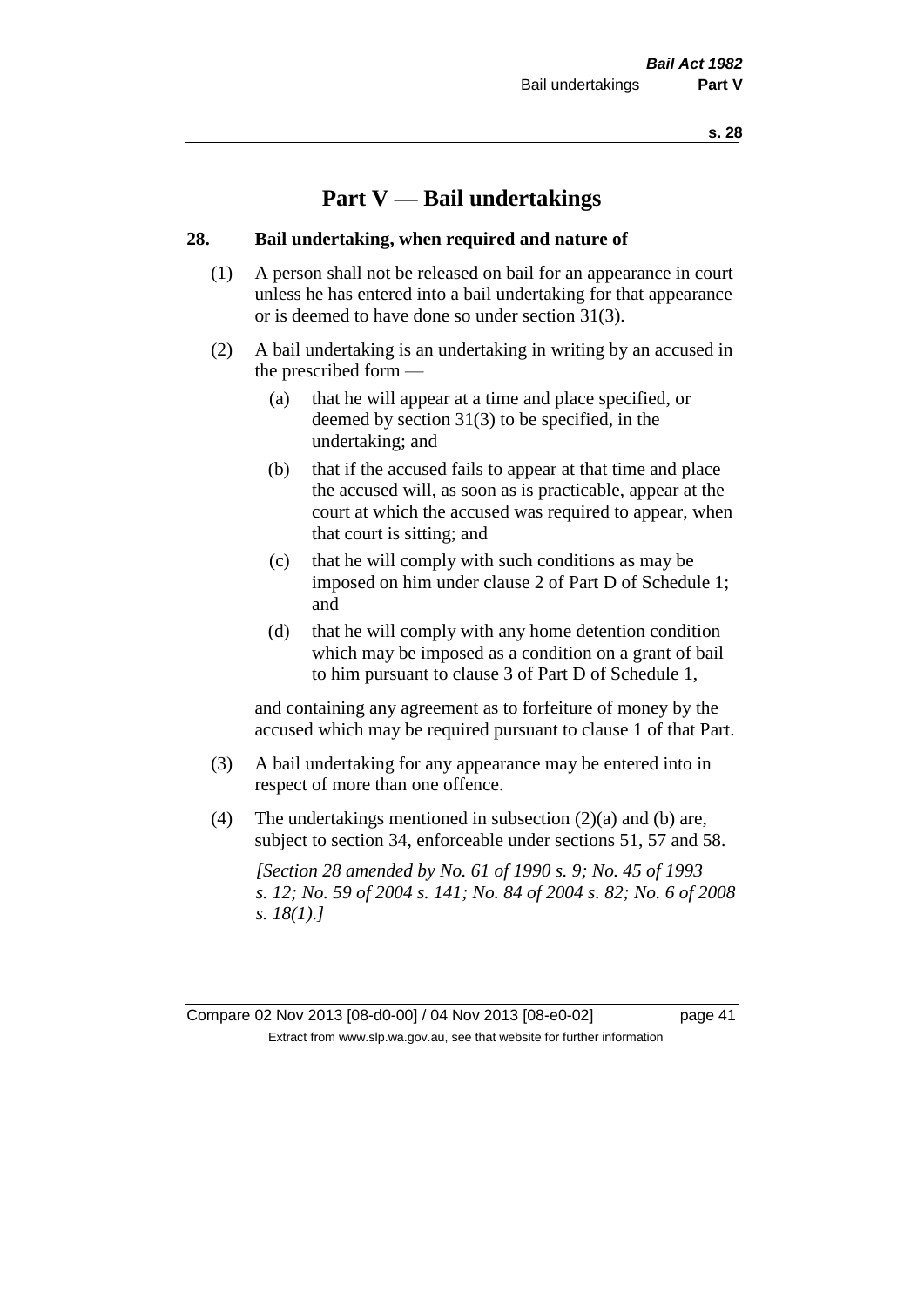# **29. Before whom bail undertaking may be entered into**

A bail undertaking need not be entered into before the judicial officer or authorised officer who granted bail but may be entered into before any of the following persons —

- (a) a judicial officer;
- (b) a registrar of a court, other than a deputy registrar of the Magistrates Court or the Children's Court;
- (c) an authorised police officer;
- (d) an associate of a judge of the Supreme Court, the District Court or the Children's Court;
- (e) where the accused is in a lock-up or prison, any person for the time being in charge of the lock-up or prison;
- (f) where the accused is in a court custody centre, any person for the time being in charge of the centre who is approved for the purposes of this paragraph by the chief executive officer of the department of the Public Service principally assisting in the administration of the *Court Security and Custodial Services Act 1999*;
- (g) where the accused is a child, any authorised community services officer.

*[Section 29 amended by No. 15 of 1988 s. 11; No. 49 of 1988 s. 86; No. 2 of 1996 s. 61; No. 59 of 2004 s. 141; No. 84 of 2004 s. 82; No. 6 of 2008 s. 19.]* 

## **30. Duties of person before whom bail undertaking is entered into**

- (1) The person before whom a bail undertaking is to be entered into by an accused shall before it is entered into —
	- $(a)$  either
		- (i) read it to the accused; or
		- (ii) be informed by the accused that the accused has read it; or
		- (iii) if necessary, have it translated to the accused;

page 42 Compare 02 Nov 2013 [08-d0-00] / 04 Nov 2013 [08-e0-02] Extract from www.slp.wa.gov.au, see that website for further information

#### **s. 29**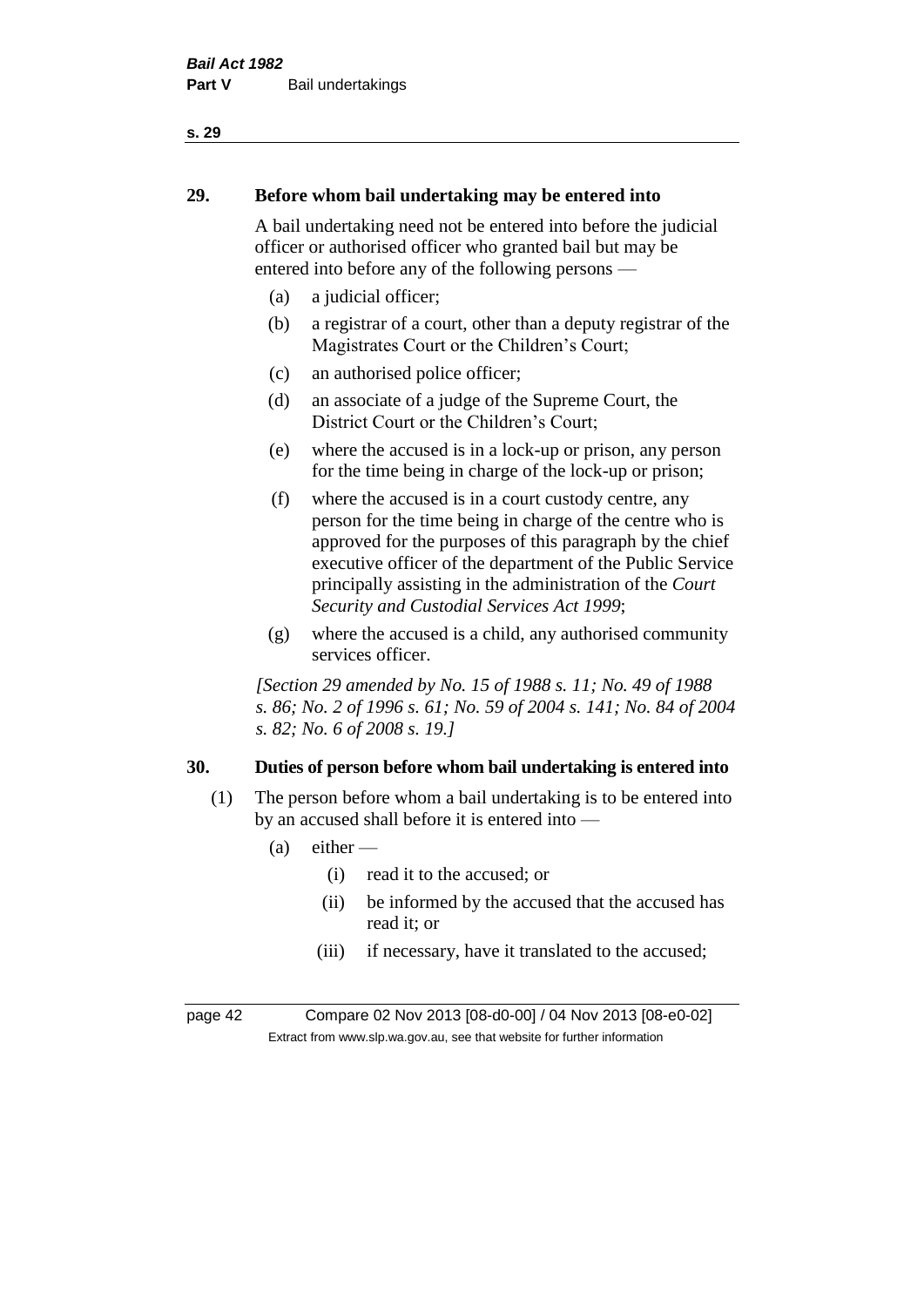and

- (b) ensure that all conditions which are to be complied with before the release of the accused have been complied with.
- (2) The person before whom a bail undertaking is entered into by an accused shall give to him, or cause to be given to him —
	- (a) a copy of the bail undertaking as duly completed; and
	- (b) a notice in writing in the approved form showing
		- (i) his obligations pursuant to the undertaking; and
		- (ii) the consequences of his failure to comply with them.
- (3) The person before whom a bail undertaking is entered into by an accused shall enquire of the accused whether he requires the notice referred to in subsection (2)(b) to be read or translated to him and shall take such steps as are necessary to comply with any such requirement of the accused.

*[Section 30 inserted by No. 15 of 1988 s. 12; amended by No. 84 of 2004 s. 82; No. 6 of 2008 s. 20 and 43(3).]* 

## **31. Different time and place for appearance, substituting**

- (1) A different time or a different time and place may be substituted in accordance with this section for the time and place for appearance specified, or deemed by this section to be specified, in a bail undertaking.
- (2) A different time, or a different time and place, for the appearance by the accused may be substituted as mentioned in subsection  $(1)$  —
	- (a) upon an adjournment of proceedings at which the accused is present, by the judicial officer, if he has power to grant bail for that appearance, fixing a time and place for the resumed proceedings and notifying the accused orally thereof;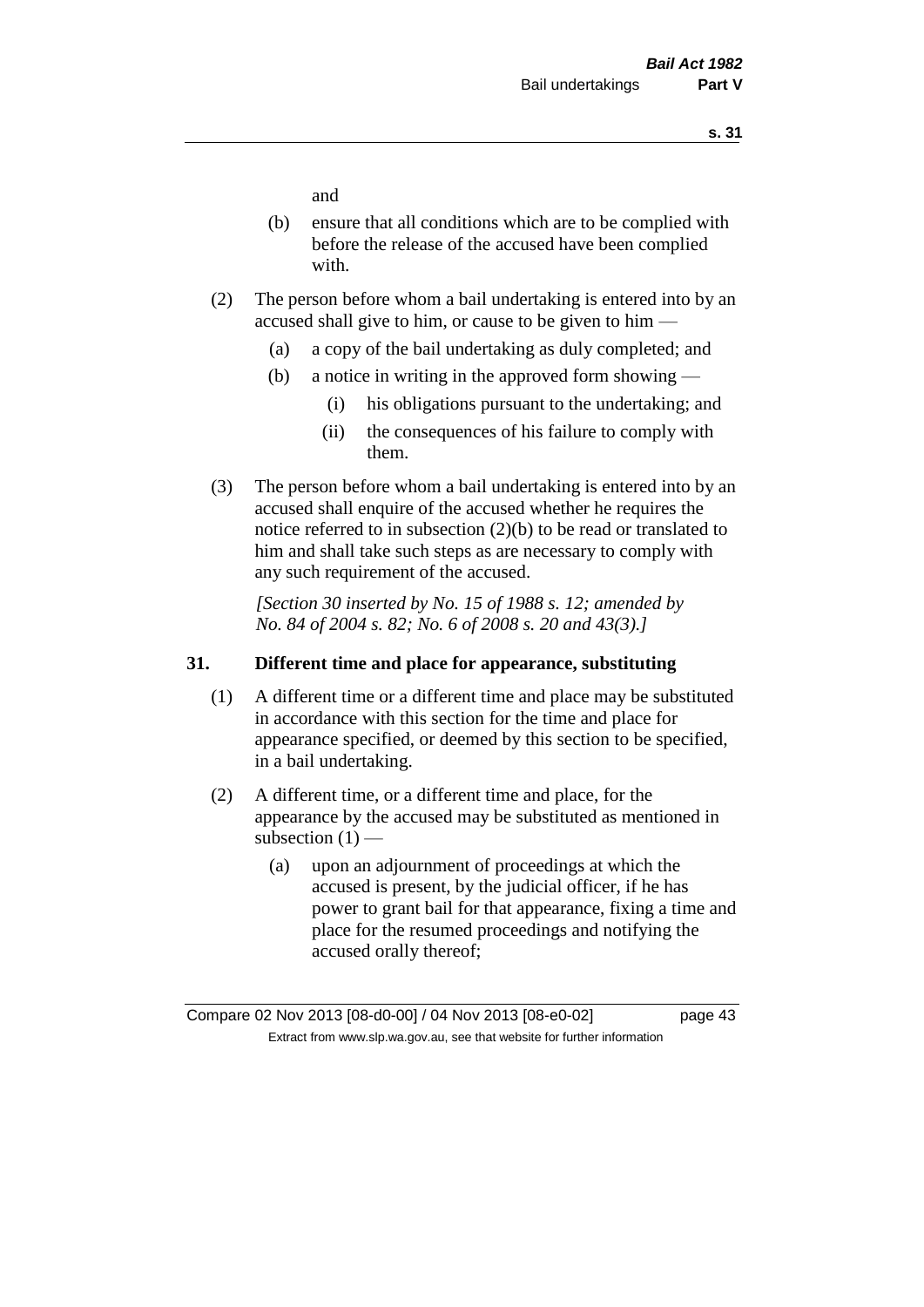- (b) upon an adjournment of proceedings from which the accused is absent for reasonable cause, by the judicial officer, if he has power to grant bail for that appearance, fixing a time and place for the resumed proceedings and directing the registrar of the court to cause written notice of the time and place to be given to the accused;
- (c) where
	- (i) a judge of the Supreme Court or a judge of the Children's Court has granted bail to an accused under section 15; and
	- (ii) a judicial officer, other than such a judge, has committed the accused to the Supreme Court,

by a judge of the Supreme Court or a judge of the Children's Court, as the case may require, notifying the accused orally, or directing the registrar of the court to cause written notice to be given to the accused of the time or time and place for the proceedings;

- $(d)$  where
	- (i) a judge of the Supreme Court or a judge of the Children's Court has granted bail to an accused under section 15;
	- *[(ii) deleted]*
	- (iii) the judicial officer is satisfied that there has been no material change in the facts or circumstances which applied on the grant of bail,

by the judicial officer notifying the accused orally, or directing the registrar of the court to cause written notice to be given to the accused, of the time or time and place for the resumed proceedings;

(e) upon a committal to the Supreme Court or District Court, by a judicial officer, if he has power to grant bail for that appearance, fixing a specified day in a specified sitting or session of that court and directing the registrar

**s. 31**

page 44 Compare 02 Nov 2013 [08-d0-00] / 04 Nov 2013 [08-e0-02] Extract from www.slp.wa.gov.au, see that website for further information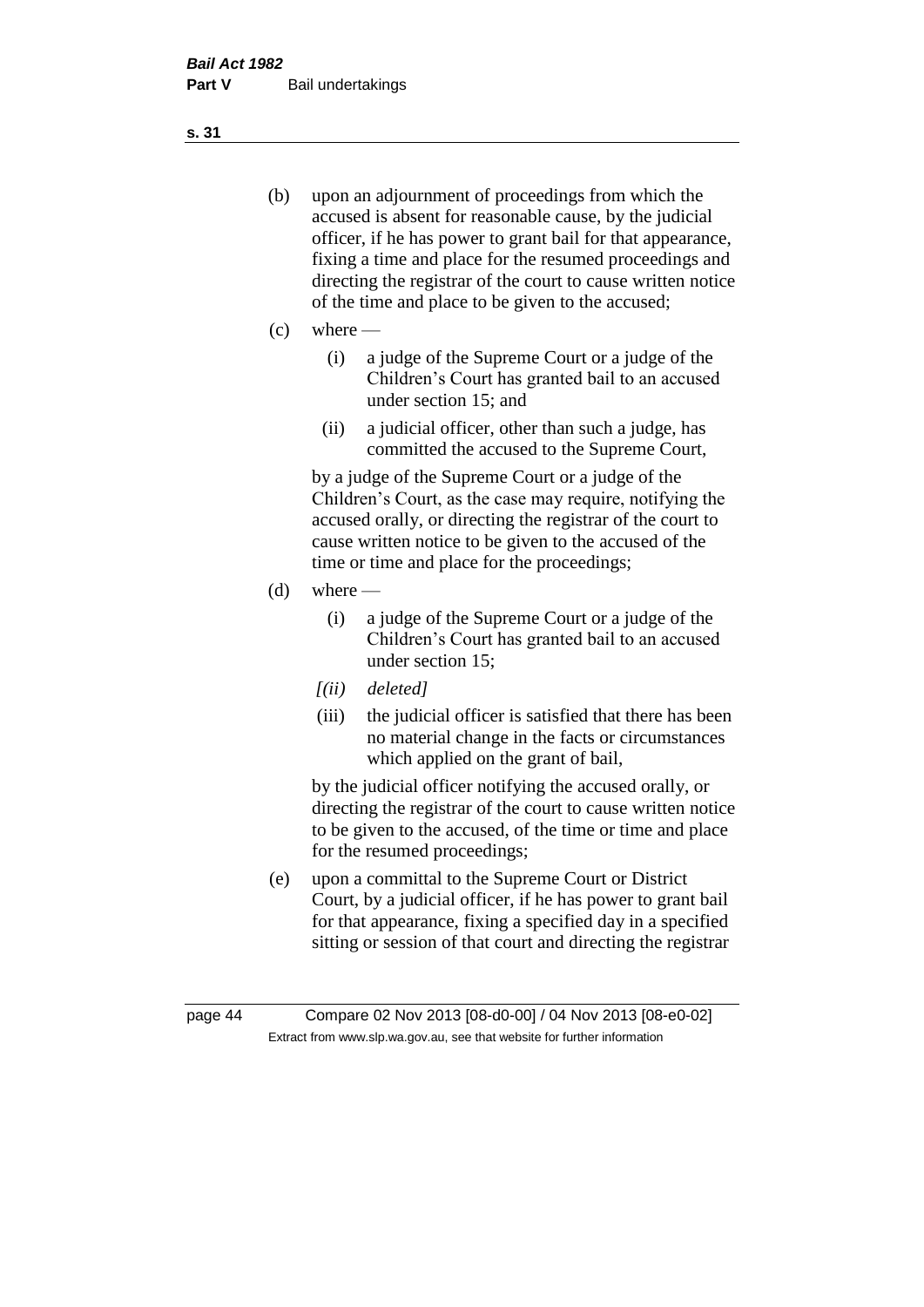of the court to cause written notice of the day to be given to the accused;

- (f) where an accused has been committed for trial in the Supreme Court or the District Court in a specified sitting or session thereof or on a specified day in a specified sitting or session thereof, by an officer of the court, or a person authorised under subsection (5), fixing a time for the trial in that sitting or session and causing written notice of the time to be given to the accused;
- (g) if the parties agree to a different time or a different time and place for the proceedings, by an officer of the court giving written notice thereof to the accused.
- (3) Where a different time or a different time and place is notified to an accused pursuant to subsection (2) the bail undertaking shall be deemed to be amended to specify that time or that time and place for appearance, and the terms and conditions thereof shall continue to apply as so amended as if the accused had entered into the bail undertaking in that form.
- (4) Where the power in subsection  $(2)(b)$  is exercised upon an adjournment of proceedings the right of the accused to be at liberty under section 11(1) does not lapse by reason only that there is an interval between the adjournment of the proceedings and the time when he is notified of the time and place for the resumed proceedings.
- (5) The Chief Justice, in respect of committals to the Supreme Court, and the Chief Judge, in respect of committals to the District Court, may authorise a person or persons, by name or office, to perform the functions referred to in subsection (2)(f).

*[Section 31 amended by No. 15 of 1988 s. 13; No. 49 of 1988 s. 87; No. 27 of 2002 s. 21; No. 59 of 2004 s. 141; No. 84 of 2004 s. 82; No. 6 of 2008 s. 21(1) and (2).]*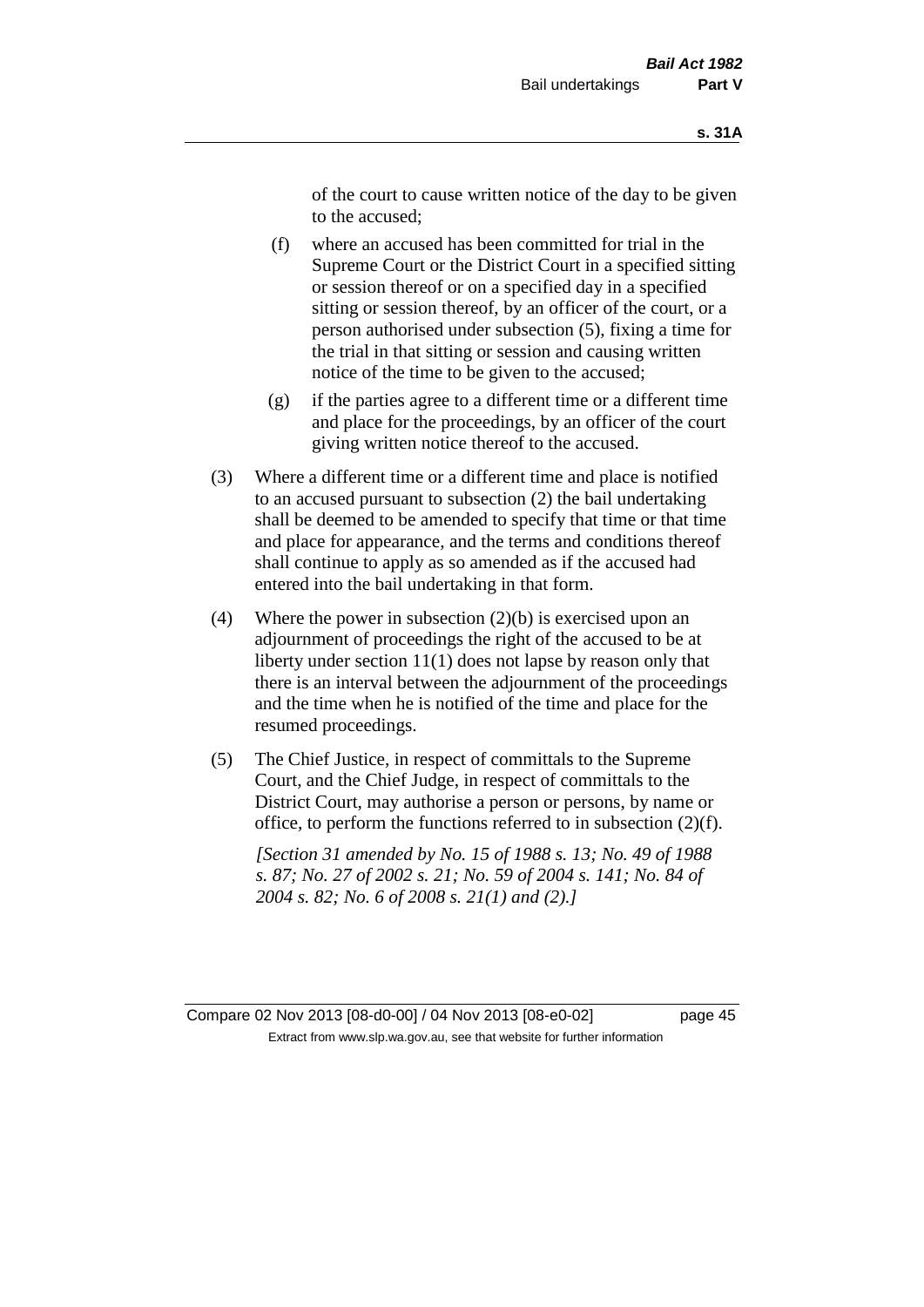#### **s. 31A**

### **31A. Conditions on bail, amending during trial**

(1) In this section —

*amendment* means an addition, variation or cancellation under subsection (2);

*trial* means that part of proceedings for an offence when evidence is being received by the court in respect of the offence and also extends to any time when —

- (a) legal argument is being heard; or
- (b) a judicial officer or a jury is deliberating.

#### $(2)$  Where —

- (a) an accused has been granted bail for the accused's appearance for trial for an offence; and
- (b) the trial extends beyond one day,

a judicial officer who grants bail for the next appearance by exercising the power in section  $31(2)(a)$  may also do one or more of the following —

- (c) add any condition to the extent that is authorised by clause 2 or 3 of Part D of Schedule 1;
- (d) vary a condition to that extent;
- (e) cancel a condition.
- (3) A judicial officer who adds, varies or cancels a condition under subsection (2) shall cause an officer of the court —
	- (a) to endorse the amendment on the accused's copy of the bail undertaking or, if that copy is not available for endorsement, to give written notice of the amendment to the accused; and
	- (b) to endorse on a file copy of the undertaking a certificate as to the amendment and the action taken under paragraph (a).

page 46 Compare 02 Nov 2013 [08-d0-00] / 04 Nov 2013 [08-e0-02] Extract from www.slp.wa.gov.au, see that website for further information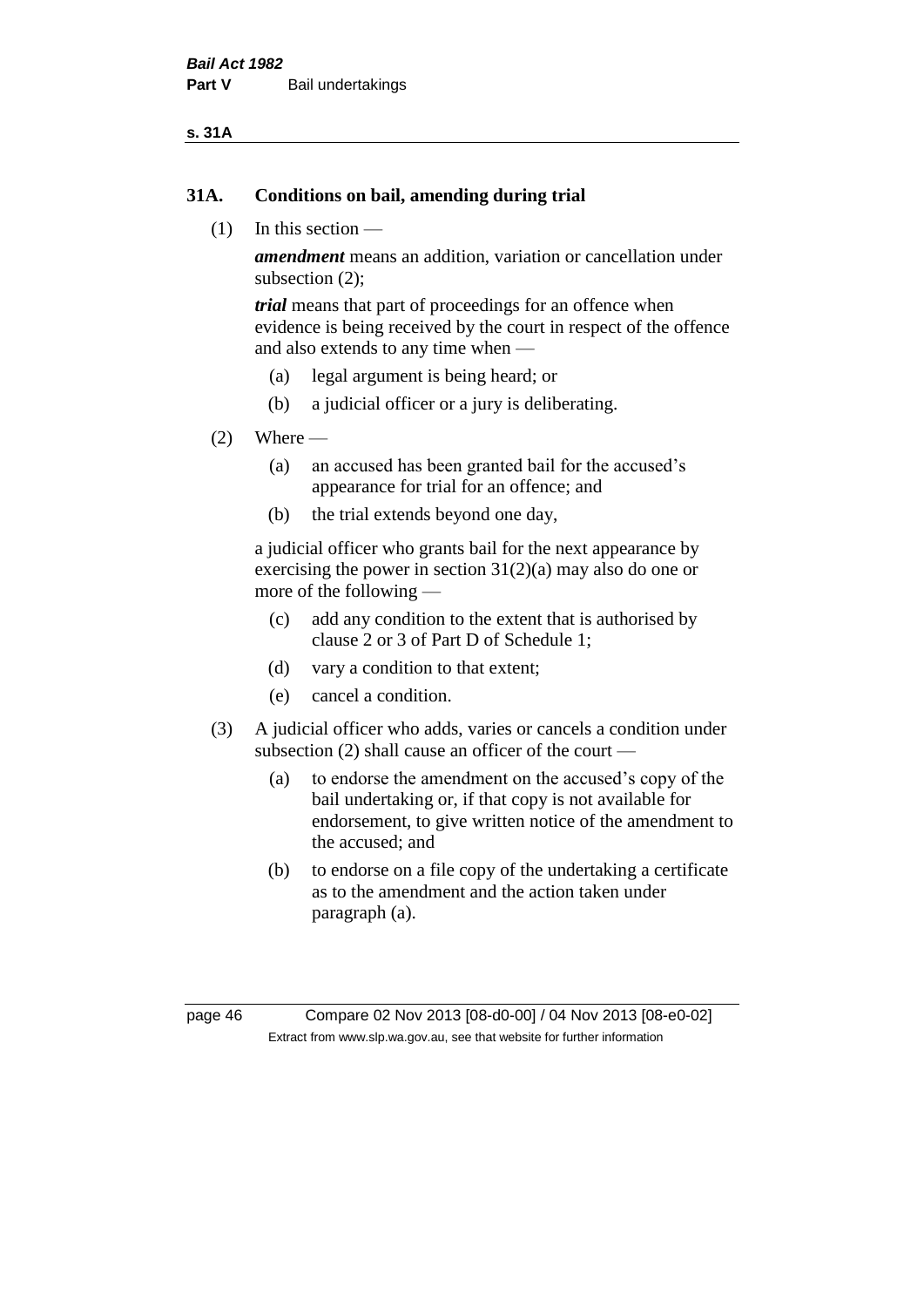- (4) If the judicial officer considers that the amendment is of a minor nature, the judicial officer may, for the purposes of section 44(4), cause the officer of the court to include a statement to that effect in the endorsement or notice under subsection (3)(a) and the certificate under subsection (3)(b).
- (5) When action is taken under subsection  $(3)(a)$ 
	- (a) the bail undertaking is to be regarded as having been amended as provided in the endorsement or notice, as the case requires; and
	- (b) the terms and conditions of the bail undertaking continue to apply as so amended as if the accused had entered into the bail undertaking in that form.
- (6) In any proceedings an endorsement on a copy of a bail undertaking referred to in subsection (3)(b) purporting to be a certificate referred to in that paragraph is evidence of the matters appearing in it without proof of the signature of the person who made the endorsement.

*[Section 31A inserted by No. 6 of 2008 s. 22(1).]*

## **32. Notices under s. 31, service and proof of**

- (1) A written notice to an accused under section  $31(2)$ 
	- (a) shall be given to the accused personally; or
	- (b) shall be sent to the accused by post to the accused's address appearing in the records of the court; or
	- (c) in urgent cases or with the accused's consent, shall be sent to the accused by electronic communication.
- (2) A person who gives or sends a notice in accordance with subsection (1) shall endorse on a file copy of the notice a certificate showing —
	- (a) that the person has done so; and
	- (b) the time of doing so.

Compare 02 Nov 2013 [08-d0-00] / 04 Nov 2013 [08-e0-02] page 47 Extract from www.slp.wa.gov.au, see that website for further information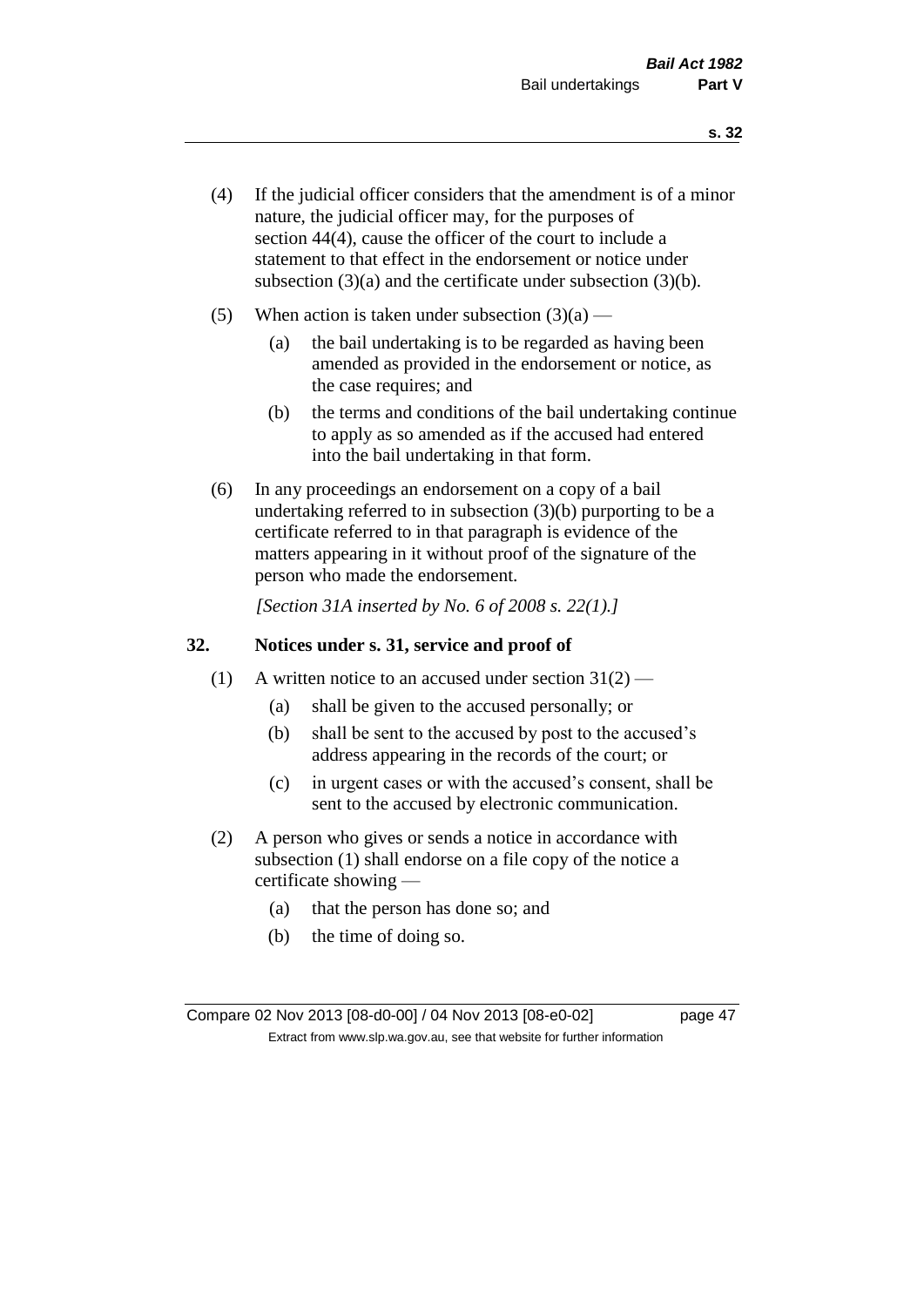- (3) If a notice is sent by post under subsection  $(1)(b)$ , the notice is to be presumed, unless the contrary is shown, to have been received at the time when, in the ordinary course of events, it would have been delivered.
- (4) The judicial officer who under section  $31(2)(a)$  notifies an accused of the time and place for resumed proceedings shall cause to be endorsed on the accused's bail undertaking a certificate showing details of such time and place and that the accused has been notified of them.
- (5) In any proceedings
	- (a) a document purporting to be a copy of a notice referred to in subsection (1) shall be evidence of the terms of the notice; and
	- (b) an endorsement
		- (i) on a copy of a notice referred to in subsection (2); or
		- (ii) on a bail undertaking,

purporting to be a certificate referred to in subsection (2) or (4) is evidence of the matters appearing in it without proof of the signature of the person who made the endorsement.

*[Section 32 amended by No. 74 of 1984 s. 12; No. 84 of 2004 s. 82; No. 6 of 2008 s. 23(1)-(3).]* 

## **33. Judicial officer may order accused to enter into bail undertaking**

(1) Where bail is granted to an accused by a judicial officer, whether with or without any condition being attached thereto, and the accused fails or refuses to enter into a bail undertaking in terms of the grant, the judicial officer who granted bail may, subject to subsection (3), order that the accused enter into the bail undertaking within such time as he may specify.

page 48 Compare 02 Nov 2013 [08-d0-00] / 04 Nov 2013 [08-e0-02] Extract from www.slp.wa.gov.au, see that website for further information

**s. 33**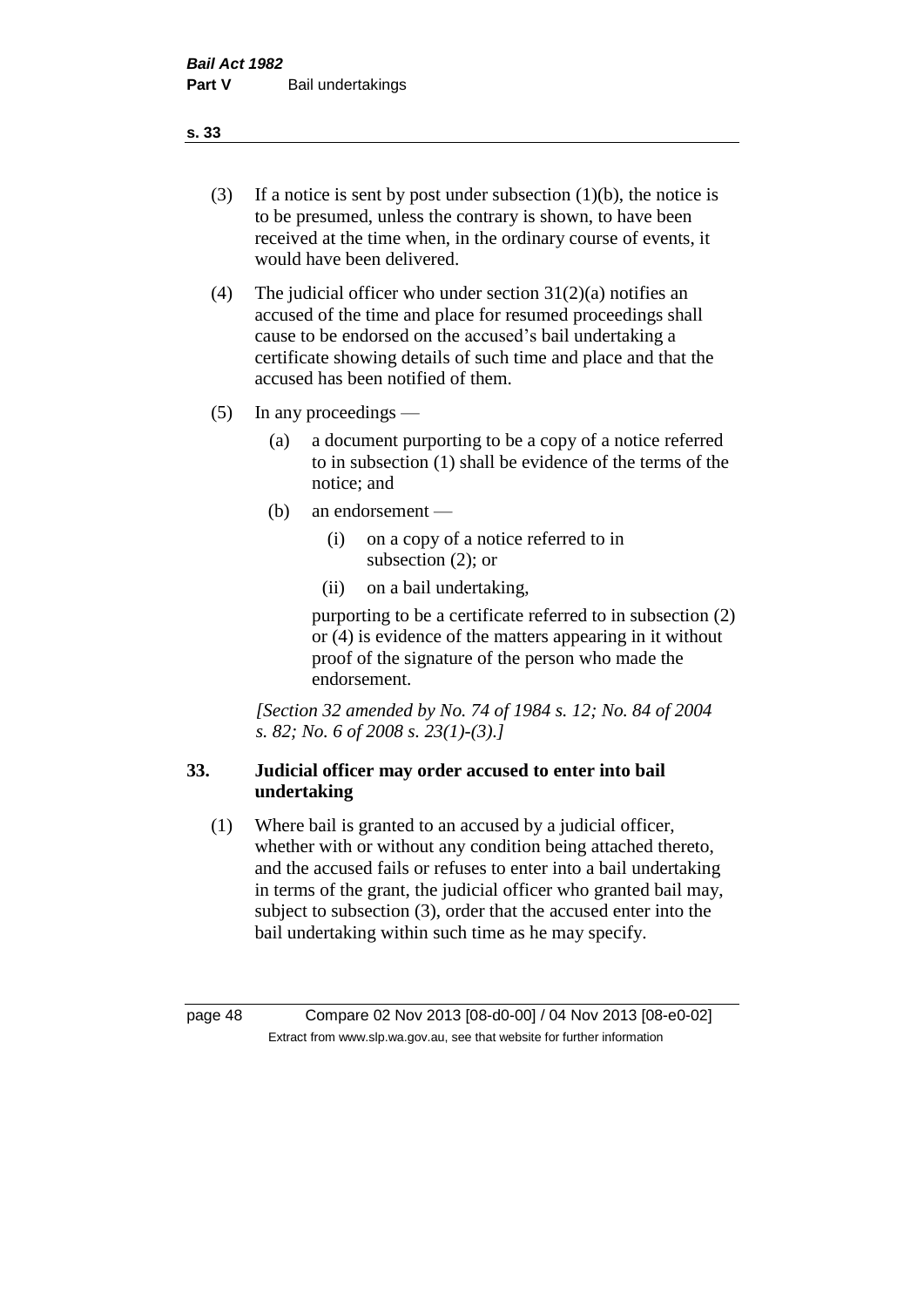- (2) If an accused does not comply with an order under subsection (1), the judicial officer may, subject to subsection (3), further order that a bail undertaking, in such form as the judicial officer may approve, shall be deemed to have been entered into by the accused on the date of such further order, and thereupon that undertaking shall be treated as if it had been duly entered into by the accused for the purposes of this Act.
- (3) A judicial officer shall not
	- (a) make an order under subsection (2) unless he has personally informed the accused of the terms and effect of the order made under subsection (1);
	- (b) exercise any of the powers conferred on him by this section unless he is satisfied that the accused has the capacity to enter into and comply with the undertaking.

*[Section 33 amended by No. 84 of 2004 s. 82.]* 

## **34. When bail undertaking ceases to have effect**

A bail undertaking ceases to have effect —

- (a) upon the revocation of bail under section 55;
- (b) upon the death of the accused, but only if no order has been made under section 57;
- (c) subject to section 31, upon the appearance in court by the accused as required by his bail undertaking;
- (d) upon the discharge of the accused according to law from any further proceedings for the offence, or all of the offences, to which the bail undertaking relates;
- (e) during any period before the time at which the accused is required to appear in court when he is in custody for any other offence or reason.

*[Section 34 amended by No. 84 of 2004 s. 82.]* 

Compare 02 Nov 2013 [08-d0-00] / 04 Nov 2013 [08-e0-02] page 49 Extract from www.slp.wa.gov.au, see that website for further information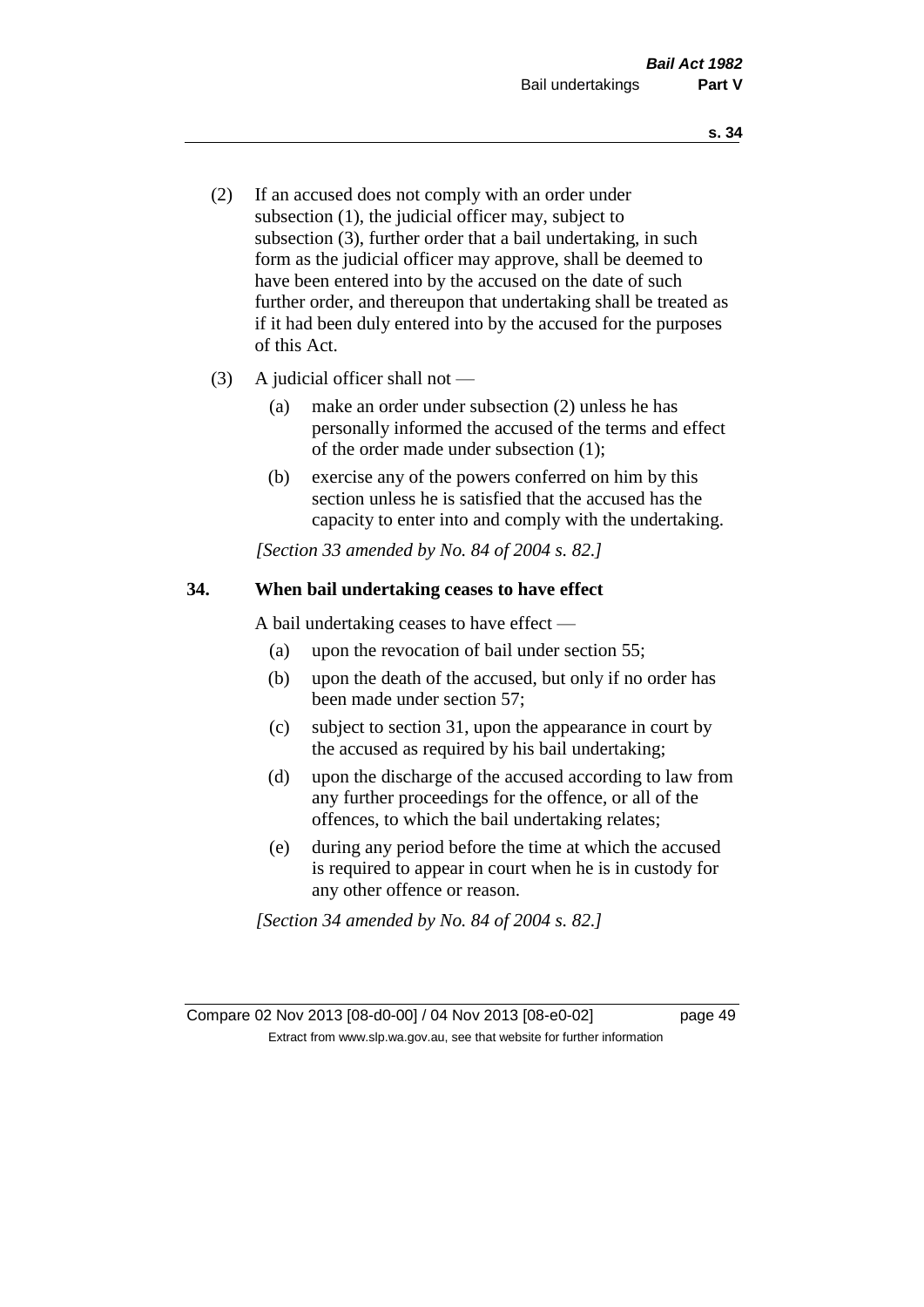# **Part VI — Sureties and surety undertakings**

## **35. Surety and surety undertaking, nature of etc.**

- (1) A surety is a person who, as a condition of the grant of bail to an accused, enters into a surety undertaking, that is to say, undertakes in writing that he will, subject to this Act, forfeit a specified amount of money if the accused fails to comply with any requirement of his bail undertaking mentioned in section  $28(2)(a)$  and (b).
- (2) A surety is required to be approved under section 40.
- (3) A forfeiture of money by a surety as mentioned in subsection (1) is enforceable as provided in section 49 but not otherwise.

*[Section 35 amended by No. 84 of 2004 s. 82; No. 6 of 2008 s. 18(3).]* 

## **36. Sureties, who may approve**

- (1) The decision whether an applicant should be approved as a surety in any case is to be made —
	- (a) by a person referred to in section 29(a) to (d); or
	- (b) where the accused to whom bail has been granted is in prison, by a person for the time being in charge of the prison; or
	- (c) where the accused to whom bail has been granted is a child, by an authorised community services officer.
- (2) A judicial officer when granting bail to an accused subject to a requirement for a surety or sureties may make an order as to —
	- (a) the giving of notice to the prosecutor of an application for approval of any surety; or
	- (b) the person or persons who are to, or may, approve any surety,

and subsection (1) has effect subject to any such order.

page 50 Compare 02 Nov 2013 [08-d0-00] / 04 Nov 2013 [08-e0-02] Extract from www.slp.wa.gov.au, see that website for further information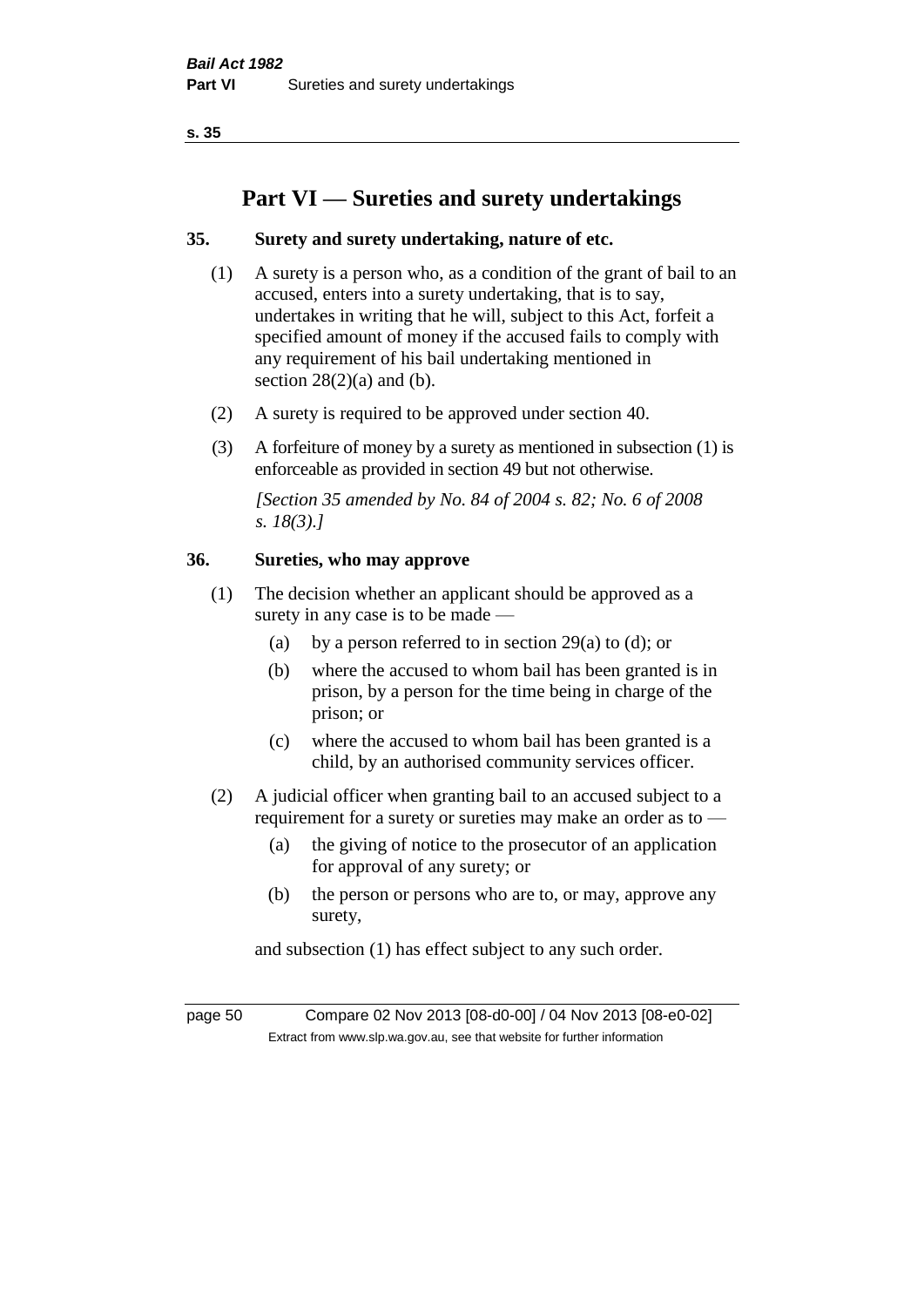*[Section 36 inserted by No. 6 of 2008 s. 24(1).]*

## **37. Proposed surety to receive certain information and form**

- (1) Whenever a surety approval officer is called upon to decide whether an applicant should be approved as a surety, he shall ensure that the applicant is, or has been, given -
	- (a) a duly completed notice in the prescribed form showing details of the terms and conditions on which bail has been granted to the accused in whose case the surety is required; and
	- (b) such information in writing as to the effect of this Act in relation to the rights, obligations and liabilities of sureties as is prescribed for the purposes of this paragraph; and
	- (c) a prescribed form of declaration for completion designed to disclose to the surety approval officer all information relevant to the decision.
- (2) Before he makes his decision, the surety approval officer shall ensure that the applicant furnishes to him the declaration referred to in subsection (1)(c) duly completed.
- (3) For the purposes of this section it is sufficient if
	- (a) the notice, information and declaration referred to in subsection (1) are sent by electronic communication to an electronic address provided by the applicant; and
	- (b) the declaration referred to in subsection  $(1)(c)$  duly completed is sent by electronic communication to an electronic address provided by the surety approval officer.

*[Section 37 amended by No. 84 of 2004 s. 82; No. 6 of 2008 s. 24(4), (5) and 25.]*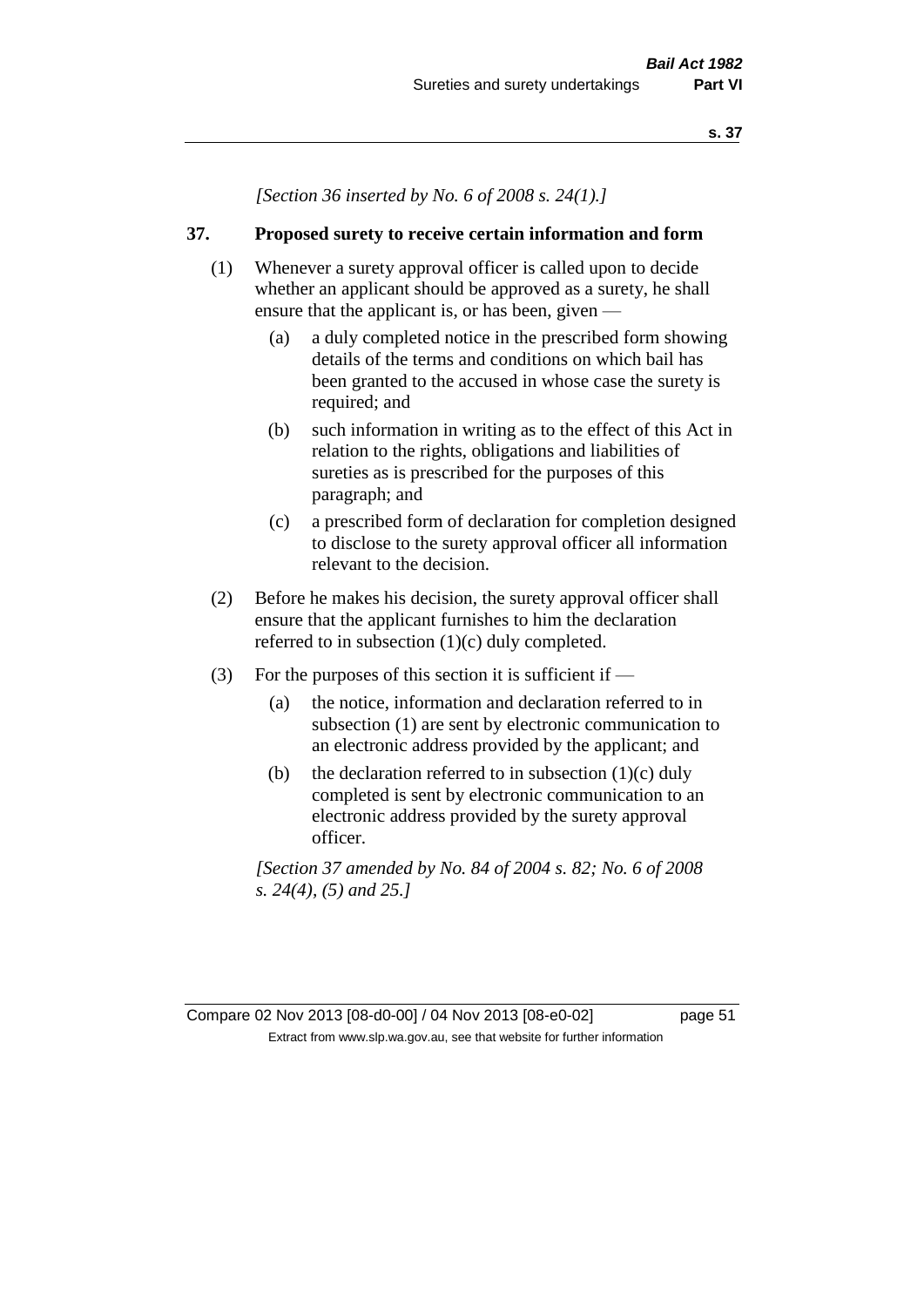## **38. Persons disqualified from being sureties**

- (1) A person is not qualified to be approved as a surety if  $-$ 
	- (a) he is under 18 years of age; or
	- (b) subject to subsection (2), the value of his assets, after provision is made for his debts and liabilities, is less than the amount which he might become liable to forfeit under his proposed surety undertaking; or
	- (c) there are reasonable grounds for believing that he has been, or will be, indemnified by any person against any forfeiture referred to in paragraph (b).
- (2) Subsection (1)(b) does not apply where the applicant for approval is required to give security sufficient to cover the amount which he might become liable to forfeit.

## **39. Matters to be regarded when approving sureties**

In determining whether an applicant is suitable to be a surety a surety approval officer shall have regard to all matters which appear to him to be relevant including, as well as any others, the following —

- (a) the character and antecedents of the applicant; and
- (b) his proximity to or connection with the accused, whether by kinship, place of residence or otherwise; and
- (c) his ability to pay, or give security for, the amount which he might become liable to forfeit under his proposed surety undertaking, without excessive hardship to himself or his dependants.

*[Section 39 amended by No. 84 of 2004 s. 82; No. 6 of 2008 s. 24(4).]* 

## **40. Decision on application by proposed surety**

(1) Upon receipt of the duly completed declaration referred to in section  $37(1)(c)$ , the surety approval officer shall, after making any enquiries which he thinks desirable, make a decision, as

page 52 Compare 02 Nov 2013 [08-d0-00] / 04 Nov 2013 [08-e0-02] Extract from www.slp.wa.gov.au, see that website for further information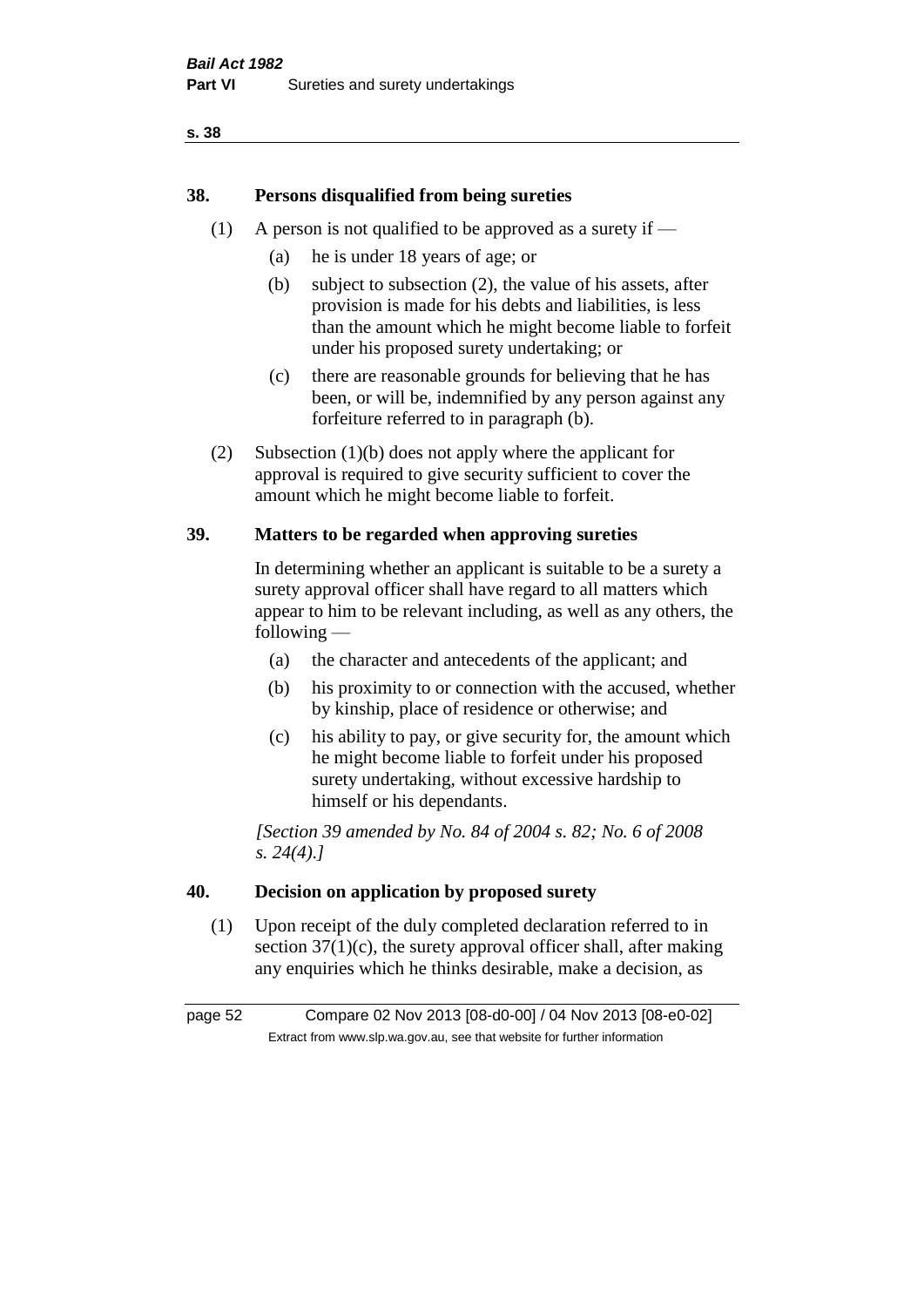soon as is practicable, either to approve or not to approve of the applicant as a surety in that case.

(2) If the surety approval officer does not approve of the applicant as a surety he shall record the reasons for his doing so and inform the applicant and the accused thereof, or cause them to be so informed.

*[Section 40 amended by No. 15 of 1988 s. 15; No. 84 of 2004 s. 82; No. 6 of 2008 s. 24(5).]* 

#### **41. Finality of decision to refuse approval of surety**

- (1) A decision by a surety approval officer not to approve of the applicant as a surety is final unless the applicant becomes entitled to re-apply under subsection (2).
- (2) An applicant who is refused approval as a surety may re-apply for approval to the surety approval officer who made that decision, or if that officer is absent or unavailable to another surety approval officer, on the ground that —
	- (a) new facts have been discovered, new circumstances have arisen or the circumstances have changed since he was refused approval; or
	- (b) he failed to adequately present his case for approval on his previous application,

and the provisions of this Act, except section 37, shall, with necessary modifications, apply to any such further application and the decision thereon.

*[Section 41 amended by No. 6 of 2008 s. 24(3) and (4).]*

## **42. Before whom surety undertaking may be entered into**

A surety undertaking need not be entered into before the surety approval officer who approved the surety but may be entered into before any person before whom the accused for whose appearance the surety is approved might enter into his bail undertaking under section 29.

Compare 02 Nov 2013 [08-d0-00] / 04 Nov 2013 [08-e0-02] page 53 Extract from www.slp.wa.gov.au, see that website for further information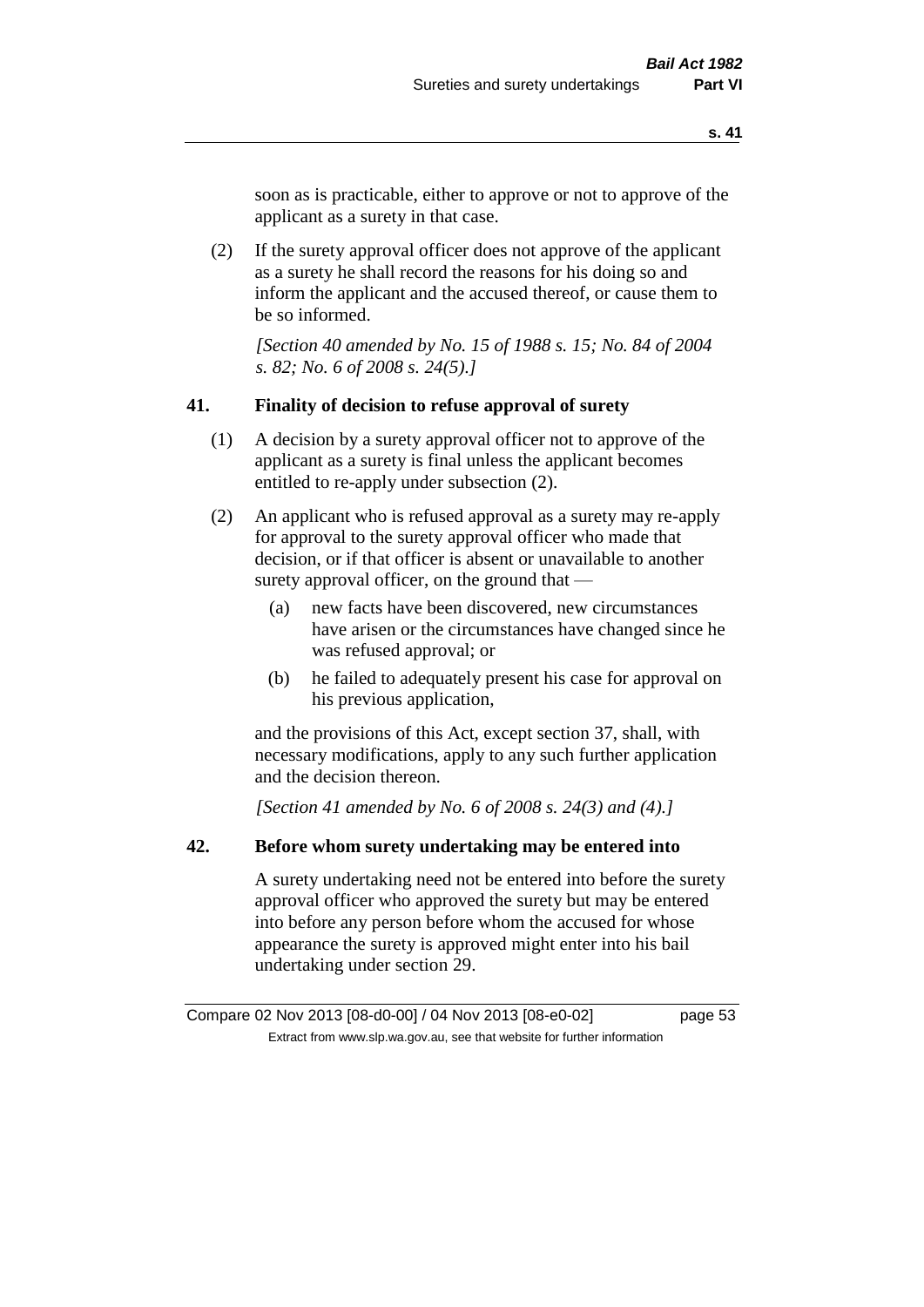*[Section 42 amended by No. 84 of 2004 s. 82; No. 6 of 2008 s. 24(5).]* 

## **43. Duties of person before whom surety undertaking is entered into**

A person before whom a surety undertaking is to be entered into —

- $(a)$  shall
	- (i) read to the surety; or
	- (ii) be informed by the surety that he has read; or
	- (iii) if necessary, have translated to the surety,

the documents described in section  $37(1)(a)$  and (b), and the surety undertaking, before the surety enters into the undertaking; and

- (b) shall ensure that all conditions which are to be complied with by the surety have been complied with before the surety enters into his undertaking; and
- (c) shall give to the surety a copy of his surety undertaking as duly completed.

*[Section 43 amended by No. 74 of 1984 s. 13.]* 

## **43A. Interstate proposed surety, use of video link etc. in case of**

(1) In this section —

*proposed surety* means a person who is to enter into a surety undertaking;

*relevant official* means the person before whom the surety undertaking is to be entered into or was entered into, as the case requires:

*video link* means facilities (including closed circuit television) that enable, at the same time —

(a) the relevant official to see and hear the proposed surety; and

page 54 Compare 02 Nov 2013 [08-d0-00] / 04 Nov 2013 [08-e0-02] Extract from www.slp.wa.gov.au, see that website for further information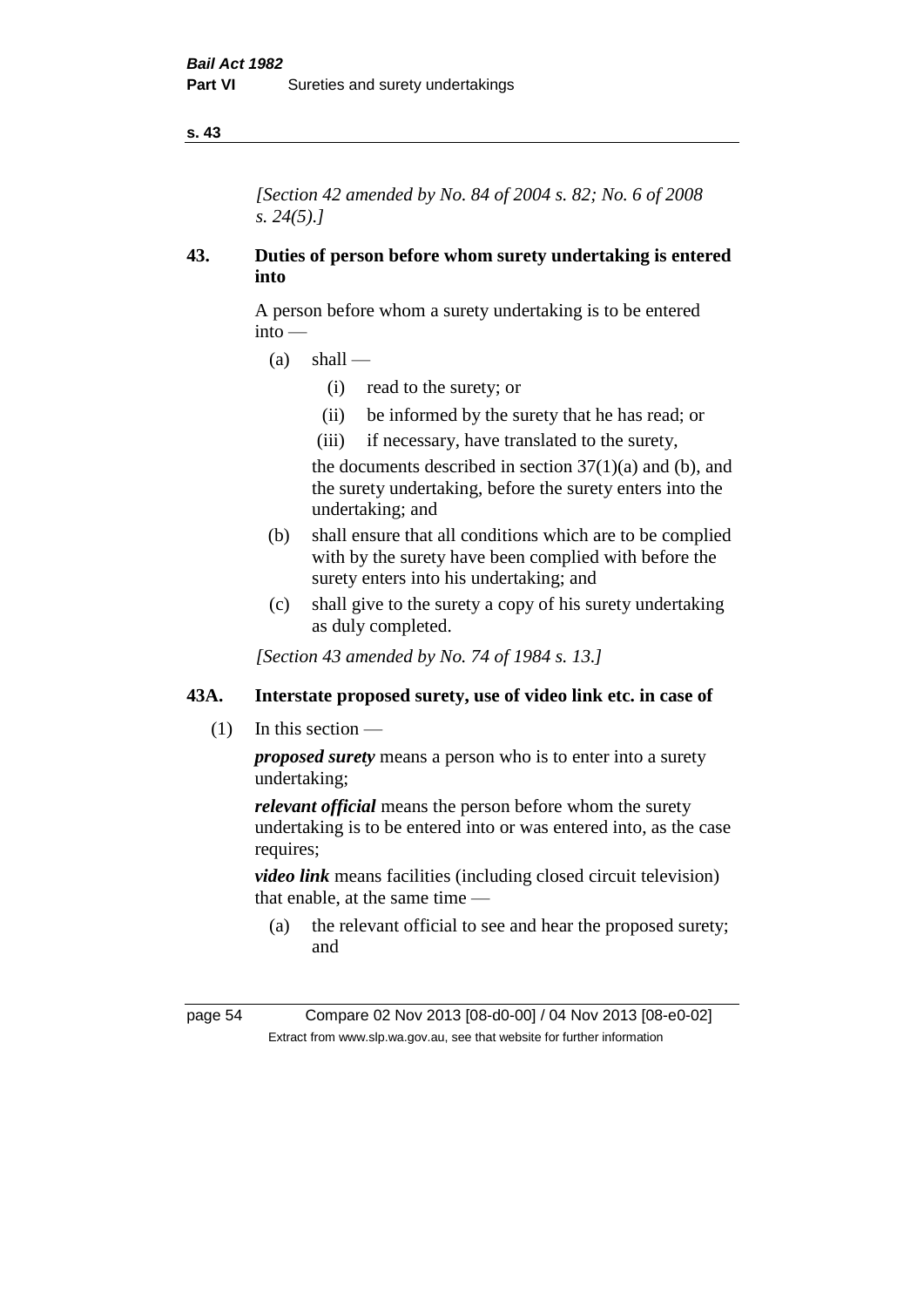- (b) the proposed surety to see and hear the relevant official.
- (2) This section applies if a proposed surety is in another State or a Territory.
- (3) The relevant official may comply with section 43(a) and (b) by means of a video link.
- (4) The relevant official may send the surety undertaking to the proposed surety by electronic communication for completion.
- (5) The proposed surety may enter into the surety undertaking by sending the completed surety undertaking to the relevant official by electronic communication.
- (6) If the surety undertaking is sent by electronic communication under subsection (4) or (5), any requirement for the proposed surety or the relevant official to sign it is to be taken to have been complied with if the full name of the proposed surety or the relevant official, as the case requires, appears in the appropriate place in the undertaking.
- (7) The relevant official may comply with section 43(c) by sending a copy of the surety undertaking as duly completed to the surety by electronic communication.
- (8) A surety undertaking that is entered into in accordance with this section is to be taken to have been entered into before the relevant official.
- (9) In any proceedings a document purporting to be a copy of a surety undertaking and purporting to be certified by the relevant official to be a copy of a surety undertaking entered into in accordance with this section is evidence of the surety undertaking without proof of the signature of the relevant official.
- (10) A reference in this section to sending a surety undertaking or copy of a surety undertaking to a person by electronic communication is a reference to sending the undertaking or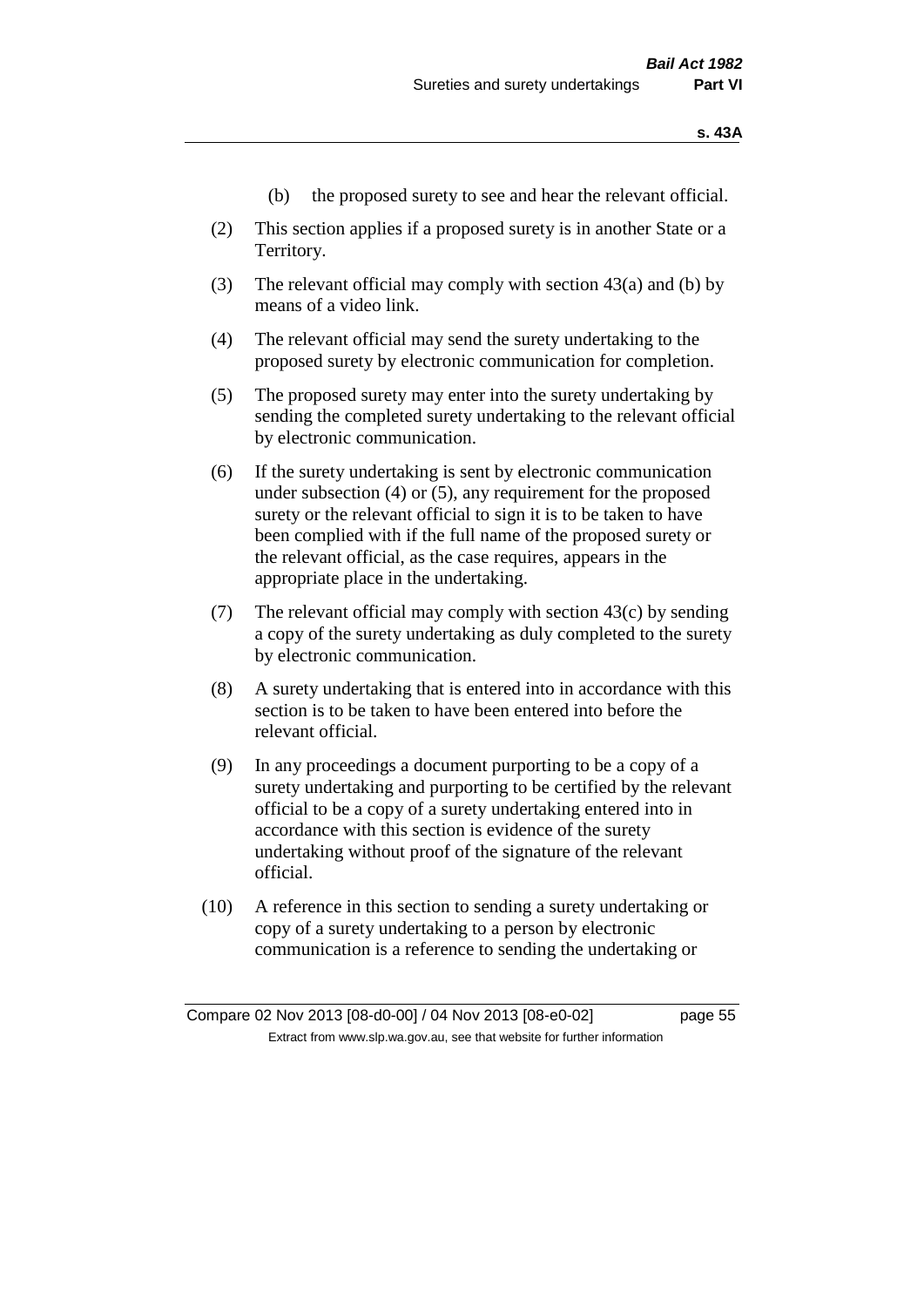copy by electronic communication to an electronic address provided by the person.

*[Section 43A inserted by No. 6 of 2008 s. 26.]*

## **44. When surety undertaking extends to different time or different time and place substituted under s. 31**

- (1) A surety undertaking does not extend to the failure by the accused to appear at a different time or a different time and place substituted pursuant to section 31 unless —
	- (a) the surety undertaking contains a provision stating that it does so extend and, where applicable under subsection (5), the surety has received notice as mentioned in that subsection; or
	- (b) subsection (2) applies.
- (2) A surety undertaking extends to the failure by the accused to appear at a different time substituted pursuant to section 31 during a trial if, at the option of the surety, the undertaking contains a provision stating —
	- (a) that it does so extend; and
	- (b) the effect of subsection (4).
- (3) In subsection  $(2)$  —

*trial* means that part of proceedings for an offence when evidence is being received by the court in respect of the offence and also extends to any time when —

- (a) legal argument is being heard; or
- (b) a judicial officer or a jury is deliberating.
- (4) Subsection (2) applies despite any amendment as defined in section 31A(1) if the endorsement or notice under section  $31A(3)(a)$  in respect of the amendment includes a statement referred to in section 31A(4).
- (5) A surety undertaking may, at the option of the surety, also contain a provision stating that where —

page 56 Compare 02 Nov 2013 [08-d0-00] / 04 Nov 2013 [08-e0-02] Extract from www.slp.wa.gov.au, see that website for further information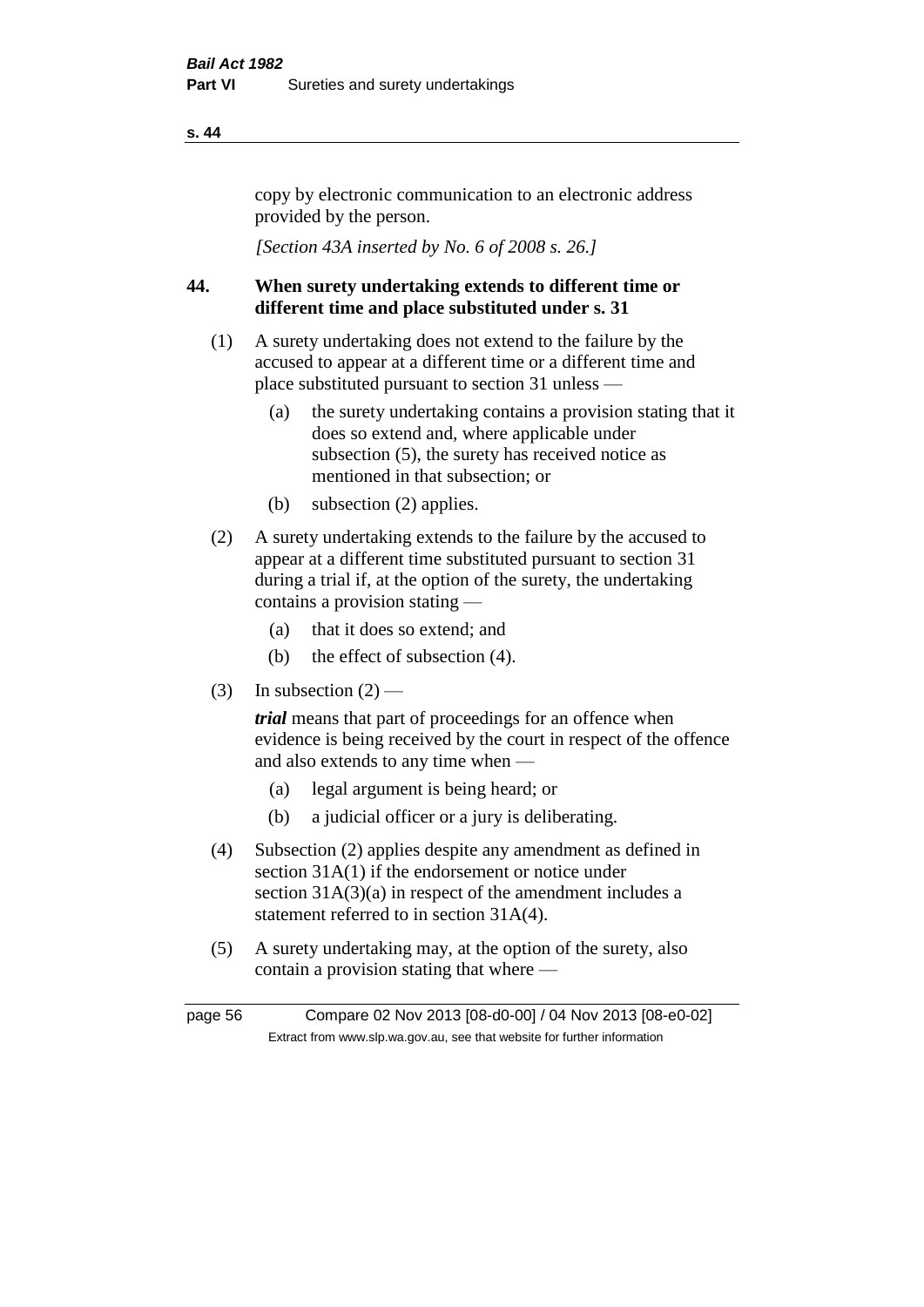- (a) a different time or a different time and place for the accused's appearance is substituted pursuant to section 31; and
- (b) subsection (2) does not apply,

the surety's liability only arises if the surety is given notice, as soon as is practicable, of the different time or the different time and place.

(6) Where, by operation of this section, a surety undertaking would extend to the failure by the accused to appear at a different time or a different time and place substituted pursuant to section 31, that extension is not affected by a reduction in the number of offences to which the accused's bail undertaking relates.

*[Section 44 inserted by No. 6 of 2008 s. 27(1).]*

#### **45. Notices under s. 44, service and proof of**

- (1) For the purposes of section 44(5) notice to a surety may be given —
	- (a) orally to the surety by the judicial officer when he fixes a time and place for the proceedings or the resumed proceedings; or
	- (b) in the approved form to the surety personally; or
	- (c) by a person authorised under subsection (5) sending or causing to be sent the approved form to the surety —
		- (i) by post to the surety's address appearing in the records of the court; or
		- (ii) in urgent cases or with the surety's consent, by electronic communication.
- (2) A person who gives a notice in accordance with subsection  $(1)(b)$  or  $(c)$  shall endorse on a file copy of the notice a certificate showing —
	- (a) that the person has done so; and
	- (b) the time of doing so.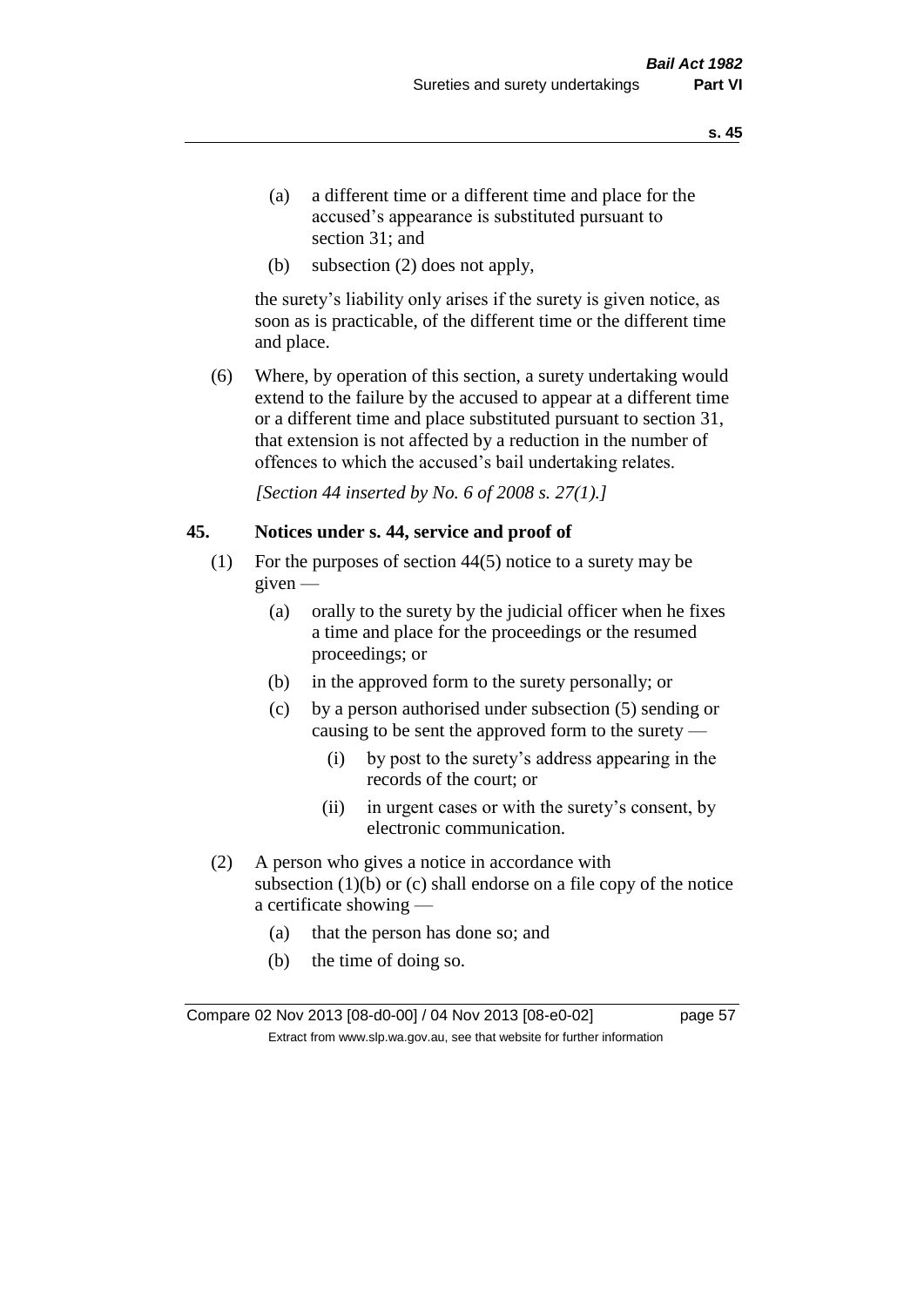- 
- (2a) If a notice is sent by post under subsection  $(1)(c)$ , the notice is to be presumed, unless the contrary is shown, to have been received at the time when, in the ordinary course of events, it would have been delivered.
- (3) A judicial officer who, under subsection  $(1)(a)$ , notifies a surety of the time and place for the proceedings or the resumed proceedings shall cause to be endorsed on a file copy of the surety's undertaking a certificate showing details of such time and place and that the surety has been notified of them.
- (4) In any proceedings
	- (a) a document purporting to be a copy of a notice referred to in section 44(5) shall be evidence of the terms of the notice; and
	- (b) an endorsement
		- (i) on a file copy of a notice given under subsection  $(1)(b)$  or  $(c)$  purporting to be a certificate referred to in subsection (2); or
		- (ii) on a file copy of a surety undertaking purporting to be a certificate referred to in subsection (3),

is evidence of the matters appearing in the certificate without proof of the signature of the person who made the endorsement.

- (5) A registrar of the court, other than a deputy registrar of the Magistrates Court or the Children's Court, is an authorised person for the purposes of subsection  $(1)(c)$  and in addition —
	- (a) in respect of committals to the Supreme Court, the Chief Justice; and
	- (b) in respect of committals to the District Court, the Chief Judge,

may authorise a person or persons, by name or office, to perform the function referred to in subsection  $(1)(c)$ .

page 58 Compare 02 Nov 2013 [08-d0-00] / 04 Nov 2013 [08-e0-02] Extract from www.slp.wa.gov.au, see that website for further information

**s. 45**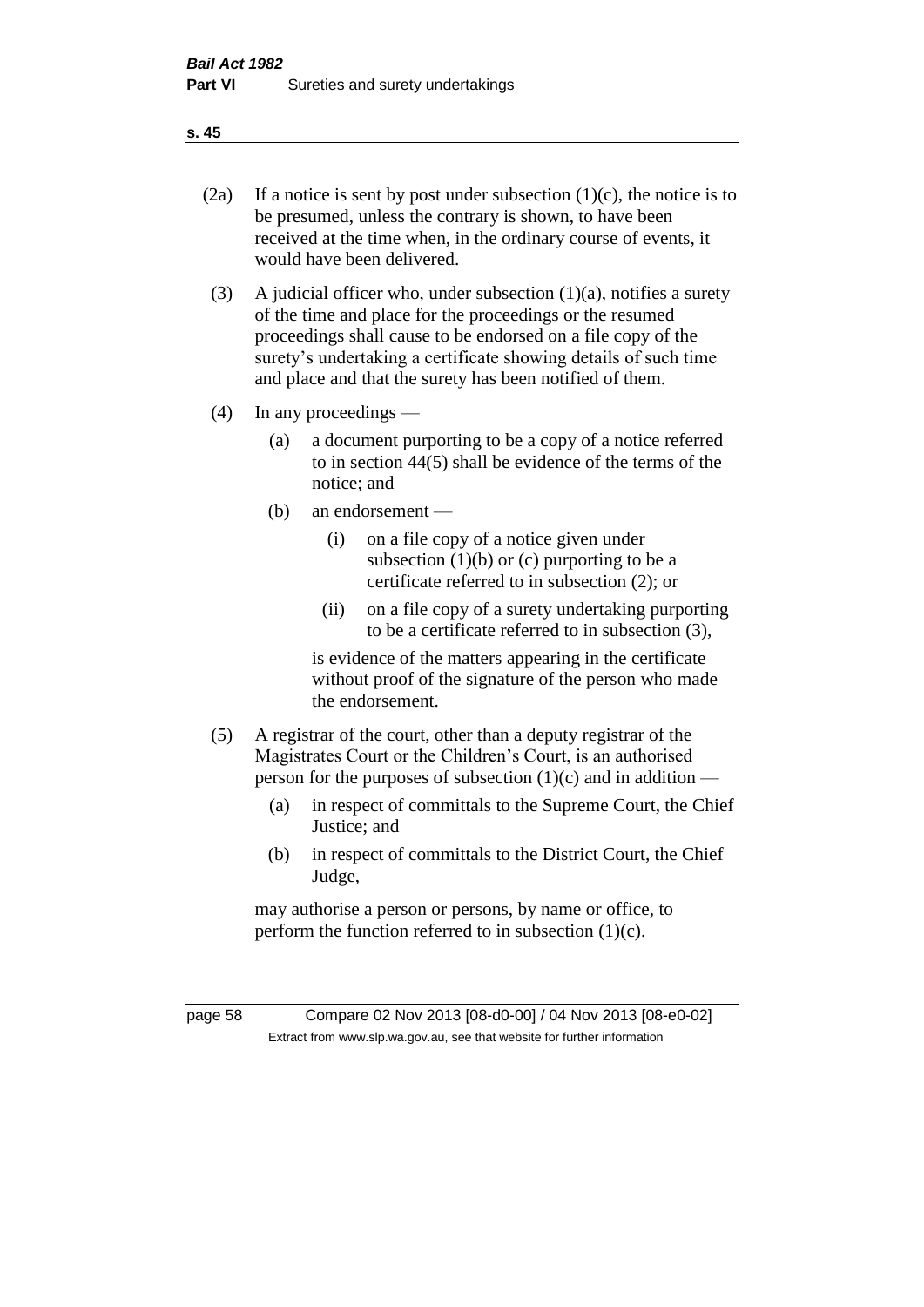*[Section 45 amended by No. 74 of 1984 s. 15; No. 59 of 2004 s. 141; No. 6 of 2008 s. 28(1)-(5).]* 

## **46. Surety's power to arrest accused**

- (1) A surety may arrest an accused for whose appearance in court he has entered into a surety undertaking if the surety has reasonable grounds to believe that —
	- (a) the accused
		- (i) is not likely to comply with the requirements of his bail undertaking mentioned in section  $28(2)(a)$  or (b); or
		- (ii) is, or has been, in breach of any condition of his bail undertaking mentioned in section 28(2)(c); or
		- (iii) is, or has been, in breach of a home detention condition mentioned in section 28(2)(d);
		- and
	- (b) it is not expedient to invoke the assistance of the relevant officer under section 54(1) because the delay occasioned by doing so would defeat the purpose of that section.
- (2) A surety who arrests an accused under subsection (1) shall, as soon as is practicable, deliver him into the custody of a police officer and thereafter he shall be dealt with under section 54(4) and section 55, and those provisions shall apply, as if he had been arrested by a police officer under section 54(2).

*[Section 46 amended by No. 74 of 1984 s. 16; No. 61 of 1990 s. 10; No. 84 of 2004 s. 82; No. 6 of 2008 s. 33(5).]* 

#### **47. When surety undertaking ceases to have effect**

A surety undertaking ceases to have effect —

(a) upon the revocation of bail under section  $55(1)$ ; or

Compare 02 Nov 2013 [08-d0-00] / 04 Nov 2013 [08-e0-02] page 59 Extract from www.slp.wa.gov.au, see that website for further information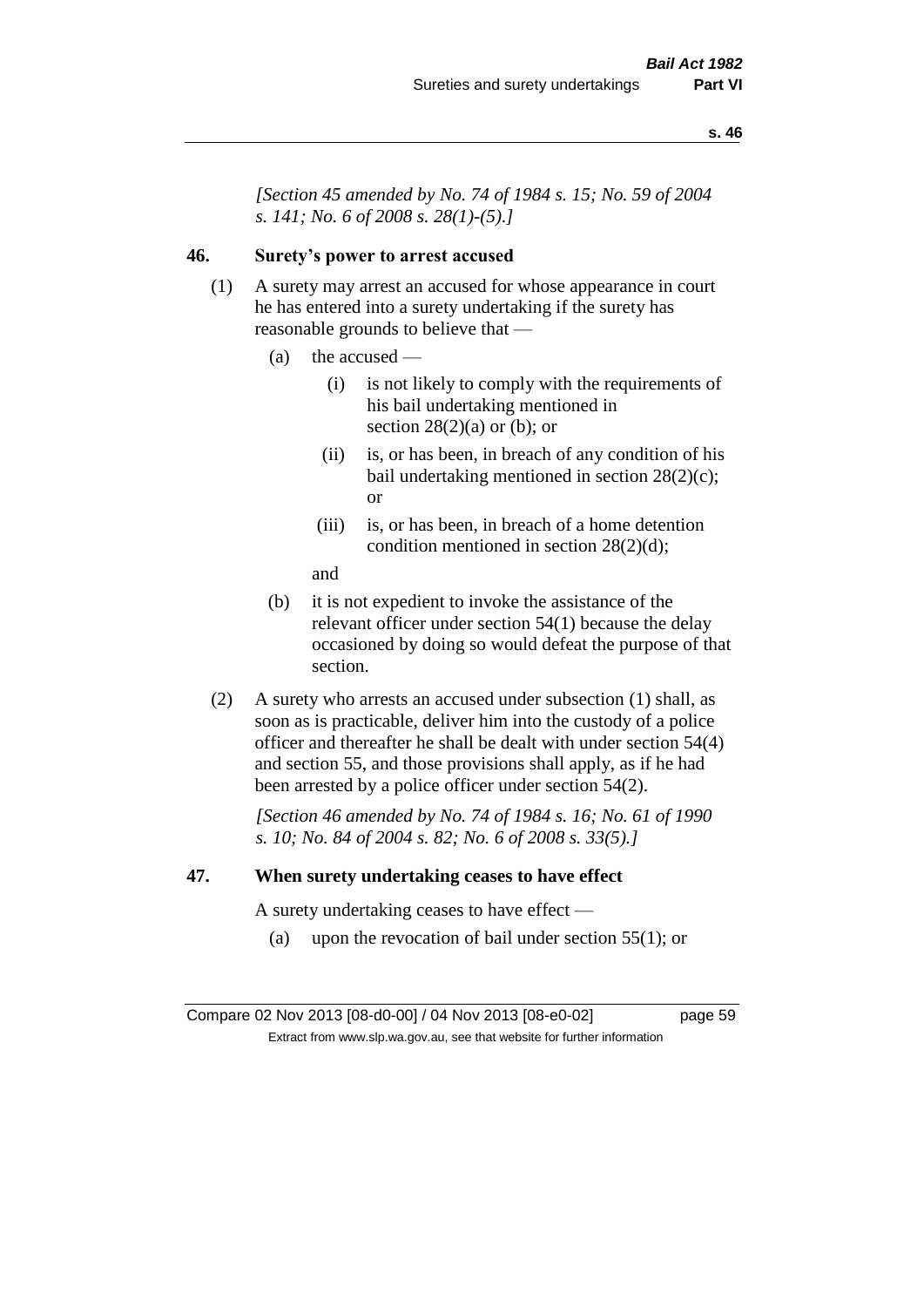(b) upon the release of an accused under section 55(2) if the surety does not consent to the continuance in force of his surety undertaking; or

- (c) upon its being cancelled under section 48(4) (and as from the time fixed therefor) by an appropriate judicial officer; or
- (d) upon the death of the surety, but only if no order under section 49(1) has been made before then; or
- (e) subject to sections 31 and 44, upon the appearance in court by the accused as required by his bail undertaking; or
- (f) upon the discharge of the accused according to law from any further proceedings for the offence, or all of the offences, to which the surety undertaking relates; or
- (g) during any period before the time at which the accused is required to appear in court when he is in custody for any other offence or reason.

*[Section 47 amended by No. 84 of 2004 s. 82.]* 

## **48. Surety may apply for cancellation of his undertaking**

- (1) A surety may apply to an appropriate judicial officer for cancellation of his undertaking.
- (2) An application under subsection (1) may be made at any time before that specified, or deemed by section 31(3) to be specified, in the accused's bail undertaking for his appearance in court.
- (3) Upon an application being made under subsection (1) an appropriate judicial officer shall cause the accused to appear before him or another such officer and may issue a warrant or summons for that purpose.

page 60 Compare 02 Nov 2013 [08-d0-00] / 04 Nov 2013 [08-e0-02] Extract from www.slp.wa.gov.au, see that website for further information

**s. 48**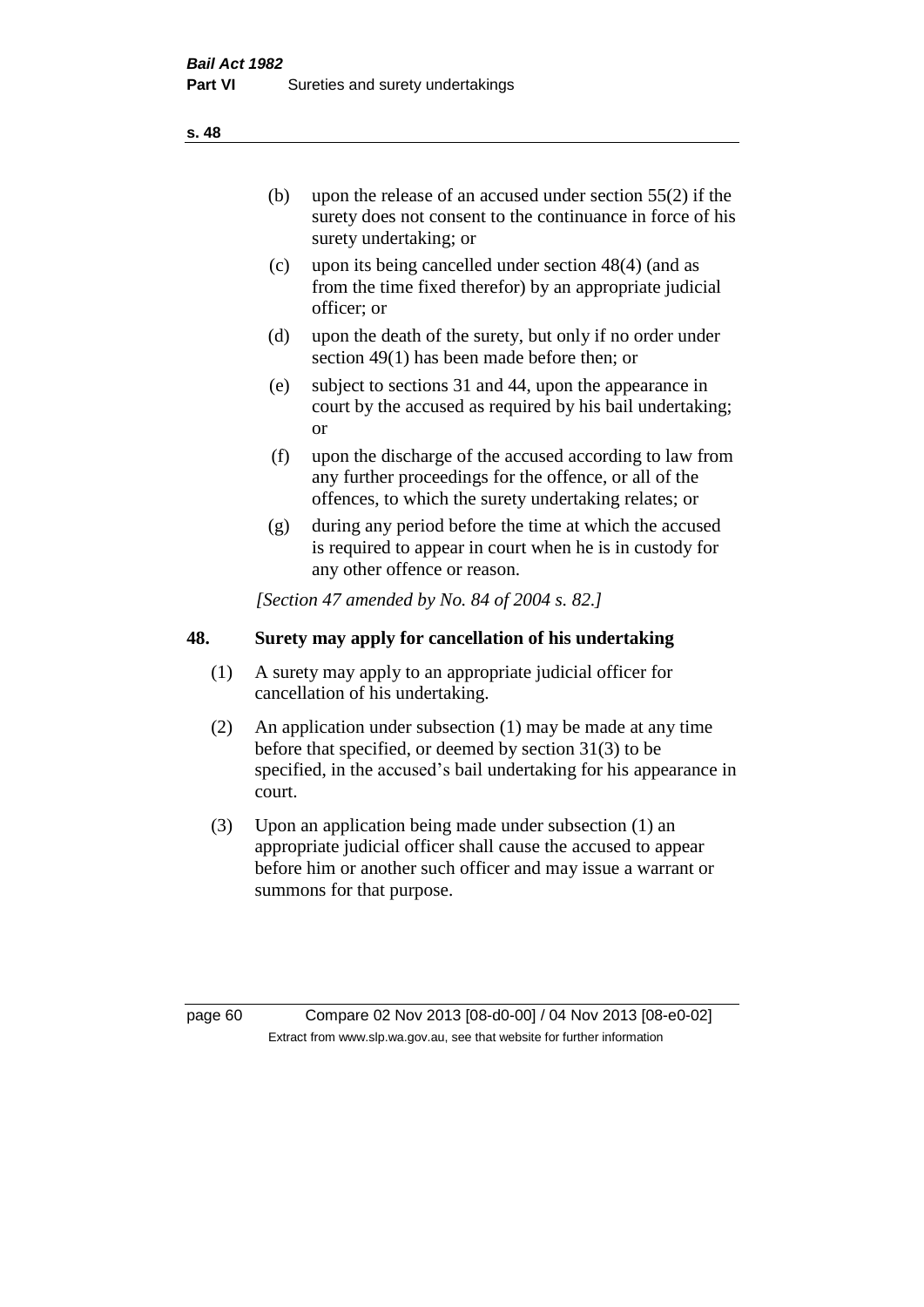- (4) Upon the appearance of the accused before the time mentioned in subsection  $(2)$  an appropriate judicial officer shall —
	- (a) cancel the surety undertaking; and
	- (b) exercise one of the powers set out in section  $55(1)(d)$ or (e).
- (5) An application under subsection (1) must be made, and proceedings on it are to be conducted —
	- (a) in a court of summary jurisdiction in accordance with the regulations;
	- (b) in the Supreme Court or the District Court in accordance with rules of court.

*[Section 48 amended by No. 59 of 2004 s. 141; No. 84 of 2004 s. 7 and 82; No. 6 of 2008 s. 29.]* 

## **49. Surety's undertaking to pay money, enforcing**

- (1) Where an accused has failed to comply with any requirement of his bail undertaking mentioned in section 28(2)(a) or (b) the following provisions of this section apply for the purpose of enforcing payment to the State of any sum thereupon payable by a surety in terms of his surety undertaking —
	- (a) an application for an order that the sum be paid may be made to an appropriate judicial officer —
		- (i) by the Director of Public Prosecutions where the court before which the accused failed to appear was —
			- (I) the District Court, the Supreme Court or the Court of Appeal; or
			- (II) another court, if the Director of Public Prosecutions is the prosecutor in that court of the case against the accused;

or

Compare 02 Nov 2013 [08-d0-00] / 04 Nov 2013 [08-e0-02] page 61 Extract from www.slp.wa.gov.au, see that website for further information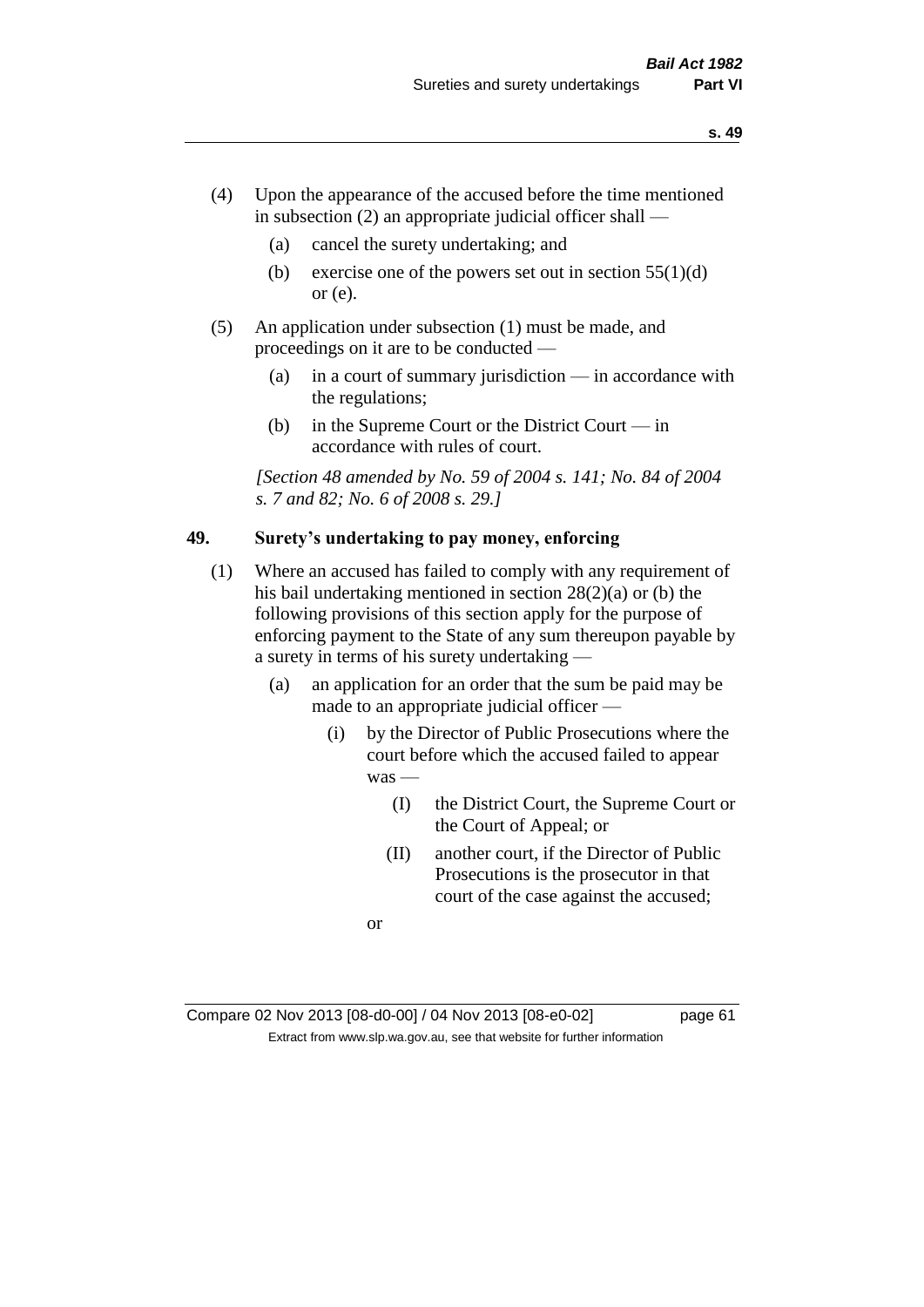- *[(b) deleted]*
- (c) on the hearing of the application and upon proof of the surety's liability in terms of his undertaking, the judicial officer shall order forfeiture of the full amount specified in the undertaking unless the surety attends at the hearing and shows to the satisfaction of the judicial officer that there was reasonable cause for the failure of the accused to comply with the requirement to which the application relates;
- (d) notwithstanding paragraph (c), the judicial officer may decline to make an order under that paragraph or may order forfeiture in part only where the surety attends and shows to the satisfaction of the judicial officer —
	- (i) that, by reason of a change of circumstances since the undertaking was entered into, an order for forfeiture, or for forfeiture in full (as the case may be), would cause excessive hardship to the surety or his dependants; and
	- (ii) that such hardship would not be relieved by the exercise of one or more of the powers conferred by section 59;
- (e) an order may be made under this section whether or not the accused has been convicted of an offence against section 51(1) or (2) but if, after an order has been made, the surety satisfies the Governor that new facts have been discovered or new circumstances have arisen which show that there was reasonable cause for the failure of the accused as mentioned in paragraph (c), the Governor may exercise the power in section 139 of the *Sentencing Act 1995* as if the forfeiture were one to which that section applied.

page 62 Compare 02 Nov 2013 [08-d0-00] / 04 Nov 2013 [08-e0-02] Extract from www.slp.wa.gov.au, see that website for further information

**s. 49**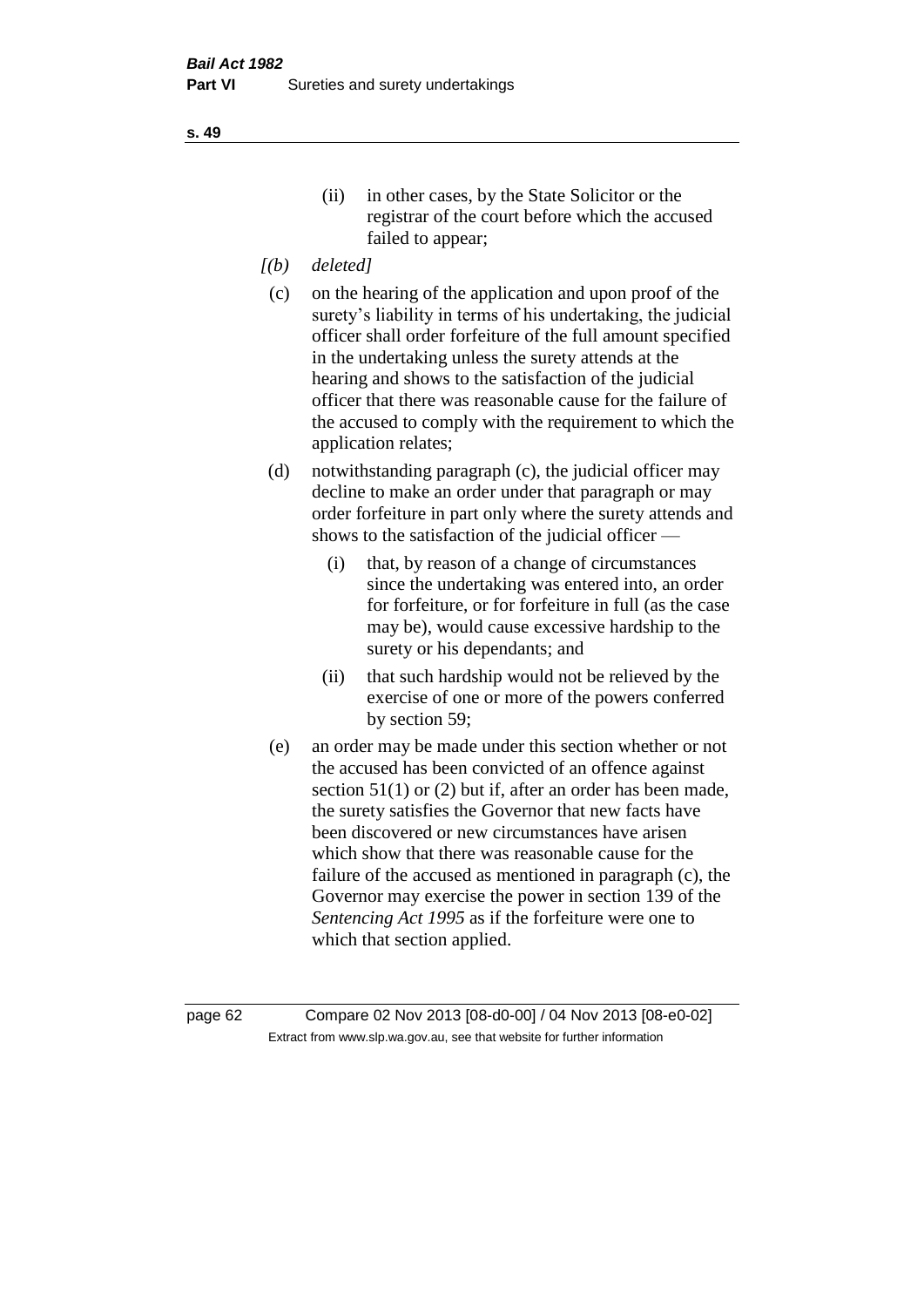- (2) An application under subsection (1) must be made, and proceedings on it are to be conducted —
	- (a) in a court of summary jurisdiction in accordance with the regulations;
	- (b) in the Supreme Court or the District Court  $-\text{in}$ accordance with rules of court.
- (3) Without prejudice to the recovery of such an amount as a civil debt due to the State, any amount to be paid under an order made under this section is to be paid, and its payment may be enforced under Part 5 of the *Fines, Penalties and Infringement Notices Enforcement Act 1994*, unless an order has been made under subsection (4).
- (4) If under this section the Supreme Court or the District Court makes an order requiring the payment of money, the court may make an order under section 59 of the *Sentencing Act 1995* in respect of the amount payable and for that purpose that section, with any necessary changes, applies as if the amount were a fine imposed on the surety.

*[Section 49 amended by No. 74 of 1984 s. 17; No. 92 of 1994 s. 5; No. 78 of 1995 s. 8; No. 65 of 2003 s. 121(3); No. 74 of 2003 s. 29; No. 59 of 2004 s. 141; No. 84 of 2004 s. 8, 11 and 82; No. 6 of 2008 s. 18(2) and 30(1) and (2).]* 

## **50. Indemnifying etc. surety, offence**

(1) If a person indemnifies, or agrees to indemnify, a surety or proposed surety against any liability which the surety or proposed surety may incur under this Act (including this section) he and the surety or proposed surety and any person with whom he agrees as aforesaid each commits an offence. Penalty: \$1 000 or imprisonment for 12 months or both.

Compare 02 Nov 2013 [08-d0-00] / 04 Nov 2013 [08-e0-02] page 63 Extract from www.slp.wa.gov.au, see that website for further information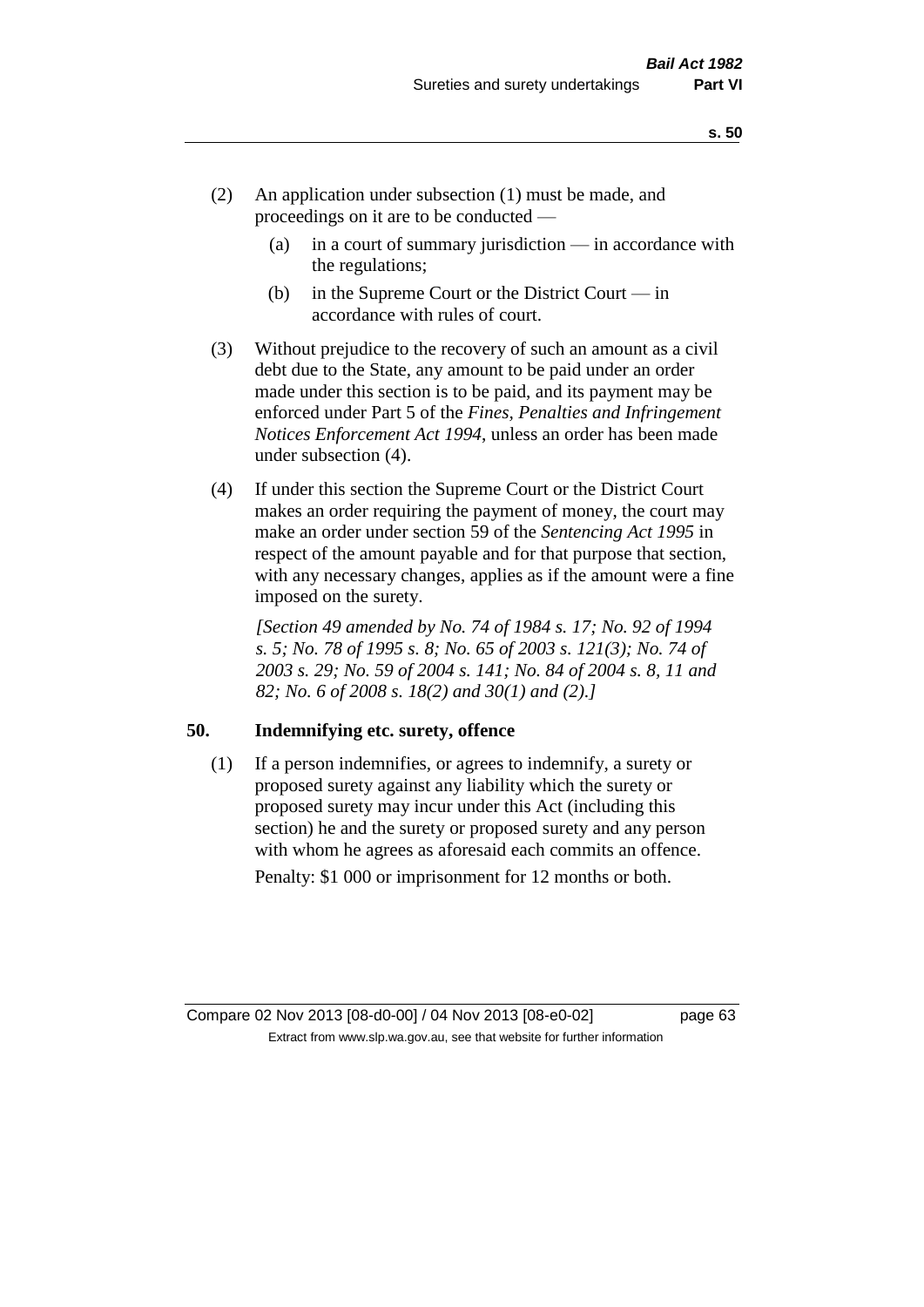- (2) An offence is committed under subsection  $(1)$ 
	- (a) whether the agreement is made before or after the surety undertaking is entered into and whether or not a proposed surety actually becomes a surety; and
	- (b) whether the compensation is to be in money or in money's worth.
- (3) An offence is not committed under subsection (1) by a surety or proposed surety if he shows —
	- (a) that he had no knowledge of an agreement within the meaning of subsection (1) proposed to be entered into between 2 other persons; or
	- (b) that having such knowledge he took all steps reasonably available to him to prevent the agreement being entered into.

*[Section 50 amended by No. 74 of 1984 s. 18.]* 

page 64 Compare 02 Nov 2013 [08-d0-00] / 04 Nov 2013 [08-e0-02] Extract from www.slp.wa.gov.au, see that website for further information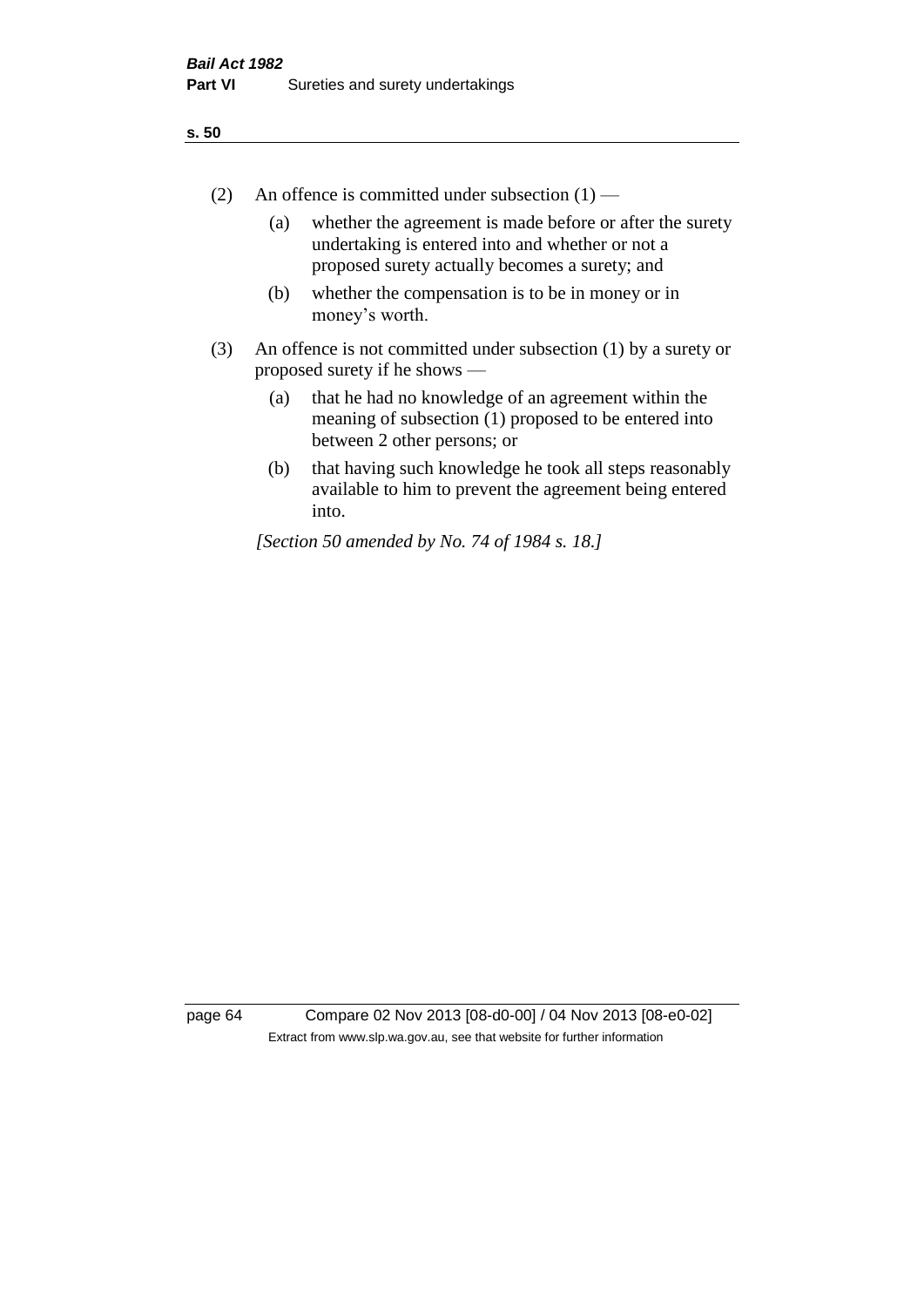#### **s. 50A**

## **Part VIA — Administration of home detention conditions**

*[Heading inserted by No. 61 of 1990 s. 11.]* 

#### **50A. Powers of CEO (corrections)**

The CEO (corrections) has all of the powers conferred under this Act on a community corrections officer and may review, vary, or rescind a direction given by a community corrections officer.

*[Section 50A inserted by No. 61 of 1990 s. 11; amended by No. 31 of 1993 s. 9; No. 65 of 2006 s. 53.]* 

*[50B. Deleted by No. 78 of 1995 s. 8.]* 

## **50C. Powers and duties of community corrections officers**

- (1) A community corrections officer may give such reasonable directions to an accused subject to a home detention condition as are necessary for the proper administration of the condition and any other condition imposed on the grant of bail to the accused including, without limiting the generality of the foregoing, directions as to —
	- (a) when the accused may leave the place where he is required by the home detention condition to remain; and
	- (b) the period of any authorised absence from the place where he is required by the home detention condition to remain; and
	- (c) when the accused shall return to the place where he is required by the home detention condition to remain; and
	- (d) the method of travel to be used by the accused during any absence from the place where he is required by the home detention condition to remain; and
	- (e) the manner in which the accused shall report his whereabouts.

Compare 02 Nov 2013 [08-d0-00] / 04 Nov 2013 [08-e0-02] page 65 Extract from www.slp.wa.gov.au, see that website for further information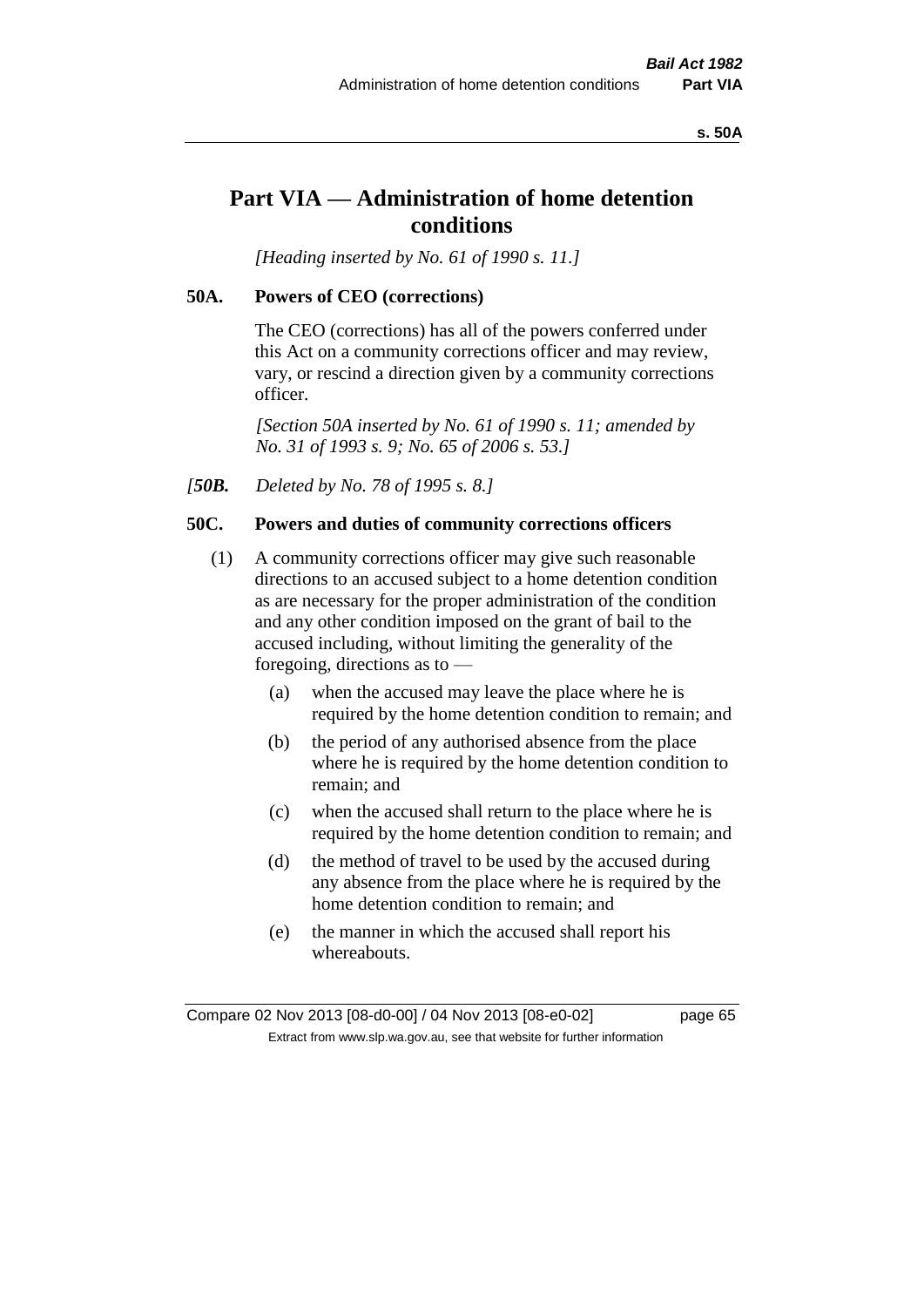**s. 50C**

| (2)     | For the purpose of ascertaining whether or not an accused is<br>complying with a home detention condition or any direction<br>given pursuant to subsection (1), a community corrections<br>officer may, at any time — |                                                                                                                                                                                              |  |
|---------|-----------------------------------------------------------------------------------------------------------------------------------------------------------------------------------------------------------------------|----------------------------------------------------------------------------------------------------------------------------------------------------------------------------------------------|--|
|         | (a)                                                                                                                                                                                                                   | enter or telephone the place where the accused is<br>required by a home detention condition to remain; or                                                                                    |  |
|         | (b)                                                                                                                                                                                                                   | enter or telephone the accused's place of employment or<br>any other place where the accused is permitted or<br>required to attend; or                                                       |  |
|         | (c)                                                                                                                                                                                                                   | question any person at any place referred to in<br>paragraph $(a)$ or $(b)$ .                                                                                                                |  |
| (3)     | A person who $-$                                                                                                                                                                                                      |                                                                                                                                                                                              |  |
|         | (a)                                                                                                                                                                                                                   | hinders a person exercising powers under subsection (2);<br><sub>or</sub>                                                                                                                    |  |
|         | (b)                                                                                                                                                                                                                   | fails to answer a question put pursuant to<br>subsection $(2)(c)$ or gives an answer that the person<br>knows is false or misleading in a material particular,                               |  |
|         |                                                                                                                                                                                                                       | commits an offence.                                                                                                                                                                          |  |
|         |                                                                                                                                                                                                                       | Penalty: \$2 000 and imprisonment for 12 months.                                                                                                                                             |  |
| (4)     | A community corrections officer —                                                                                                                                                                                     |                                                                                                                                                                                              |  |
|         | (a)                                                                                                                                                                                                                   | shall keep such records and make such returns and<br>reports in relation to accused persons subject to home<br>detention conditions as the CEO (corrections) directs;<br>and                 |  |
|         | (b)                                                                                                                                                                                                                   | shall make any records relating to an accused subject to<br>a home detention condition available on the request of<br>the CEO (corrections) to him.                                          |  |
|         |                                                                                                                                                                                                                       | [Section 50C inserted by No. 61 of 1990 s. 11; amended by<br>No. 31 of 1993 s. 9; No. 50 of 2003 s. 37(3); No. 84 of 2004<br>s. 82 and 83(3); No. 65 of 2006 s. 53; No. 2 of 2008 s. 56(2).] |  |
|         |                                                                                                                                                                                                                       |                                                                                                                                                                                              |  |
| page 66 |                                                                                                                                                                                                                       | Compare 02 Nov 2013 [08-d0-00] / 04 Nov 2013 [08-e0-02]<br>Extract from www.slp.wa.gov.au, see that website for further information                                                          |  |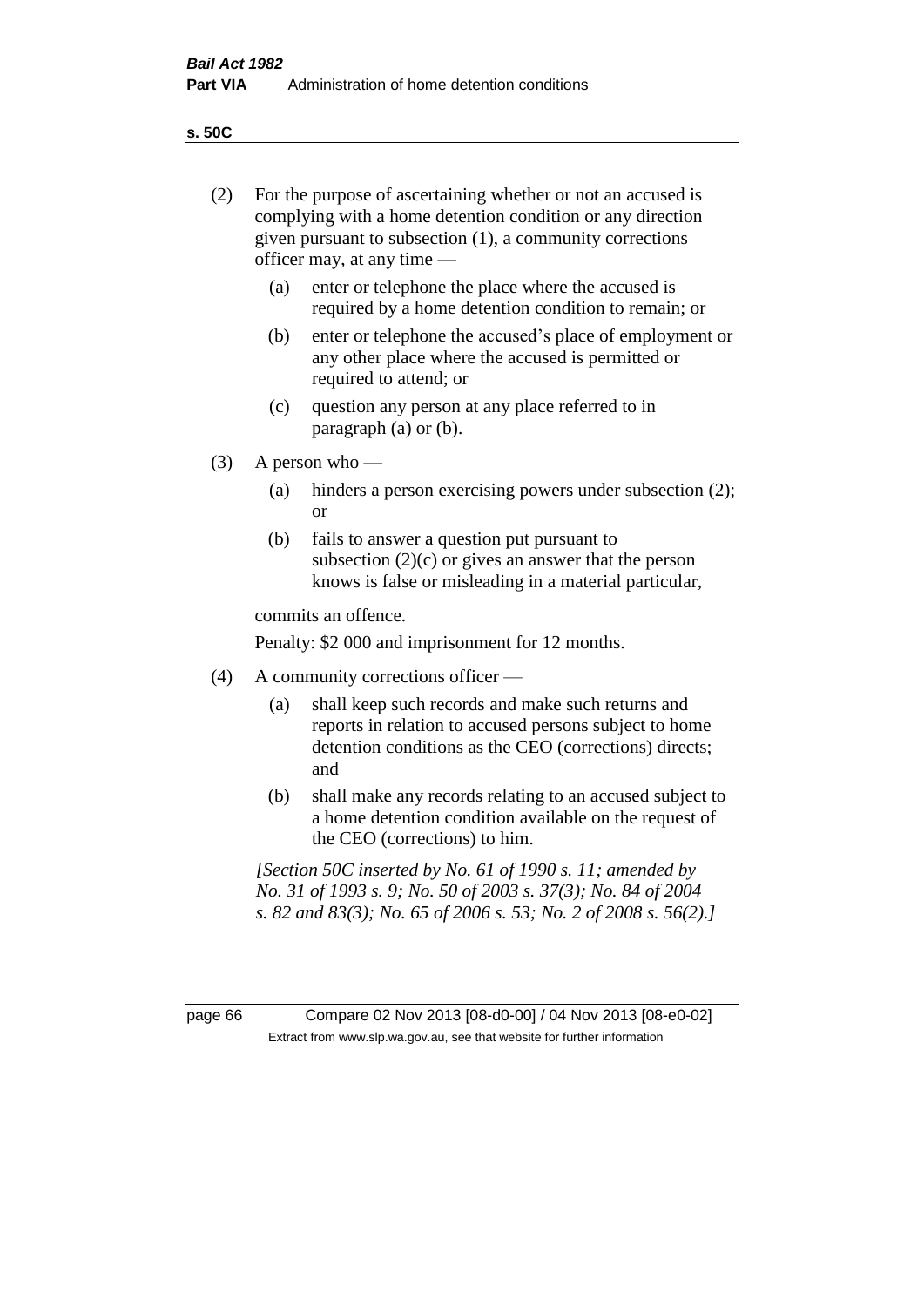### **50D. Powers of members of Police Force**

- (1) For the purpose of ascertaining whether or not an accused is complying with a home detention condition, a member of the Police Force may —
	- (a) require the accused to produce a copy of his bail undertaking and any notice by the CEO (corrections) under section 50E(a) for inspection; and
	- (b) require the accused to explain why he is absent from the place where he is required by the home detention condition to remain.
- (2) An accused who fails to comply with subsection  $(1)(a)$  or who fails to explain when required to do so under subsection (1)(b) or who gives an explanation that the accused knows is false or misleading in a material particular, commits an offence.

Penalty: \$2 000.

*[Section 50D inserted by No. 61 of 1990 s. 11; amended by No. 31 of 1993 s. 9; No. 50 of 2003 s. 37(4); No. 84 of 2004 s. 82; No. 65 of 2006 s. 53.]* 

## **50E. CEO (corrections) may substitute different place of detention and apply conditions**

The CEO (corrections) may, at any time, by notice in writing given to an accused granted bail subject to a home detention condition —

- (a) substitute a different place for the place where an accused is required by a home detention condition to remain;
- (b) require the accused to comply with such of the conditions specified in the list provided to the accused under section 24A(4) as are specified in the notice.

*[Section 50E inserted by No. 61 of 1990 s. 11; amended by No. 31 of 1993 s. 9; No. 84 of 2004 s. 82; No. 65 of 2006 s. 53.]*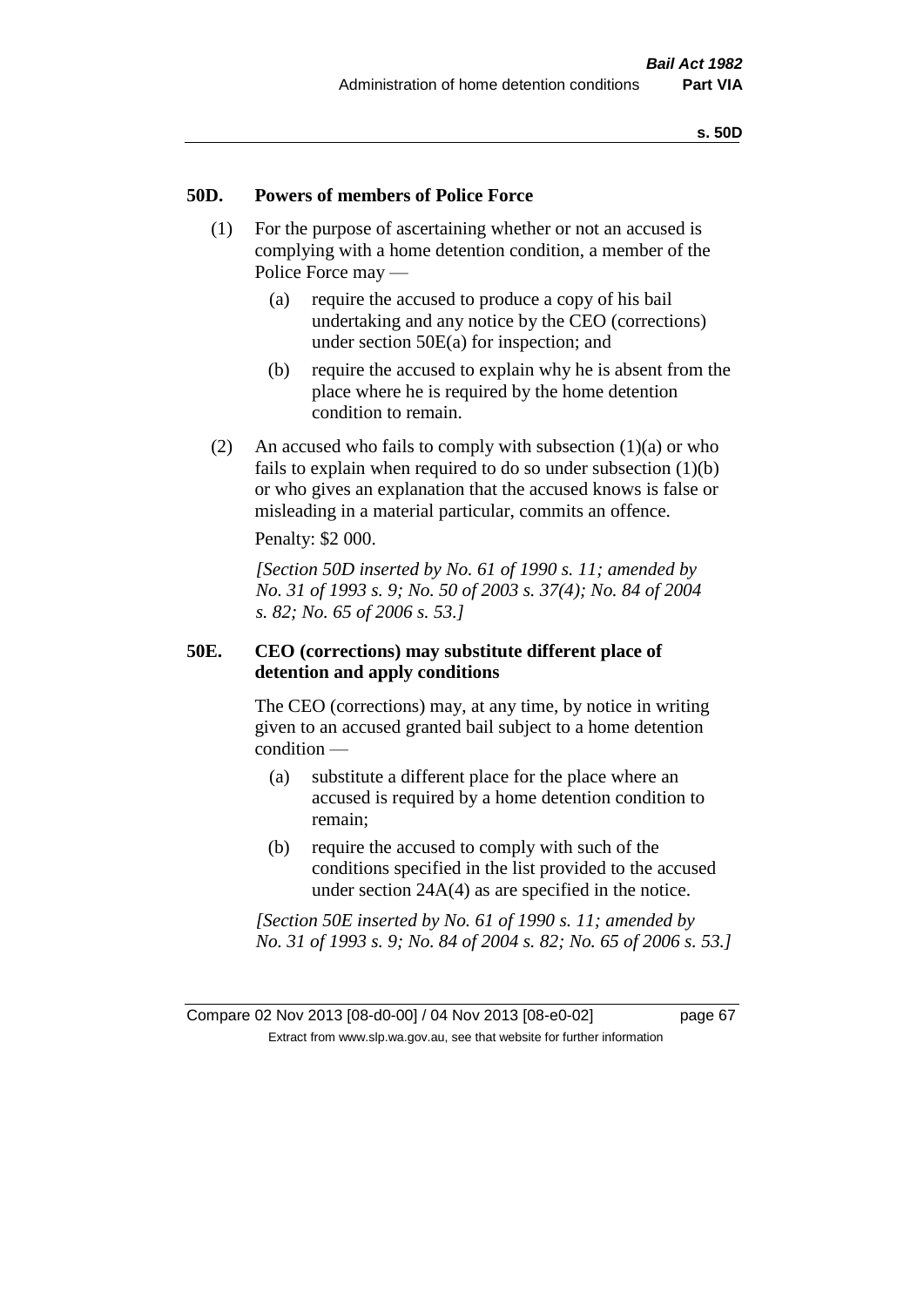| ۰.<br>×<br>-<br>۰.<br>× |  |
|-------------------------|--|
|-------------------------|--|

### **50F. CEO (corrections) may revoke bail**

- (1) Where a home detention condition has been imposed as a condition on a grant of bail to an accused the CEO (corrections) may, in his absolute discretion, by instrument signed by him and if practicable, given to the accused, revoke the bail.
- (2) Without limiting the generality of subsection (1), the power to revoke bail may be exercised where the accused —
	- (a) is not likely to comply with any requirement of his bail undertaking mentioned in section 28(2)(a) or (b); or
	- (b) is, or has been, or is likely to be in breach of any condition of his bail undertaking mentioned in section  $28(2)(c)$ .
- (3) Subject to subsection (4), where the CEO (corrections) revokes bail he shall include a statement of his reasons for the cancellation in the instrument cancelling the bail.
- (4) Where the CEO (corrections) is of the opinion that it would be in the interest of the accused or any other person, or the public, to withhold from the accused any or all of the reasons referred to in subsection (3), the CEO (corrections) may so withhold the reason or reasons.
- (5) Where the CEO (corrections) revokes bail, he may, whenever necessary, issue a warrant directed to all members of the Police Force to have the accused arrested and brought before an appropriate judicial officer.

*[Section 50F inserted by No. 61 of 1990 s. 11; amended by No. 31 of 1993 s. 9; No. 84 of 2004 s. 82; No. 65 of 2006 s. 53.]* 

#### **50G. Procedure on arrest after revocation under s. 50F**

(1) An accused arrested pursuant to a warrant issued under section 50F shall be taken as soon as is practicable before an appropriate judicial officer unless he is arrested less than 24 hours before the time at which he is due to appear in

page 68 Compare 02 Nov 2013 [08-d0-00] / 04 Nov 2013 [08-e0-02] Extract from www.slp.wa.gov.au, see that website for further information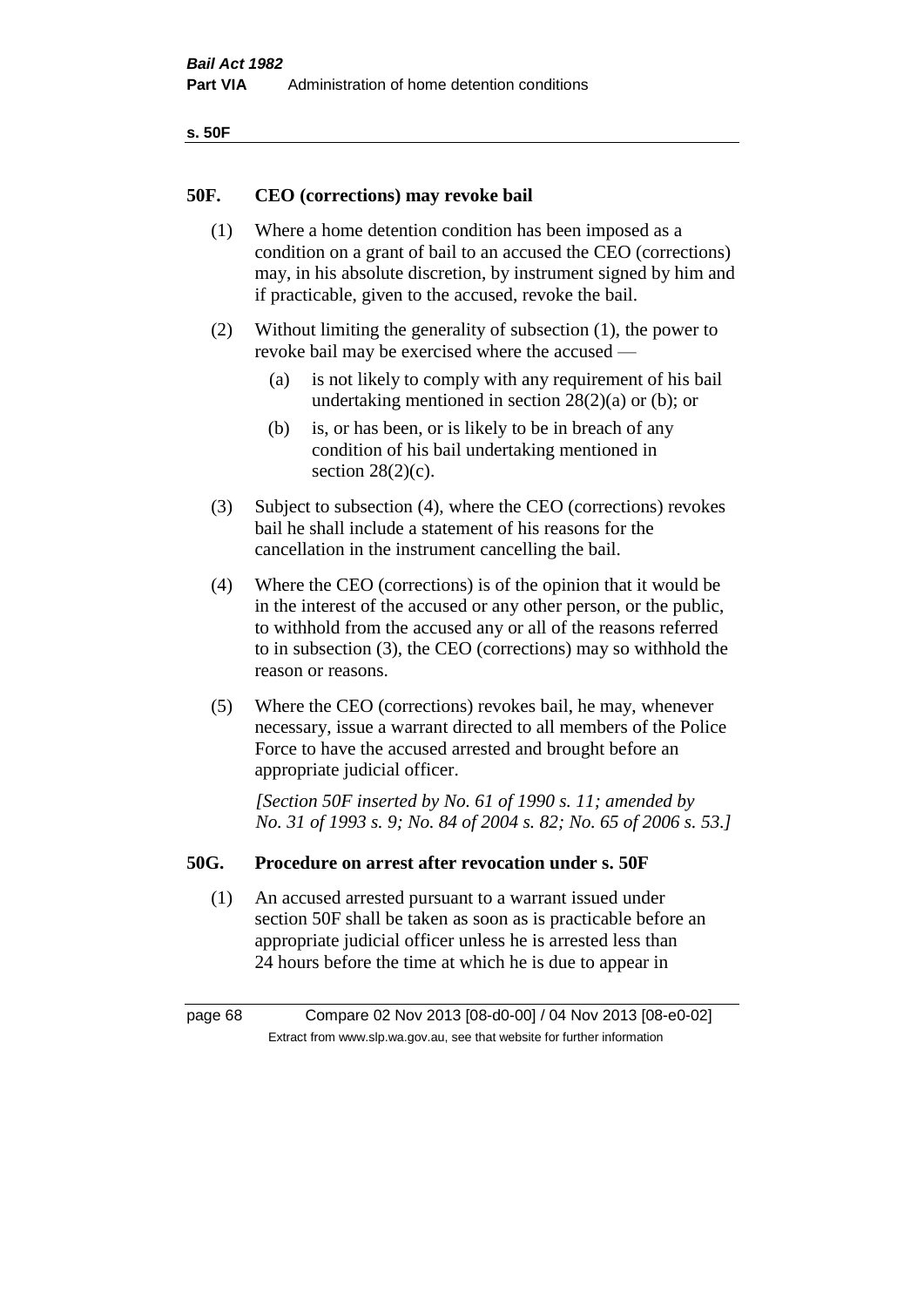accordance with his bail undertaking, in which case he shall be held in custody and brought before an appropriate judicial officer at that time.

- (2) The judicial officer before whom an accused appears under this section may —
	- (a) remand the accused in custody to appear at the time and place specified, or deemed by section 31(3) to be specified, in his bail undertaking; or
	- (b) grant fresh bail to the accused in accordance with this Act, other than clause 2 of Part B of Schedule 1.

*[Section 50G inserted by No. 61 of 1990 s. 11; amended by No. 45 of 1993 s. 12; No. 84 of 2004 s. 82.]* 

## **50H. Rules of natural justice excluded**

The rules known as the rules of natural justice (including any duty of procedural fairness) do not apply to or in relation to the doing or omission of any act, matter or thing under this Part by the CEO (corrections).

*[Section 50H inserted by No. 61 of 1990 s. 11; amended by No. 31 of 1993 s. 9; No. 65 of 2006 s. 53.]* 

## **50J. Delegation by CEO (corrections)**

The CEO (corrections) may, either generally or as otherwise provided by the instrument of delegation, by writing signed by him, delegate to any person any power or duty under this Part, other than this power of delegation.

*[Section 50J inserted by No. 61 of 1990 s. 11; amended by No. 31 of 1993 s. 9; No. 65 of 2006 s. 53.]* 

## **50K. Monitoring equipment, retrieving**

If under rules made under section 50L any device or equipment has been installed at the place where an accused is required by a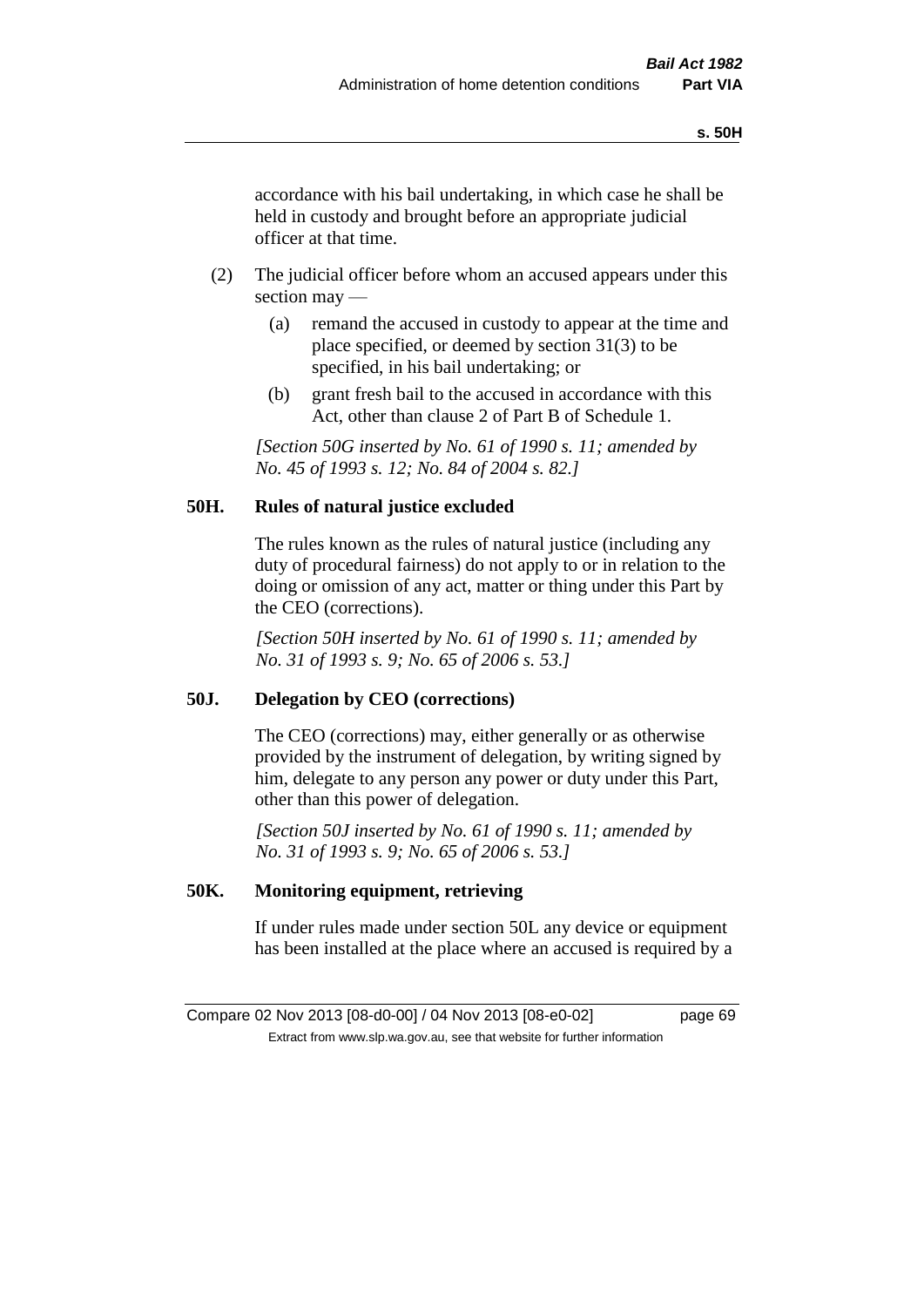#### **s. 50L**

home detention condition to remain, section 118 of the *Sentence Administration Act 2003* applies.

*[Section 50K inserted by No. 78 of 1995 s. 8; amended by No. 50 of 2003 s. 29(3); No. 84 of 2004 s. 82.]* 

## **50L. Rules for this Part**

- (1) The CEO (corrections) may, with the approval of the Minister, make rules for the purposes of this Part which may provide for the manner of ensuring that accused persons are complying with home detention conditions and for conditions to be applied to accused persons granted bail subject to home detention conditions including conditions —
	- (a) requiring an accused to wear any device;
	- (b) requiring an accused to permit the CEO (corrections) to install any device or equipment at the place where the accused is required by a home detention condition to remain.
- (2) Rules made under this section may confer a discretionary authority on any person or class of persons.
- (3) Sections 41 and 42 of the *Interpretation Act 1984* do not apply to rules made under this section.

*[Section 50L inserted by No. 61 of 1990 s. 11; amended by No. 31 of 1993 s. 9; No. 84 of 2004 s. 82 and 83(3); No. 65 of 2006 s. 53; No. 2 of 2008 s. 56(3) and (4).]* 

page 70 Compare 02 Nov 2013 [08-d0-00] / 04 Nov 2013 [08-e0-02] Extract from www.slp.wa.gov.au, see that website for further information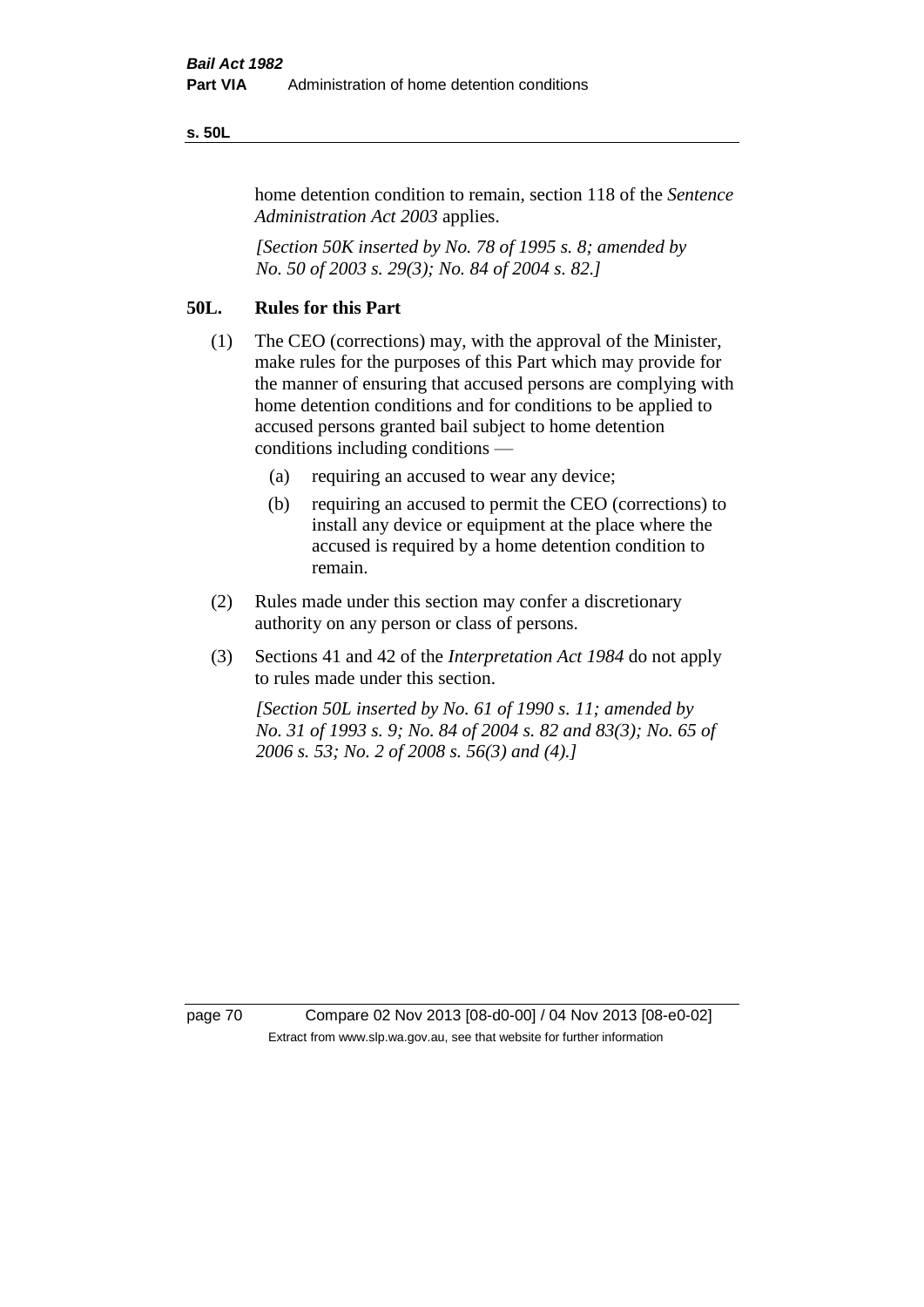# **Part VII — Enforcement of bail undertakings**

### **51. Failing to comply with bail undertaking, offence**

- (1) An accused who, without reasonable cause, fails to comply with the requirement of his bail undertaking mentioned in section 28(2)(a) commits an offence.
- (2) An accused who fails to comply with the requirement of his bail undertaking mentioned in section 28(2)(b) commits an offence.
- $(2a)$  An accused
	- (a) whose bail undertaking includes any condition imposed for a purpose mentioned in clause  $2(2)(c)$  or (d) of Part D of Schedule 1; and
	- (b) who fails to comply with the condition,

commits an offence.

- (3) An accused shall not be convicted in his absence of an offence against this section.
- (4) An accused who is charged with an offence against subsection (1) or (2) may be convicted of the other of those offences if that other offence is proved by the evidence.
- (5) A prosecution for an offence against subsection (1), (2) or (2a) may be brought at any time.
- (6) A person who is convicted of an offence against subsection (1), (2) or (2a) is liable to a fine not exceeding \$10 000 or imprisonment for a term not exceeding 3 years, or both.
- (7) A court which convicts an accused of an offence against this section may, in addition to any penalty which it may impose, order that the accused pay such sum as it may fix in or towards defraying the costs and expenses of and consequent upon his apprehension following the failure to comply with his bail undertaking for which he was convicted.

Compare 02 Nov 2013 [08-d0-00] / 04 Nov 2013 [08-e0-02] page 71 Extract from www.slp.wa.gov.au, see that website for further information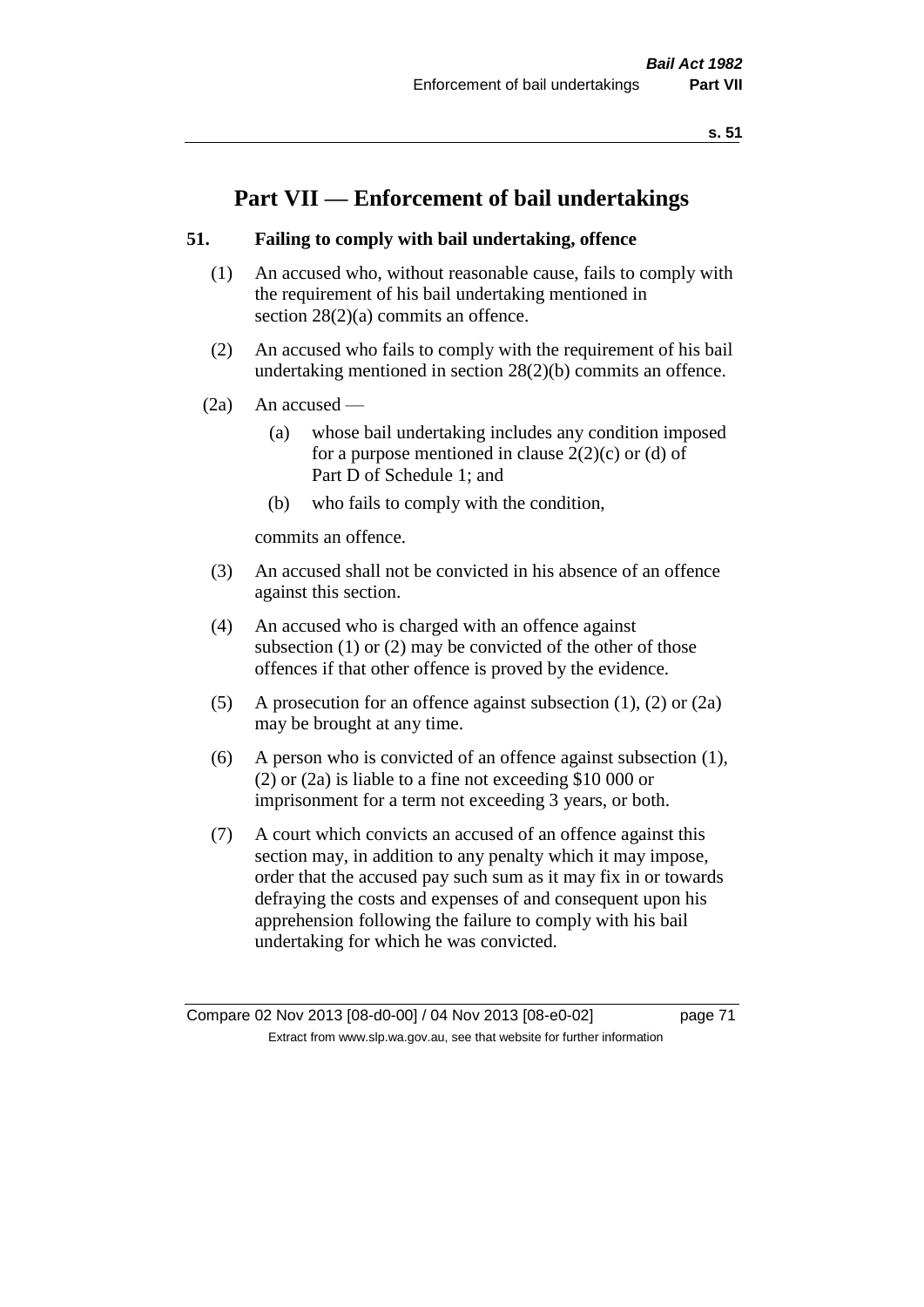#### **s. 51A**

- (8) An order made under subsection (7)
	- (a) shall specify to whom and in what manner the sum shall be paid; and
	- (b) may be enforced as though the sum were a penalty imposed under this section.

*[Section 51 amended by No. 54 of 1998 s. 9; No. 59 of 2004 s. 141; No. 84 of 2004 s. 11 and 82; No. 6 of 2008 s. 18(3).]*

### **51A. Prosecuting s. 51 offence for non-appearance etc. in court of summary jurisdiction**

- (1) This section applies for the purpose of prosecuting an offence against section  $51(1)$ ,  $(2)$  or  $(2a)$  where the court before which the accused is bound to appear at the time when the accused fails to comply with the accused's bail undertaking is a court of summary jurisdiction.
- (2) Where this section applies, the prosecution shall be commenced and conducted by the person who was conducting the proceedings in which the accused failed to comply with the accused's bail undertaking or by a police officer.
- (3) Where this section applies, the registrar of the court before which the accused was bound to appear shall cause to be issued to the Commissioner of Police a certificate under section 64 as to the accused's failure to appear.

*[Section 51A inserted by No. 6 of 2008 s. 31(1).]*

# **52. Prosecuting s. 51 offence for non-appearance etc. in superior court**

(1) This section applies, notwithstanding any other Act, for the purpose of prosecuting an offence against section 51(1), (2) or (2a) where the court before which the accused is bound to appear at the time when he fails to comply with his bail undertaking is the Supreme Court or the District Court.

page 72 Compare 02 Nov 2013 [08-d0-00] / 04 Nov 2013 [08-e0-02] Extract from www.slp.wa.gov.au, see that website for further information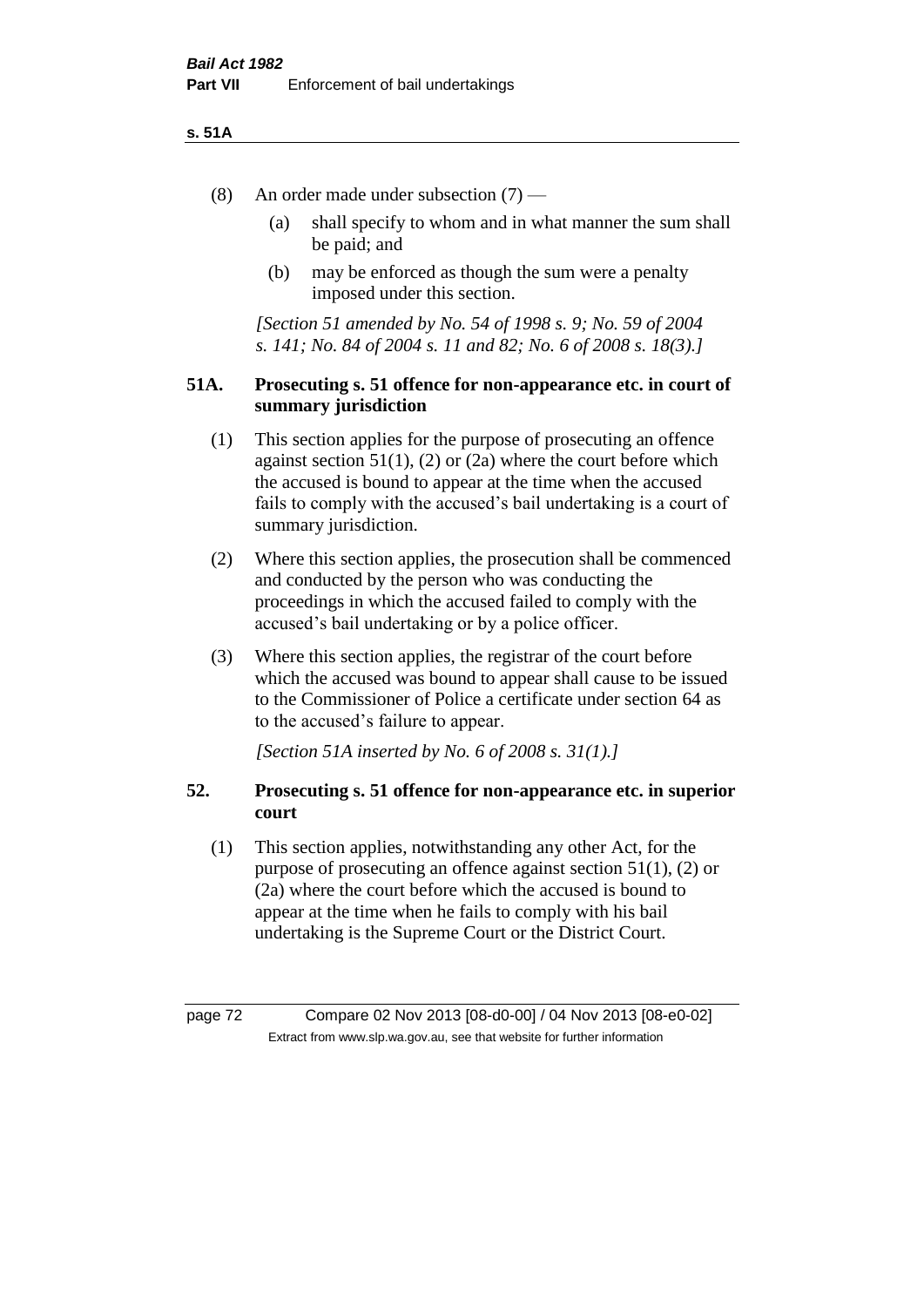- (2) Where this section applies, the accused shall be dealt with summarily for the offence and shall be so dealt with —
	- (a) by a judge of the Supreme Court in any case where the accused was bound to appear before the General Division of the Supreme Court;
	- (ab) by a judge of appeal in any case where the accused was bound to appear before the Court of Appeal;
	- (b) by a judge of the District Court in any case where the accused was bound to appear before that Court.
- (3) A prosecution for an offence which is to be dealt with under this section shall be commenced by the authorised officer (as defined in section 80 of the *Criminal Procedure Act 2004*) who was conducting the proceedings in which the accused failed to comply with his bail undertaking or by a police officer —
	- (a) where subsection  $(2)(a)$  or (ab) applies, in the Supreme Court; and
	- (b) where subsection (2)(b) applies, in the District Court.
- (3a) Where this section applies, a person authorised under subsection (3b) shall cause to be issued to the Commissioner of Police a certificate under section 64 as to the accused's failure to appear.
- (3b) The Chief Justice, in respect of cases where the court before which the accused was bound to appear is the Supreme Court, and the Chief Judge, in respect of cases where the court before which the accused was bound to appear is the District Court, may authorise a person or persons, by name or office, to perform the function referred to in subsection (3a).
- (3c) A prosecution that has been commenced under subsection (3) by a police officer shall be conducted by the Director of Public Prosecutions.
- (4) Subject to section 51(3) and (5), a prosecution for an offence which is to be dealt with under this section is to be commenced

Compare 02 Nov 2013 [08-d0-00] / 04 Nov 2013 [08-e0-02] page 73 Extract from www.slp.wa.gov.au, see that website for further information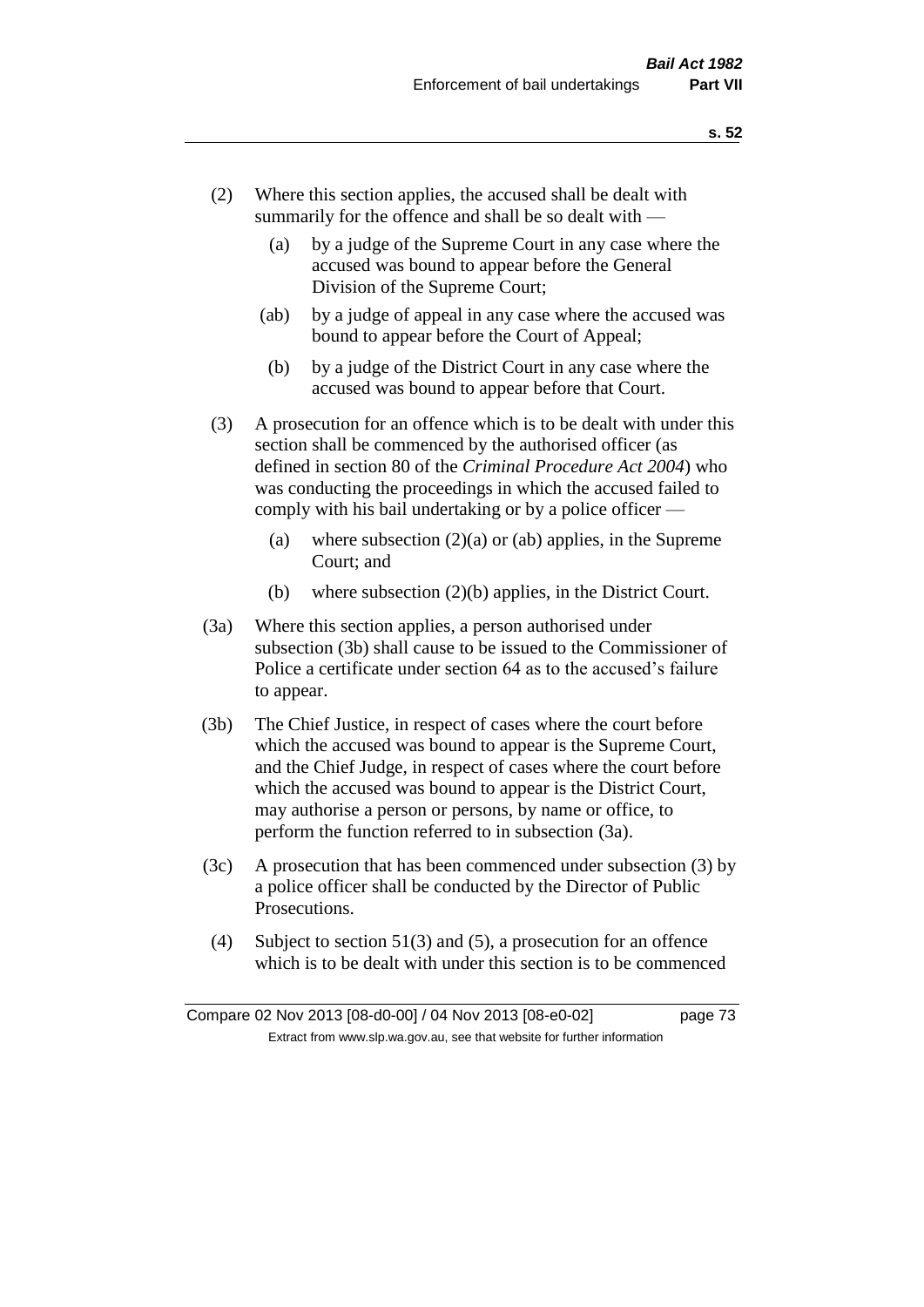and conducted under the *Criminal Procedure Act 2004* as if it were a prosecution of a simple offence in a court of summary jurisdiction, but —

- (a) no fees shall be charged by the Supreme Court or District Court for or in respect of any act or proceeding that relates to the prosecution; and
- (b) the Supreme Court or District Court cannot order a party to the prosecution to pay another party's costs of or relating to the prosecution, except under section 166(2) of the *Criminal Procedure Act 2004*.
- (5) If under section 51(6) or (7) the Supreme Court or the District Court imposes a pecuniary penalty the court may make an order under section 59 of the *Sentencing Act 1995* in respect of the amount payable.

*[Section 52 amended by No. 92 of 1994 s. 6; No. 78 of 1995 s. 8; No. 54 of 1998 s. 10; No. 45 of 2004 s. 28(2) and (4); No. 59 of 2004 s. 141; No. 84 of 2004 s. 11 and 82; No. 2 of 2008 s. 56(5); No. 6 of 2008 s. 32(1) and (2).]* 

# **53. Appeal against decision made under s. 52**

- (1) A person who is dissatisfied with a decision (as defined in section 6 of the *Criminal Appeals Act 2004*) made under section 52 may, with the leave of the Court of Appeal, appeal against it.
- (2) For the purposes of subsection (1), Part 2 of the *Criminal Appeals Act 2004*, with any necessary changes, applies as if —
	- (a) the decision referred to in subsection (1) were a decision of a court of summary jurisdiction; and
	- (b) a reference in that Part to a court of summary jurisdiction were a reference to the court that made the decision referred to in subsection (1); and
	- (c) a reference in that Part to commencing an appeal were a reference to applying for leave to appeal.

page 74 Compare 02 Nov 2013 [08-d0-00] / 04 Nov 2013 [08-e0-02] Extract from www.slp.wa.gov.au, see that website for further information

**s. 53**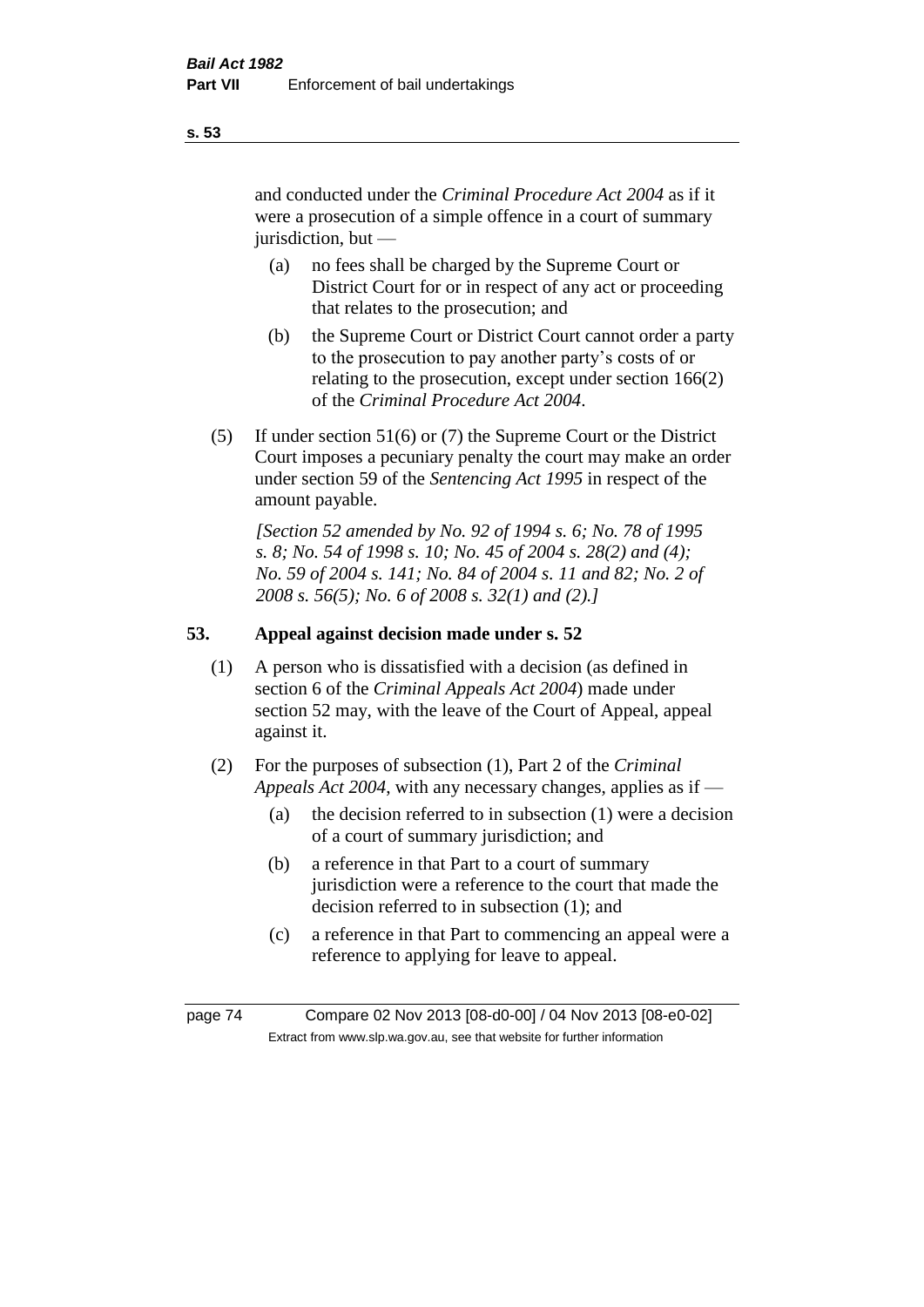(3) Despite section 13(1) of the *Criminal Appeals Act 2004*, the appeal is to be dealt with by the Court of Appeal.

*[Section 53 inserted by No. 45 of 2004 s. 28(3); amended by No. 84 of 2004 s. 11 and 82.]*

### **54. Bailed accused, prosecutor etc. may take before court to show cause against variation or revocation of bail**

 $(1a)$  In this section —

*relevant officer* means —

- (a) if the court before which the accused is required to appear is the District Court, the Supreme Court or the Court of Appeal — the prosecutor; or
- (b) in any other case the prosecutor or a police officer.
- (1) Where an accused has been released on bail the relevant officer may cause the accused to appear before an appropriate judicial officer to show cause why the accused's bail should not be varied or revoked if the relevant officer —
	- (a) has reasonable grounds to believe, or is notified in writing by a surety for the accused that the surety has reasonable grounds to believe, that the accused —
		- (i) is not likely to comply with any requirement of his bail undertaking mentioned in section  $28(2)(a)$  or (b); or
		- (ii) is, or has been, or is likely to be in breach of any condition of his bail undertaking mentioned in section  $28(2)(c)$ ; or
		- (iii) is, or has been, in breach of a home detention condition mentioned in section 28(2)(d);
	- (b) has reasonable grounds to believe that
		- (i) any surety for the accused's appearance is no longer suitable under section 39 to be a surety, or is dead; or

Compare 02 Nov 2013 [08-d0-00] / 04 Nov 2013 [08-e0-02] page 75 Extract from www.slp.wa.gov.au, see that website for further information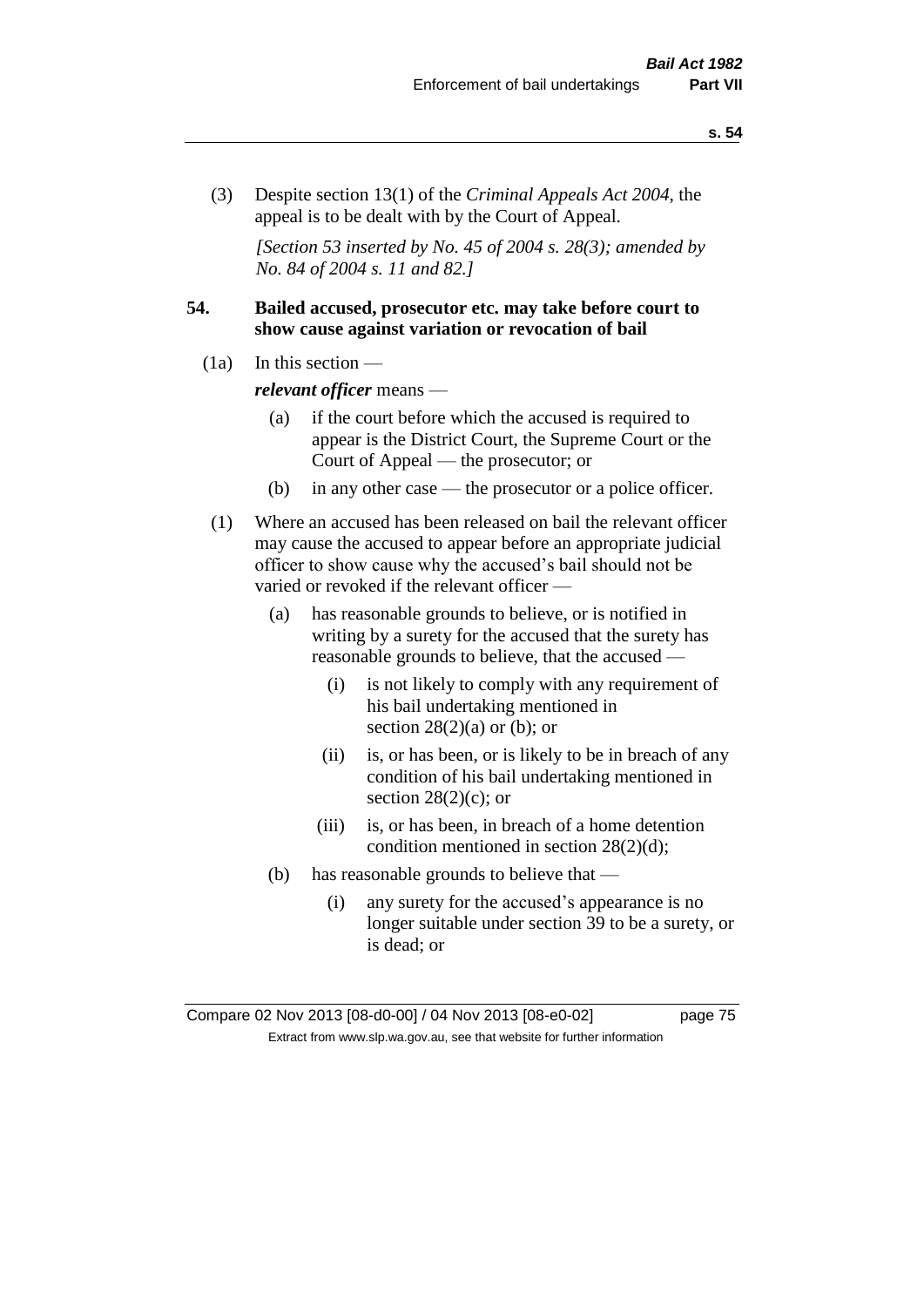| (11)  | for any reason any security required under Part D<br>of Schedule 1 is no longer sufficient; or                                                                                     |
|-------|------------------------------------------------------------------------------------------------------------------------------------------------------------------------------------|
| (iii) | in a case where the accused has been granted bail<br>for the purposes of an appeal, the accused has<br>discontinued the appeal or has not prosecuted it<br>with all due diligence. |

- (2) For the purposes of causing an accused to appear before an appropriate judicial officer as provided in subsection  $(1)$  —
	- (a) a police officer may arrest the accused without warrant and bring the accused before an appropriate judicial officer; or
	- (b) the relevant officer may apply to an appropriate judicial officer for a summons or warrant on any ground specified in subsection  $(1)$ .
- (2a) A police officer shall not exercise the power conferred by subsection (2)(a) unless the police officer is the relevant officer or is requested in writing to do so by the relevant officer.
- (3) An application under subsection (2)(b) must be made, and proceedings on it are to be conducted —
	- (a) in a court of summary jurisdiction in accordance with regulations made under the *Criminal Procedure Act 2004*;
	- (b) in the Supreme Court or the District Court in accordance with rules of court made under the *Criminal Procedure Act 2004*.
- (4) An accused arrested under this section shall be taken as soon as is practicable before an appropriate judicial officer unless he is arrested less than 24 hours before the time at which he is due to appear in accordance with his bail undertaking, in which case he shall be held in custody and brought before an appropriate judicial officer at that time.

page 76 Compare 02 Nov 2013 [08-d0-00] / 04 Nov 2013 [08-e0-02] Extract from www.slp.wa.gov.au, see that website for further information

**s. 54**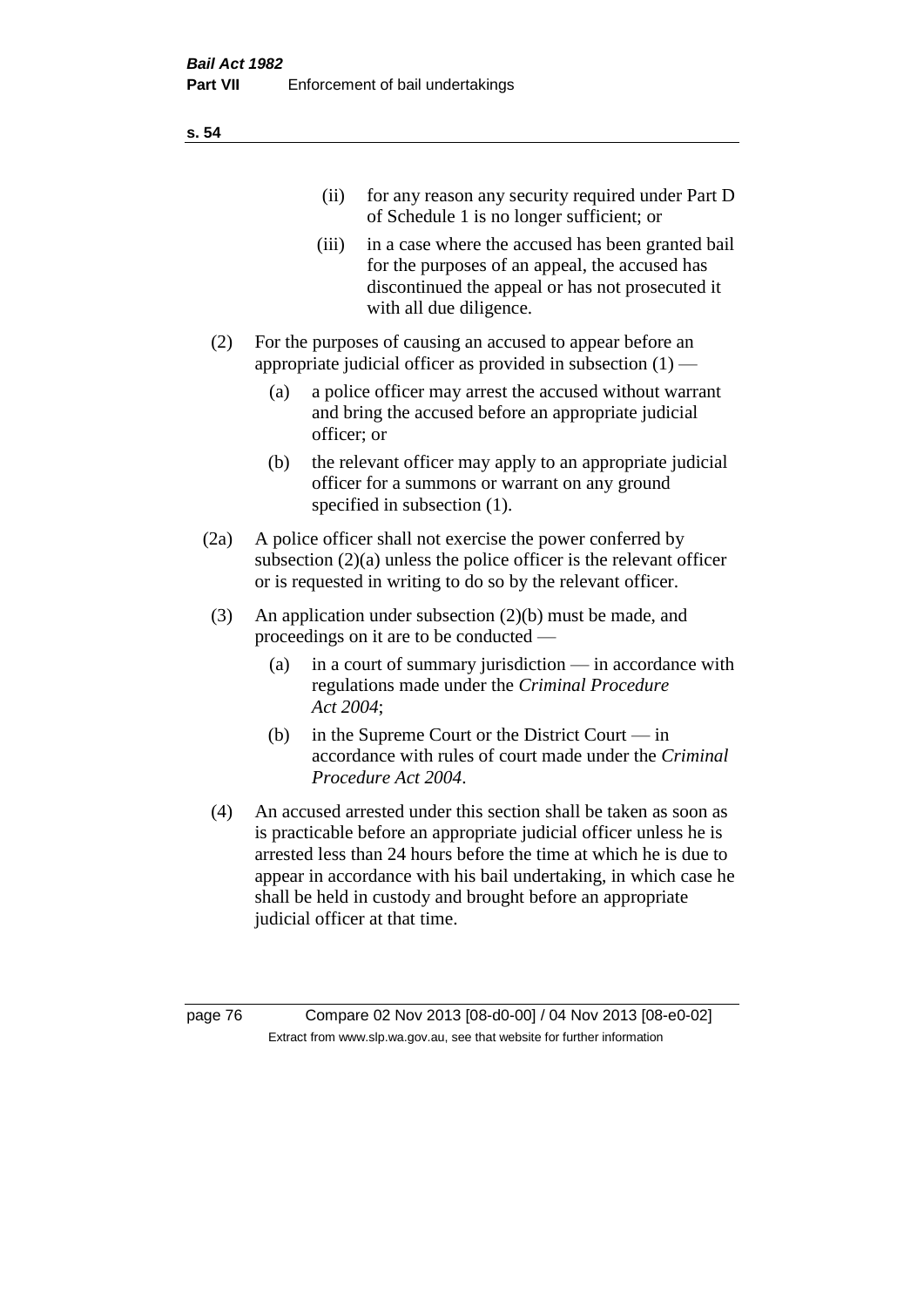- $(5)$  If
	- (a) the court before which the accused is required to appear is the District Court, the Supreme Court or the Court of Appeal; and
	- (b) a police officer is satisfied that because of the urgency of the case it is not practicable for the prosecutor to exercise the power conferred by subsection (1),

the police officer may exercise that power.

(6) If a police officer, acting under subsection (5), exercises the power conferred by subsection (1), the police officer is to be regarded as the relevant officer for the purposes of this section.

*[Section 54 amended by No. 33 of 1989 s. 18; No. 61 of 1990 s. 12; No. 45 of 1993 s. 12; No. 59 of 2004 s. 141; No. 84 of 2004 s. 9, 11 and 82; No. 6 of 2008 s. 33(1)-(4).]* 

# **54A. Accused on committal may be taken for purposes of s. 54 before court by which committed**

- (1) This section applies to an accused
	- (a) who has been released on bail following the accused's committal to the District Court or the Supreme Court to be tried (otherwise than for murder) or sentenced or otherwise dealt with; and
	- (b) who has not made an appearance in that court on the committal; and
	- (c) who, in the opinion of the relevant officer under section 54, should be made to show cause in terms of subsection (1) of that section.
- (2) The relevant officer may, under section 54, cause an accused to whom this section applies to appear before a judicial officer who is empowered to exercise jurisdiction in the court in which the committal order was made, instead of before an appropriate judicial officer.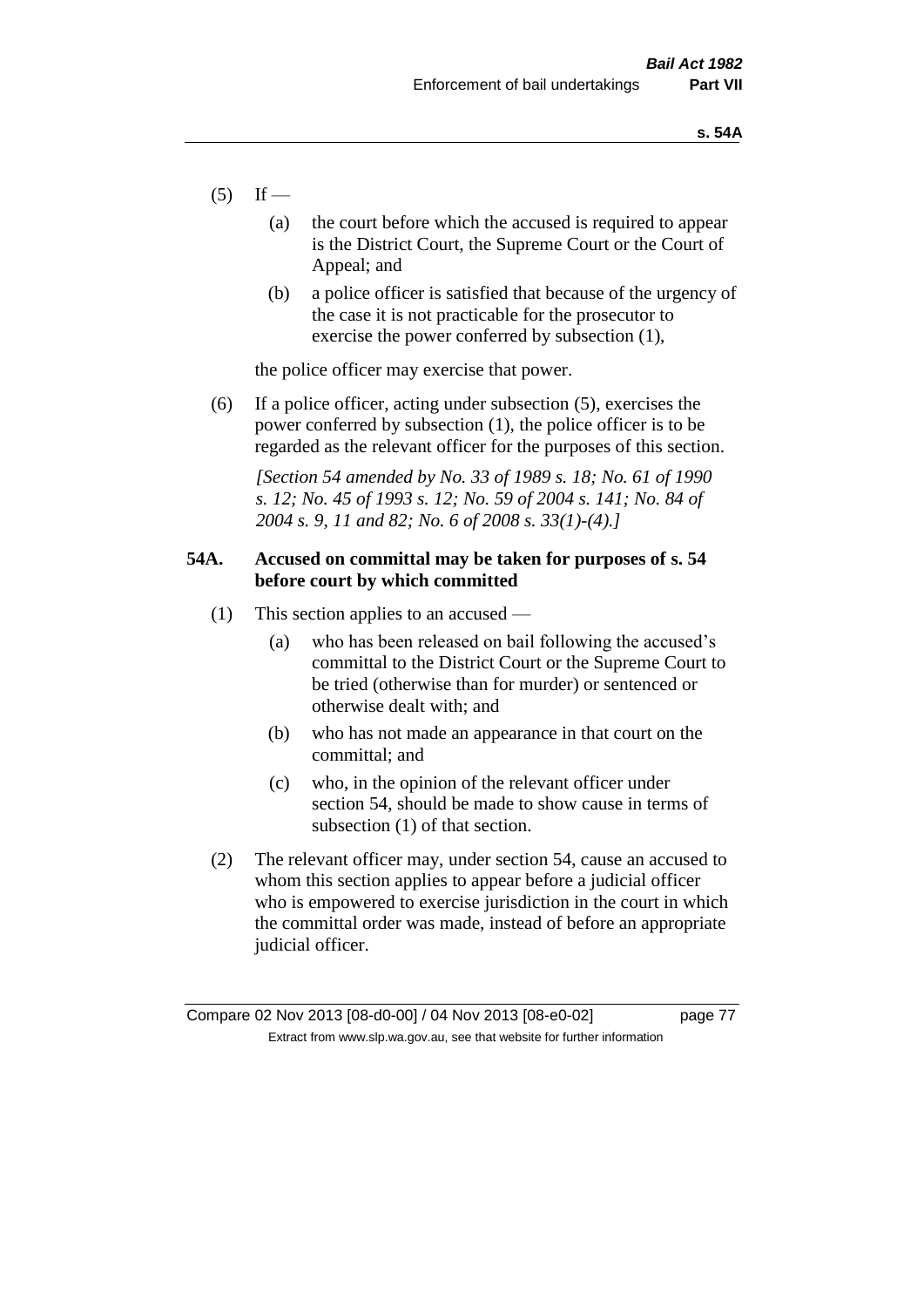(3) A judicial officer before whom an accused so appears is to be regarded as an appropriate judicial officer for the purposes of section 54(2).

- (4) A judicial officer before whom an accused so appears is not obliged to exercise any power conferred by section 55 but may refuse to do so and direct the relevant officer to cause the accused to appear before an appropriate judicial officer.
- (5) A relevant officer shall comply with a direction given to that officer under subsection (4).

*[Section 54A inserted by No. 6 of 2008 s. 34; amended by No. 29 of 2008 s. 24(6).]*

# **55. Accused before court under s. 54, judicial officer may revoke bail of etc.**

- (1) If the judicial officer before whom an accused appears under section 54 is satisfied that —
	- (a) the accused is not likely to comply with any requirement of his bail undertaking mentioned in section 28(2)(a) or  $(b)$ ; or
	- (b) he is, or has been, or is likely to be, in breach of any condition of his bail undertaking mentioned in section  $28(2)(c)$ ; or
	- (ba) he is, or has been, in breach of a home detention condition mentioned in section 28(2)(d); or
		- (c) any of the grounds set out in section  $54(1)(b)$  has been established,

he may —

(d) revoke the bail and remand the accused in custody to appear at the time and place specified, or deemed by section 31(3) to be specified, in his bail undertaking; or

**s. 55**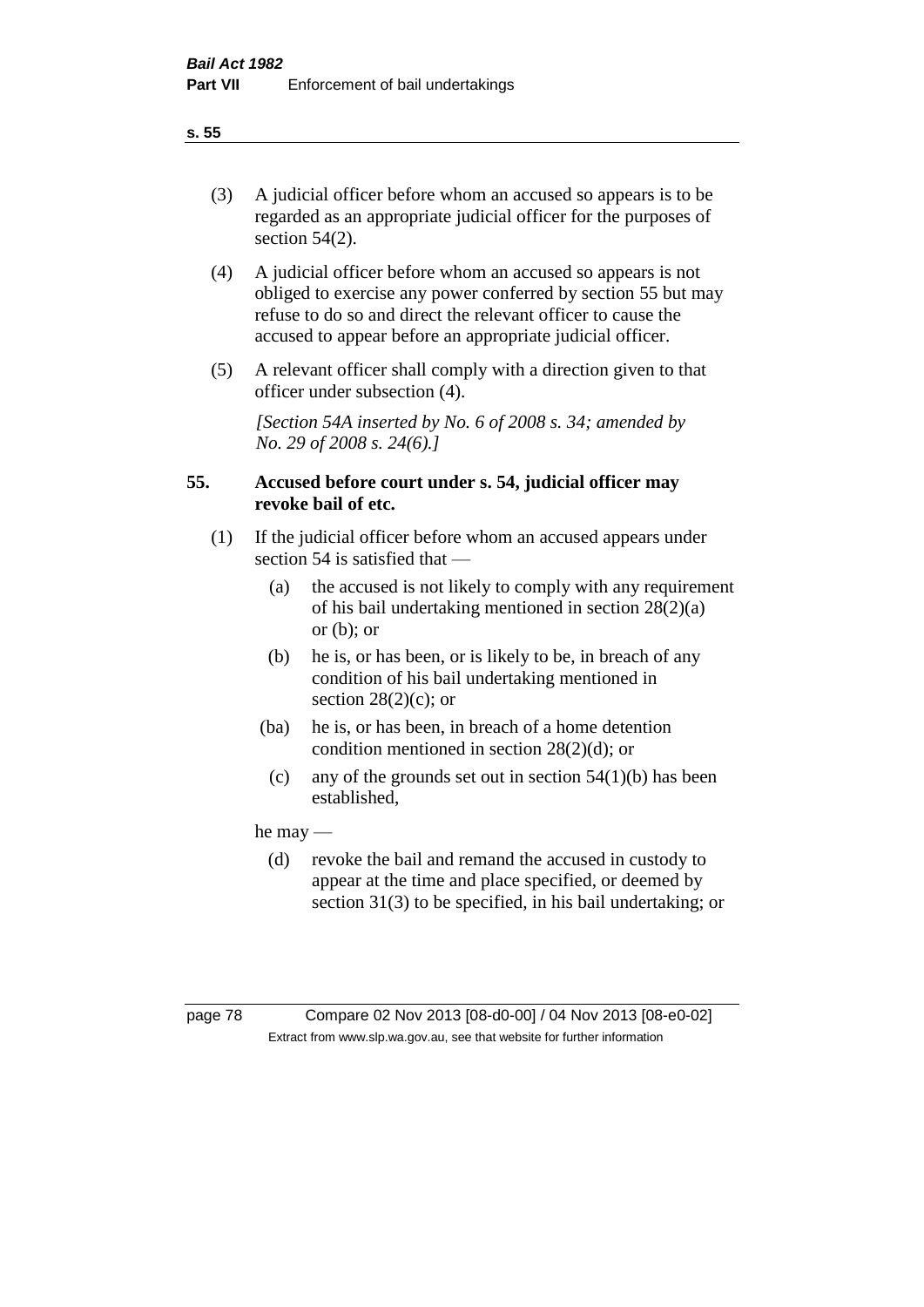(2) If the judicial officer before whom the accused so appears is not satisfied as to any of the matters mentioned in subsection  $(1)(a)$ , (b), or (c) he shall release the accused on his existing bail undertaking and, with the consent in writing of the surety, on any existing surety undertaking.

*[Section 55 amended by No. 61 of 1990 s. 13; No. 45 of 1993 s. 12; No. 84 of 2004 s. 82.]* 

*[56. Deleted by No. 6 of 2008 s. 35.]*

# **57. Offence under s. 51, court to order forfeiture of money under bail undertaking**

- (1) Where an accused is convicted of an offence against section  $51(1)$ ,  $(2)$  or  $(2a)$ , the court by which he is convicted shall, whether or not an application is made therefor by the prosecutor, order that the full amount agreed to be forfeited, in the accused's bail undertaking, be forfeited to the State.
- (2) Notwithstanding subsection (1), the court may decline to make an order thereunder or may order forfeiture in part only where the accused shows to the satisfaction of the judicial officer —
	- (a) that, by reason of a change of circumstances since the bail undertaking was entered into, an order for forfeiture, or for forfeiture in full (as the case may be), would cause excessive hardship to the accused or his dependants; and
	- (b) that such hardship would not be relieved by the exercise of one of the powers conferred by section 59.
- (3) Without prejudice to the recovery of such an amount as a civil debt due to the State, any amount to be paid under an order made under this section is to be paid, and its payment may be enforced under Part 5 of the *Fines, Penalties and Infringement*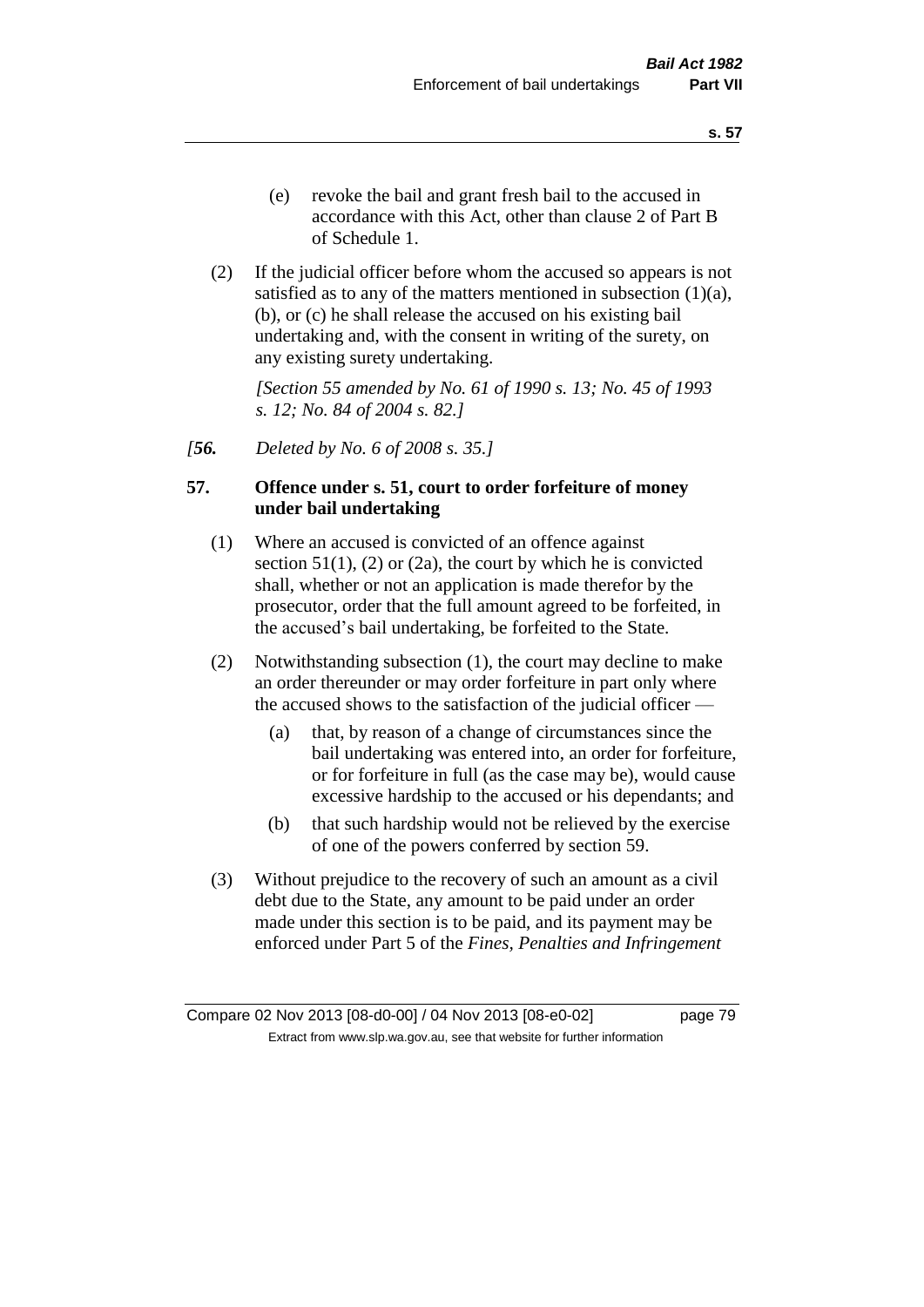*Notices Enforcement Act 1994*, unless an order has been made under subsection (4).

(4) If under this section the Supreme Court or the District Court makes an order requiring the payment of money, the court may make an order under section 59 of the *Sentencing Act 1995* in respect of the amount payable and for that purpose that section, with any necessary changes, applies as if the amount were a fine imposed on the accused.

*[Section 57 amended by No. 74 of 1984 s. 19; No. 92 of 1994 s. 7; No. 78 of 1995 s. 8; No. 54 of 1998 s. 11; No. 65 of 2003 s. 121(3); No. 84 of 2004 s. 82.]* 

# **58. Automatic forfeiture of money on expiration of one year after absconding**

- (1) If after the expiration of one year from the day on which the accused is required to appear in court in accordance with the requirement of his bail undertaking mentioned in section  $28(2)(a)$  he has not —
	- (a) been arrested under section 59B; or
	- (b) appeared in court in accordance with the requirement of his bail undertaking mentioned in section 28(2)(b); or
	- (c) otherwise surrendered himself or been taken into custody to be dealt with on the charge or charges for which the bail undertaking was entered into,

the full amount specified in the bail undertaking shall, on the expiration of the said period, be forfeited to the State by virtue of this section without any order of the court or other formality.

(2) Upon the occurrence of a forfeiture under subsection (1) any security given by the accused may be resorted to by the State as if an order of forfeiture had been made under section 57(1).

*[Section 58 amended by No. 65 of 2003 s. 121(3); No. 84 of 2004 s. 82; No. 6 of 2008 s. 18(3) and 36(2).]*

page 80 Compare 02 Nov 2013 [08-d0-00] / 04 Nov 2013 [08-e0-02] Extract from www.slp.wa.gov.au, see that website for further information

**s. 58**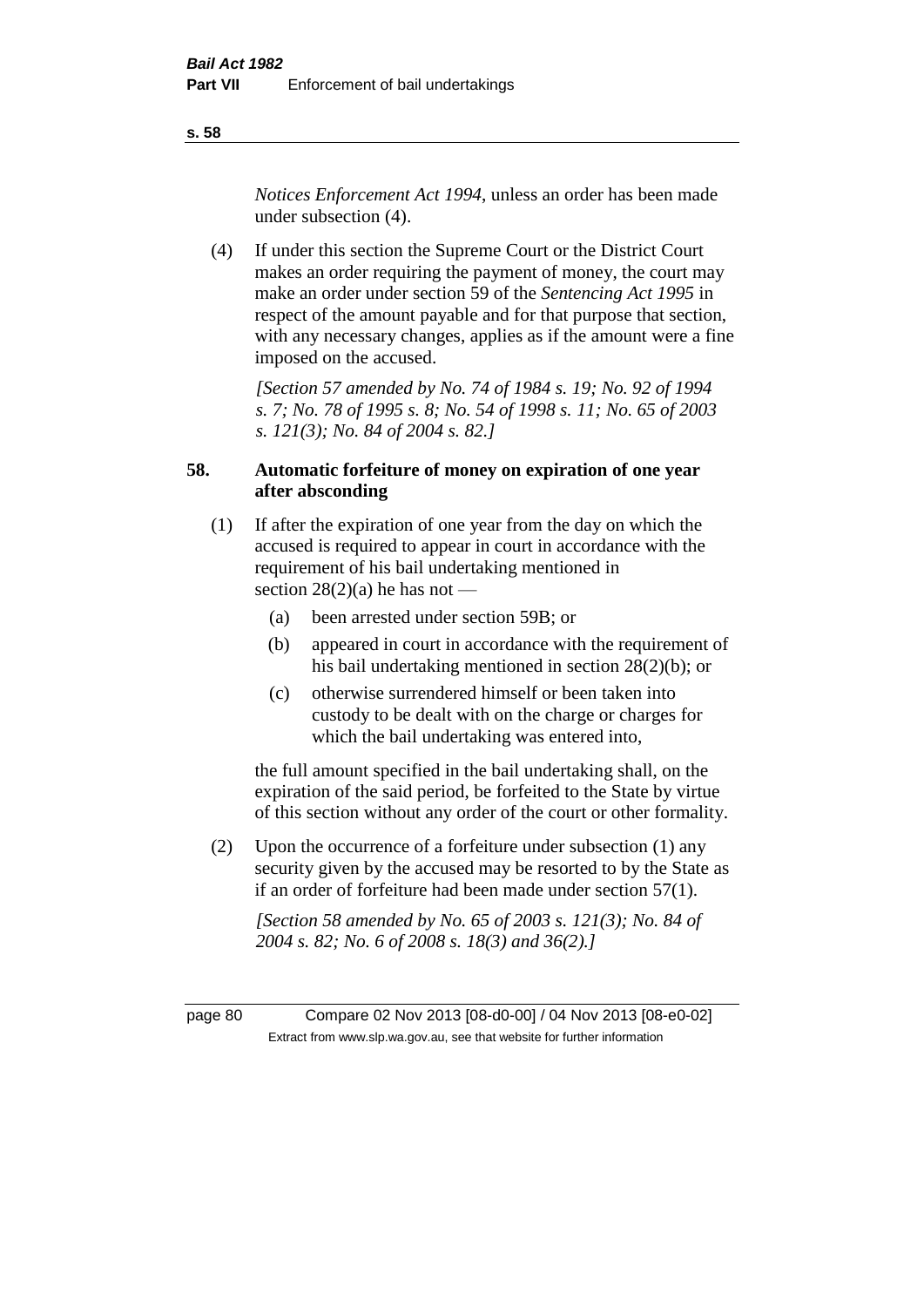# **Part VIII — Miscellaneous**

# **59. Order for forfeiture, court's additional powers as to**

A court or an appropriate judicial officer who makes an order for forfeiture under section 49 or 57 may, when doing so, or at any time thereafter, further order —

- (a) that payment of any sum be made by specified instalments or be postponed to a specified date; or
- (b) that any security given be applied in or towards payment of the sum forfeited; or
- (c) that the accused or the surety, as the case may be, do all such things and execute all such documents as may be necessary, or as may be specified in the order, for the purpose of vesting any security in the State or enabling the State to realize the same or to resort thereto to recover the sum forfeited,

and the court or an appropriate judicial officer may at any time vary or revoke an order made under paragraph (a), (b), or (c).

*[Section 59 amended by No. 65 of 2003 s. 121(3); No. 84 of 2004 s. 82.]*

# **59A. If bail dispensed with, accused may be taken before judicial officer for reconsideration of matter**

(1) In this section —

*relevant officer* has the meaning given in section 54(1a).

(2) Where the requirement for bail has been dispensed with for an accused under section 7A, the relevant officer may cause the accused to appear before an appropriate judicial officer for reconsideration of the matter, if the relevant officer has reasonable grounds to believe that the accused is not likely to appear at the time and place specified in a notice under section 13A(3).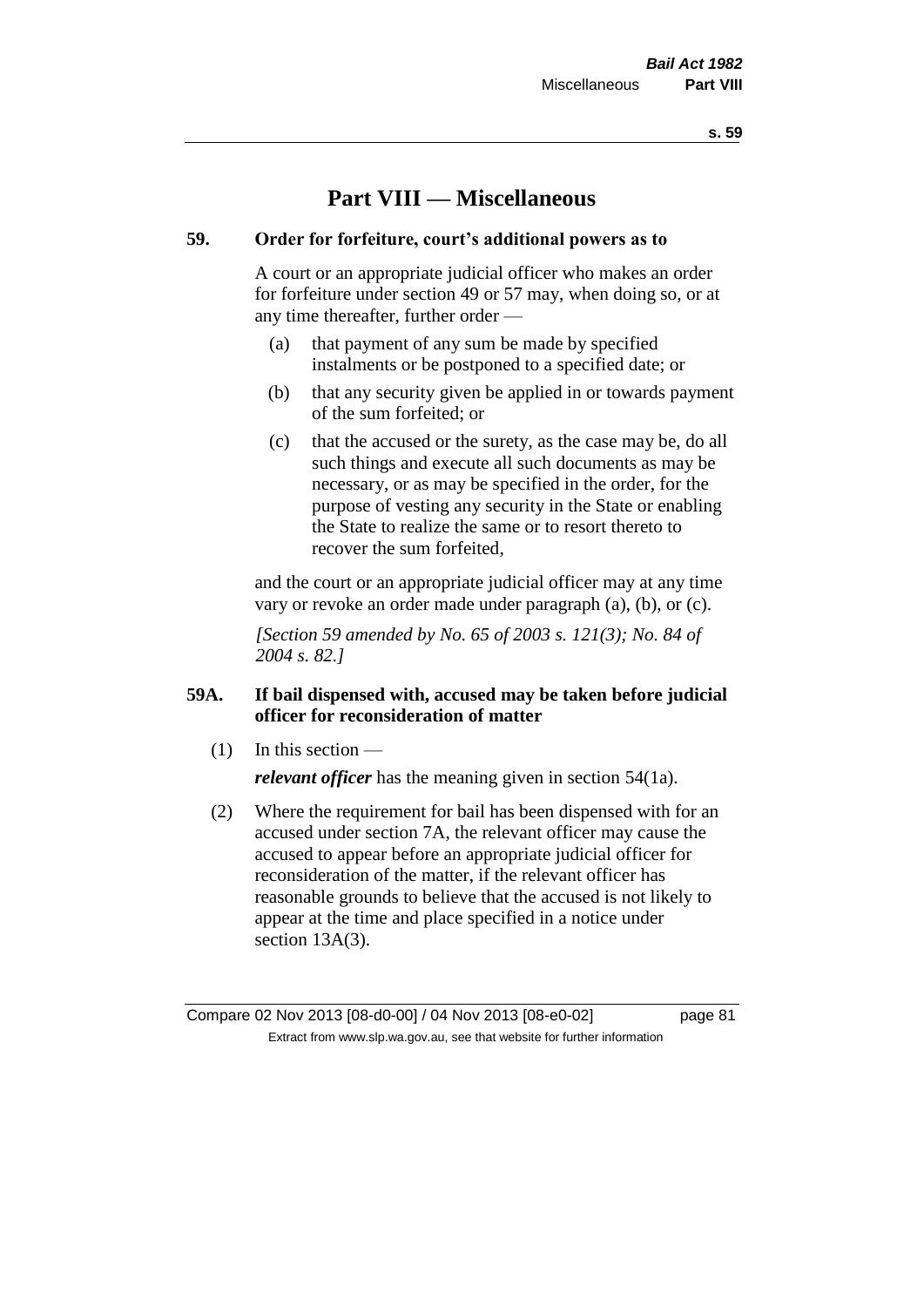- (3) Section 54(2), (2a), (3) and (4) apply, with necessary modifications, for the purposes of subsection (2).
- (4) The judicial officer before whom an accused appears under subsection (2) shall reconsider the accused's case and may, notwithstanding section 13 —
	- (a) again dispense with the requirement for bail; or
	- (b) grant bail; or
	- (c) refuse to grant bail,

in accordance with this Act, for the accused's appearance in court.

- $(5)$  If
	- (a) the court before which the accused is required to appear is the District Court, the Supreme Court or the Court of Appeal; and
	- (b) a police officer is satisfied that because of the urgency of the case it is not practicable for the prosecutor to exercise the power conferred by subsection (2),

the police officer may exercise that power.

(6) If a police officer, acting under subsection (5), exercises the power conferred by subsection (2), the police officer is to be regarded as the relevant officer for the purposes of this section.

*[Section 59A inserted by No. 6 of 2008 s. 36(1).]*

# **59B. Absconding accused, warrant for arrest of**

Where —

(a) at any time after that specified in an accused's bail undertaking for an accused's appearance the accused has failed to comply with the requirements of the accused's bail undertaking mentioned in section 28(2)(a) or (b); or

page 82 Compare 02 Nov 2013 [08-d0-00] / 04 Nov 2013 [08-e0-02] Extract from www.slp.wa.gov.au, see that website for further information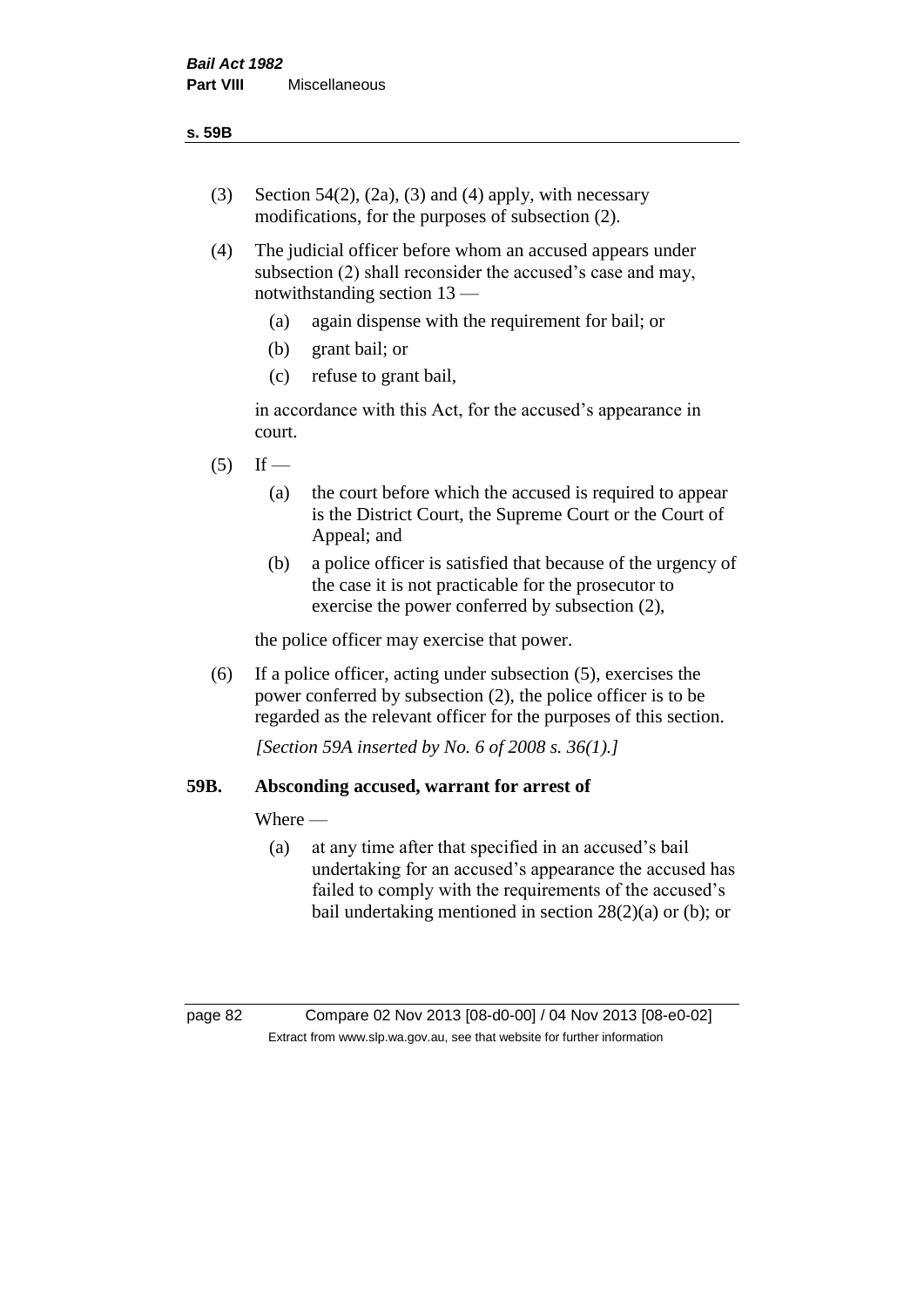(b) an accused has failed to appear at the time and place specified in a notice under section 13A(3).

the court before which the accused was required to appear may issue a warrant to arrest the accused and bring the accused before that court or a court of like jurisdiction.

*[Section 59B inserted by No. 6 of 2008 s. 36(1).]*

### **60. Change of address, accused and surety to notify**

Where the residential address of —

- (a) an accused who has been released on bail or for whom the requirement for bail has been dispensed with; or
- (b) a surety,

changes from that appearing on his bail undertaking, surety undertaking or notice under section 13A(3), as the case may be, he shall forthwith, in writing, notify details of the change to the registrar of the court before which, at the time when the change occurs, the accused is required to appear, and if without reasonable cause he fails to do so he commits an offence.

Penalty: \$1 000.

*[Section 60 amended by No. 50 of 2003 s. 37(5); No. 59 of 2004 s. 141; No. 84 of 2004 s. 82; No. 6 of 2008 s. 37.]*

# **61. Failing to bring arrested person before court or person able to grant bail, offence**

- (1) A person to whom this section applies commits an offence if, having arrested another for an offence, he wilfully and without reasonable excuse fails to take that other person, or cause him to be taken, as soon as is practicable —
	- (a) before an authorised officer or judicial officer empowered by this Act to grant bail for that offence; or
	- (b) before a court.

Penalty: \$1 000 or imprisonment for 12 months or both.

Compare 02 Nov 2013 [08-d0-00] / 04 Nov 2013 [08-e0-02] page 83 Extract from www.slp.wa.gov.au, see that website for further information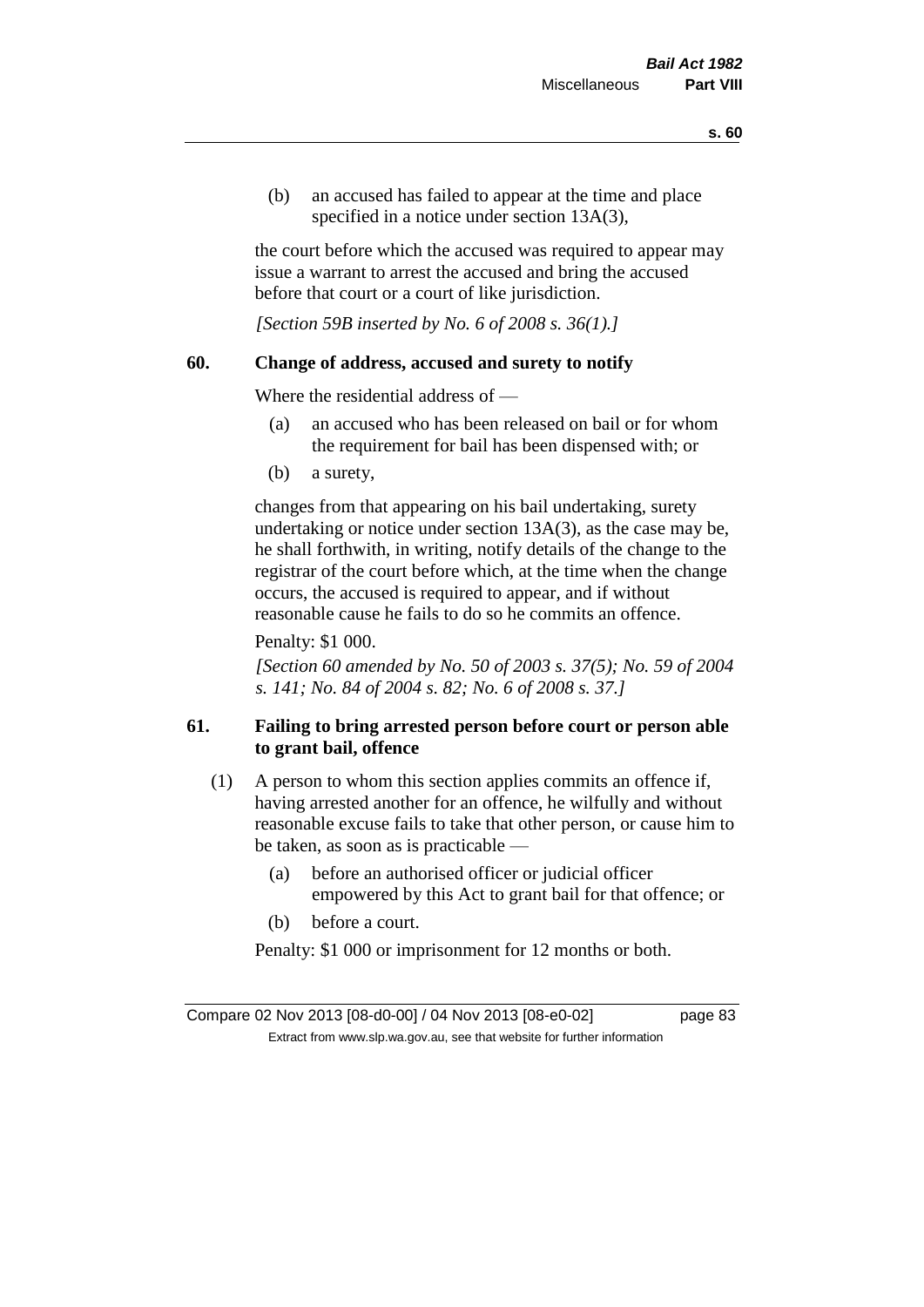#### **s. 62**

- (2) This section applies to a person who
	- (a) is not empowered by this Act to grant bail for the offence; or
	- (b) being so empowered, elects to act under section 6(7).

*[Section 61 amended by No. 15 of 1988 s. 17; No. 59 of 2006 s. 4(4); No. 6 of 2008 s. 38.]* 

# **62. Giving false information for bail purposes, offence**

A person who for the purpose of obtaining —

- (a) a grant of bail for himself or a variation of the terms and conditions thereof; or
- (b) approval of himself as a surety,

makes any statement which he knows is false in a material particular, or recklessly makes any statement which is false in a material particular, commits an offence.

Penalty: \$1 000 or imprisonment for 12 months or both.

#### **63. Protection from personal liability**

A person shall not be liable in civil proceedings on account of anything done, or omitted to be done, by him in good faith in the course of carrying out any provision of this Act, or purporting to be so done or omitted; but the liability (if any) of any other person (including the State or the Commonwealth) as his employer is not affected by this section and shall be determined as if it had not been passed.

*[Section 63 amended by No. 65 of 2003 s. 121(4).]*

# **64. Non-appearance etc. by an accused, proving**

Where it is required for the purposes of this Act to prove —

(a) that an accused did not appear before a particular court, at a particular place, on a particular day, at a particular time or during a particular period; or

page 84 Compare 02 Nov 2013 [08-d0-00] / 04 Nov 2013 [08-e0-02] Extract from www.slp.wa.gov.au, see that website for further information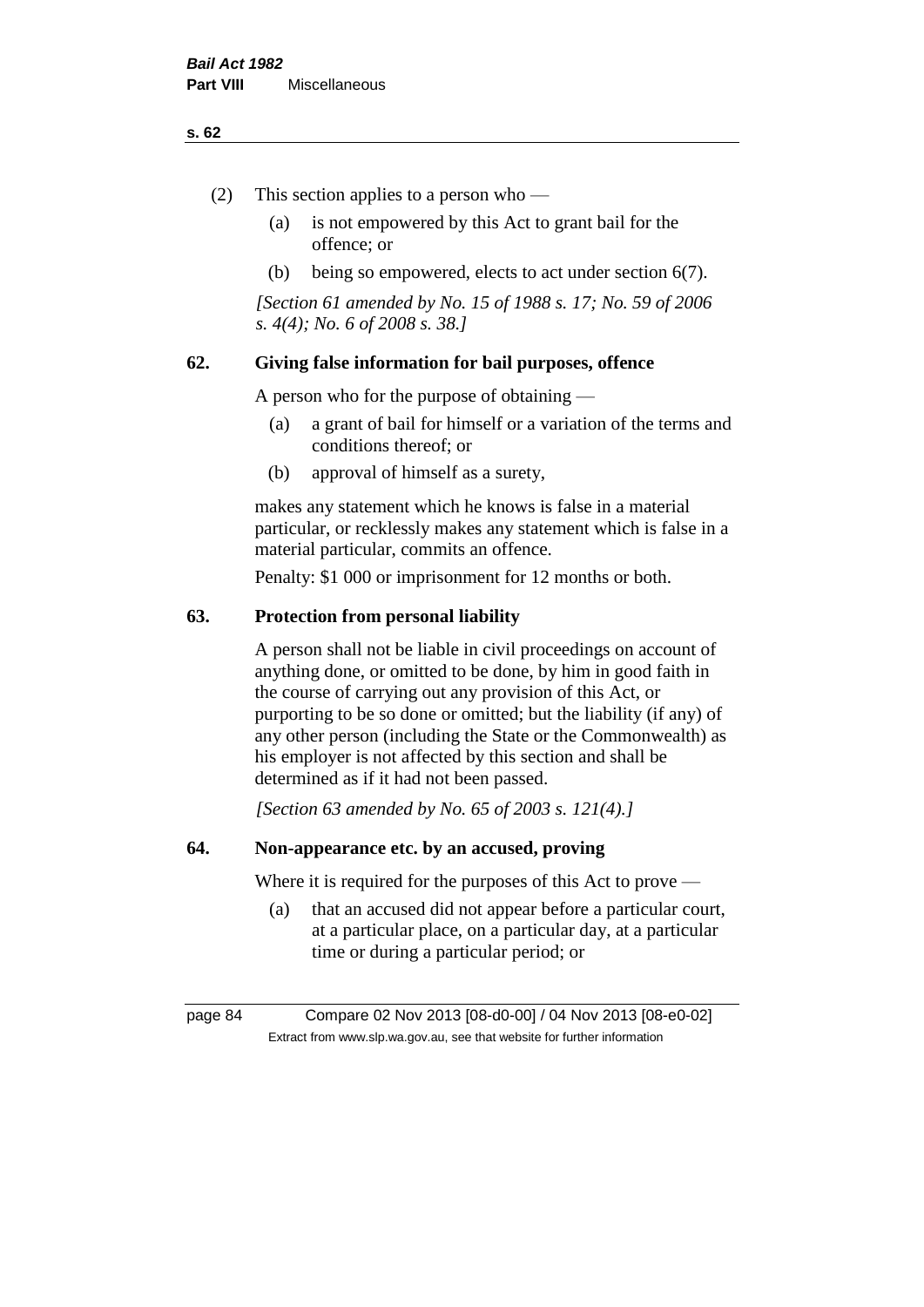(b) the day, time or period when or during which an accused did appear before a particular court at a particular place,

a certificate as to any such matter, purporting to be signed by a judicial officer or registrar of the court before which the accused was required to appear, shall be evidence of the matter so certified.

*[Section 64 amended by No. 59 of 2004 s. 141; No. 84 of 2004 s. 82.]* 

### **65. Bail undertakings by child, effect of**

A bail undertaking entered into by a person who is under the age of 18 years shall bind him as if he were of full age.

#### **66. Other powers etc. to grant bail abolished**

- (1) Any power or duty that, at the commencement of this Act, exists apart from statute to grant bail to an accused awaiting an appearance in court for an offence, is abolished.
- (2) Subsection (1) has effect notwithstanding anything in section 16 of the *Supreme Court Act 1935*.
- (3) In subsection (1) *statute* means an Act of the Parliament of Western Australia, other than the *Supreme Court Act 1935*.

*[Section 66 amended by No. 84 of 2004 s. 82.]*

### **66A. Delegation by registrar of court**

- (1) The registrar of a court may, either generally or as otherwise provided by the instrument of delegation, by instrument signed by him, delegate to an officer of that court any function conferred on him by or under this Act other than —
	- (a) this power of delegation; or
	- (aa) a function conferred by section  $11(3)$  or  $36(1)(a)$ ; or
	- (b) any function that a judicial officer has required him to perform personally.

Compare 02 Nov 2013 [08-d0-00] / 04 Nov 2013 [08-e0-02] page 85 Extract from www.slp.wa.gov.au, see that website for further information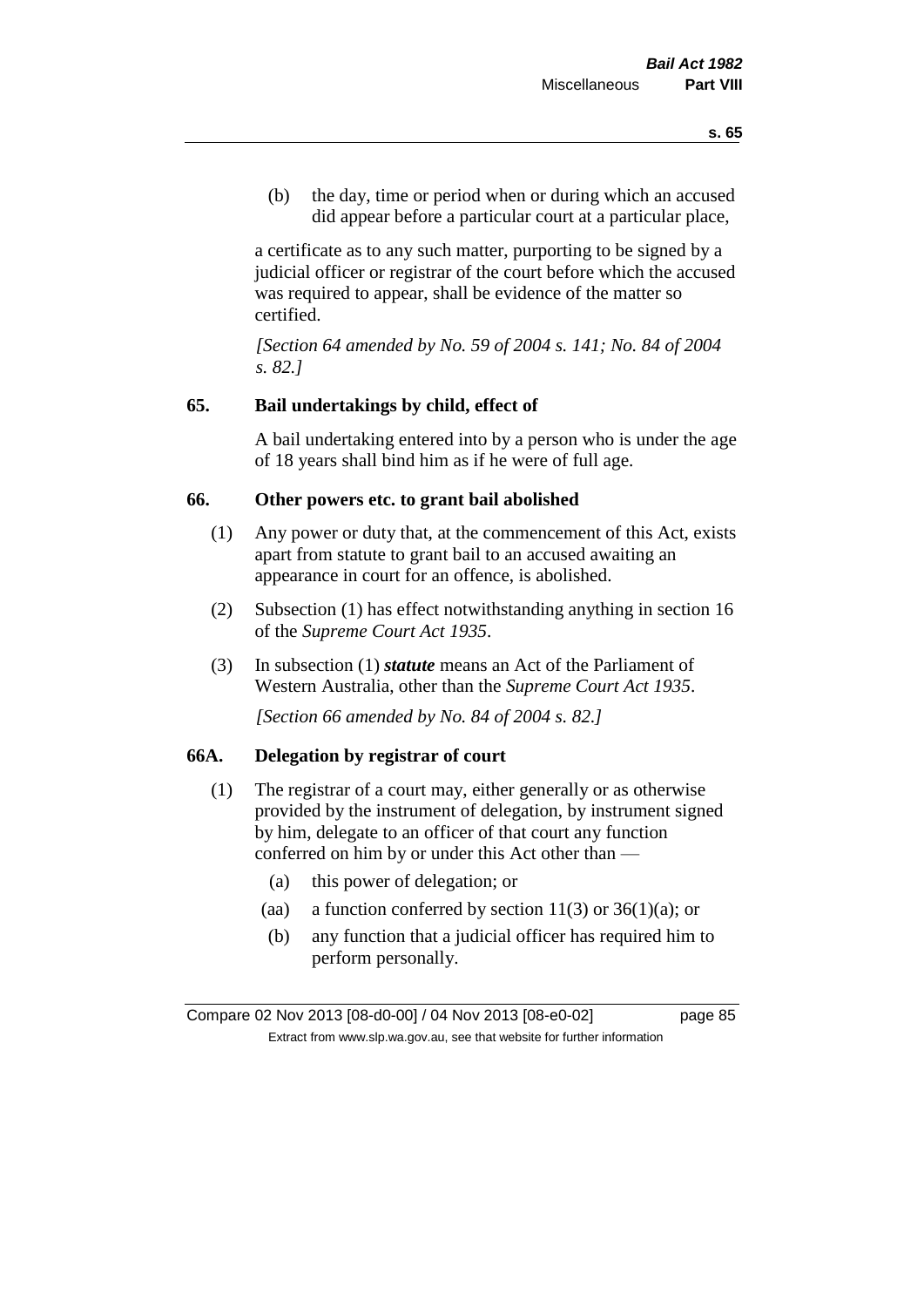**s. 66B**

(2) The superintendent of a detention centre under the *Young Offenders Act 1994* may, either generally or as otherwise provided by the instrument of delegation, by instrument signed by him, delegate to an officer of the Public Sector agency principally assisting the Minister administering that Act in its administration any function conferred on him by or under this Act, other than this power of delegation.

*[Section 66A inserted by No. 15 of 1988 s. 18; amended by No. 49 of 1988 s. 89; No. 31 of 1993 s. 8; No. 59 of 2004 s. 141; No. 65 of 2006 s. 52; No. 6 of 2008 s. 39.]* 

# **66B. Video link or audio link, use of in bail proceedings**

(1) In this section —

*audio link* means facilities (including telephone) that enable, at the same time, a judicial officer or authorised officer at one place to hear the accused at another place and vice versa;

*bail proceedings* means any proceedings under this Act including —

- (a) proceedings on a case for bail;
- (b) proceedings relating to the variation or revocation of bail;
- (c) proceedings on an application under section 48 or 49;
- (d) proceedings on an appeal under section 15A or 53;

*video link* means facilities (including closed circuit television) that enable, at the same time, a judicial officer or authorised officer at one place to see and hear the accused at another place and vice versa.

- (2) Bail proceedings may be conducted by means of a video link or an audio link.
- (3) Without limiting subsection (2), if a provision of this Act requires or authorises an accused to be brought before, or appear before, a court, judicial officer or authorised officer, the accused

page 86 Compare 02 Nov 2013 [08-d0-00] / 04 Nov 2013 [08-e0-02] Extract from www.slp.wa.gov.au, see that website for further information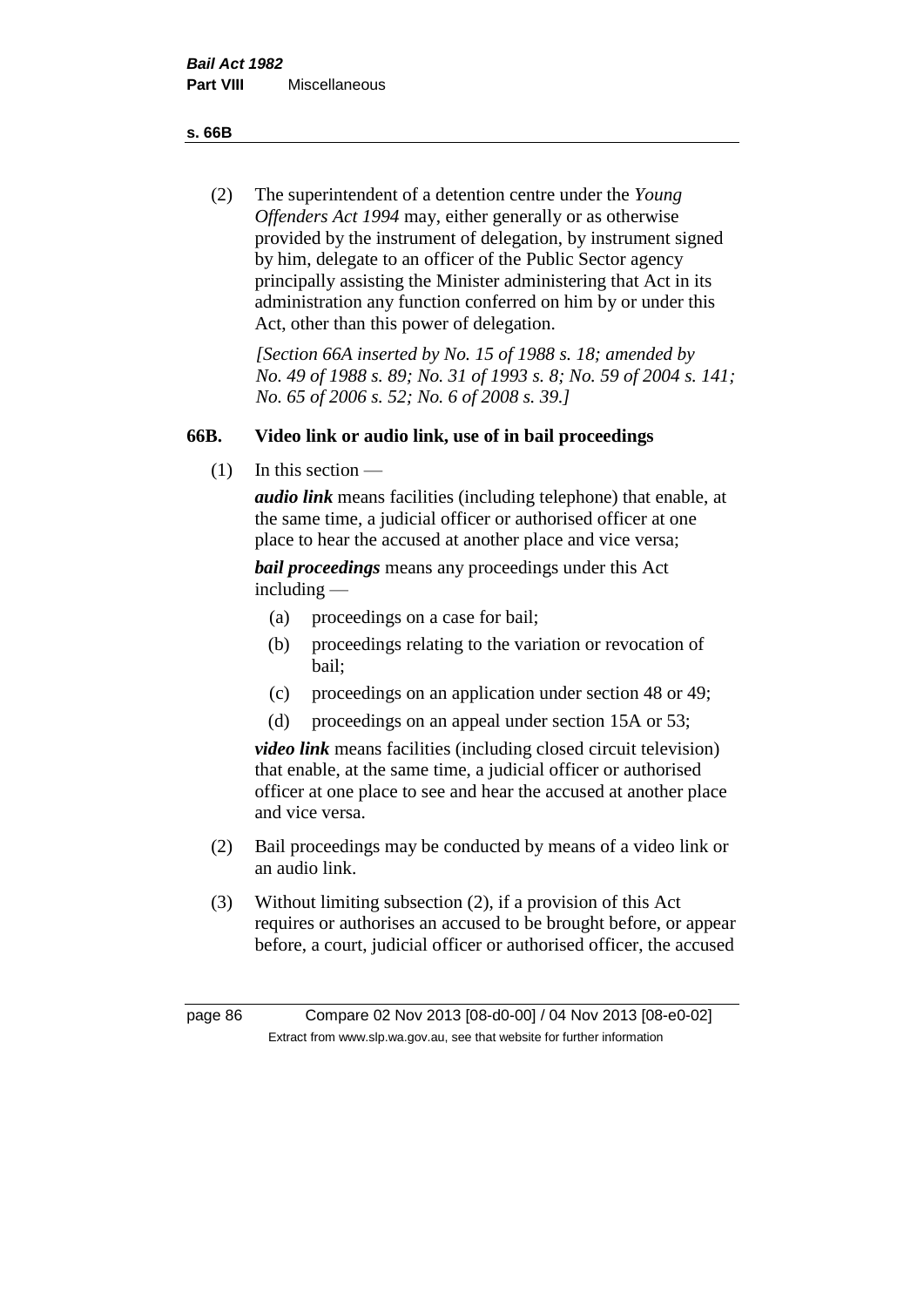may be brought before, or appear before, the court or officer by means of a video link or an audio link.

- (4) An audio link is not to be used under this section unless a video link is not available and cannot reasonably be made available.
- (5) Nothing in this section prevents a court, judicial officer or authorised officer from requiring that an accused be brought before, or appear before, the court or officer in person for the purposes of bail proceedings.

*[Section 66B inserted by No. 6 of 2008 s. 40(1).]*

# **67. Regulations**

- (1) The Governor may make regulations, not inconsistent with this Act, prescribing such things as are required or permitted by this Act to be prescribed or as it is necessary or expedient to prescribe for the purposes thereof.
- (2) Without limiting the generality of subsection (1) regulations  $\text{max}$  —
	- (a) make provision for or with respect to the making of applications —
		- (i) for or in relation to bail;
		- (ii) for the approval of sureties;
		- (iii) for the approval of security to be given by accused persons and sureties;
		- (iv) for the cancellation of a surety undertaking;
		- (v) for an order under section 49,

and for the manner in which such applications are to be made and the procedure to be followed on such applications;

(b) for the purposes of clause 5 of Part A of Schedule 1, prescribe the officer or officers who may grant bail for any prescribed appearance or class of appearance in court by an accused who is in custody;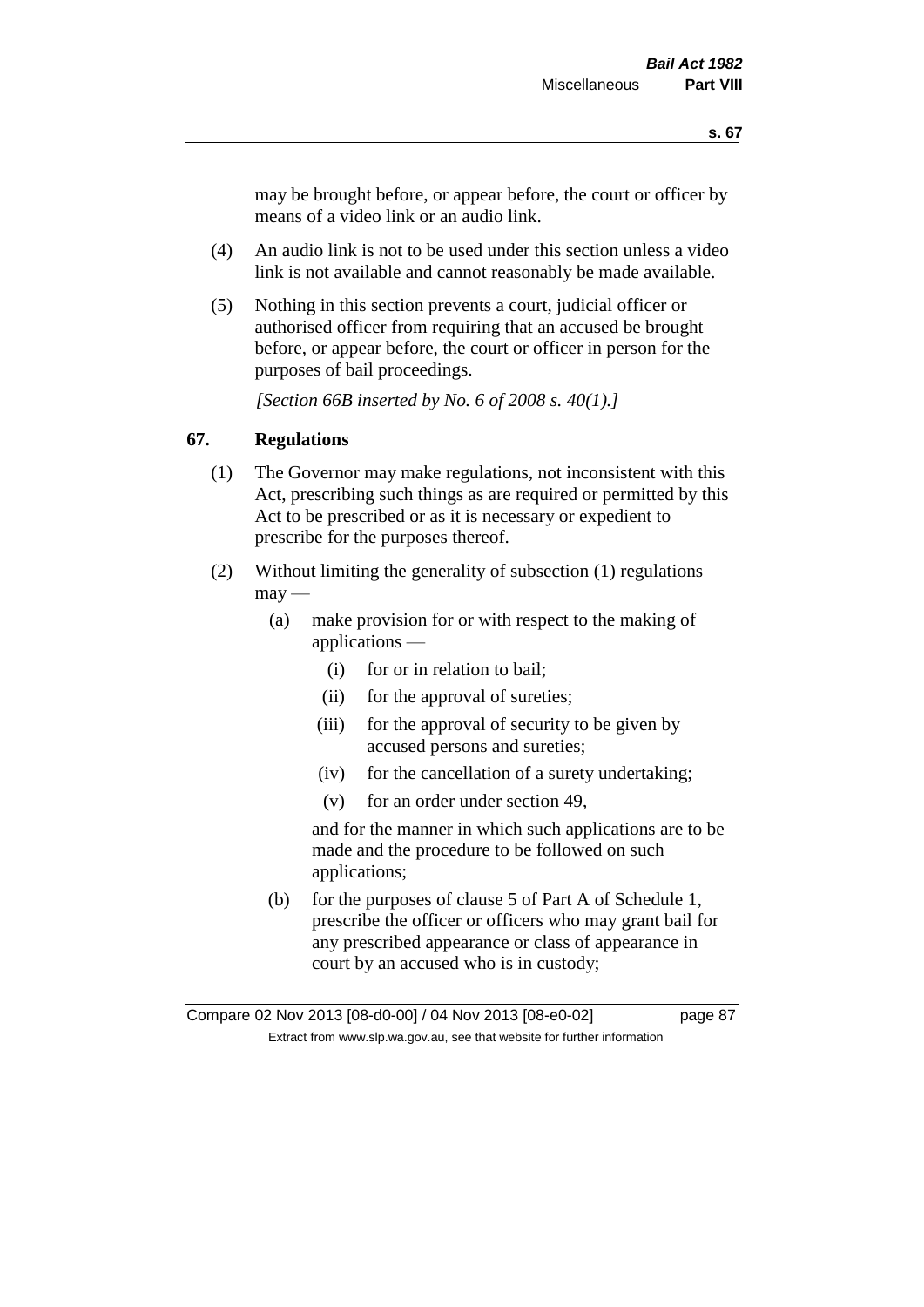**s. 67**

- (c) make provision for, or with respect to the management, control, supervision and good order of premises established for the accommodation of persons to whom bail has been granted.
- (3) Regulations made under this section may provide that a contravention or failure to comply with a regulation constitutes an offence and may provide for penalties not exceeding a fine of \$500 for offences against the regulations.

*[Section 67 amended by No. 45 of 1993 s. 12; No. 84 of 2004 s. 83(3); No. 2 of 2008 s. 56(6); No. 6 of 2008 s. 30(3).]* 

*[68. Omitted under the Reprints Act 1984 s. 7(4)(g).]*

page 88 Compare 02 Nov 2013 [08-d0-00] / 04 Nov 2013 [08-e0-02] Extract from www.slp.wa.gov.au, see that website for further information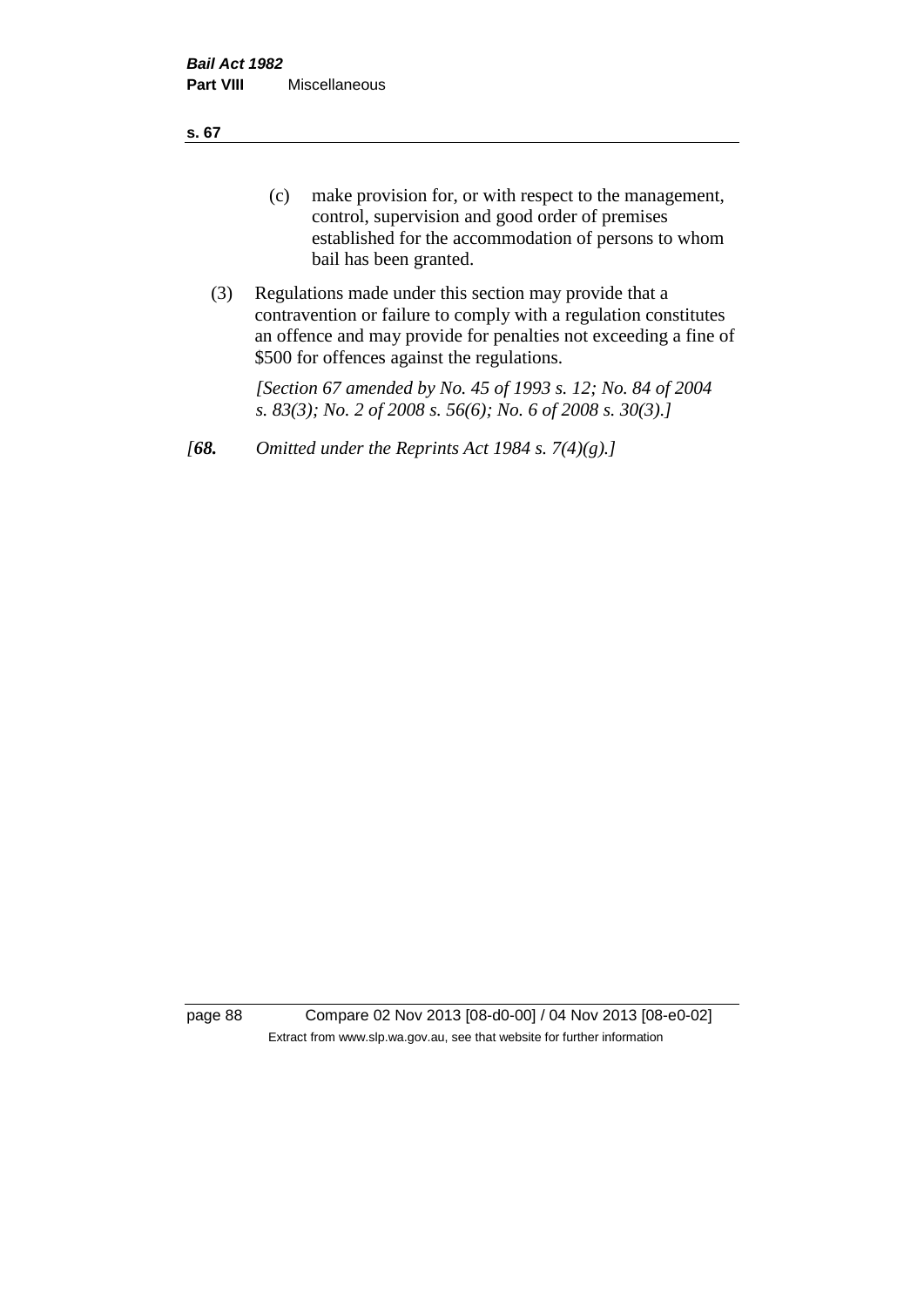# **Schedule 1 — Jurisdiction as to bail and related matters**

[s. 13, 17]

*[Heading inserted by No. 6 of 2008 s. 41(1).]*

# **Part A** — **Jurisdiction relating to bail**

*[Heading inserted by No. 6 of 2008 s. 41(2)(a).]*

#### **First Column**

### **Second Column**

*Appearances in court*

*By whom bail may be granted or (where applicable) dispensed with*

*[Heading amended by No. 6 of 2008 s. 41(2)(b) and (c).]*

# **1. Initial appearance**

(1) The initial appearance in a court of summary jurisdiction or the Children's Court by an accused in, or in connection with, proceedings for an offence.

In any case —

- (a) a justice; or
- (b) an authorised police officer; and

in addition, in the case of a child, an authorised community services officer.

(2) The initial appearance in the District Court or the Supreme Court, not being the initial appearance to which clause 3 applies.

A judge of the District Court or a judge of the Supreme Court, as the case requires.

*[Clause 1 amended by No. 15 of 1988 s. 19; No. 49 of 1988 s. 90(a)(i); No. 59 of 2004 s. 141; No. 84 of 2004 s. 10(1) and 82.]*

Compare 02 Nov 2013 [08-d0-00] / 04 Nov 2013 [08-e0-02] page 89 Extract from www.slp.wa.gov.au, see that website for further information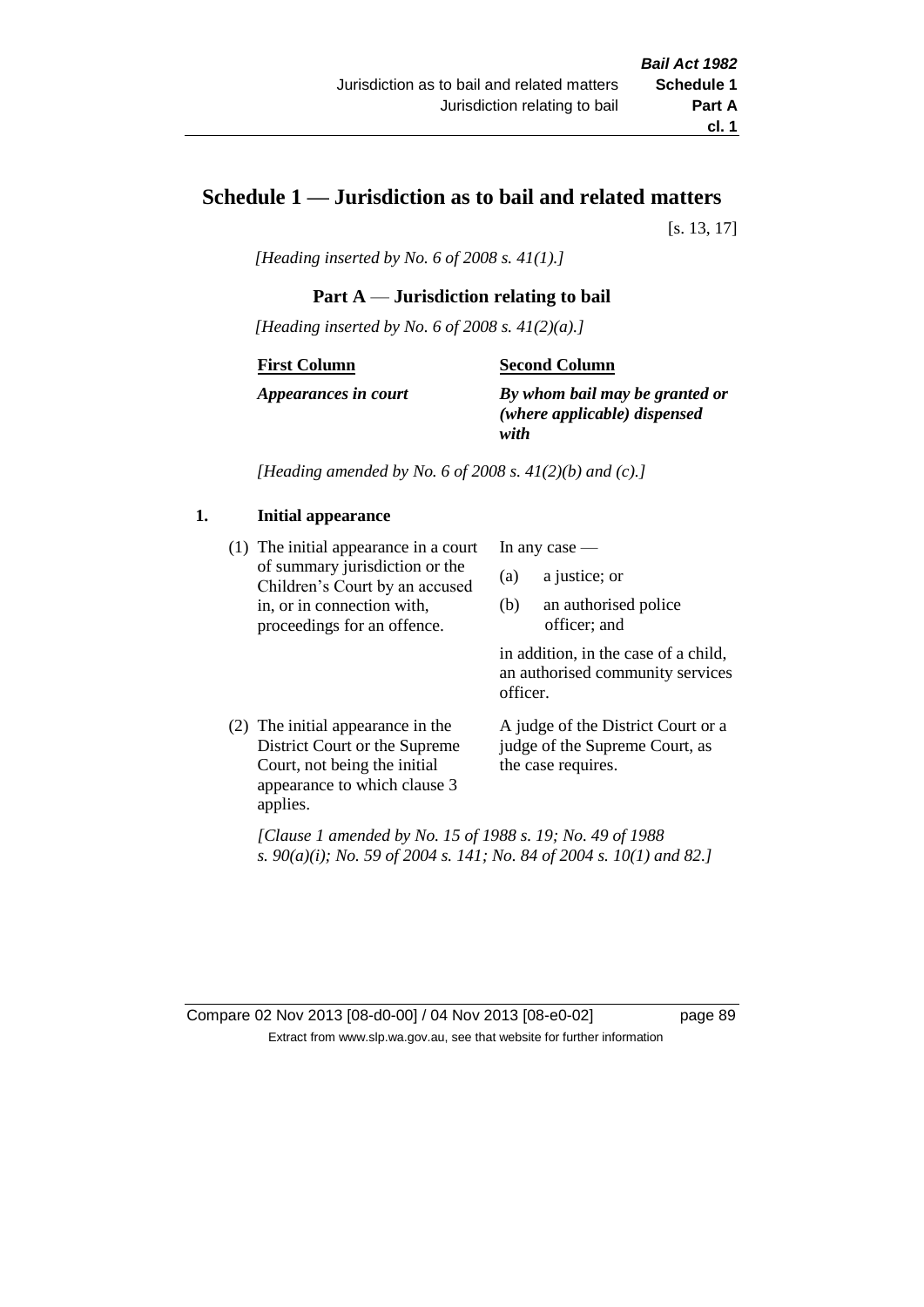| <b>First Column</b>  | <b>Second Column</b>                                                   |
|----------------------|------------------------------------------------------------------------|
| Appearances in court | By whom bail may be granted or<br>(where applicable) dispensed<br>with |

### **2. Appearance after adjournment**

Appearance in any court or before The judicial officer who orders a judicial officer by an accused after any adjournment of proceedings for an offence, not being a committal under clause 3.

the adjournment.

*[Clause 2 amended by No. 84 of 2004 s. 82.]*

# **3**. **Appearance on committal to Supreme Court or District Court**

The initial appearance by an accused in the Supreme Court or District Court after he has been committed thereto under any Act to be tried or sentenced or otherwise dealt with. The judicial officer who orders the committal.

*[Clause 3 amended by No. 84 of 2004 s. 82.]*

#### **4. Appearance in connection with appeal etc.**

| (1) Appearance in connection with an If the appeal is being determined<br>application or appeal made under<br>the <i>Criminal Appeals Act 2004</i> or Court, a single judge of the<br>with any order made in<br>determining the application or<br>appeal. | by a single judge of the Supreme<br>Supreme Court;<br>If the appeal is being determined<br>by the Court of Appeal, the Court<br>of Appeal or a single judge of<br>appeal. |
|-----------------------------------------------------------------------------------------------------------------------------------------------------------------------------------------------------------------------------------------------------------|---------------------------------------------------------------------------------------------------------------------------------------------------------------------------|
| (2) Appearance in connection with a<br>rehearing of proceedings ordered<br>under section 28 of the<br>Children's Court of Western<br>Australia Act 1988.                                                                                                  | The Children's Court.                                                                                                                                                     |

page 90 Compare 02 Nov 2013 [08-d0-00] / 04 Nov 2013 [08-e0-02] Extract from www.slp.wa.gov.au, see that website for further information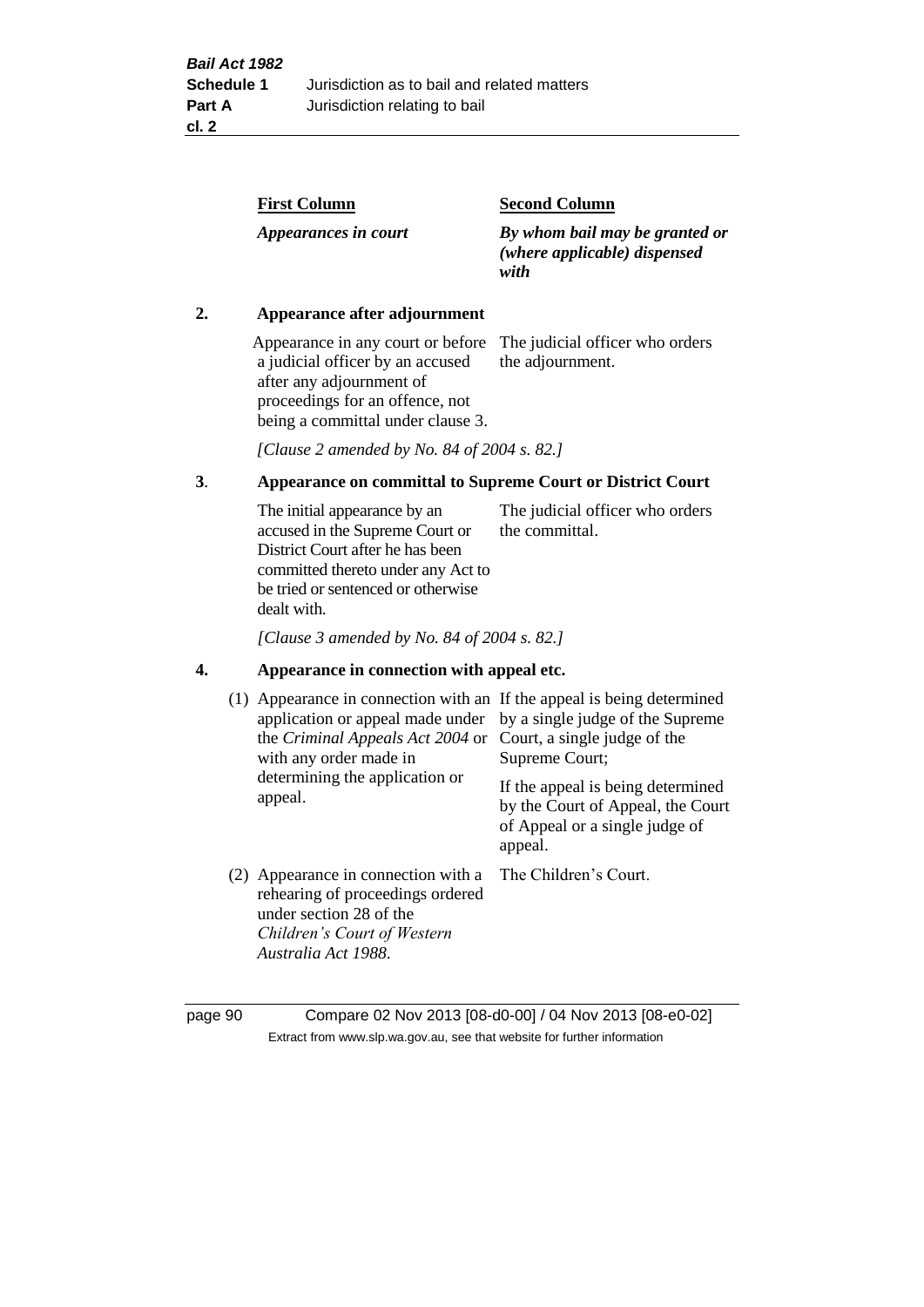| <b>First Column</b>                                                  | <b>Second Column</b>                                                   |  |
|----------------------------------------------------------------------|------------------------------------------------------------------------|--|
| Appearances in court                                                 | By whom bail may be granted or<br>(where applicable) dispensed<br>with |  |
| (3) Appearance in connection with<br>the reconsideration of an order | The Children's Court constituted<br>by the President.                  |  |

*[Clause 4 inserted by No. 84 of 2004 s. 10(2).]*

#### **5. Appearance prescribed by regulation**

under section 40 of the *Children's Court of Western* 

*Australia Act 1988*.

| Appearance in a court for any  | The judicial or other officer   |
|--------------------------------|---------------------------------|
| other purpose or following any | prescribed by such regulations. |
| other occurrence prescribed by |                                 |
| regulations under this Act.    |                                 |

### **6. Appearances not otherwise provided for**

Any appearance in a court not otherwise provided for in this Part or by regulations under this Act.

The judicial officer who, or court which, orders the appearance.

#### **7. Term used: proceedings for an offence**

In this Part, unless the contrary intention appears —

*proceedings for an offence* in clause 2 (but not in clause 1) includes any of the following proceedings relating to that offence —

- (a) appeal proceedings; and
- (b) proceedings on a writ of *habeas corpus*; and
- (c) proceedings on the re-appearance of an offender under section 50 of the *Sentencing Act 1995*.

*[Clause 7 inserted by No. 84 of 2004 s. 10(3).]*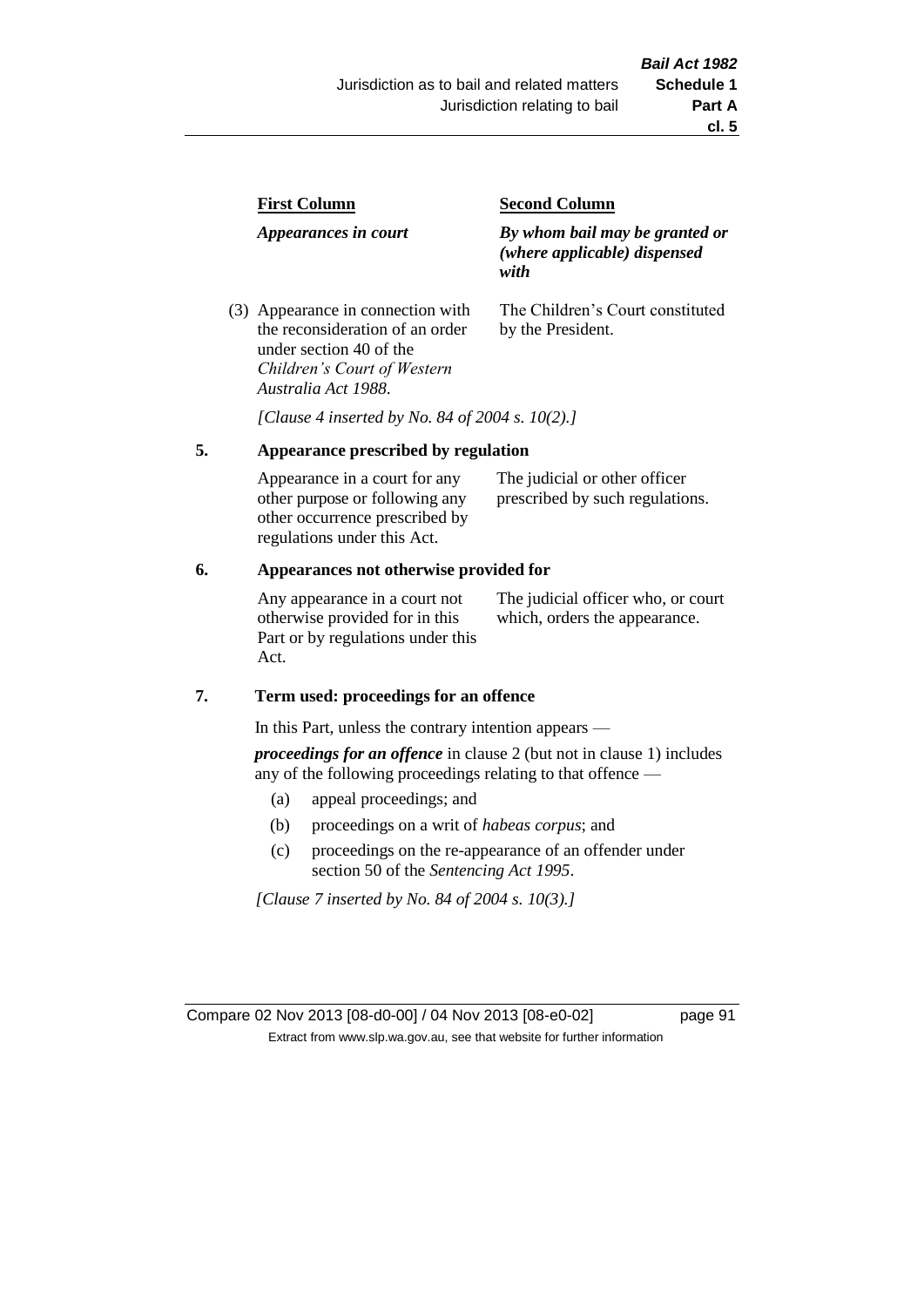#### **Part B** — **Cessation of powers relating to bail**

*[Heading inserted by No. 6 of 2008 s. 41(3)(a).]*

#### **1. Upon decision by judge, power of other officers ceases**

 $(1)$  In this clause —

*judge* means a judge of the Supreme Court, the Children's Court or the District Court.

- (2) After a judge has granted or refused bail for an appearance by an accused the power to grant bail for that appearance ceases to be vested  $in -$ 
	- (a) any judicial officer whose jurisdiction is inferior to that of the judge; or
	- (b) any authorised officer.
- (3) After a judge has dispensed with the requirement for bail for an appearance by an accused the power to grant or refuse bail for that appearance ceases to be vested in any officer referred to in subclause  $(2)(a)$  or  $(b)$ .

*[Clause 1 inserted by No. 6 of 2008 s. 41(3)(b).]*

#### **1A. Upon decision by Court of Appeal, other powers cease**

After the Court of Appeal on an appeal under section 15A —

- (a) has granted or refused bail for an appearance by an accused, the power to grant or refuse bail for that appearance; or
- (b) has dispensed with the requirement for bail for an appearance by an accused, the power to grant or refuse bail for that appearance,

ceases to be vested in any judicial officer or in any authorised officer.

*[Clause 1A inserted by No. 6 of 2008 s. 41(3)(b).]*

#### **2. Upon decision by judicial officer, his power and that of his peers ceases**

Except where clause 4 applies, the power to grant, refuse or dispense with bail for an appearance by an accused ceases to be vested in any judicial officer (including a judge of the Supreme Court) after he, or

page 92 Compare 02 Nov 2013 [08-d0-00] / 04 Nov 2013 [08-e0-02] Extract from www.slp.wa.gov.au, see that website for further information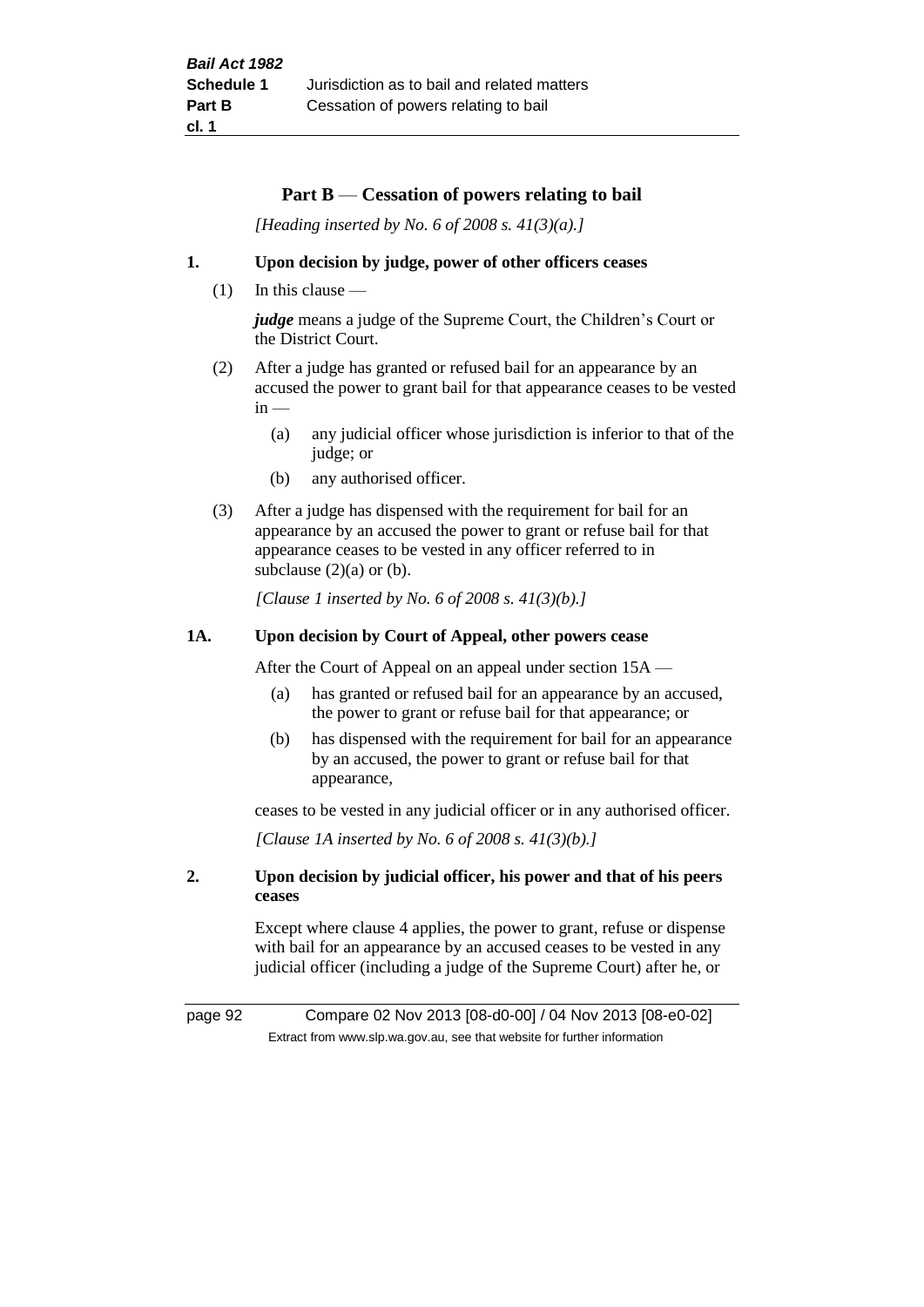another judicial officer whose jurisdiction is co-extensive with his, has granted, refused or dispensed with bail for that appearance.

*[Clause 2 amended by No. 84 of 2004 s. 82; No. 6 of 2008 s. 41(3)(c) and (d).]*

#### **3. Upon refusal of bail for initial appearance, certain powers cease**

- (1) After an authorised officer has refused bail for an initial appearance by an accused, the power to grant bail for that appearance ceases to be vested in another authorised officer, but a justice may nevertheless grant bail for that appearance.
- (2) After a justice has refused bail for an initial appearance by an accused, the power to grant bail for that appearance ceases to be vested in an authorised officer or another justice.

*[Clause 3 inserted by No. 6 of 2008 s. 41(3)(e).]*

#### **4. Judicial officer's powers if accused proves new facts or changed circumstances**

Notwithstanding clause 2, where an accused has been refused bail for an appearance or has been granted bail therefor on terms or conditions with which he is unable or unwilling to comply, the judicial officer who granted or refused bail or another judicial officer whose jurisdiction is co-extensive with his has power to grant bail for that appearance or to vary the terms or conditions of bail previously granted therefor if the accused makes application and satisfies him that —

- (a) new facts have been discovered, new circumstances have arisen or the circumstances have changed since bail was previously granted or refused for that appearance; or
- (b) he failed to adequately present his case for bail on the previous occasion when it was considered; or
- (c) where bail was granted subject to a home detention condition, he has, since the previous occasion when his case for bail was considered, complied with the home detention condition for a period of one month or more.

*[Clause 4 amended by No. 61 of 1990 s. 14; No. 84 of 2004 s. 82.]*

Compare 02 Nov 2013 [08-d0-00] / 04 Nov 2013 [08-e0-02] page 93 Extract from www.slp.wa.gov.au, see that website for further information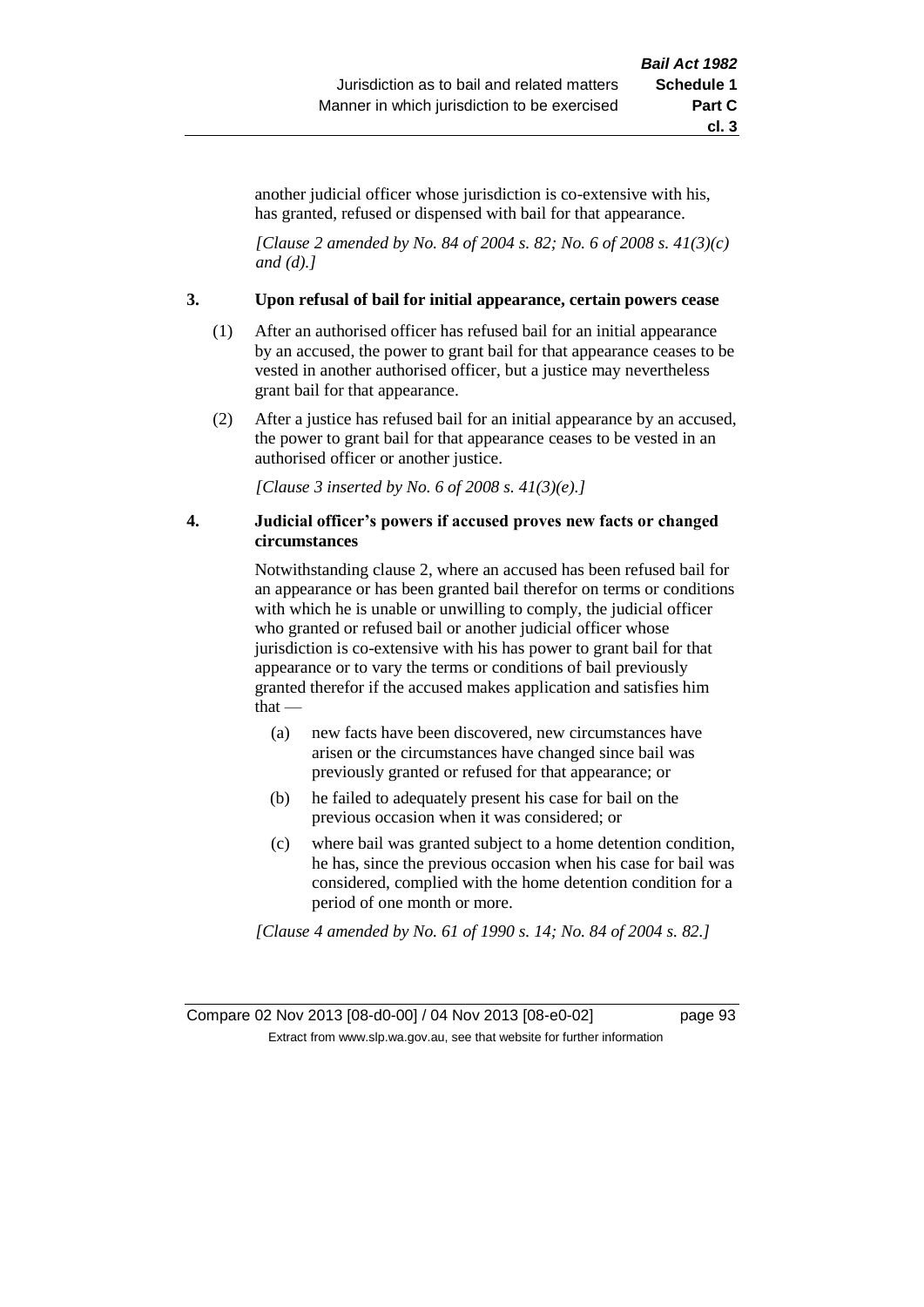### **Part C — Manner in which jurisdiction to be exercised**

*[Heading deleted by No. 6 of 2008 s. 41(4)(a).]*

#### **1. Bail before conviction at discretion of court etc., except for child**

Subject to clauses 3A and 3C, the grant or refusal of bail to an accused, other than a child, who is in custody awaiting an appearance in court before conviction for an offence shall be at the discretion of the judicial officer or authorised officer in whom jurisdiction is vested, and that discretion shall be exercised having regard to the following questions as well as to any others which he considers relevant —

- (a) whether, if the accused is not kept in custody, he may
	- (i) fail to appear in court in accordance with his bail undertaking; or
	- (ii) commit an offence; or
	- (iii) endanger the safety, welfare, or property of any person; or
	- (iv) interfere with witnesses or otherwise obstruct the course of justice, whether in relation to himself or any other person;
- (b) whether the accused needs to be held in custody for his own protection;
- (c) whether the prosecutor has put forward grounds for opposing the grant of bail;
- (d) whether, as regards the period when the accused is on trial, there are grounds for believing that, if he is not kept in custody, the proper conduct of the trial may be prejudiced;
- (e) whether there is any condition which could reasonably be imposed under Part D which would —
	- (i) sufficiently remove the possibility referred to in paragraphs (a) and (d); or
	- (ii) obviate the need referred to in paragraph (b); or
	- (iii) remove the grounds for opposition referred to in paragraph (c);

page 94 Compare 02 Nov 2013 [08-d0-00] / 04 Nov 2013 [08-e0-02] Extract from www.slp.wa.gov.au, see that website for further information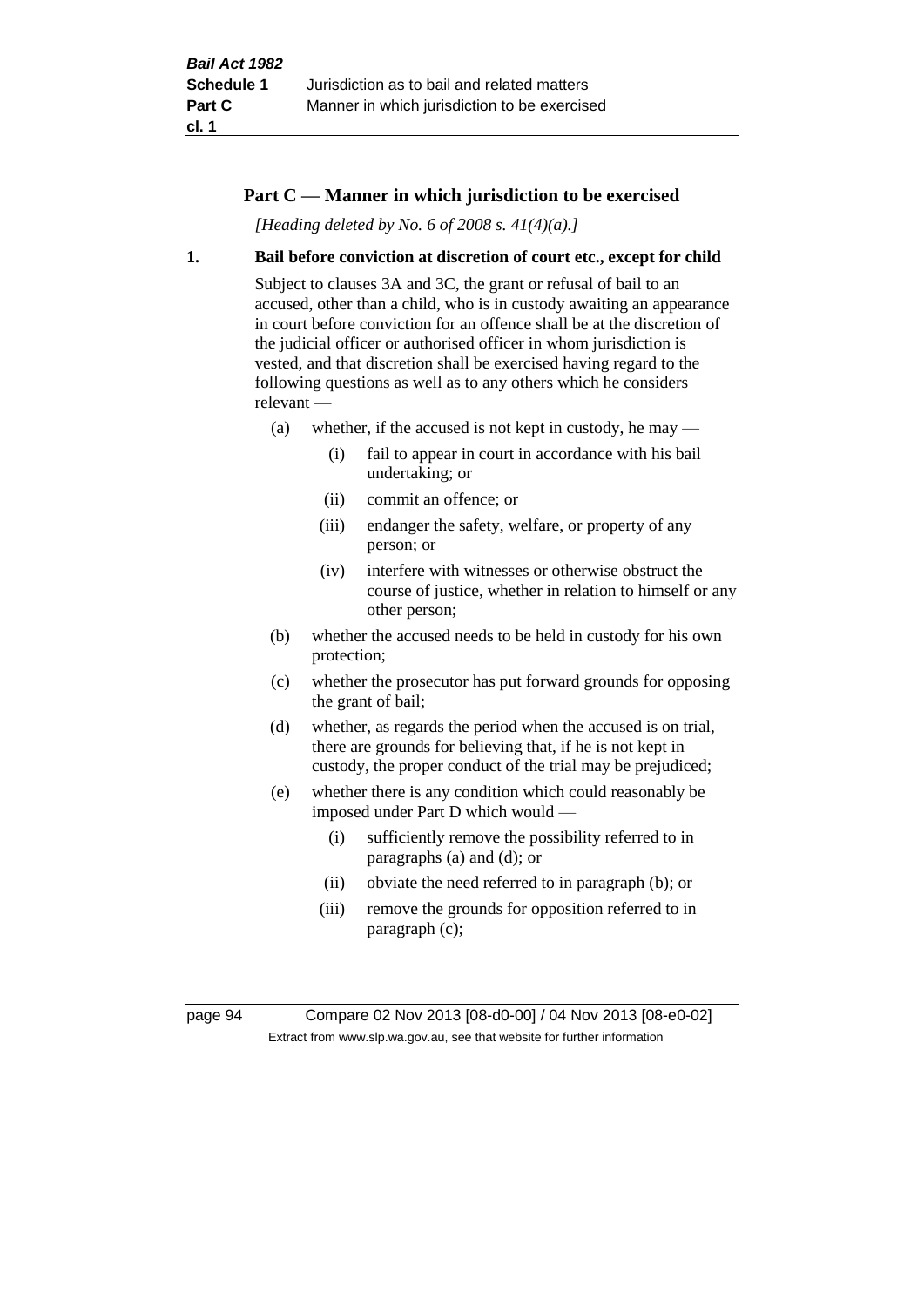- (f) where the accused is charged with an offence that is alleged to have been committed in respect of a child, whether a condition should be imposed under Part D requiring the accused to reside at a place other than the place where the child resides;
- (g) whether the alleged circumstances of the offence or offences amount to wrongdoing of such a serious nature as to make a grant of bail inappropriate.

*[Clause 1 amended by No. 14 of 1992 s. 11; No. 45 of 1993 s. 10(2)(a); No. 54 of 1998 s. 8(a) and (b); No. 84 of 2004 s. 82; No. 6 of 2008 s. 41(4)(b).]*

### **2. Child to have qualified right to bail**

(1) In this clause —

*responsible person* means a parent, relative, employer or other person who, in the opinion of the judicial officer or authorised officer, is in a position to both influence the conduct of the child and provide the child with support and direction.

- (2) Subject to subclause (3), a child accused who is in custody awaiting an appearance in court before conviction for an offence has a right to be granted bail unless —
	- (a) in the opinion of the judicial officer or authorised officer in whom jurisdiction is vested —
		- (i) one or more of the questions set out in clause 1(a), (b), (d) and (g) must be answered in the affirmative; and
		- (ii) there is no condition which he could reasonably impose under Part D which would satisfy the relevant provision of clause 1(e);
		- or
	- (b) there is no responsible person willing to enter into an undertaking of the kind described in subclause (3)(c),

and if the child is refused bail he shall be dealt with in accordance with section 19(2) of the *Young Offenders Act 1994*.

### Compare 02 Nov 2013 [08-d0-00] / 04 Nov 2013 [08-e0-02] page 95 Extract from www.slp.wa.gov.au, see that website for further information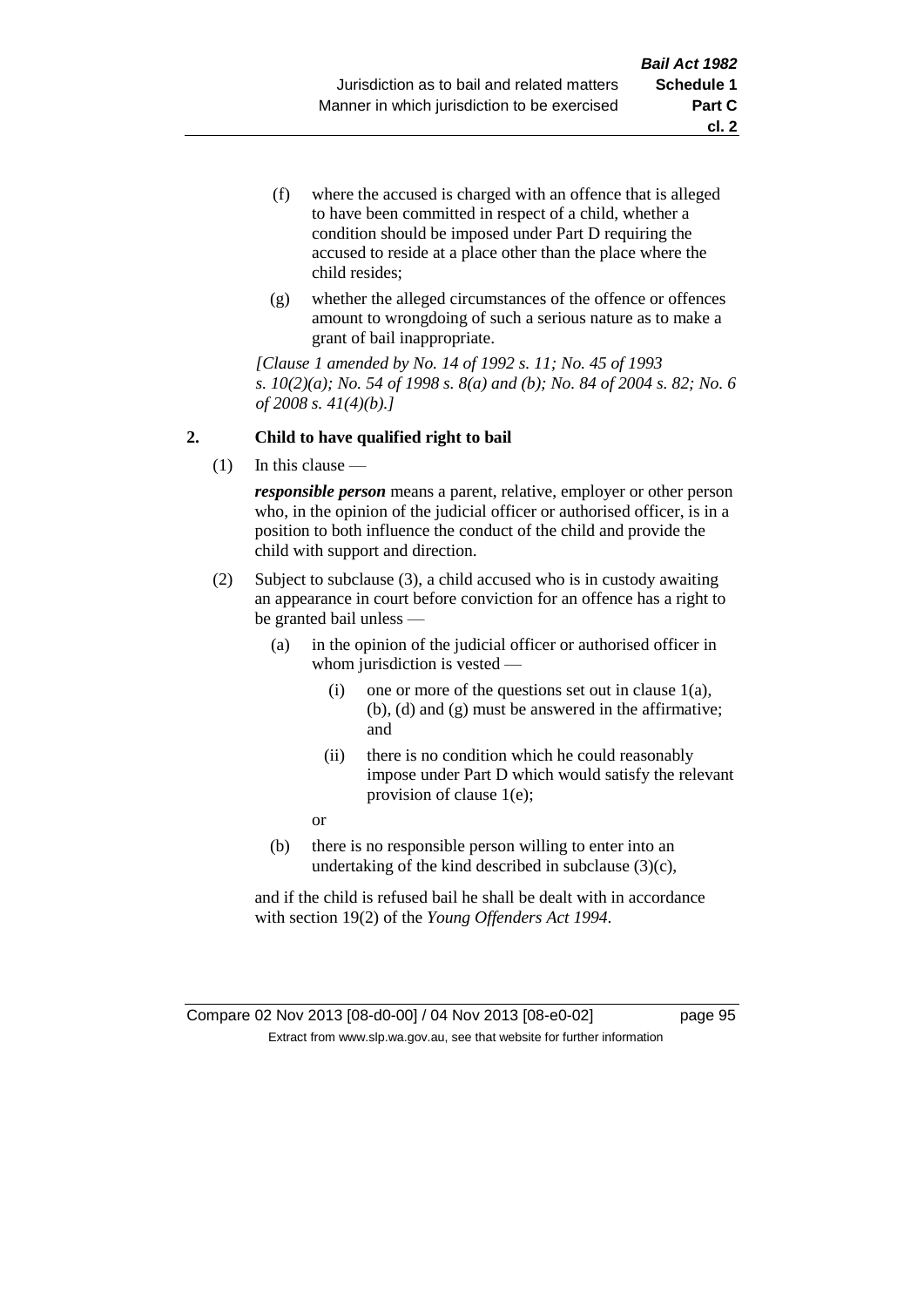- (3) The right of a child accused under subclause (2) is subject to  $-$ 
	- (a) clauses 3A and 3C; and
	- *[(b) deleted]*
	- (c) there being imposed as a condition on the grant of bail a requirement that before the release of the child on bail a responsible person undertakes in writing in the approved form to ensure that the child complies with any requirement of his bail undertaking mentioned in section 28(2)(a), (b), (c) and (d).
- (4) Subclauses (2)(b) and (3)(c) do not apply to a child accused if it appears to the judicial officer or authorised officer that the accused —
	- (a) is over the age of 17 years; and
	- (b) has sufficient maturity to live independently without the guidance or control of a parent or guardian.
- (5) For the purposes of this clause, the provisions of sections 46, 47, 48, 54, 55(2), 60 and  $67(2)(a)(iv)$  apply with all necessary changes as  $if -$ 
	- (a) references in those provisions to a surety and a surety undertaking were references to a responsible person and to an undertaking referred to in subclause (3)(c) respectively; and
	- (b) section  $54(1)(b)(i)$  read as follows
		- (i) a person who has entered into an undertaking referred to in clause 2(3)(c) of Part C of Schedule 1 should no longer be regarded as a responsible person for the purposes of that clause, or is dead;
- (6) Where a child accused is released on bail his right to be at liberty is subject to the exercise of the powers in section 17A.

*[Clause 2 inserted by No. 45 of 1993 s. 10(2)(b); amended by No. 57 of 1997 s. 21(3)(a); No. 54 of 1998 s. 8(c); No. 34 of 2004 Sch. 2 cl. 3(3); No. 84 of 2004 s. 82; No. 6 of 2008 s. 41(4)(c) and 43(4).]*

# **3. Matters relevant to cl. 1(a)**

In considering whether an accused may do any of the things mentioned in clause 1(a), the judicial officer or authorised officer

page 96 Compare 02 Nov 2013 [08-d0-00] / 04 Nov 2013 [08-e0-02] Extract from www.slp.wa.gov.au, see that website for further information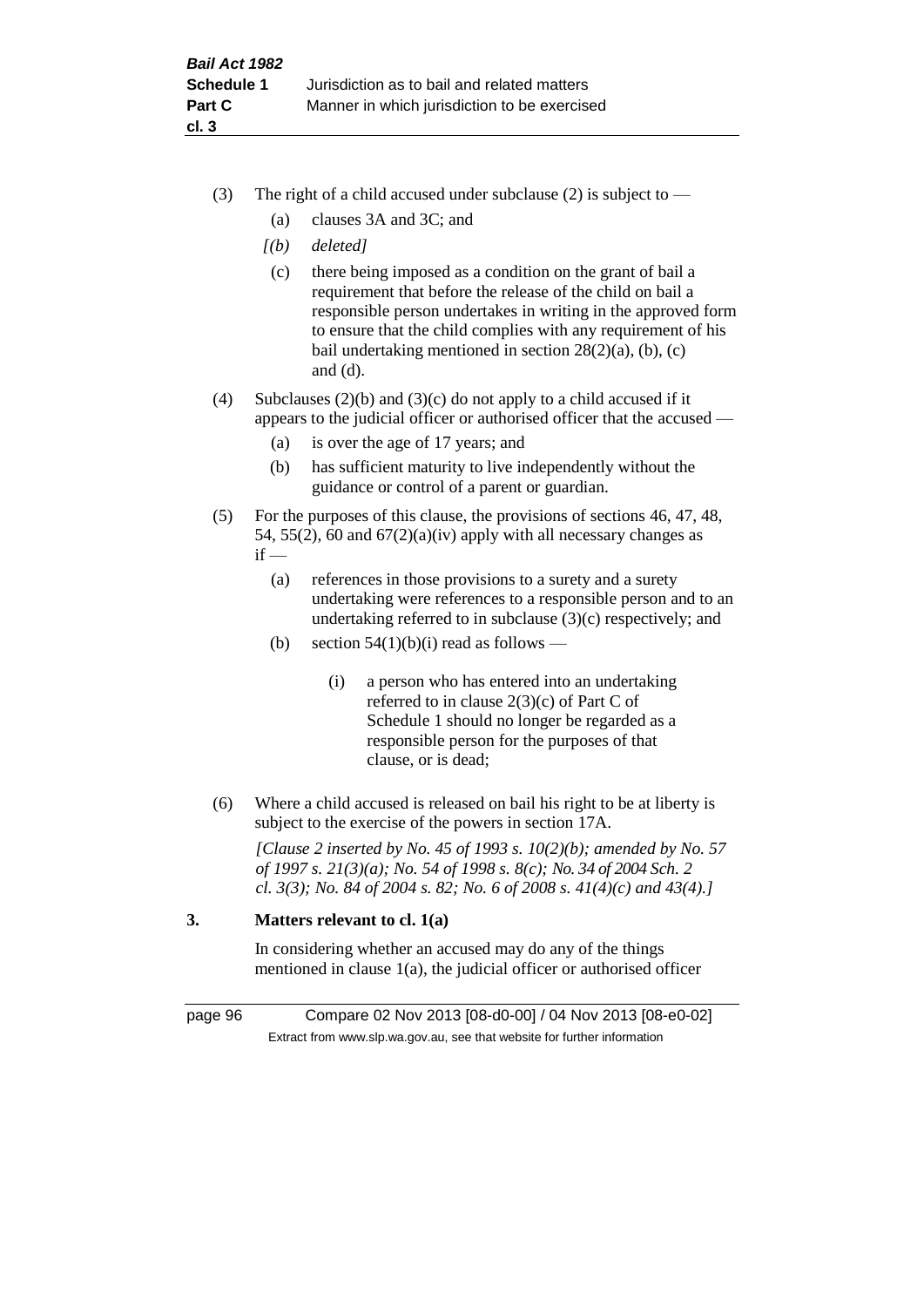shall have regard to the following matters, as well as to any others which he considers relevant —

- (a) the nature and seriousness of the offence or offences (including any other offence or offences for which he is awaiting trial) and the probable method of dealing with the accused for it or them, if he is convicted; and
- (b) the character, previous convictions, antecedents, associations, home environment, background, place of residence, and financial position of the accused; and
- (c) the history of any previous grants of bail to him; and
- (d) the strength of the evidence against him.

*[Clause 3 amended by No. 84 of 2004 s. 82.]*

#### **3A. Accused charged with etc. serious offence committed while on bail etc. for another serious offence, bail for**

- (1) Notwithstanding clause 1, 2 or 4 or any other provision of this Act, where —
	- (a) an accused is in custody
		- (i) awaiting an appearance in court before conviction for a serious offence; or
		- (ii) waiting to be sentenced or otherwise dealt with for a serious offence of which the accused has been convicted;

and

- (b) the serious offence is alleged to have been committed while the accused was —
	- (i) on bail for; or
	- (ii) at liberty under an early release order made in respect of,

another serious offence,

the judicial officer or (if section 16A does not apply) the authorised officer in whom jurisdiction is vested shall refuse to grant bail for the serious offence referred to in paragraph (a) unless the judicial officer or authorised officer —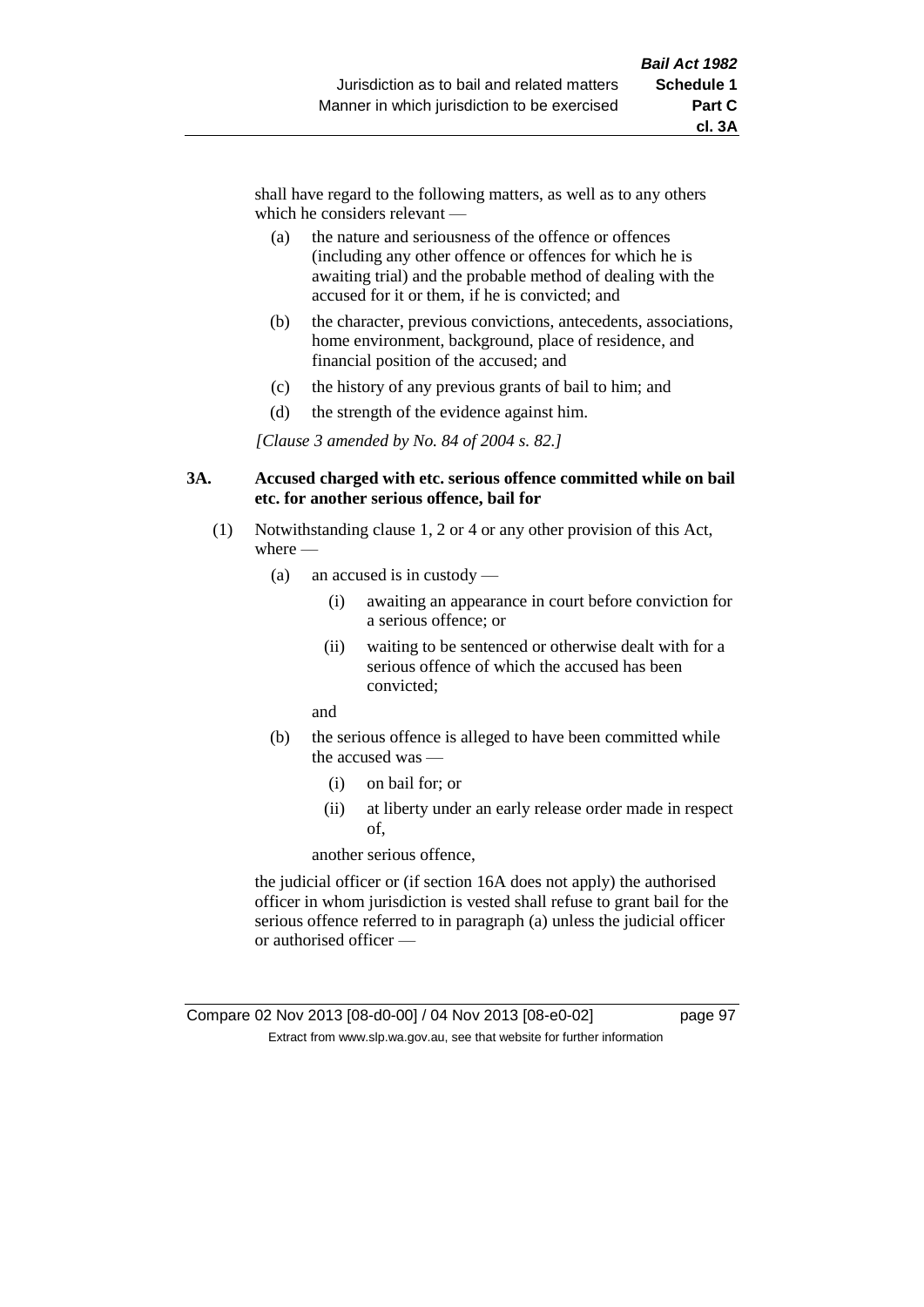- (c) is satisfied that there are exceptional reasons why the accused should not be kept in custody and, if clause 3B applies, is so satisfied only after complying with that clause; and
- (d) is also satisfied that bail may properly be granted having regard to the provisions of clauses 1 and 3 or, in the case of a child accused, clauses 2 and 3.
- (2) Notwithstanding section 7(1), where an accused is refused bail under subclause (1) for an appearance for a serious offence his case for bail need not be considered again under that subsection for an appearance for that offence unless he satisfies the judicial officer who may order his detention that —
	- (a) new facts have been discovered, new circumstances have arisen or the circumstances have changed since bail was refused; or
	- (b) he failed to adequately present his case for bail on the occasion of that refusal.
- (3) Where a child accused is refused bail under subclause (1) he shall be dealt with in accordance with section 19(2) of the *Young Offenders Act 1994*.

*[Clause 3A inserted by No. 45 of 1993 s. 10(2)(c); amended by No. 57 of 1997 s. 21(3)(b); No. 54 of 1998 s. 7 and 13(1); No. 84 of 2004 s. 82; No. 6 of 2008 s. 41(4)(d).]*

# **3B. Exceptional reasons under cl. 3A(1), determining**

- (1) This clause applies where it appears to the judicial officer or (if section 16A does not apply) the authorised officer that all or any of the acts alleged to constitute a serious offence referred to in clause 3A(1)(b) would, if proved in the appropriate proceedings, amount to a breach by the accused of a protective condition or order.
- (2) The judicial officer or authorised officer shall, before making a decision that there are exceptional reasons for the purposes of clause  $3A(1)(c)$ , make enquiry, or cause enquiry to be made, whether there has already been —
	- (a) any breach by the accused of the protective condition or order that has been proved in proceedings; or

page 98 Compare 02 Nov 2013 [08-d0-00] / 04 Nov 2013 [08-e0-02] Extract from www.slp.wa.gov.au, see that website for further information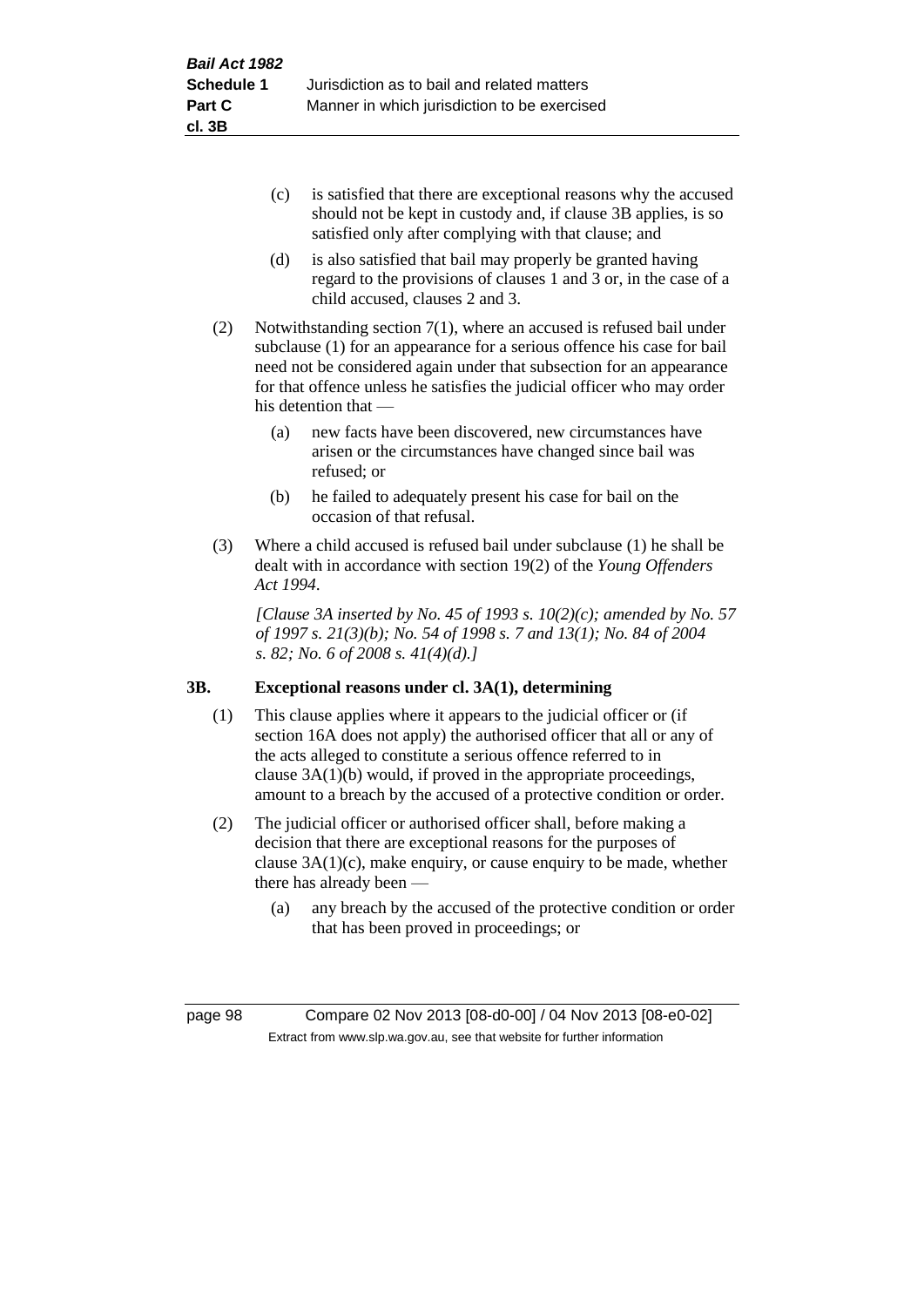- (b) any alleged breach by the accused of the protective condition or order that has not been so proved, including an allegation that has not been the subject of a prosecution or any other communication to any relevant official; or
- (c) any alleged breach by the accused of any other protective condition or order that has been the subject of a prosecution.
- (3) On becoming aware of any such alleged breach, the judicial officer or authorised officer shall give each person for whose protection a protective condition or order referred to in subclause (2) was imposed or made (a *relevant person*) a reasonable opportunity to give evidence by affidavit on matters relating to that protective condition or order.
- (4) The judicial officer or authorised officer shall in making any decision for the purposes of clause  $3A(1)(c)$  —
	- (a) give due weight to  $-$ 
		- (i) any evidence given under subclause (3); and
		- (ii) any adverse effect that a grant of bail to the accused would have on a relevant person; and
		- (iii) any difficulty that a relevant person might have in proving any future breach of a protective condition or order;

and

- (b) consider whether it would be appropriate to refuse bail and make a hospital order under section 5 of the *Criminal Law (Mentally Impaired Accused) Act 1996*; and
- (c) in the case of a condition imposed for a purpose mentioned in clause 2(2)(c) or (d) of Part D, treat any alleged breach of the condition as a serious matter even if the conduct alleged to amount to the breach in itself appears to be trivial; and
- (d) consider whether any alleged breach of a protective condition or order that has occurred shows that the purpose of the condition or order has not been achieved and that the accused should be kept in custody.
- (5) The provisions of this clause do not limit the matters that the judicial officer or authorised officer may take into account for the purposes of clause  $3A(1)(c)$ .

**cl. 3B**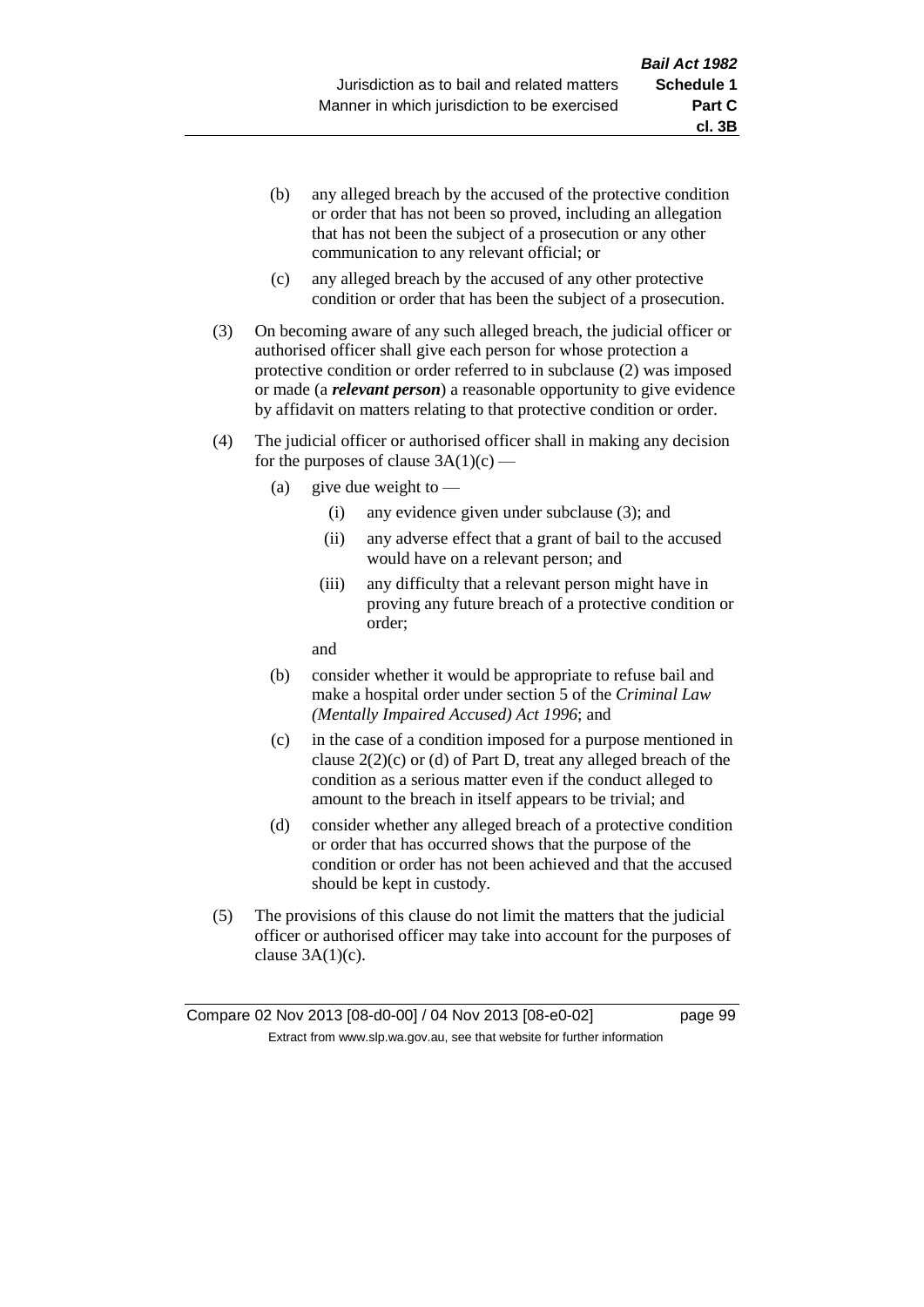(6) In this clause —

#### *protective condition or order* means —

- (a) a condition imposed for a purpose mentioned in clause  $2(2)(c)$  or (d) of Part D; or
- (b) a violence restraining order or a police order under the *Restraining Orders Act 1997*; or
- (c) a Part VII order under the *Justices Act 1902* <sup>3</sup>
	- (i) that under section 86 of the *Restraining Orders Act 1997* is taken to be a misconduct restraining order under that Act; and
	- (ii) that shows on the face of the order that the causing or threatening of personal injury by the accused was a ground for the making of the order.

*[Clause 3B inserted by No. 54 of 1998 s. 13(2); amended by No. 38 of 2004 s. 60; No. 59 of 2004 s. 141; No. 84 of 2004 s. 11 and 82.]*

#### **3C. Bail in murder cases**

Notwithstanding clause 1, 2 or 4 or any other provision of this Act, where an accused is in custody —

- (a) awaiting an appearance in court before conviction for an offence of murder; or
- (b) waiting to be sentenced or otherwise dealt with for an offence of murder of which the accused has been convicted,

the judicial officer in whom jurisdiction is vested shall refuse to grant bail for the offence unless the judicial officer is satisfied that -

- (c) there are exceptional reasons why the accused should not be kept in custody; and
- (d) bail may properly be granted having regard to the provisions of clauses 1 and 3 or, in the case of a child, clauses 2 and 3.

*[Clause 3C inserted by No. 6 of 2008 s. 41(4)(e); amended by No. 29 of 2008 s. 24(7).]*

page 100 Compare 02 Nov 2013 [08-d0-00] / 04 Nov 2013 [08-e0-02] Extract from www.slp.wa.gov.au, see that website for further information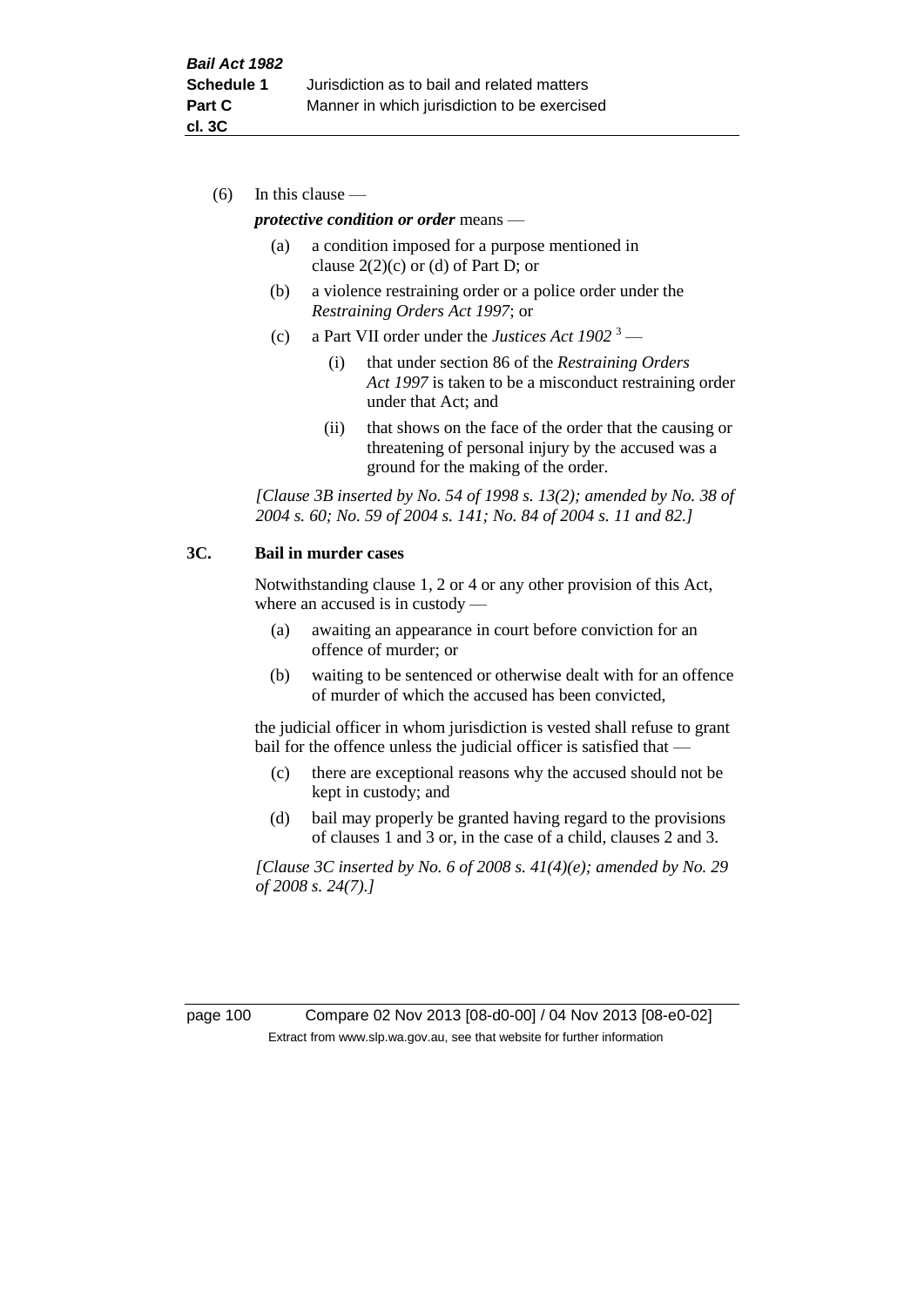#### **4. Bail after conviction for accused awaiting sentence**

- (1) Subject to clauses 3A and 3C, the grant or refusal of bail to an accused, other than a child, who is in custody waiting to be sentenced or otherwise dealt with for an offence of which the accused has been convicted shall be at the discretion of the judicial officer in whom jurisdiction is vested, and that discretion shall be exercised having regard to the questions set out in clause 1 as well as to any others which the judicial officer considers relevant.
- (2) A child accused who is in custody waiting to be sentenced or otherwise dealt with for an offence of which the child accused has been convicted has the same right to be granted bail as a child accused referred to in clause 2(2), and the provisions of clause 2 apply accordingly.

*[Clause 4 inserted by No. 6 of 2008 s. 41(4)(f).]*

### **4A. Bail after conviction for accused awaiting disposal of appeal**

In deciding whether or not to grant bail to an accused who is in custody waiting for the disposal of appeal proceedings, the judicial officer shall consider whether there are exceptional reasons why the accused should not be kept in custody, and shall only grant bail to the accused if satisfied that —

- (a) exceptional reasons exist; and
- (b) it is proper to do so having regard to the provisions of clauses 1 and 3 or, in the case of a child, clauses 2 and 3.

*[Clause 4A inserted by No. 6 of 2008 s. 41(4)(f).]*

### **5. Exception to cl. 4A for bail in appeal under** *Criminal Appeals Act 2004* **Part 2**

Clause 4A does not apply to the bail of a person who is awaiting the disposal of appeal proceedings under Part 2 of the *Criminal Appeals Act 2004*; such a person shall be deemed for the purposes of this Part to be awaiting an appearance in court before conviction for an offence.

*[Clause 5 inserted by No. 33 of 1989 s. 18; amended by No. 59 of 2004 s. 141; No. 84 of 2004 s. 11; No. 6 of 2008 s. 41(4)(g).]*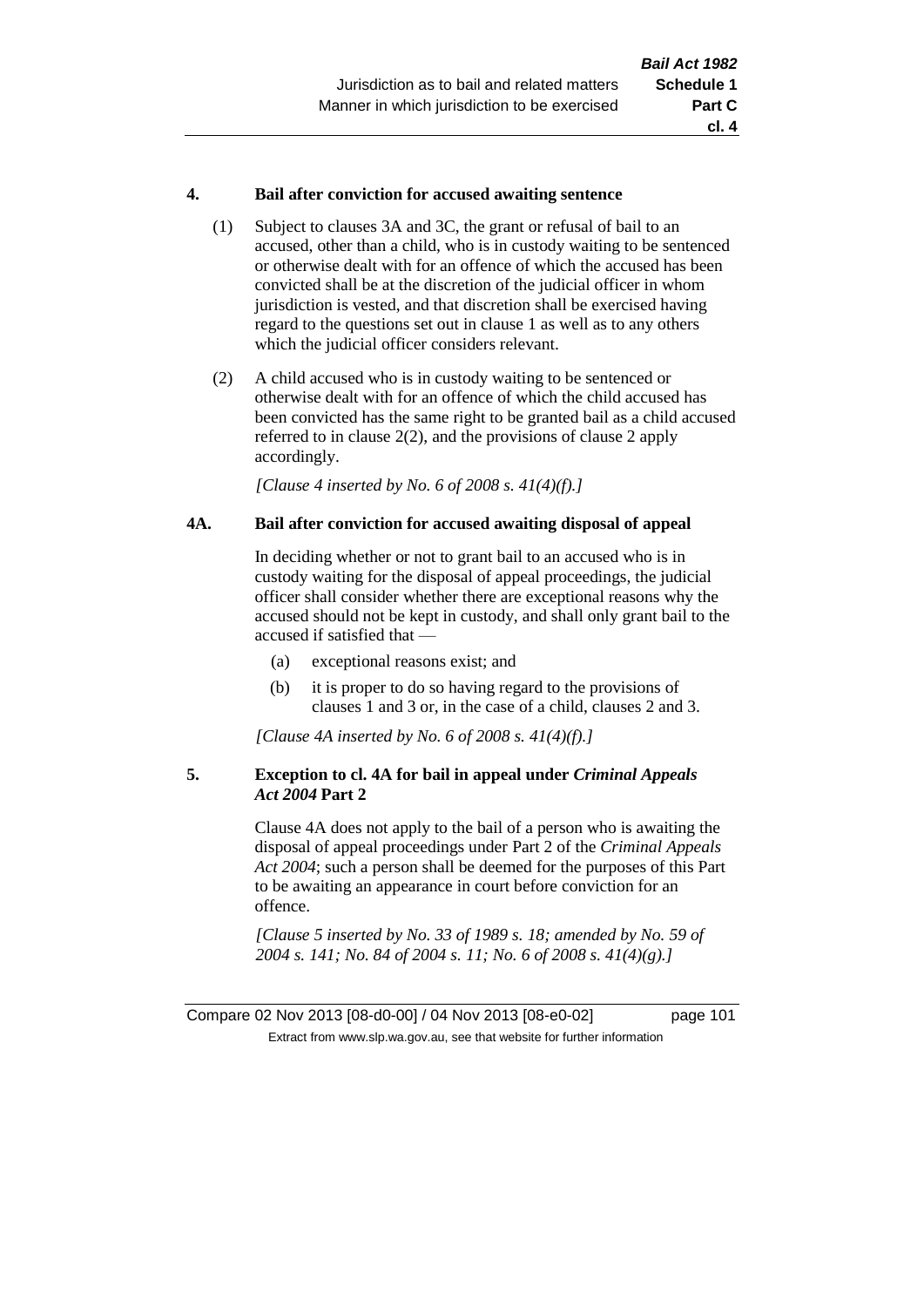### **6. Bail of people on community orders etc.**

For the purpose of determining whether clause 4 applies, a person in custody —

- (a) under section 50, 79, 84E, 128, 129 or 132 of the *Sentencing Act 1995* in connection with a possible breach of a conditional release order, a sentence of suspended imprisonment or conditional suspended imprisonment or a community order imposed under that Act; or
- (b) under section 43 of the *Young Offenders Act 1994* in respect of an alleged breach of a youth community based order, an intensive youth supervision order or a conditional release order made under that Act,

is to be taken as not having been convicted of the offence for which the sentence was imposed.

*[Clause 6 inserted by No. 78 of 1995 s. 8; amended by No. 27 of 2004 s. 13(3).]*

*[Heading deleted by No. 6 of 2008 s. 41(4)(h).]*

# **7. Bail for initial appearance to be for not more than 30 days**

In fixing the terms of bail of an accused for his initial appearance in court for an offence, a justice or an authorised officer shall require him to make the appearance within the period of 30 days commencing on and including the day on which the accused was arrested for the offence.

*[Clause 7 amended by No. 84 of 2004 s. 82; No. 6 of 2008 s. 41(4)(i).]*

### **8. Bail on adjournment in court of summary jurisdiction to be for not more than 30 days except by consent**

In fixing the terms of bail of an accused for an appearance in court after an adjournment of proceedings for an offence, a judicial officer sitting as a court of summary jurisdiction shall require him to make the appearance within the period of 30 days commencing on and including the day on which the proceedings are adjourned, unless the accused consents to appear on a later day.

page 102 Compare 02 Nov 2013 [08-d0-00] / 04 Nov 2013 [08-e0-02] Extract from www.slp.wa.gov.au, see that website for further information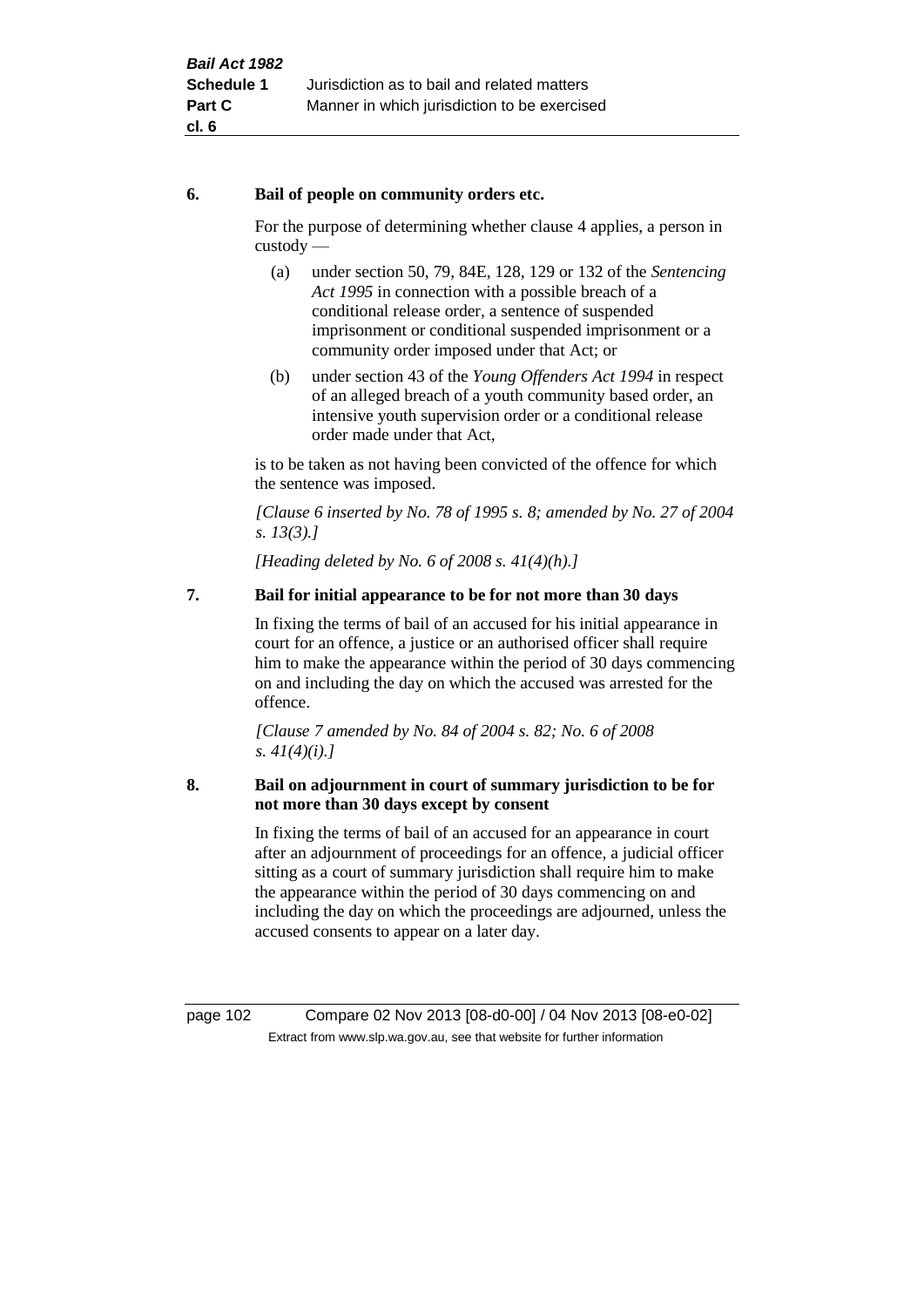*[Clause 8 amended by No. 49 of 1988 s. 90(c); No. 59 of 2004 s. 141; No. 84 of 2004 s. 82.]*

### **9. Calculating periods for cl. 7 and 8**

The periods specified in clauses 7 and 8 shall be calculated to include any Sunday or public holiday.

# **Part D — Conditions which may be imposed on a grant of bail**

### **1. Conditions as to forfeiture, sureties, security etc.**

- (1) A judicial officer or authorised officer, on a grant of bail, may impose conditions under this clause if he considers that it is desirable to do so to ensure the performance of the accused's bail undertaking.
- (2) If a judicial officer or authorised officer considers that it is desirable as mentioned in subclause (1), he may in addition to releasing the accused on his bail undertaking impose any one or more of the following conditions —
	- (a) that the accused in his bail undertaking agree to forfeit a specified amount of money if he fails to comply with any requirement of his bail undertaking mentioned in section  $28(2)(a)$  or (b); or
	- (b) that a surety or a specified number of sureties enter into a surety undertaking or surety undertakings whereby he or they agree to forfeit a specified amount or specified amounts of money if the accused fails to comply with any requirement of his bail undertaking mentioned in section 28(2)(a) or (b); or
	- (c) that any of them the accused and the surety or sureties give security of a specified value, including the deposit of a specified amount of cash, for the performance of their respective obligations; or
	- (d) that any of them the accused and the surety or sureties deposit with a specified officer any specified passbook or document relating to the title to, or ownership of, any account or other asset offered as security for the performance of their respective obligations; or
	- (e) that any of them the accused and the surety or sureties, at his or their own expense or otherwise, enter into such mortgage,

Compare 02 Nov 2013 [08-d0-00] / 04 Nov 2013 [08-e0-02] page 103 Extract from www.slp.wa.gov.au, see that website for further information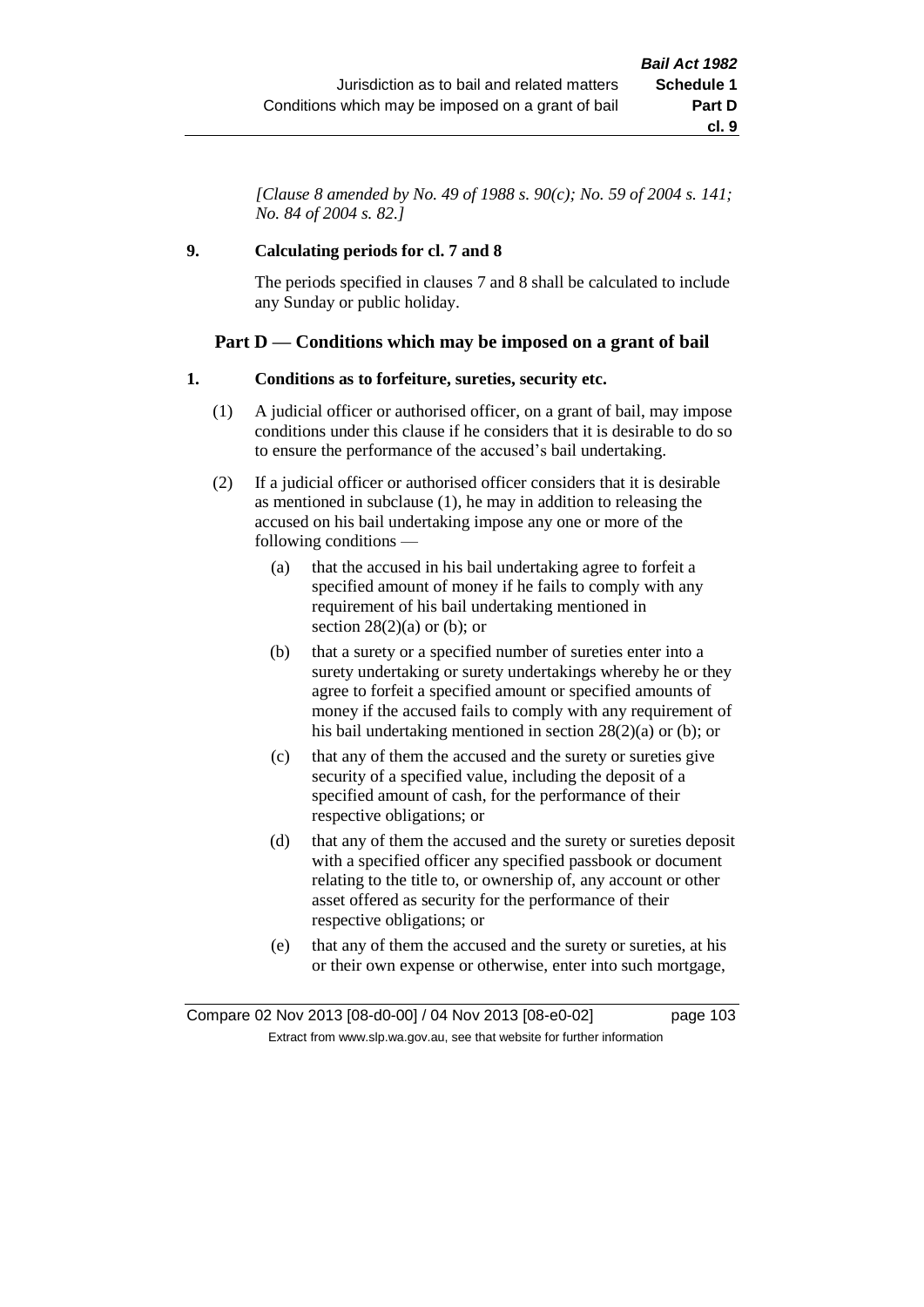charge, assignment or other transaction, or take such other step, as may be required, including completion of the necessary documents, to render any security effective and enforceable by the State.

- (3) The nature and sufficiency of any security, and the documentation therefor, required under subclause (2) shall be determined by the judicial officer or authorised officer who imposed the condition or, if no determination is so made —
	- (a) by the person before whom the bail undertaking is entered into, where the security is to be given by the accused; and
	- (b) where the security is to be given by a surety, by any person authorised under section 36 to approve the surety or before whom the surety undertaking is entered into.
- (4) When a bail undertaking ceases to have effect as provided in section 34(a) to (d), or upon an accused being acquitted of a charge under section  $51(1)$  or (2) or discharged from further proceedings therefor, each of them the accused, or where section 34(b) applies his personal representative, and any surety is entitled to have returned to him any security given under subclause (2).
- (5) When a surety undertaking ceases to have effect as provided in section 47(a) to (f), a surety is entitled to have returned to him any security given under subclause (2).

*[Clause 1 amended by No. 65 of 2003 s. 121(3); No. 84 of 2004 s. 82; No. 6 of 2008 s. 18(3).]*

# **2. Other conditions**

- (1) A judicial officer or authorised officer, on a grant of bail, may impose conditions —
	- (a) to be complied with before the accused is released on bail or while the accused is on bail; or
	- (b) as to the accused's conduct while on bail; or
	- (c) as to where the accused shall reside while on bail,

if he considers that it is desirable for any purpose mentioned in subclause (2), (2b), (3) or (4).

page 104 Compare 02 Nov 2013 [08-d0-00] / 04 Nov 2013 [08-e0-02] Extract from www.slp.wa.gov.au, see that website for further information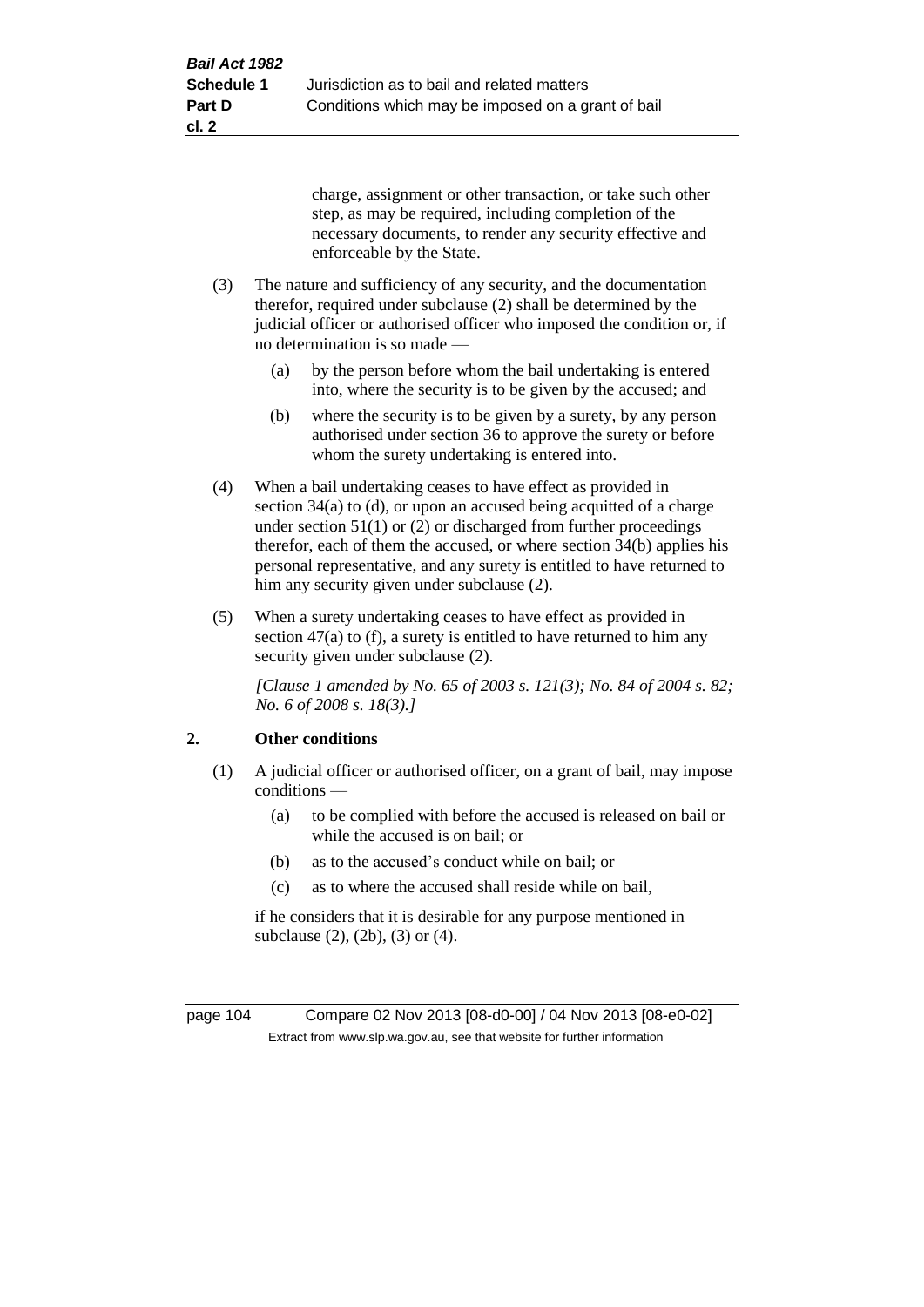- (1a) Without limiting subclause (1), a judicial officer or authorised officer shall, on a grant of bail to a child accused, consider whether it is desirable for any purpose mentioned in subclause (2) to impose a condition as to —
	- (a) any period in each day during which the child is to remain at a particular place; or
	- (b) any person with whom the child is not to associate or communicate; or
	- (c) any place that the child is not to frequent; or
	- (d) the attendance by the child at a school or other educational institution; or
	- (e) any other matter,

and the judicial officer or authorised officer may impose any such condition.

- (2) Any condition may be imposed under subclause (1) or (1a) to ensure that an accused —
	- (a) appears in court in accordance with his bail undertaking; or
	- (b) does not while on bail commit an offence; or
	- (c) does not endanger the safety, welfare or property of any person; or
	- (d) does not interfere with witnesses or otherwise obstruct the course of justice, whether in relation to himself or any other person; or
	- (e) as regards the period when the accused is on trial, does not prejudice the proper conduct of the trial.
- (2a) Before imposing a condition on a grant of bail for a purpose mentioned in subclause (2)(c) or (d) a judicial officer or authorised officer is to consider whether that purpose would be better served, or could be better assisted, by a restraining order made under the *Restraining Orders Act 1997* and whether, in the case of a judicial officer, to exercise the power in section 63 of that Act or, in the case of an authorised officer, to make a telephone application under that Act.

Compare 02 Nov 2013 [08-d0-00] / 04 Nov 2013 [08-e0-02] page 105 Extract from www.slp.wa.gov.au, see that website for further information

**cl. 2**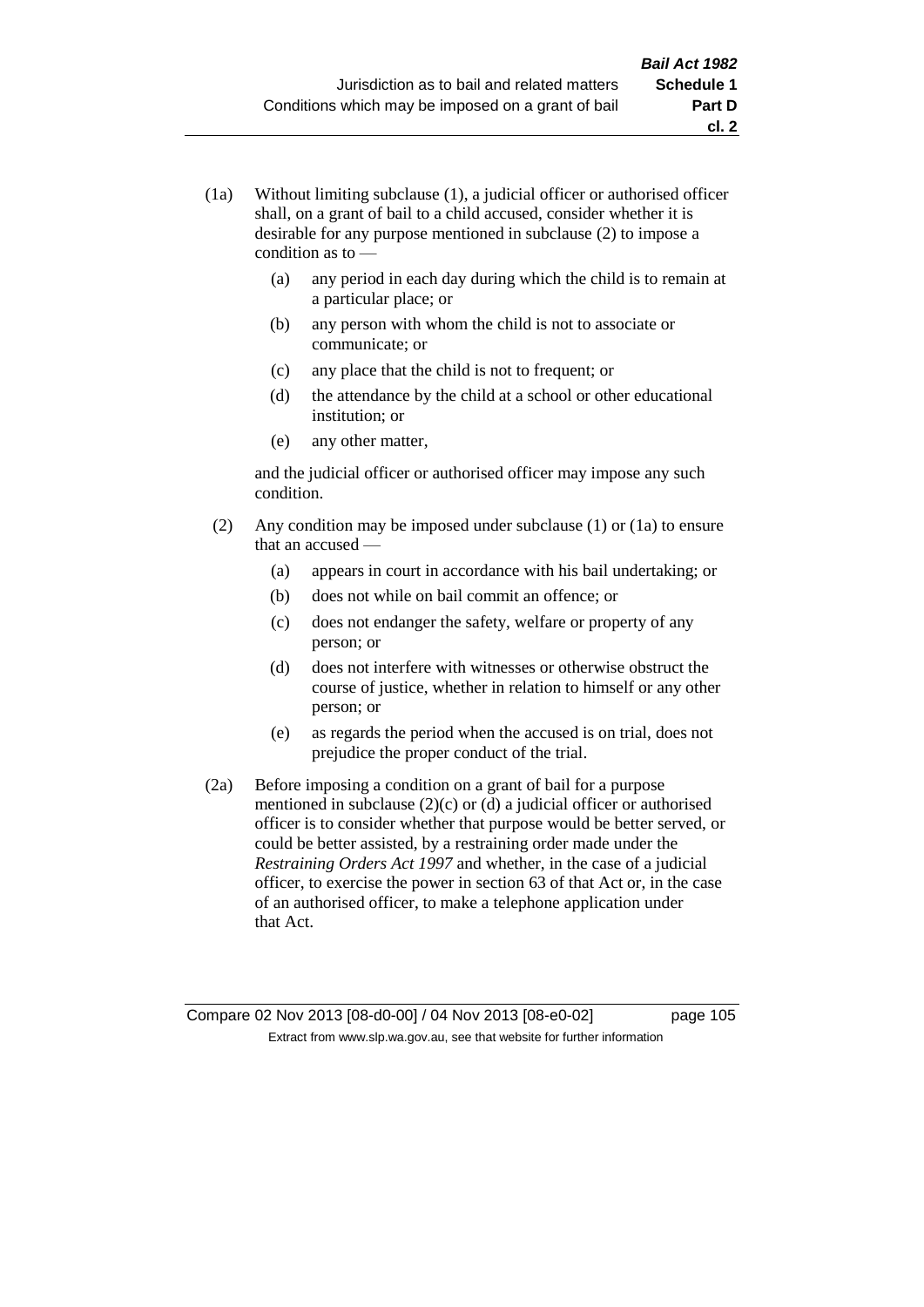- (2b) Where a judicial officer is of the opinion that the accused should while on bail —
	- (a) be counselled for a behavioural problem; or
	- (b) attend a course or programme that may assist with such a problem,

the judicial officer may under subclause (1) impose a condition for that purpose that requires the accused to —

- (c) attend a prescribed person to be counselled; or
- (d) attend a prescribed course or programme,

that is specified by the judicial officer in the condition.

- (3) Where a judicial officer who grants bail to an accused is of the opinion that the accused's physical condition ought to be examined the officer may, under subclause (1), impose any condition which the officer considers desirable for the purpose of ensuring that the accused is examined by a medical practitioner.
- (3a) Where a judicial officer who grants bail to an accused is of the opinion that the accused's mental condition ought to be examined the officer may, under subclause (1), impose any condition which the officer considers desirable for the purpose of ensuring that the accused's mental condition is examined including a condition —
	- (a) that the accused be examined by a medical practitioner or an authorised mental health practitioner (as defined in the *Mental Health Act 1996*) for the purpose of deciding whether to make a referral under section 29 of that Act;
	- (b) that the accused be admitted to an authorised hospital (as defined in the *Mental Health Act 1996*);
	- (c) that the accused be examined by a psychiatrist.
- (4) Where a judicial officer is of the opinion that an accused is suffering from alcohol or drug abuse and is in need of care or treatment either on that account, or to enable him to be prepared for his trial, the judicial officer may, under subclause (1), impose any condition which he considers desirable for the purpose of ensuring that the accused receives such care or treatment, including that he lives in, or from time to time attends at, a specified institution or place in order to receive such care or treatment.

page 106 Compare 02 Nov 2013 [08-d0-00] / 04 Nov 2013 [08-e0-02] Extract from www.slp.wa.gov.au, see that website for further information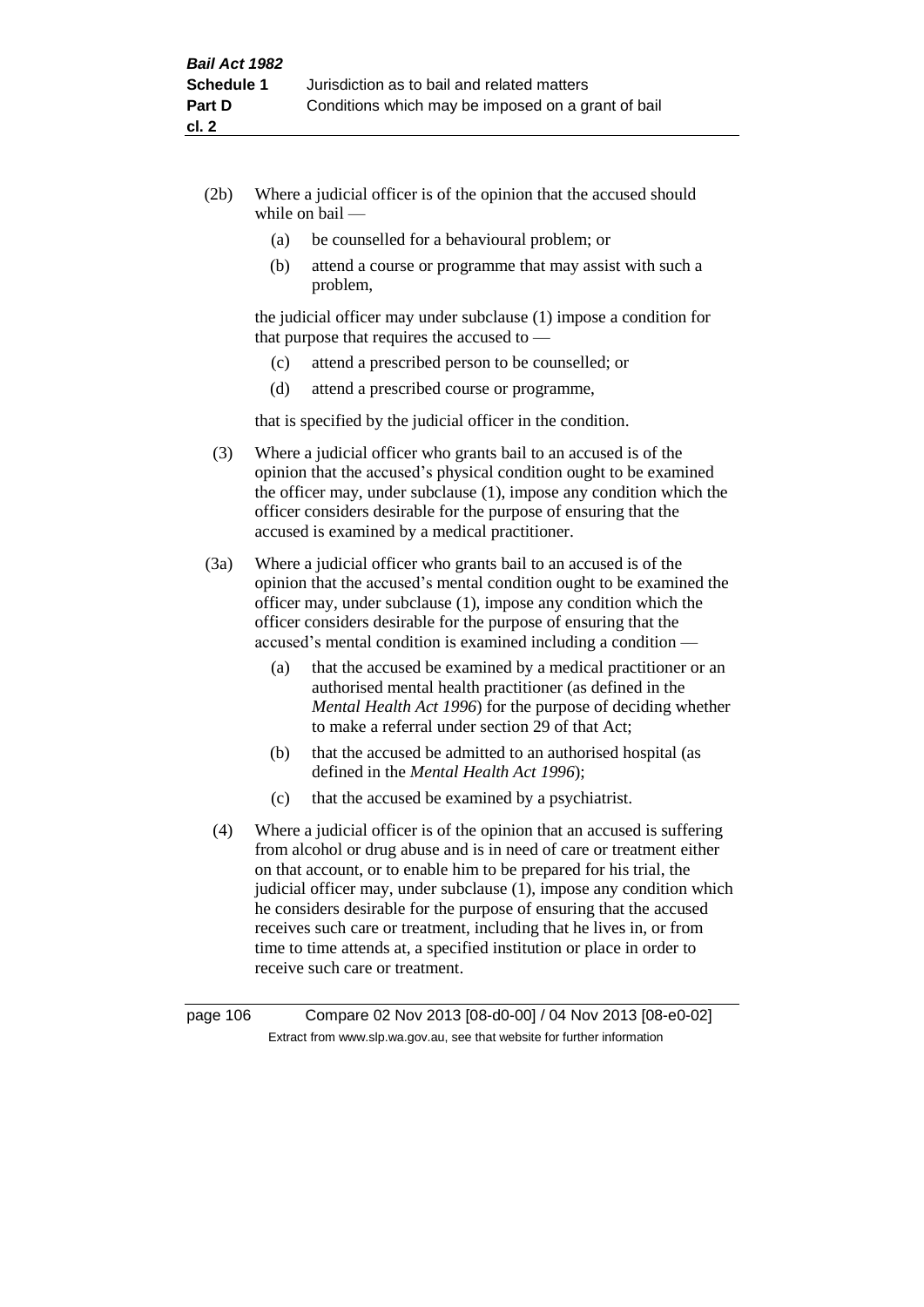- (5) Where a judicial officer imposes a condition for a purpose mentioned in subclause (2b), (3), (3a) or (4), the judicial officer shall cause to be sent to the person who is to counsel or examine the accused, or the place at which the accused is to attend, a statement of the reasons for imposing the condition.
- (6) Where a condition is imposed under this clause that an accused shall reside in premises established for the accommodation of persons to whom bail has been granted, that condition shall be deemed to include a further condition that the accused shall comply with such rules as are for the time being laid down for the maintenance of the good order of those premises, whether such rules are made under section 67 or by the authority responsible for the good order of the premises.
- (7) In this clause —

*medical practitioner* means a person registered under the *Health Practitioner Regulation National Law (Western Australia)* in the medical profession;

*psychiatrist* has the same meaning as it has in the *Mental Health Act 1996*.

*[Clause 2 amended by No. 45 of 1993 s. 10(3); No. 69 of 1996 s. 3; No. 54 of 1998 s. 12; No. 84 of 2004 s. 82; No. 22 of 2008 Sch. 3 cl. 4; No. 35 of 2010 s. 29.]*

*[Clause 2. Modifications to be applied in order to give effect to Cross-border Justice Act 2008: clause altered 1 Nov 2009. See endnote 1M.]*

### **3. Home detention condition**

- (1) A judicial officer may, subject to this clause, impose a home detention condition as a condition on a grant of bail.
- (2) A home detention condition shall not be imposed unless the accused is over the age of 17 years and the judicial officer is satisfied —
	- (a) after considering a report from a community corrections officer about the accused and his circumstances, that the accused is suitable to be subject to a home detention condition; and

**cl. 3**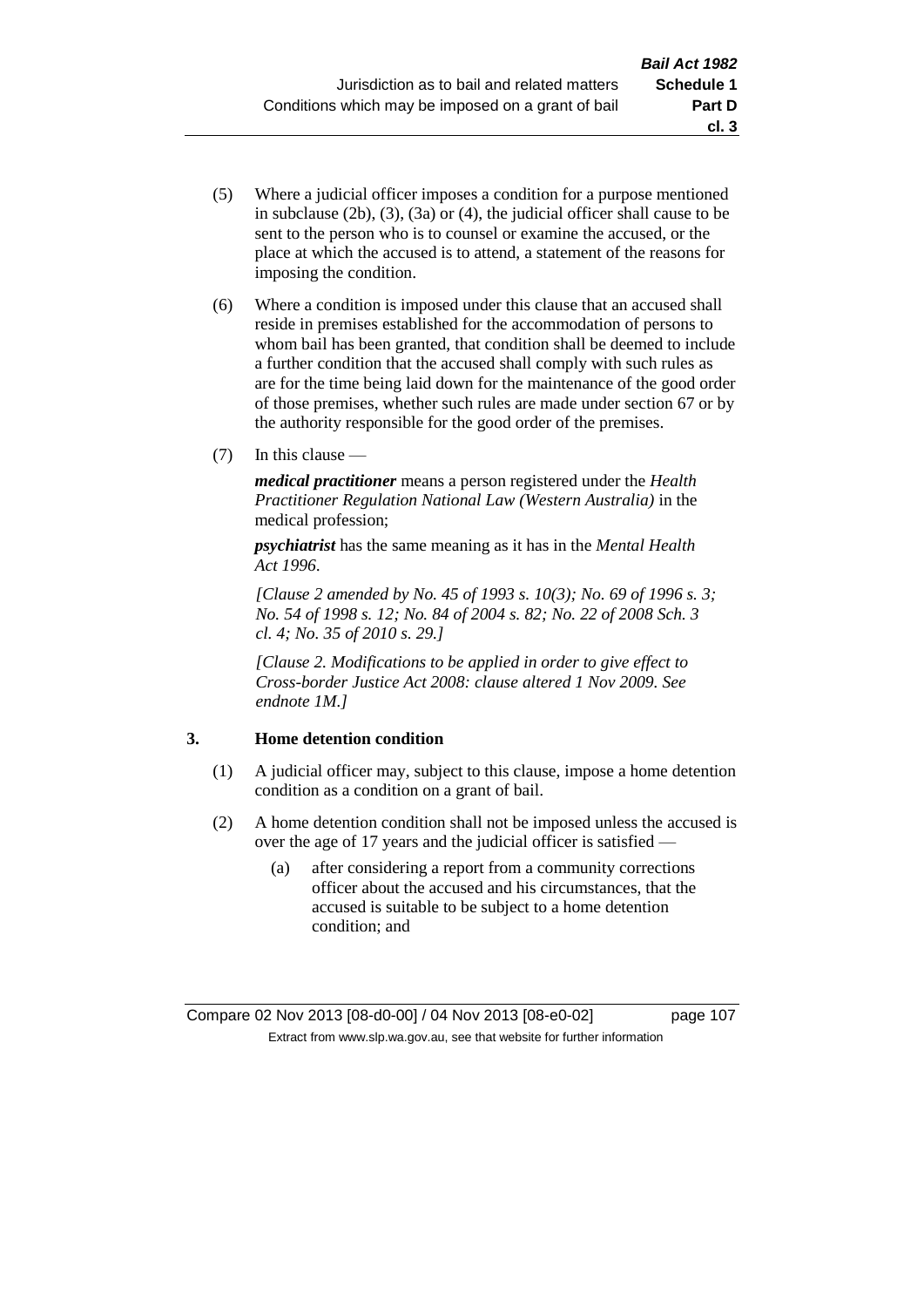- (b) that the place where it is proposed the accused will remain while subject to the home detention condition is a suitable place; and
- (c) that unless a home detention condition is imposed, the accused will not be released on bail.
- (3) A home detention condition is a condition that while the accused is on bail the accused shall —
	- (a) remain at and not leave the place specified in the bail record form and in the bail undertaking (or in a notice under section 50E) until the time specified, or deemed by section 31(3) to be specified, in the bail undertaking except —
		- (i) to work in gainful employment approved by a community corrections officer; or
		- (ii) with the approval of a community corrections officer, to seek gainful employment; or
		- (iii) to obtain urgent medical or dental treatment for the accused; or
		- (iv) for the purpose of averting or minimizing a serious risk of death or injury to the accused or to another person; or
		- (v) to obey an order issued under a written law (such as a summons) requiring the accused's presence elsewhere; or
		- (vi) for a purpose approved of by a community corrections officer; or
		- (vii) on the direction of a community corrections officer; and
	- (b) not leave the State; and
	- (c) comply with every reasonable direction of a community corrections officer; and
	- (d) comply with such of the conditions specified in the list provided under section 24A(4) as may be specified in a notice given under section 50E(b); and

page 108 Compare 02 Nov 2013 [08-d0-00] / 04 Nov 2013 [08-e0-02] Extract from www.slp.wa.gov.au, see that website for further information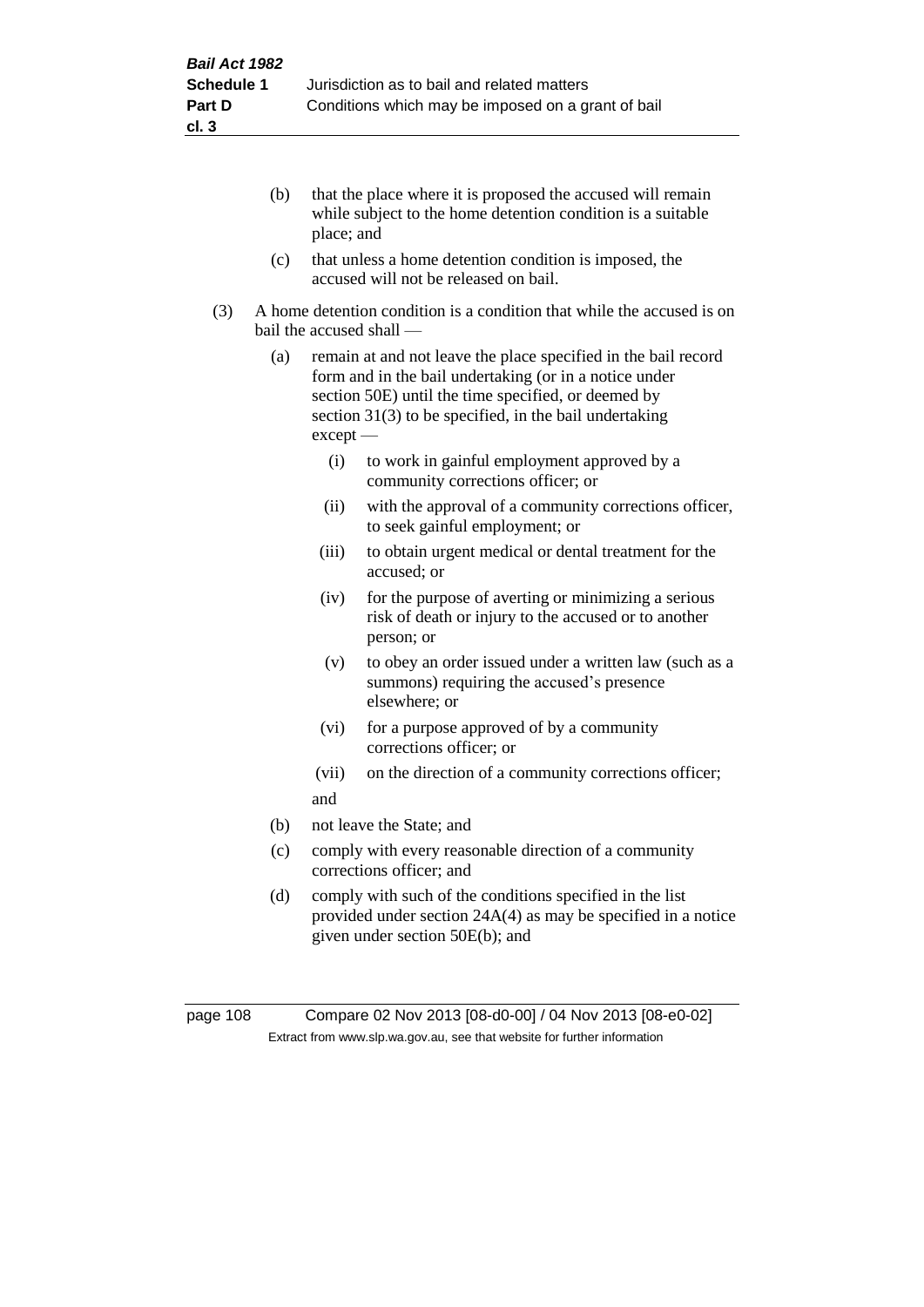(e) when requested to do so, produce a copy of his bail undertaking and any notice by the CEO (corrections) under section 50E for inspection by a community corrections officer or a member of the Police Force.

*[Clause 3 inserted by No. 61 of 1990 s. 15; amended by No. 31 of 1993 s. 9; No. 84 of 2004 s. 82; No. 65 of 2006 s. 53.]*

*[Clause 3. Modifications to be applied in order to give effect to Cross-border Justice Act 2008: clause altered 1 Nov 2009. See endnote 1M.]*

Compare 02 Nov 2013 [08-d0-00] / 04 Nov 2013 [08-e0-02] page 109 Extract from www.slp.wa.gov.au, see that website for further information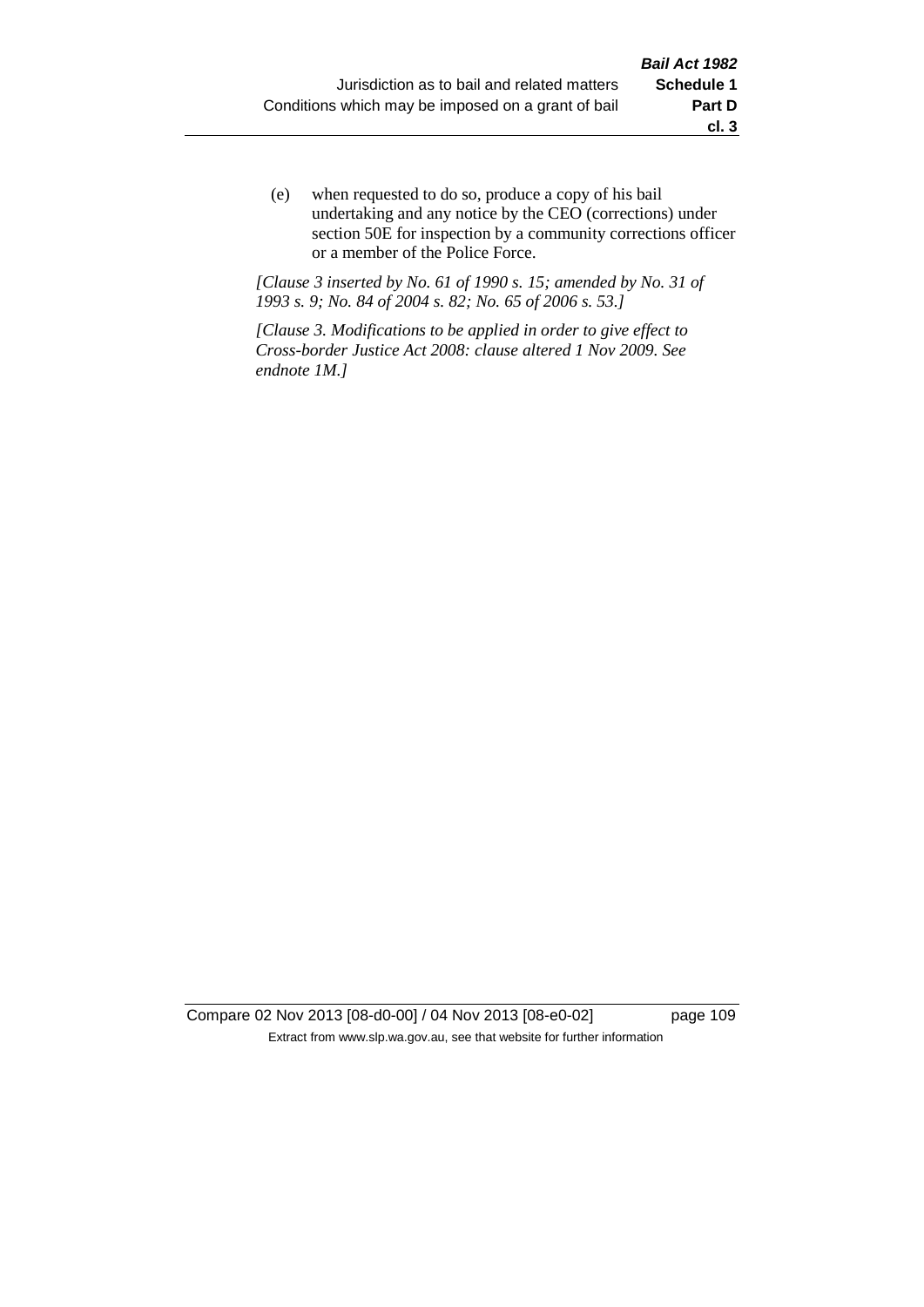**cl. 1**

# **Schedule 2 — Serious offences**

 $[s. 3(1)]$ 

*[Heading inserted by No. 6 of 2008 s. 42(1).]*

|    | <b>Enactment</b>         | <b>Description of offence</b>                                                    |
|----|--------------------------|----------------------------------------------------------------------------------|
| 1. | <b>The Criminal Code</b> |                                                                                  |
|    | s. $221E(1)$             | Participating in activities of<br>criminal organisation                          |
|    | s. $221F(1)$             | Instructing commission of offence<br>for benefit of criminal organisation        |
|    | s. 279                   | Murder                                                                           |
|    | s. 280                   | Manslaughter                                                                     |
|    | s. 281                   | Unlawful assault causing death                                                   |
|    | s. 283                   | Attempt to murder                                                                |
|    | s. 292                   | Disabling in order to commit<br>indictable offence                               |
|    | s. 294                   | Acts intended to cause grievous<br>bodily harm or to resist or prevent<br>arrest |
|    | s. 297                   | Grievous bodily harm                                                             |
|    | s. 301                   | Wounding and similar acts                                                        |
|    | s. $304(2)$              | Acts or omissions, with intent to<br>harm, causing bodily harm or<br>danger      |
|    | s. 317                   | Assault occasioning bodily harm                                                  |
|    | s. $317A(a)$             | Assault with intent to commit or<br>facilitate a crime                           |
|    | s. $317A(b)$             | Assault with intent to do grievous<br>bodily harm                                |
|    | s. 318                   | Serious assaults                                                                 |
|    | s. 323                   | Indecent assault                                                                 |
|    |                          |                                                                                  |

page 110 Compare 02 Nov 2013 [08-d0-00] / 04 Nov 2013 [08-e0-02] Extract from www.slp.wa.gov.au, see that website for further information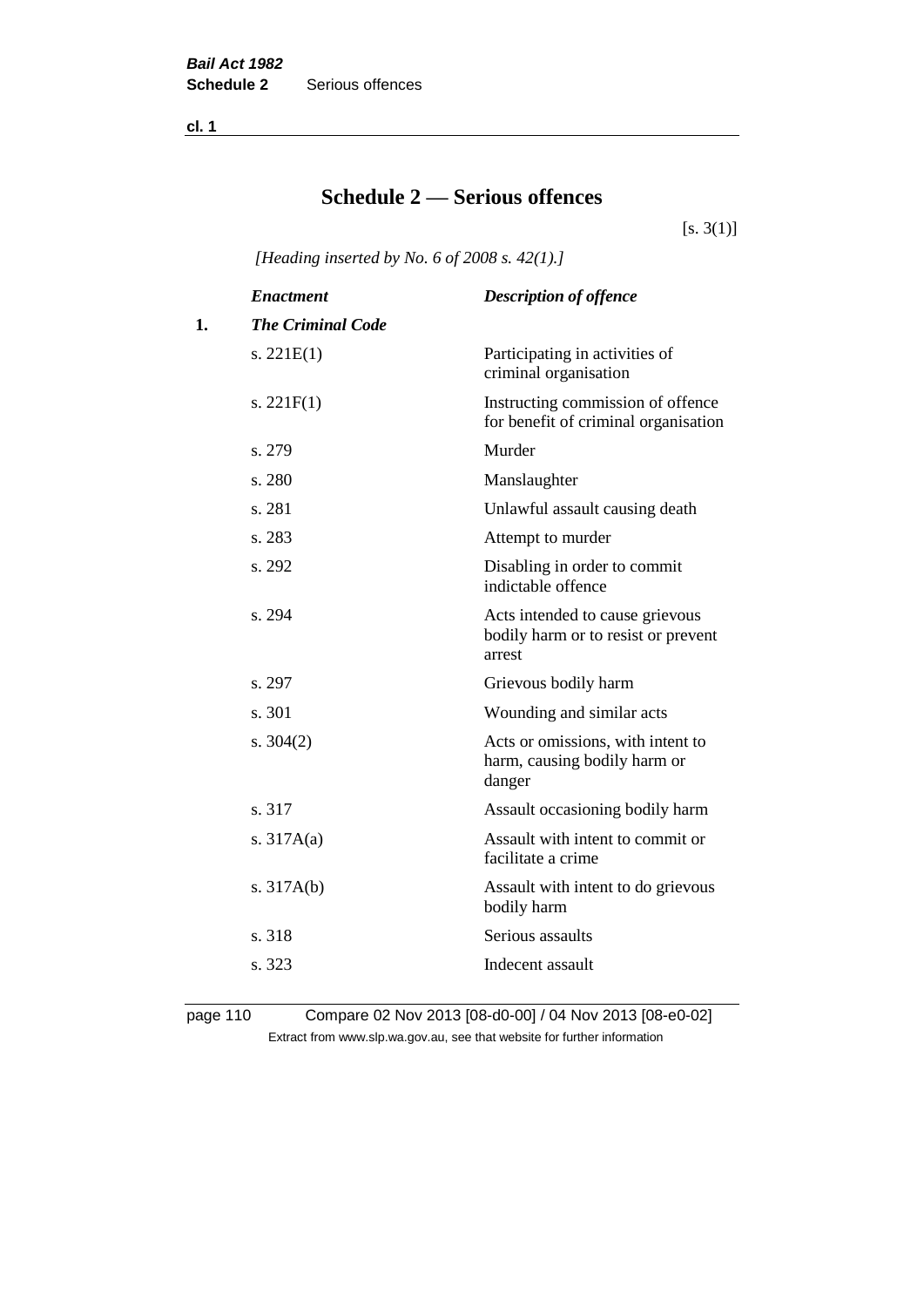|      | <b>Enactment</b>                               | <b>Description of offence</b>                                                                                                                      |
|------|------------------------------------------------|----------------------------------------------------------------------------------------------------------------------------------------------------|
|      | s. 324                                         | Aggravated indecent assault                                                                                                                        |
|      | s. 325                                         | Sexual penetration without consent                                                                                                                 |
|      | s. 326                                         | Aggravated sexual penetration<br>without consent                                                                                                   |
|      | s. 331B                                        | Sexual servitude                                                                                                                                   |
|      | s. 331C                                        | Conducting business involving<br>sexual servitude                                                                                                  |
|      | s. 331D                                        | Deceptive recruiting for<br>commercial sexual services                                                                                             |
|      | s. 332                                         | Kidnapping                                                                                                                                         |
|      | s. 333                                         | Deprivation of liberty                                                                                                                             |
|      | s. 338E                                        | <b>Stalking</b>                                                                                                                                    |
|      | s. 378                                         | Stealing a motor vehicle                                                                                                                           |
|      | s. 392                                         | Robbery                                                                                                                                            |
|      | s. 393                                         | Assault with intent to rob                                                                                                                         |
|      | s. 401                                         | <b>Burglary</b>                                                                                                                                    |
|      | s. 444                                         | Criminal damage, if the property is<br>destroyed or damaged by fire                                                                                |
| 2.   | <b>Bush Fires Act 1954</b>                     |                                                                                                                                                    |
|      | s. 32                                          | Wilfully lighting a fire or causing a<br>fire to be lit under such<br>circumstances as to be likely to<br>injure or damage a person or<br>property |
| 2AA. | <b>Criminal Organisations Control Act 2012</b> |                                                                                                                                                    |
|      | s. $99(1)$                                     | Association by controlled person<br>with another controlled person                                                                                 |

Compare 02 Nov 2013 [08-d0-00] / 04 Nov 2013 [08-e0-02] page 111 Extract from www.slp.wa.gov.au, see that website for further information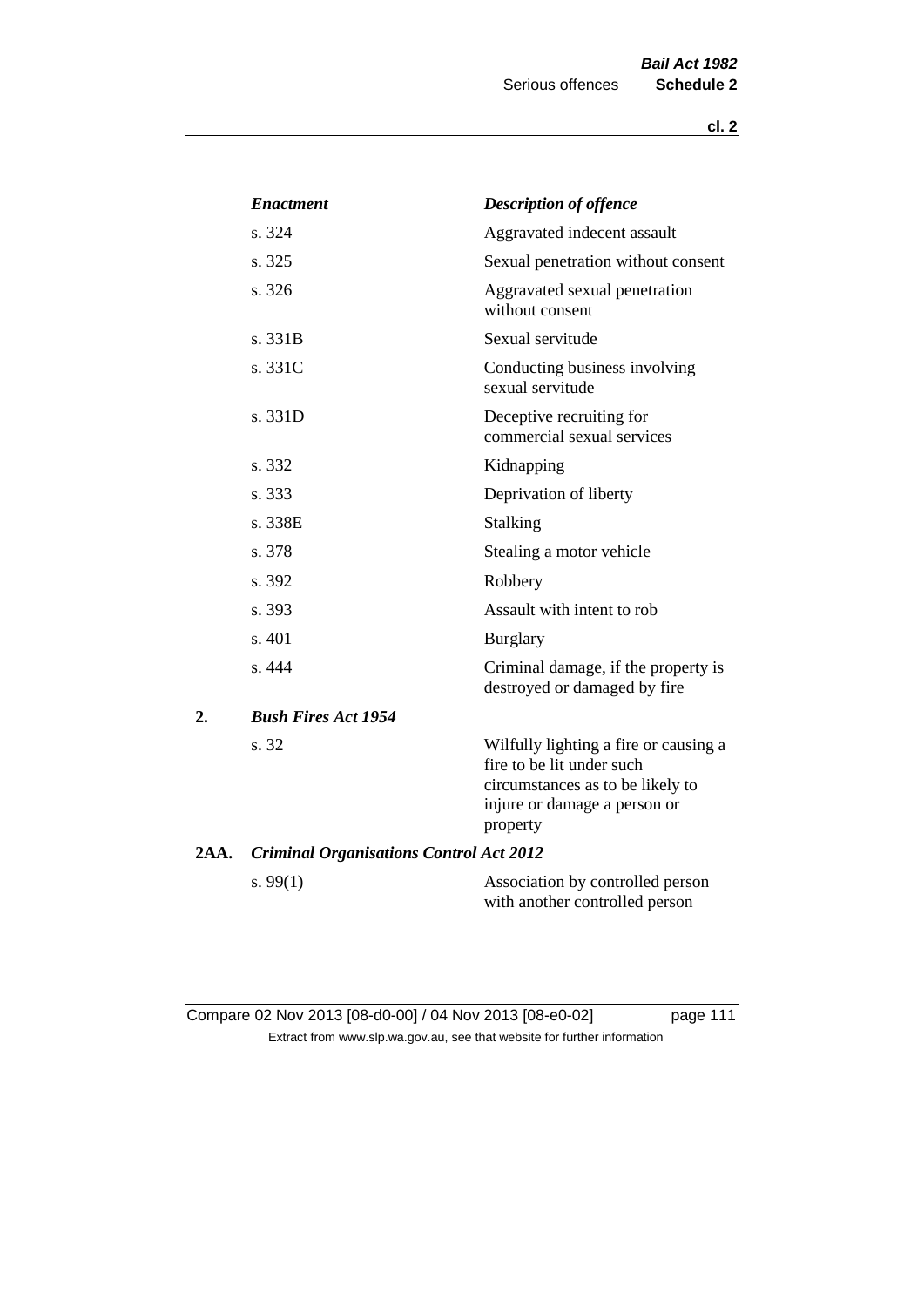**cl. 2a**

|     | <b>Enactment</b>                | <b>Description of offence</b>                                                                                                                       |
|-----|---------------------------------|-----------------------------------------------------------------------------------------------------------------------------------------------------|
|     | s.99(3)                         | Association by controlled person<br>with another controlled person<br>on 3 or more occasions within<br>3 month period                               |
|     | s. 102                          | Offence for controlled person to<br>get funds to, from or for declared<br>criminal organisation                                                     |
|     | s. 103                          | Other contravention of interim<br>control order or control order                                                                                    |
|     | s. 106                          | Recruiting members for declared<br>criminal organisation                                                                                            |
|     | s. $107(2)$                     | Permitting premises to be<br>habitually used as place of resort<br>by members of declared criminal<br>organisation                                  |
|     | s. $107(3)$                     | Being knowingly concerned in the<br>management of premises<br>habitually used as place of resort<br>by members of declared criminal<br>organisation |
| 2a. | <b>Misuse of Drugs Act 1981</b> |                                                                                                                                                     |
|     | s. $6(1)$                       | Offences concerned with<br>prohibited drugs generally                                                                                               |
|     | s. $7(1)$                       | Offences concerned with<br>prohibited plants generally                                                                                              |

page 112 Compare 02 Nov 2013 [08-d0-00] / 04 Nov 2013 [08-e0-02] Extract from www.slp.wa.gov.au, see that website for further information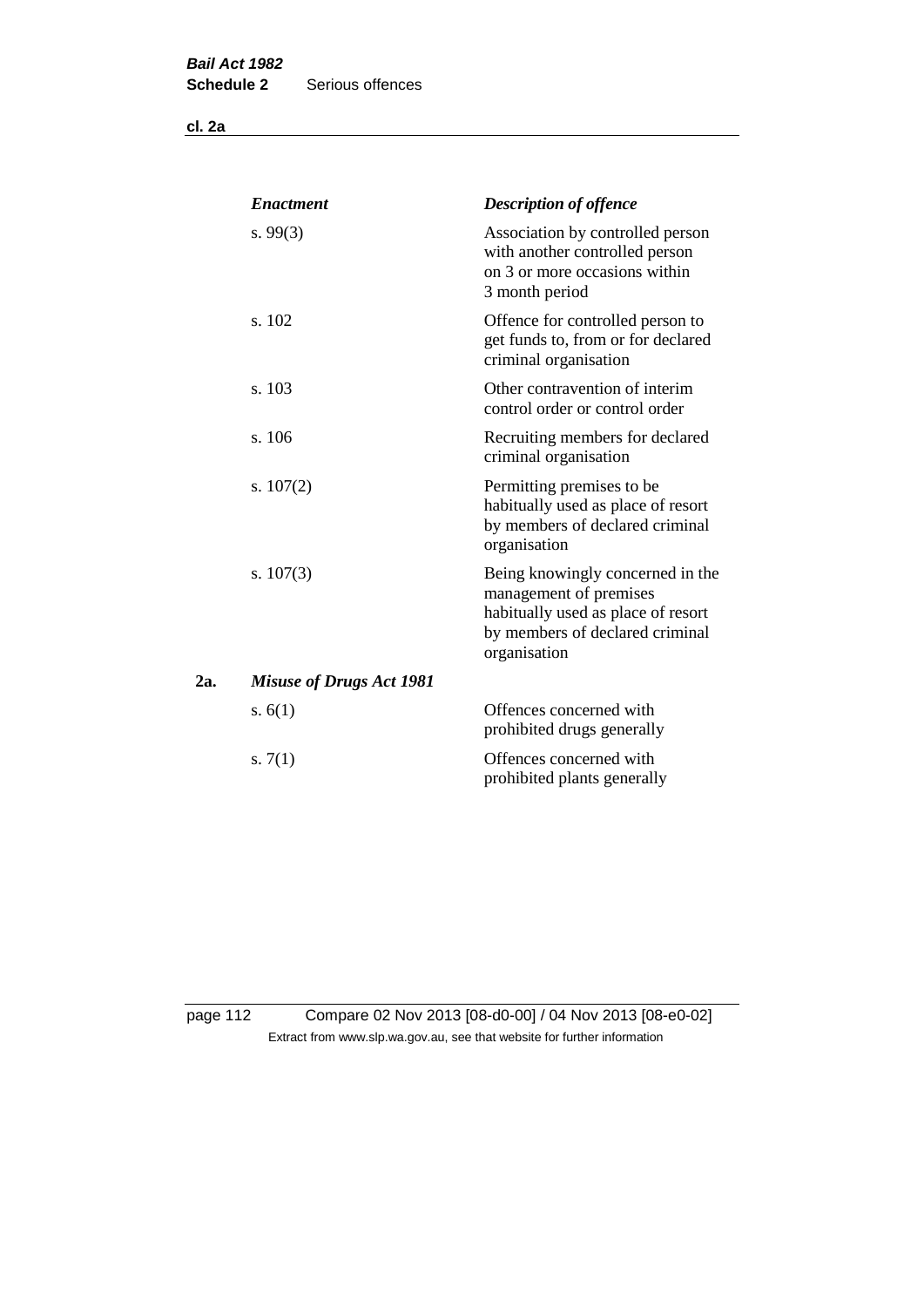|     | <b>Enactment</b>                   |       | <b>Description of offence</b>                                                                                                                                                                                                                                                                                                             |
|-----|------------------------------------|-------|-------------------------------------------------------------------------------------------------------------------------------------------------------------------------------------------------------------------------------------------------------------------------------------------------------------------------------------------|
|     | s. $14(1)$                         |       | Possessing a quantity of a<br>category 1 item or a category 2<br>item in circumstances where the<br>life, health or safety of a child<br>under 16 years of age was<br>endangered, or bodily harm (as<br>defined in The Criminal Code<br>section $1(1)$ and $(4)$ ) was caused to<br>such a child, by the acts<br>constituting the offence |
|     | s. $33(1)(a)$                      |       | Attempting to commit an offence<br>under section $6(1)$ or $7(1)$                                                                                                                                                                                                                                                                         |
|     | s. $33(2)(a)$                      |       | Conspiracy to commit an offence<br>under s. $6(1)$ or $7(1)$                                                                                                                                                                                                                                                                              |
| 2b. | <b>Restraining Orders Act 1997</b> |       |                                                                                                                                                                                                                                                                                                                                           |
|     | s. $61(1)$                         | order | Breach of a violence restraining                                                                                                                                                                                                                                                                                                          |
|     | s. $61(2a)$                        |       | Breach of a police order                                                                                                                                                                                                                                                                                                                  |
|     | s. $86(2)$                         |       | Breach of a Part VII order under<br>the Justices Act 1902 <sup>3</sup> —                                                                                                                                                                                                                                                                  |
|     |                                    | (a)   | that under section 86 of the<br><b>Restraining Orders Act 1997</b><br>is taken to be a misconduct<br>restraining order under that<br>Act; and                                                                                                                                                                                             |
|     |                                    | (b)   | that shows on the face of the<br>order that the causing or<br>threatening of personal<br>injury by the accused was a<br>ground for the making of the<br>order.                                                                                                                                                                            |

## Compare 02 Nov 2013 [08-d0-00] / 04 Nov 2013 [08-e0-02] page 113 Extract from www.slp.wa.gov.au, see that website for further information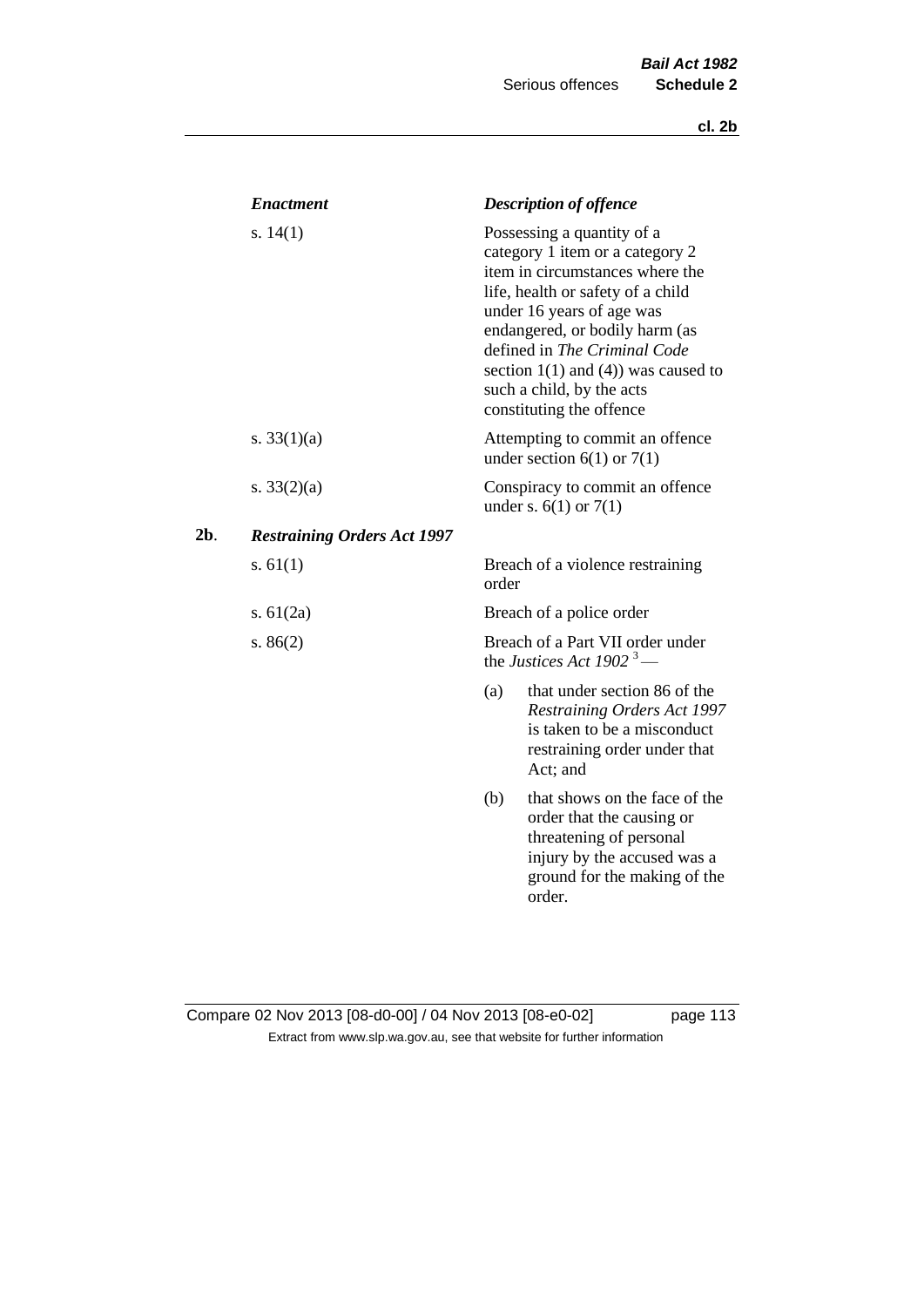**cl. 3**

|    | <i><b>Enactment</b></i> | <b>Description of offence</b>                                                                                                             |
|----|-------------------------|-------------------------------------------------------------------------------------------------------------------------------------------|
| 3. | Road Traffic Act 1974   |                                                                                                                                           |
|    | s. 59                   | Dangerous driving causing death,<br>injury, etc.                                                                                          |
|    | s. 59A                  | Dangerous driving causing bodily<br>harm                                                                                                  |
|    |                         | [Schedule 2 inserted by No. 45 of 1993 s. 11; amended by No. 82 of<br>1994 s. 13; No. 38 of 1998 s. 4(2); No. 54 of 1998 s. 15; No. 23 of |

*2001 s. 10(1); No. 4 of 2004 s. 24 and 26; No. 38 of 2004 s. 61; No. 62 of 2004 s. 9(1); No. 84 of 2004 s. 82; No. 6 of 2008 s. 42(2); No. 29 of 2008 s. 24(8); No. 47 of 2011 s. 19; No. 56 of 2011 s. 11; No. 49 of 2012 s. 172.]* 

page 114 Compare 02 Nov 2013 [08-d0-00] / 04 Nov 2013 [08-e0-02] Extract from www.slp.wa.gov.au, see that website for further information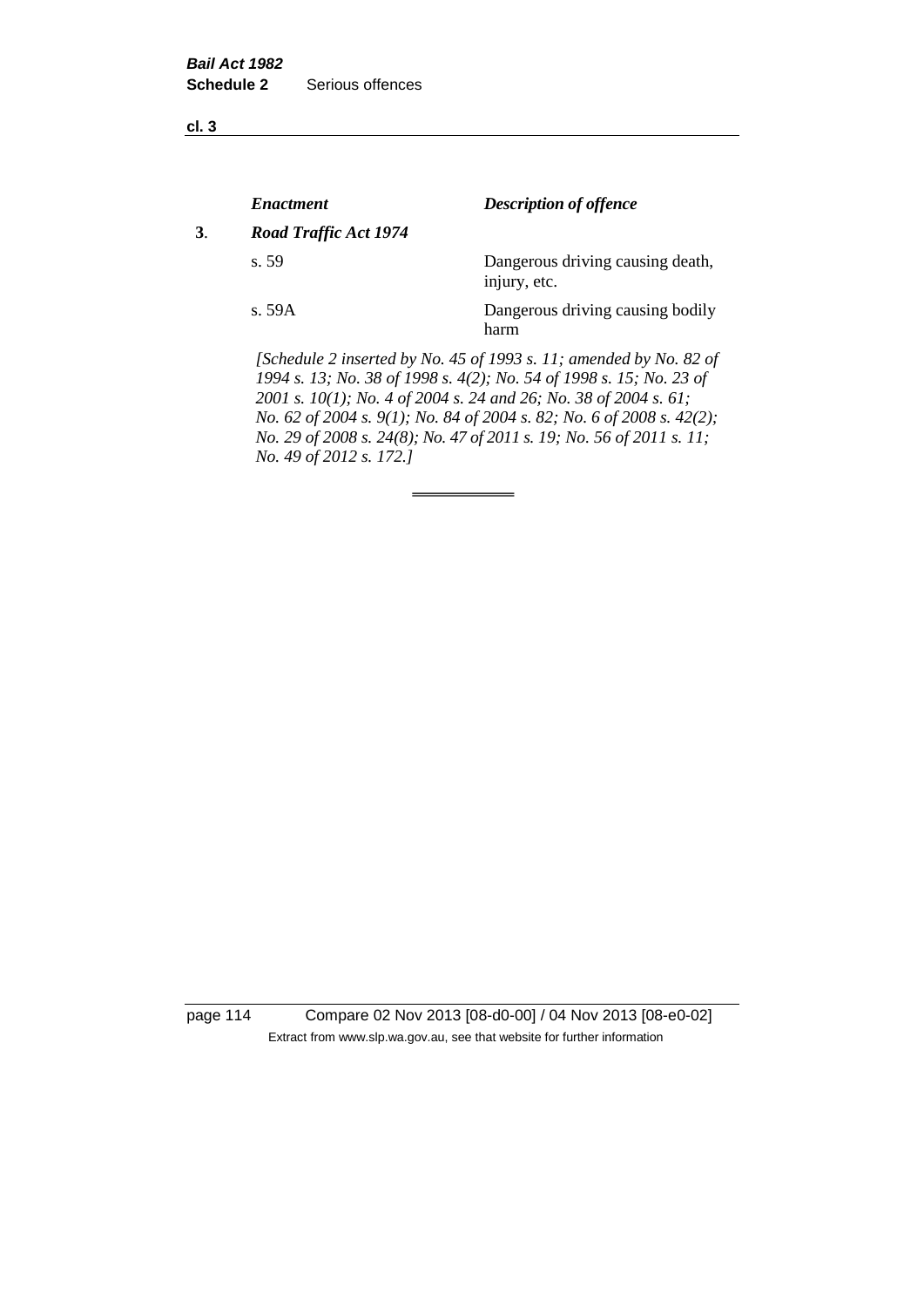$\mathsf{l}$ 

### **Notes**

<sup>1</sup> This is a compilation of the *Bail Act 1982* and includes the amendments made by the other written laws referred to in the following table<sup>-1M,  $1a, 4, 5$ . The table also</sup> contains information about any reprint.

#### **Compilation table**

| <b>Short title</b>                                                                                                                                  | <b>Number</b><br>and year                              | <b>Assent</b> | Commencement                                                  |
|-----------------------------------------------------------------------------------------------------------------------------------------------------|--------------------------------------------------------|---------------|---------------------------------------------------------------|
| Bail Act 1982                                                                                                                                       | 86 of 1982                                             | 18 Nov 1982   | 6 Feb 1989 (see s. 2 and<br>Gazette 27 Jan 1989 p. 263)       |
| <b>Acts Amendment</b><br>(Abolition of Capital<br>Punishment) Act 1984<br>Pt. III                                                                   | 52 of 1984                                             | 5 Sep 1984    | 3 Oct 1984                                                    |
| <b>Bail Amendment</b><br>Act 1984 <sup>6</sup>                                                                                                      | 74 of 1984<br>(as amended<br>by $15$ of<br>1980 s. 20) | 29 Nov 1984   | 6 Feb 1989 (see s. 2 and<br>Gazette 27 Jan 1989 p. 263)       |
| <b>Bail Amendment</b><br>Act 1988                                                                                                                   | 15 of 1988                                             | 6 Sep 1988    | 6 Feb 1989 (see s. 2 and<br>Gazette 27 Jan 1989 p. 263)       |
| Reprint of the Bail Act 1982 under the Reprints Act 1984 and s. 21 of the Bail<br><b>Amendment Act 1988</b> $^7$ (includes amendments listed above) |                                                        |               |                                                               |
| Criminal Law<br>Amendment Act 1988<br>Pt.4                                                                                                          | 70 of 1988                                             | 15 Dec 1988   | 6 Feb 1989 (see s. 2(2)(b) and<br>Gazette 27 Jan 1989 p. 263) |
| <b>Acts Amendment</b><br>(Children's Court)<br>Act 1988 Pt. 13                                                                                      | 49 of 1988                                             | 22 Dec 1988   | 1 Dec 1989 (see s. 2 and<br>Gazette 24 Nov 1989 p. 4327)      |
| Justices Amendment<br>Act 1989 s. 18                                                                                                                | 33 of 1989                                             | 22 Dec 1989   | 1 Jun 1991 (see s. 2 and<br>Gazette 17 May 1991 p. 2455)      |
| <b>Community Corrections</b><br><b>Legislation Amendment</b><br>Act 1990 Pt. 2                                                                      | 61 of 1990                                             | 17 Dec 1990   | 3 Apr 1991 (see s. 2 and<br>Gazette 22 Mar 1991 p. 1209)      |
| Child Welfare<br>Amendment Act<br>$(No. 2)$ 1990 s. 15                                                                                              | 83 of 1990                                             | 22 Dec 1990   | 1 Aug 1991 (see s. 2 and<br>Gazette 1 Aug 1991 p. 3983)       |
| Children's Court of<br>Western Australia<br>Amendment Act<br>$(No. 2)$ 1991 s. 21                                                                   | 15 of 1991                                             | 21 Jun 1991   | 9 Aug 1991 (see s. 2(2) and<br>Gazette 9 Aug 1991 p. 4101)    |

Compare 02 Nov 2013 [08-d0-00] / 04 Nov 2013 [08-e0-02] page 115 Extract from www.slp.wa.gov.au, see that website for further information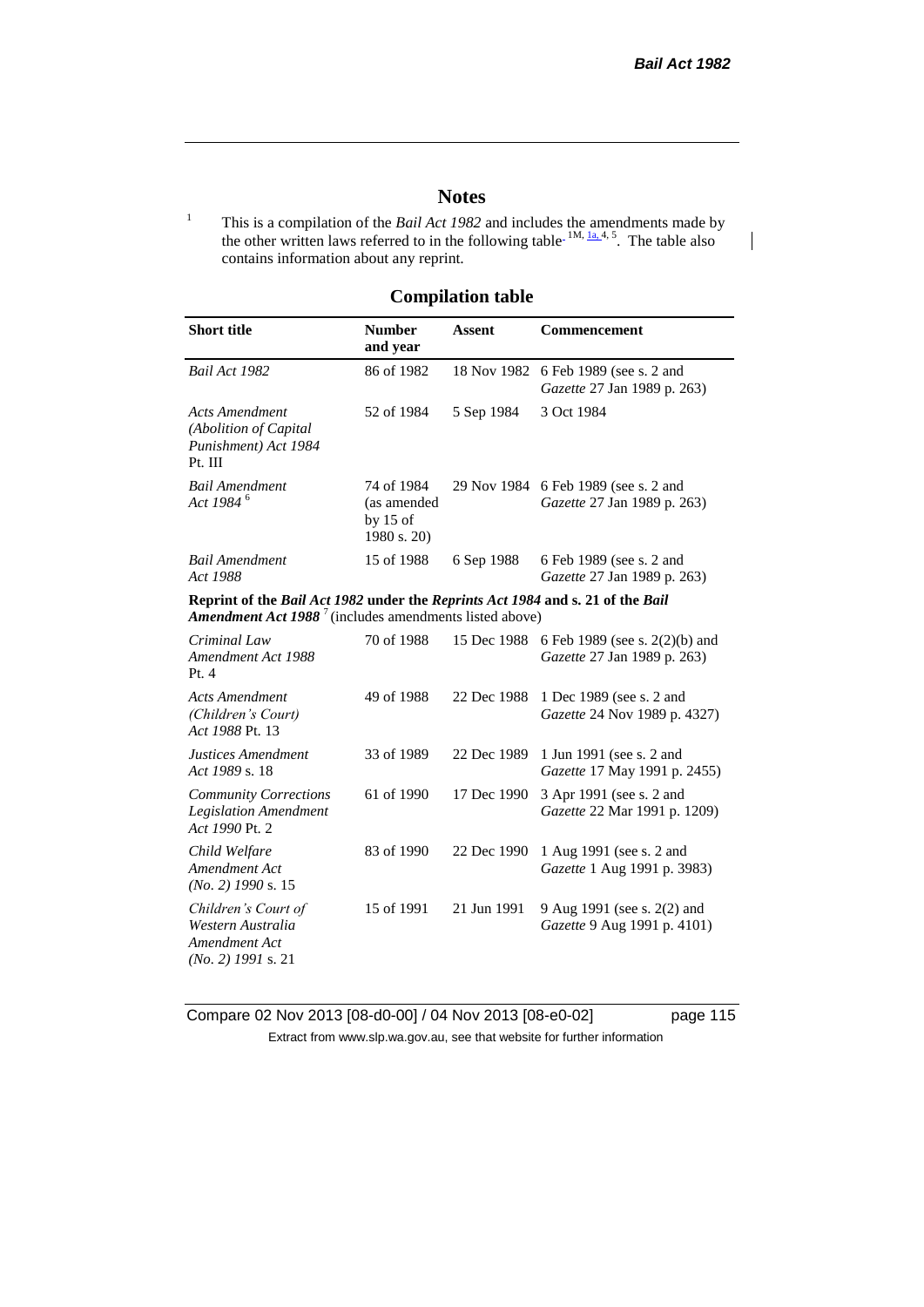| <b>Short title</b>                                                                         | <b>Number</b><br>and year | <b>Assent</b> | <b>Commencement</b>                                                                                                                                                        |
|--------------------------------------------------------------------------------------------|---------------------------|---------------|----------------------------------------------------------------------------------------------------------------------------------------------------------------------------|
| Reprint of the <i>Bail Act 1982</i> as at 17 Oct 1991 (includes amendments listed above)   |                           |               |                                                                                                                                                                            |
| Acts Amendment (Sexual<br>Offences) Act 1992 Pt. 3                                         | 14 of 1992                | 17 Jun 1992   | 1 Aug 1992 (see s. 2 and<br>Gazette 28 Jul 1992 p. 3671)                                                                                                                   |
| <b>Acts Amendment</b><br>(Ministry of Justice)<br>Act 1993 Pt. 3 <sup>8</sup>              | 31 of 1993                | 15 Dec 1993   | 1 Jul 1993 (see s. 2)                                                                                                                                                      |
| Criminal Procedure<br>Amendment Act 1993<br>Pt. $2^9$                                      | 45 of 1993                | 20 Dec 1993   | Act other than s. 7-9 and<br>$10(2)(b)$ : 17 Jan 1994 (see<br>s. $2(1)$ ;<br>s. 7-9 and $10(2)(b)$ : 4 Mar 1994<br>(see s. $2(2)$ and <i>Gazette</i><br>4 Mar 1994 p. 915) |
| Criminal Law<br>Amendment Act 1994<br>s. $13(1)$ and $(2)$                                 | 82 of 1994                | 23 Dec 1994   | 20 Jan 1995 (see s. 2(2))                                                                                                                                                  |
| Acts Amendment (Fines,<br>Penalties and<br><b>Infringement Notices</b> )<br>Act 1994 Pt. 3 | 92 of 1994                | 23 Dec 1994   | 1 Jan 1995 (see s. 2(1) and<br>Gazette 30 Dec 1994 p. 7211)                                                                                                                |
| Sentencing<br>(Consequential<br>Provisions) Act 1995 Pt. 5                                 | 78 of 1995                | 16 Jan 1996   | 4 Nov 1996 (see s. 2 and<br>Gazette 25 Oct 1996 p. 5632)                                                                                                                   |
| Coroners Act 1996 s. 61                                                                    | 2 of 1996                 |               | 24 May 1996 7 Apr 1997 (see s. 2 and<br>Gazette 18 Mar 1997 p. 1529)                                                                                                       |
| <b>Mental Health</b><br>(Consequential<br>Provisions) Act 1996 Pt. 2                       | 69 of 1996                |               | 13 Nov 1996 13 Nov 1997 (see s. 2)                                                                                                                                         |

**Reprint of the** *Bail Act 1982* **as at 13 Mar 1997** (includes amendments listed above except those in the *Coroners Act 1996* and the *Mental Health (Consequential Provisions) Act 1996*) (corrections in *Gazette* 25 Jul 1997 p. 3909 and 14 Nov 1997 p. 6426)

*Statutes (Repeals and Minor Amendments) Act 1997* s. 21 57 of 1997 15 Dec 1997 15 Dec 1997 (see s. 2(1)) *Criminal Law Amendment Act (No. 1) 1998* s. 4(2) 38 of 1998 25 Sep 1998 23 Oct 1998

page 116 Compare 02 Nov 2013 [08-d0-00] / 04 Nov 2013 [08-e0-02] Extract from www.slp.wa.gov.au, see that website for further information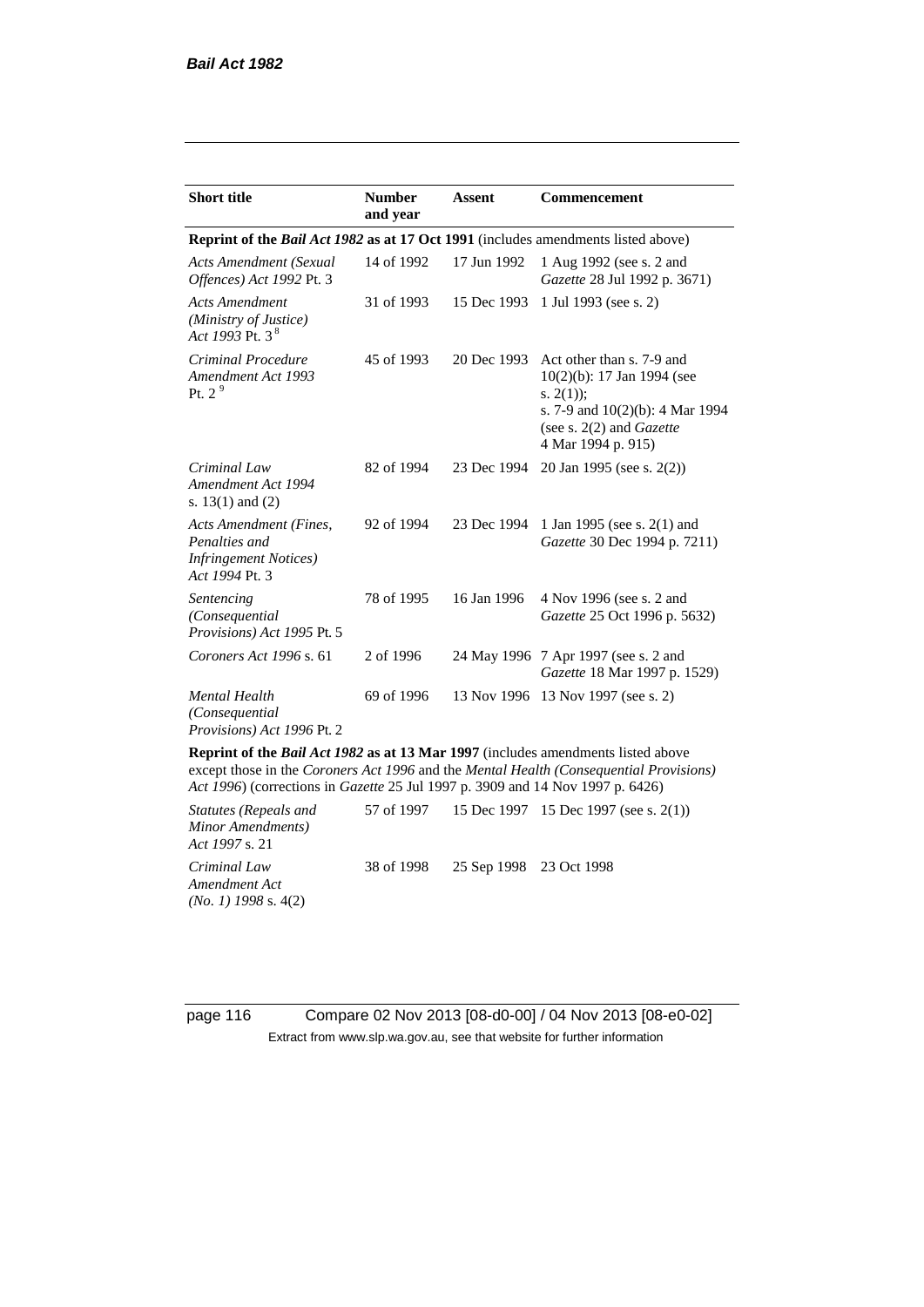| <b>Short title</b>                                                                                                                                 | <b>Number</b><br>and year | Assent      | Commencement                                                                                                                                                                                                                                                                                                                                   |
|----------------------------------------------------------------------------------------------------------------------------------------------------|---------------------------|-------------|------------------------------------------------------------------------------------------------------------------------------------------------------------------------------------------------------------------------------------------------------------------------------------------------------------------------------------------------|
| <b>Bail Amendment</b><br>Act 1998 <sup>10</sup>                                                                                                    | 54 of 1998                | 11 Jan 1999 | s. 1 and 2: 11 Jan 1999;<br>Pt. 4 and 7: 15 May 1999<br>(see s. 2 and Gazette<br>11 May 1999 p. 1905);<br>Pt. 2, 3 and 5 (other than s. 12):<br>8 Mar 2000 (see s. 2 and<br>Gazette 7 Mar 2000 p. 1039);<br>s. 12: 1 Sep 2000 (see s. 2 and<br>Gazette 29 Aug 2000 p. 4985);<br>Pt. 6: 4 Dec 2000 (see s. 2 and<br>Gazette 4 Dec 2000 p. 6799) |
| Reprint of the Bail Act 1982 as at 27 Aug 1999 (includes amendments listed above<br>except those in the Bail Amendment Act 1998 Pt. 2, 3, 5 and 6) |                           |             |                                                                                                                                                                                                                                                                                                                                                |
| Court Security and<br><b>Custodial Services</b><br>(Consequential<br>Provisions) Act 1999 Pt. 3                                                    | 47 of 1999                | 8 Dec 1999  | 18 Dec 1999 (see s. 2 and<br>Gazette 17 Dec 1999 p. 6175-6)                                                                                                                                                                                                                                                                                    |
| Criminal Law Amendment<br>Act 2001 s. $10(1)$                                                                                                      | 23 of 2001                | 26 Nov 2001 | 24 Dec 2001                                                                                                                                                                                                                                                                                                                                    |
| Criminal Investigation<br>(Identifying People)<br>Act 2002 Sch. 2 cl. 1                                                                            | 6 of 2002                 | 4 Jun 2002  | 20 Nov 2002 (see s. 2 and<br>Gazette 19 Nov 2002 p. 5505)                                                                                                                                                                                                                                                                                      |
| Criminal Law (Procedure)<br>Amendment Act 2002 Pt. 4<br>Div. 1                                                                                     | 27 of 2002                | 25 Sep 2002 | 27 Sep 2002 (see s. 2 and<br>Gazette 27 Sep 2002 p. 4875)                                                                                                                                                                                                                                                                                      |
| Sentencing Legislation<br>Amendment and Repeal<br>Act 2003 s. 29(3) and 37                                                                         | 50 of 2003                | 9 Jul 2003  | s. 29(3): 31 Aug 2003 (see s. 2<br>and Gazette 29 Aug 2003<br>p. 3833);<br>s. 37: 15 May 2004 (see s. 2 and<br>Gazette 14 May 2004 p. 1445)                                                                                                                                                                                                    |
| Acts Amendment and<br>Repeal (Courts and Legal<br>Practice) Act 2003 s. 88<br>and 121 <sup>11</sup>                                                | 65 of 2003                | 4 Dec 2003  | 1 Jan 2004 (see s. 2 and Gazette<br>30 Dec 2003 p. 5722)                                                                                                                                                                                                                                                                                       |
| Statutes (Repeals and<br>Minor Amendments)<br>Act 2003 s. 29                                                                                       | 74 of 2003                | 15 Dec 2003 | 15 Dec 2003 (see s. 2)                                                                                                                                                                                                                                                                                                                         |
| Criminal Code Amendment<br>Act 2004 s. 24, 26 and 58                                                                                               | 4 of 2004                 | 23 Apr 2004 | 21 May 2004 (see s. 2)                                                                                                                                                                                                                                                                                                                         |

Compare 02 Nov 2013 [08-d0-00] / 04 Nov 2013 [08-e0-02] page 117 Extract from www.slp.wa.gov.au, see that website for further information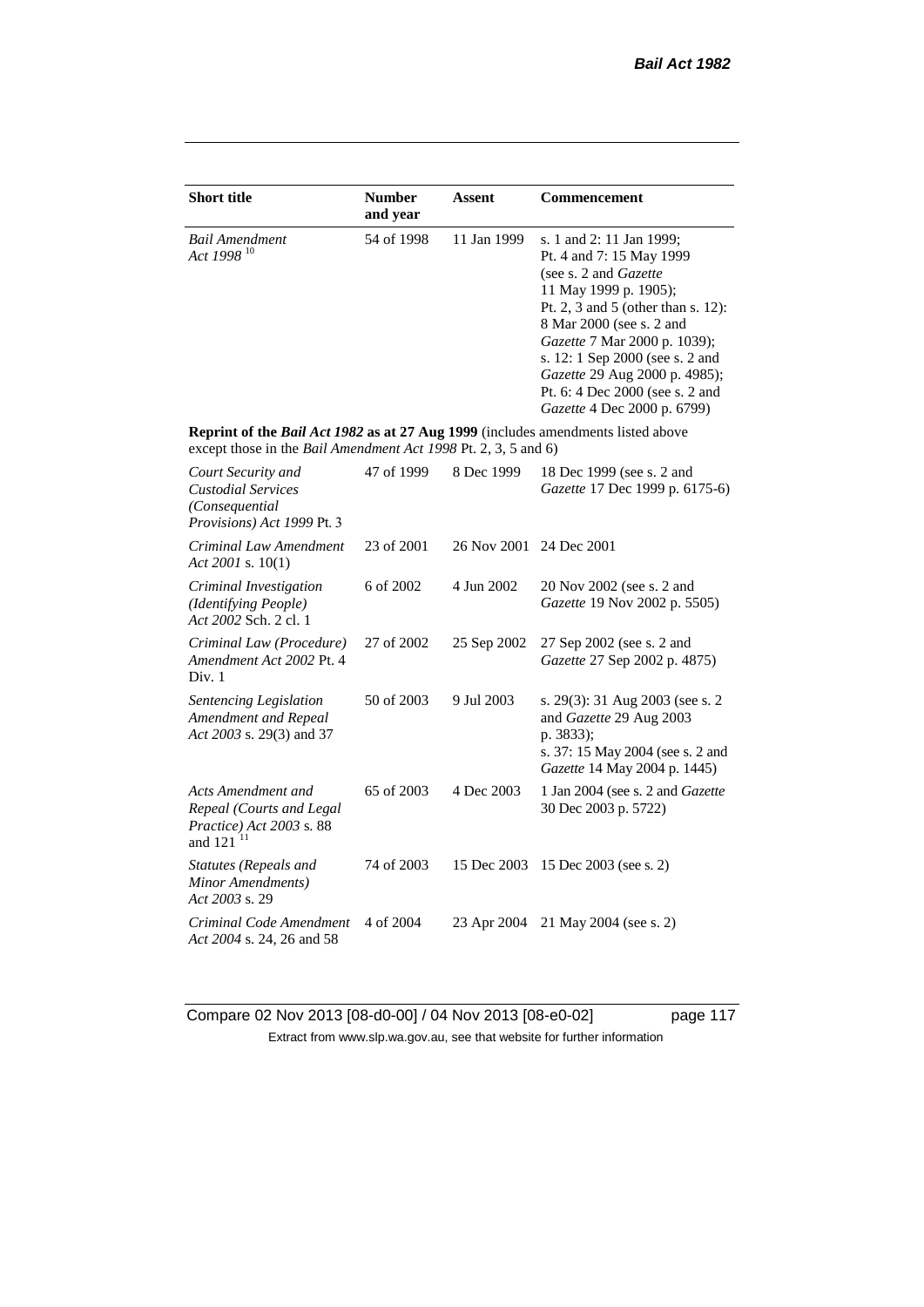*Act 2006* Pt. 5

| <b>Short title</b>                                                                                           | <b>Number</b><br>and year | Assent                                                          | Commencement                                                                                                                                                                                                                                                                                                                                                 |
|--------------------------------------------------------------------------------------------------------------|---------------------------|-----------------------------------------------------------------|--------------------------------------------------------------------------------------------------------------------------------------------------------------------------------------------------------------------------------------------------------------------------------------------------------------------------------------------------------------|
| Sentencing Legislation<br>Amendment Act 2004 s. 13                                                           | 27 of 2004                | 14 Oct 2004                                                     | 31 May 2006 (see s. 2 and<br>Gazette 30 May 2006 p. 1965)                                                                                                                                                                                                                                                                                                    |
| Children and Community<br>Services Act 2004 Sch. 2<br>cl.3                                                   | 34 of 2004                | 20 Oct 2004                                                     | 1 Mar 2006 (see s. 2 and<br>Gazette 14 Feb 2006 p. 695)                                                                                                                                                                                                                                                                                                      |
| <b>Acts Amendment (Family</b><br>and Domestic Violence)<br>Act 2004 Pt. 3                                    | 38 of 2004                | 9 Nov 2004                                                      | 1 Dec 2004 (see s. 2 and<br>Gazette 26 Nov 2004 p. 5309)                                                                                                                                                                                                                                                                                                     |
| Acts Amendment (Court of<br>Appeal) Act 2004 s. 28                                                           | 45 of 2004                | 9 Nov 2004                                                      | s. $28(1)$ , (2) and (4) (other than<br>the amendment to s. $7A(1)$ :<br>1 Feb 2005 (see. s. 2 and<br>Gazette 14 Jan 2005 p. 163);<br>s. 28(3) and (4) (the<br>amendment to s. $7A(1)$ :<br>2 May 2005 (see. s. 2 and<br>Gazette 14 Jan 2005 p. 163)                                                                                                         |
| Courts Legislation<br>Amendment and Repeal<br>Act 2004 s. 141 $^{12}$                                        | 59 of 2004                | 23 Nov 2004                                                     | 1 May 2005 (see s. 2 and<br>Gazette 31 Dec 2004 p. 7128)                                                                                                                                                                                                                                                                                                     |
| Misuse of Drugs<br>Amendment Act 2004 s. 9(1)                                                                | 62 of 2004                | 24 Nov 2004                                                     | 1 Jan 2005 (see s. 2 and Gazette<br>10 Dec 2004 p. 5965)                                                                                                                                                                                                                                                                                                     |
| Criminal Procedure and<br>Appeals (Consequential and<br>Other Provisions) Act 2004<br>Pt. 3 and s. 82 and 83 | 84 of 2004                | 16 Dec 2004                                                     | 2 May 2005 (see s. 2 and<br>Gazette 31 Dec 2004 p. 7129<br>(correction in Gazette<br>7 Jan 2005 p. 53))                                                                                                                                                                                                                                                      |
| Appeal) Act 2004 s. 28(3) and (4) (the amendment to s. 7A(1)), the Children and                              |                           |                                                                 | Reprint 5: The Bail Act 1982 as at 1 Apr 2005 (includes amendments listed above except<br>those in the Sentencing Legislation Amendment Act 2004, the Acts Amendment (Court of<br>Community Services Act 2004, the Courts Legislation Amendment and Repeal Act 2004<br>and the Criminal Procedure and Appeals (Consequential and Other Provisions) Act 2004) |
| Planning and Development<br>(Consequential and<br><b>Transitional Provisions)</b><br>Act 2005 s. 15          | 38 of 2005                | 12 Dec 2005                                                     | 9 Apr 2006 (see s. 2 and<br>Gazette 21 Mar 2006 p. 1078)                                                                                                                                                                                                                                                                                                     |
| $\sim \cdot \cdot \cdot \cdot$                                                                               | 0.0001                    | $\lambda$ $\lambda$ $\lambda$ $\lambda$<br>$\sim$ $\sim$ $\sim$ |                                                                                                                                                                                                                                                                                                                                                              |

*Criminal Investigation (Consequential Provisions) Act 2006* Pt. 2 59 of 2006 16 Nov 2006 1 Jul 2007 (see s. 2 and *Gazette* 22 Jun 2007 p. 2838) *Prisons and Sentencing Legislation Amendment*  65 of 2006 8 Dec 2006 4 Apr 2007 (see s. 2 and *Gazette* 3 Apr 2007 p. 1491)

page 118 Compare 02 Nov 2013 [08-d0-00] / 04 Nov 2013 [08-e0-02] Extract from www.slp.wa.gov.au, see that website for further information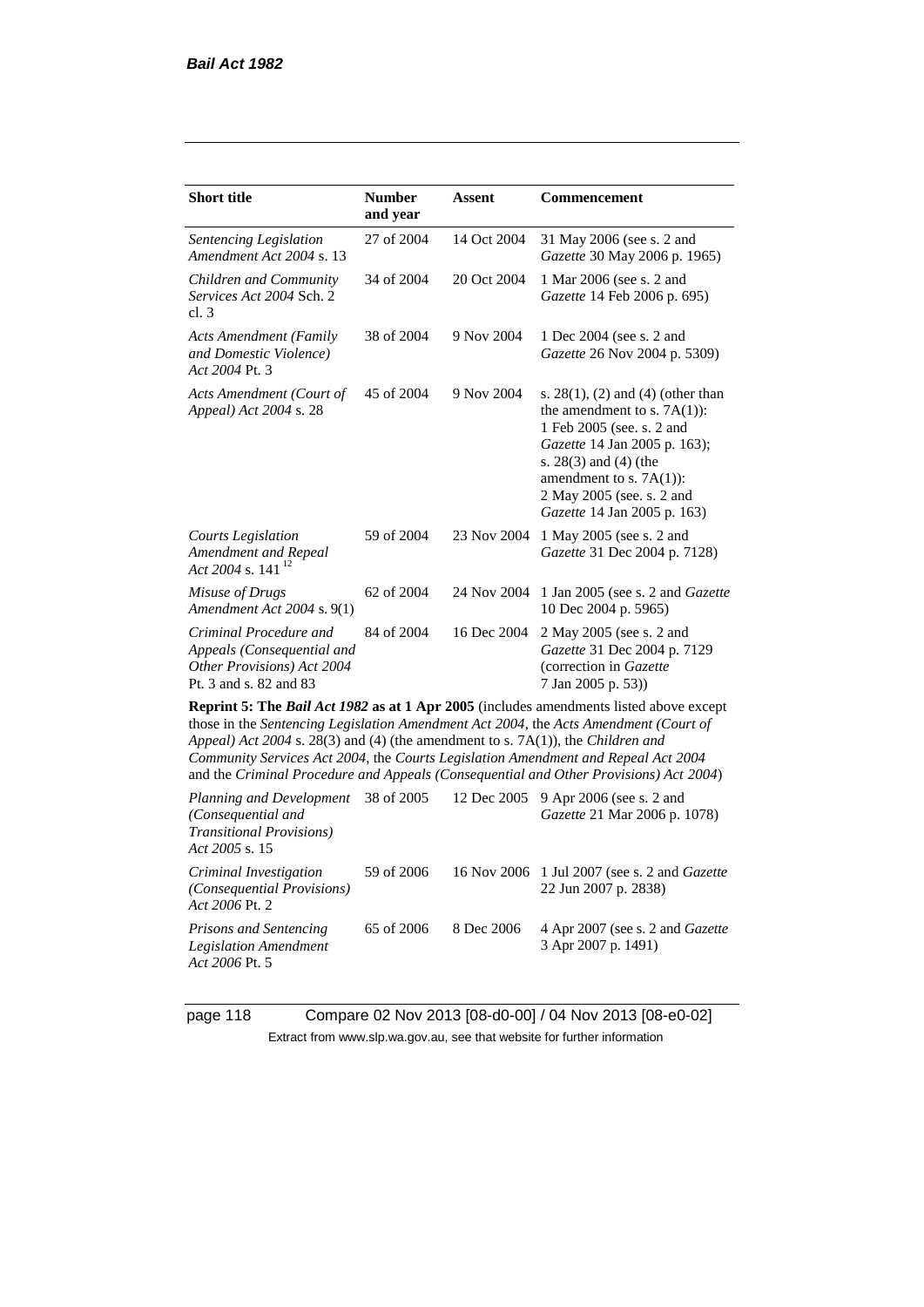| <b>Short title</b>                                                                           | <b>Number</b><br>and year | <b>Assent</b> | Commencement                                                                                         |
|----------------------------------------------------------------------------------------------|---------------------------|---------------|------------------------------------------------------------------------------------------------------|
| Reprint 6: The Bail Act 1982 as at 14 Sep 2007 (includes amendments listed above)            |                           |               |                                                                                                      |
| Criminal Law and Evidence<br>Amendment Act 2008 s. 56                                        | 2 of 2008                 | 12 Mar 2008   | 27 Apr 2008 (see s. 2 and<br>Gazette 24 Apr 2008 p. 1559)                                            |
| <b>Bail Amendment Act 2008</b><br>P <sub>t. 2</sub> <sup>13</sup>                            | 6 of 2008                 | 31 Mar 2008   | 1 Mar 2009 (see s. 2(b) and<br>Gazette 27 Feb 2009 p. 511)                                           |
| <b>Medical Practitioners</b><br>Act 2008 Sch. 3 cl. 4                                        | 22 of 2008                | 27 May 2008   | 1 Dec 2008 (see s. 2 and<br>Gazette 25 Nov 2008 p. 4989)                                             |
| Criminal Law Amendment<br>(Homicide) Act 2008 s. 24                                          | 29 of 2008                | 27 Jun 2008   | 1 Aug 2008 (see s. 2(d) and<br>Gazette 22 Jul 2008 p. 3353)                                          |
| Reprint 7: The Bail Act 1982 as at 6 Mar 2009 (includes amendments listed above)             |                           |               |                                                                                                      |
| Police Amendment<br>Act 2009 s. 12                                                           | 42 of 2009                | 3 Dec 2009    | 13 Mar 2010 (see s. 2(b) and<br>Gazette 12 Mar 2010 p. 941)                                          |
| <b>Health Practitioner</b><br><b>Regulation National Law</b><br>$(WA)$ Act 2010 Pt. 5 Div. 4 | 35 of 2010                | 30 Aug 2010   | 18 Oct 2010 (see s. 2(b) and<br>Gazette 1 Oct 2010 p. 5075-6)                                        |
| Electronic Transactions<br>Act 2011 s. 25                                                    | 46 of 2011                | 25 Oct 2011   | 1 Aug 2012 (see s. 2(c) and<br>Gazette 31 Jul 2012 p. 3683)                                          |
| Statutes (Repeals and<br>Minor Amendments)<br>Act 2011 s. 19                                 | 47 of 2011                | 25 Oct 2011   | 26 Oct 2011 (see s. 2(b))                                                                            |
| Misuse of Drugs<br>Amendment Act 2011 Pt. 3                                                  | 56 of 2011                | 21 Nov 2011   | 24 Mar 2012 (see s. 2(b) and<br>Gazette 23 Mar 2012 p. 1363)                                         |
| those in the <i>Electronic Transactions Act 2011</i> s. 25)                                  |                           |               | <b>Reprint 8:</b> The <i>Bail Act 1982</i> as at 6 Jul 2012 (includes amendments listed above except |
|                                                                                              |                           |               |                                                                                                      |

*Criminal Organisations Control Act 2012* s. 172 49 of 2012 29 Nov 2012 2 Nov 2013 (see s. 2(b) and *Gazette* 1 Nov 2013 p. 4891)

<sup>1M</sup> Under the *Cross-border Justice Act 2008* section 14, in order to give effect to that Act, this Act must be applied with the modifications prescribed by the *Cross-border Justice Regulations 2009* Part 3 Division 3 as if this Act had been altered in that way. If a modification is to replace or insert a numbered provision, the new provision is identified by the superscript 1M appearing after the provision number. If a modification is to replace or insert a definition, the new definition is identified by the superscript 1M appearing after the defined term.

 $\frac{1a}{2}$  On the date as at which this compilation was prepared, provisions referred to in the following table had not come into operation and were therefore not included in this compilation. For the text of the provisions see the endnotes referred to in the table.

Compare 02 Nov 2013 [08-d0-00] / 04 Nov 2013 [08-e0-02] page 119 Extract from www.slp.wa.gov.au, see that website for further information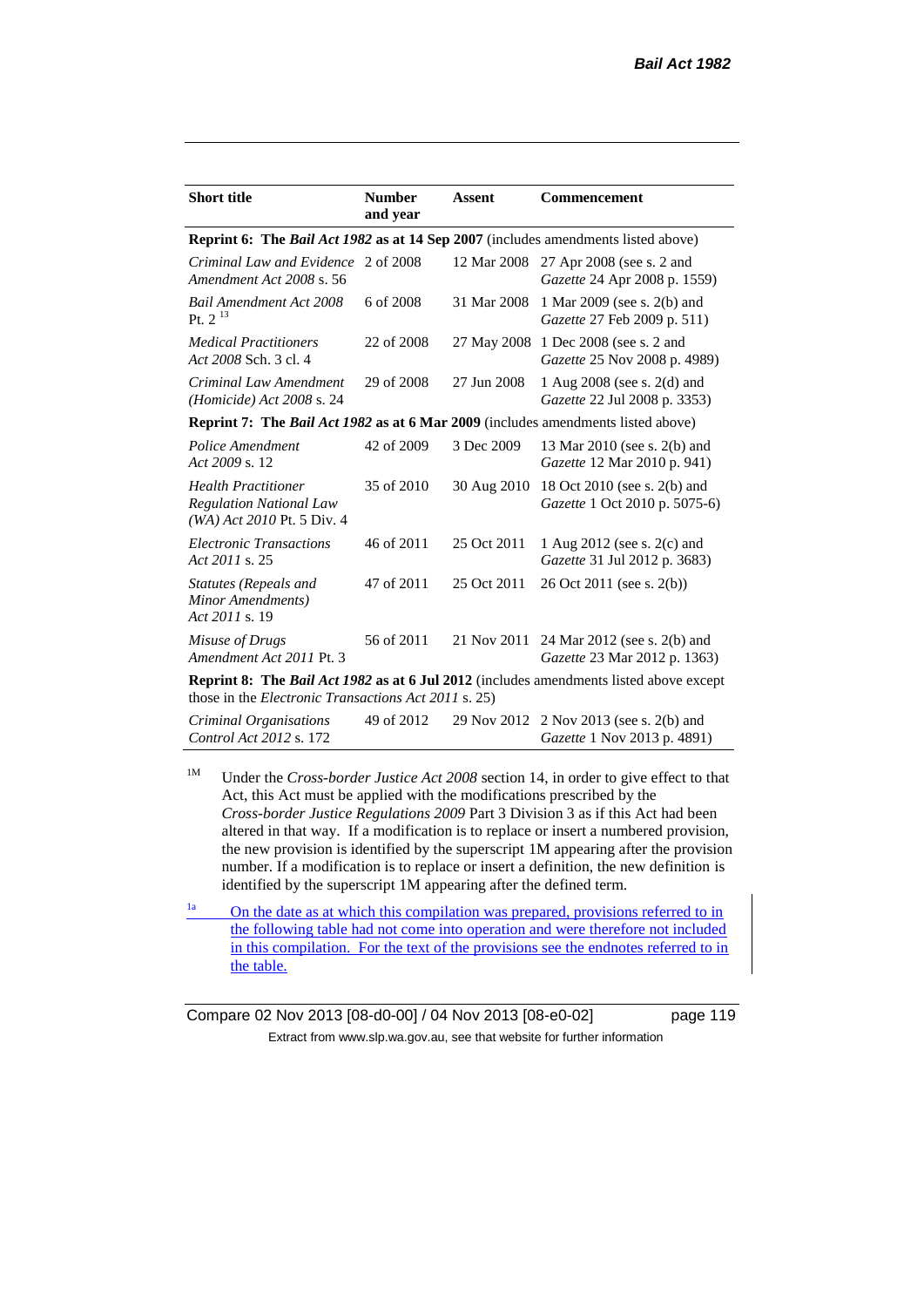| <b>Short title</b>                                                                                     | <b>Number</b><br>and year | <b>Assent</b> | <b>Commencement</b>            |
|--------------------------------------------------------------------------------------------------------|---------------------------|---------------|--------------------------------|
| <b>Courts and Tribunals</b><br>(Electronic Processes)<br>Facilitation) Act 2013 Pt. 3<br>Div. $1^{14}$ | 20 of 2013                | 4 Nov 2013    | To be proclaimed (see s. 2(b)) |

<sup>2</sup> Repealed by the *Sentencing Legislation Amendment and Repeal Act 2003*.

<sup>3</sup> The short title of the *Justices Act 1902* was changed to the *Criminal Procedure (Summary) Act 1902* by the *Courts Legislation Amendment and Repeal Act 2004*  s. 25. The Act was then repealed by the *Criminal Procedure and Appeal (Consequential and Other Provisions) Act 2004.*

<sup>4</sup> The amendment in the *Sentencing Legislation Amendment and Repeal Act 1999* s. 26 had not come into operation when it was repealed by the *Sentencing Legislation Amendment and Repeal Act 2003* s. 31.

<sup>5</sup> The *Machinery of Government (Miscellaneous Amendments) Act 2006* Pt. 3 Div. 1 was repealed by the *Statutes (Repeals and Minor Amendments) Act 2011* s. 23(2) before it purported to come into operation.

- <sup>6</sup> The *Bail Amendment Act 1984* s. 10 and 11 were repealed by the *Bail Amendment Act 1988* s. 20.
- <sup>7</sup> The *Bail Act 1982* was not in operation at the time when the reprint was compiled, but the reprinting was authorised by the *Bail Amendment Act 1988* s. 21.
- <sup>8</sup> The *Acts Amendment (Ministry of Justice) Act 1993* Pt. 19 is a transitional provision that is of no further effect.
- <sup>9</sup> The *Criminal Procedure Amendment Act 1993* s. 13 is a transitional provision that is of no further effect.
- <sup>10</sup> The *Bail Amendment Act 1998* s. 6(2) is a transitional provision that is of no further effect.
- <sup>11</sup> The *Acts Amendment and Repeal (Courts and Legal Practice) Act 2003* s. 97 reads as follows:

#### **97. References to Crown Solicitor**

If in a written law or other document or instrument there is a reference to the Crown Solicitor that reference may, where the context so requires, be read as if it had been amended to be a reference to the State Solicitor.

page 120 Compare 02 Nov 2013 [08-d0-00] / 04 Nov 2013 [08-e0-02] Extract from www.slp.wa.gov.au, see that website for further information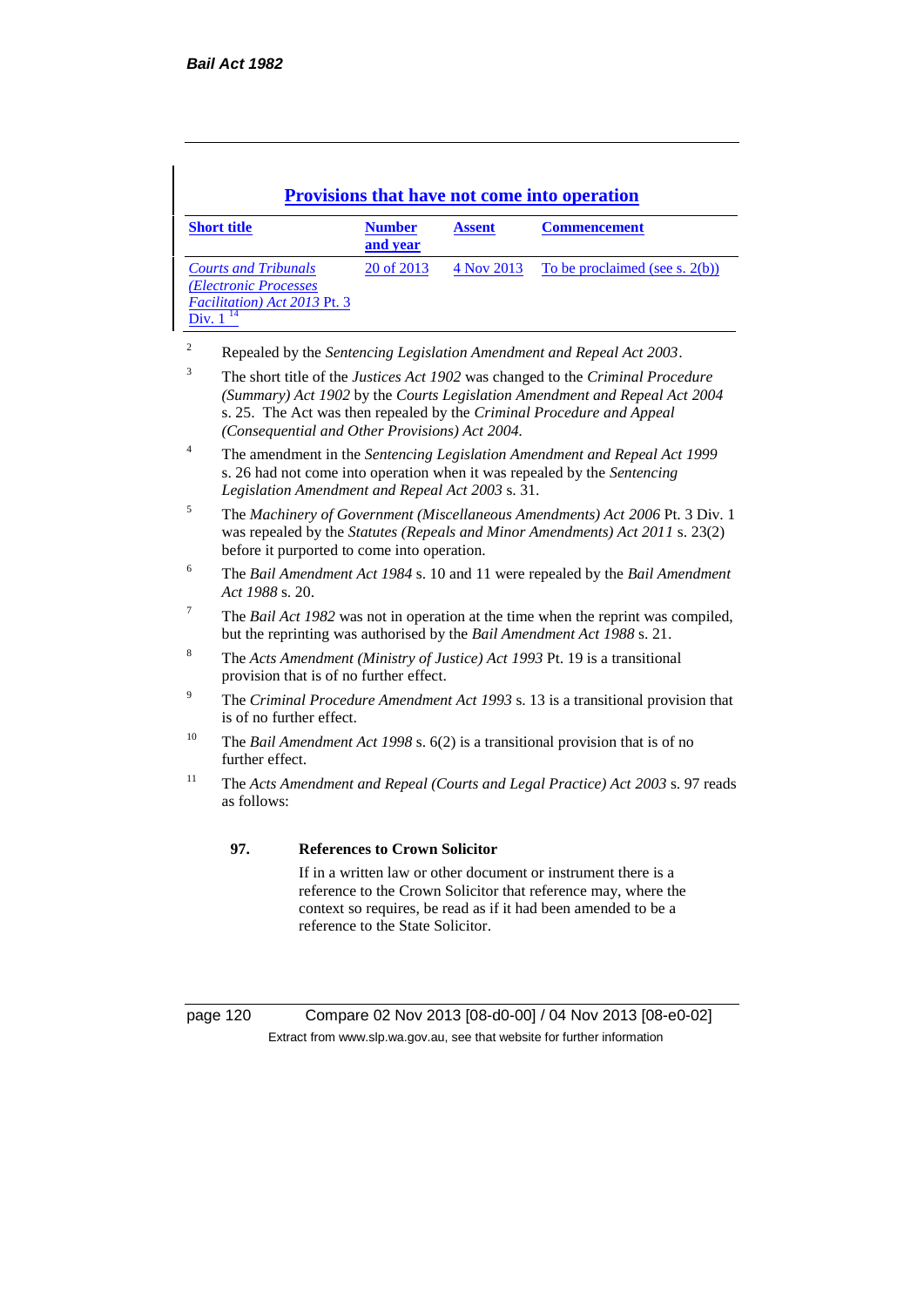- <sup>12</sup> The amendment in the *Courts Legislation Amendment and Repeal Act 2004* s. 141 (amending Sch. 1 Pt. A cl. 4) is not included because the clause it sought to amend had been amended by the *Acts Amendment (Court of Appeal) Act 2004* s. 28(4) before the amendment purported to come into operation.
- <sup>13</sup> The *Bail Amendment Act 2008* s. 6(2), 9(4)-(11), 10(2), 11(3), 15(5)-(8), 16(2), 18(4)-(5), 21(3), 22(2), 23(4), 24(6)-(7), 27(2)-(3), 28(6), 30(4)-(5), 31(2)-(3), 32(3)-(4), 33(6), 40(2), 41(5)-(9), 42(3) and 44 are transitional provisions.
- <sup>14</sup> On the date as at which this compilation was prepared, the *Courts and Tribunals (Electronic Processes Facilitation) Act 2013* Pt. 3 Div. 1 had not come into operation. It reads as follows:

#### **Part 3 — Amendments to other Acts**

**Division 1 —** *Bail Act 1982* **amended**

- **21. Act amended**
- This Division amends the *Bail Act 1982*.
- **22. Section 3 amended**

In section 3(1) delete the definitions of:

*electronic address*

*electronic communication*

**23. Section 3A deleted**

Delete section 3A.

- **24. Section 4AB inserted** Before section 4A insert:
- **4AB.** *Courts and Tribunals (Electronic Processes Facilitation) Act 2013* **Part 2 applies**
	- The *Courts and Tribunals (Electronic Processes Facilitation) Act 2013* Part 2 applies to this Act.
- **25. Section 13B amended**
- (1) Delete section 13B(1)(b) and insert:
	- (b) sent to the accused by post to the accused's address appearing in the records of the court; or

Compare 02 Nov 2013 [08-d0-00] / 04 Nov 2013 [08-e0-02] page 121 Extract from www.slp.wa.gov.au, see that website for further information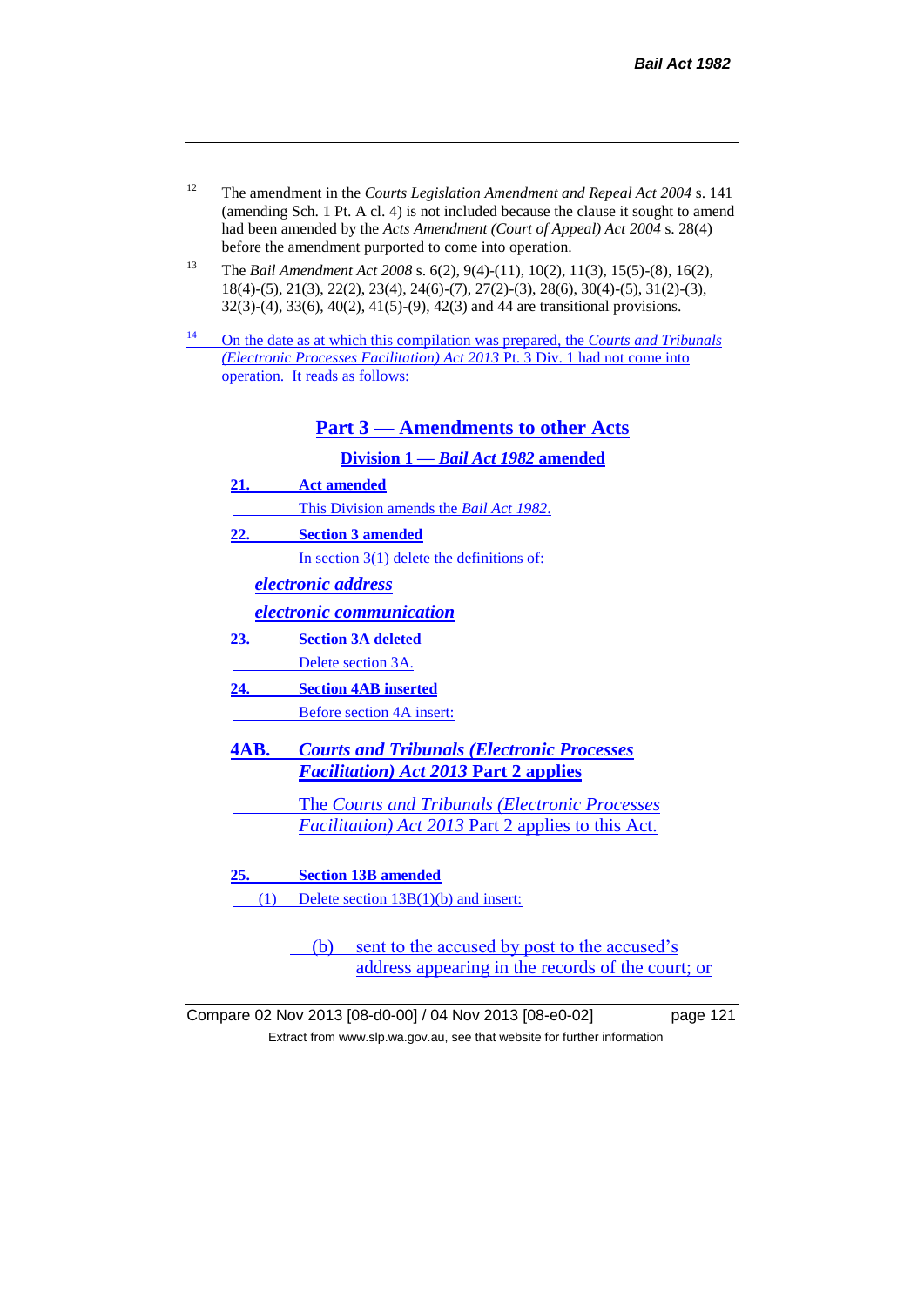|     | (c) in urgent cases or with the accused's consent,<br>provided to the accused by electronic means in<br>accordance with the regulations.          |
|-----|---------------------------------------------------------------------------------------------------------------------------------------------------|
| (2) | In section 13B(2) delete "gives or sends" and insert:                                                                                             |
|     | gives, sends or provides                                                                                                                          |
| (3) | In section 13B(3) delete "subsection $(1)(b)(i)$ ," and insert:                                                                                   |
|     | subsection $(1)(b)$ ,                                                                                                                             |
| 26. | <b>Section 27 amended</b>                                                                                                                         |
|     | In section $27(1)$ and $(2)$ delete "sent" and insert:                                                                                            |
|     | made available                                                                                                                                    |
|     | Note:<br>The heading to amended section 27 is to read:<br>Relevant papers to be made available to court where accused to                          |
| 27. | appear<br><b>Section 32 amended</b>                                                                                                               |
| (1) | Delete section $32(1)(c)$ and insert:                                                                                                             |
|     | (c) in urgent cases or with the accused's consent,<br>shall be provided to the accused by electronic<br>means in accordance with the regulations. |
|     | (2) In section $32(2)$ delete "gives or sends" and insert:                                                                                        |
|     | gives, sends or provides                                                                                                                          |
| 28. | <b>Section 37 amended</b>                                                                                                                         |
|     | Delete section 37(3).                                                                                                                             |
|     |                                                                                                                                                   |
|     | 29. Section 43A amended                                                                                                                           |

page 122 Compare 02 Nov 2013 [08-d0-00] / 04 Nov 2013 [08-e0-02] Extract from www.slp.wa.gov.au, see that website for further information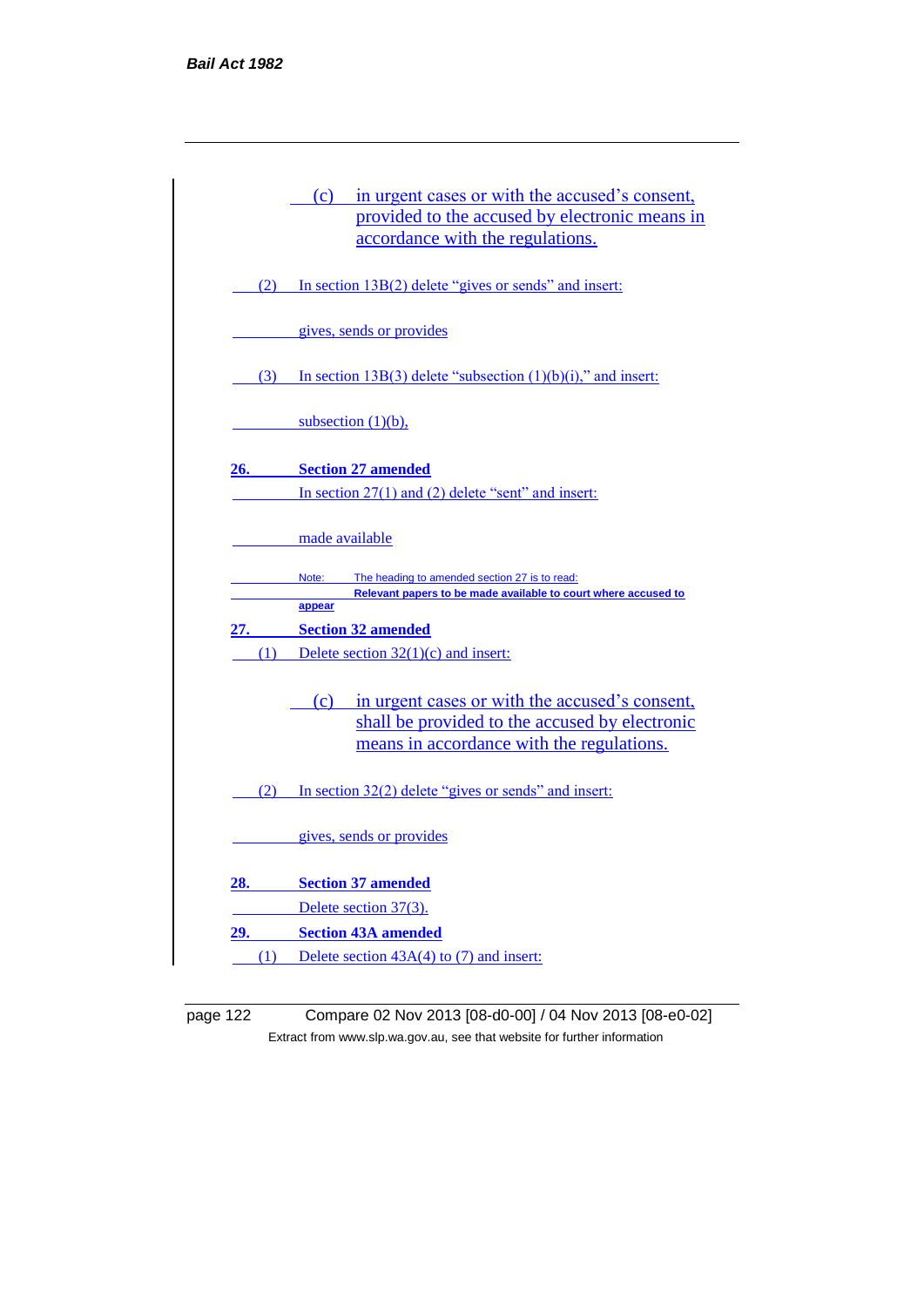- (4) The relevant official may provide the surety undertaking to the proposed surety for completion by providing it by electronic means in accordance with the regulations.
- (5) The proposed surety may enter into the surety undertaking by providing the completed surety undertaking to the relevant official by electronic means in accordance with the regulations.
- (6) If the surety undertaking is provided by electronic means under subsection (4) or (5), any requirement for the proposed surety or the relevant official to sign it is to be taken to have been complied with if the full name of the proposed surety or the relevant official, as the case requires, appears in the appropriate place in the undertaking.
- (7) The relevant official may comply with section 43(c) by providing a copy of the surety undertaking (as duly completed) to the surety by electronic means in accordance with the regulations.

|     | Delete section $43A(10)$ .                                        |
|-----|-------------------------------------------------------------------|
|     | The heading to amended section 43A is to read:<br>Note:           |
|     | Entering into surety undertaking where proposed surety interstate |
| 30. | <b>Section 45 amended</b>                                         |
|     | Delete section $45(1)(c)$ and insert:                             |
|     |                                                                   |
|     | by a person authorised under subsection $(5)$ —<br>(c)            |
|     | sending or causing to be sent the<br>(1)                          |

- approved form to the surety by post to the surety's address appearing in the records of the court; or
- (ii) in urgent cases or with the surety's consent, providing or causing to be
- Compare 02 Nov 2013 [08-d0-00] / 04 Nov 2013 [08-e0-02] page 123 Extract from www.slp.wa.gov.au, see that website for further information